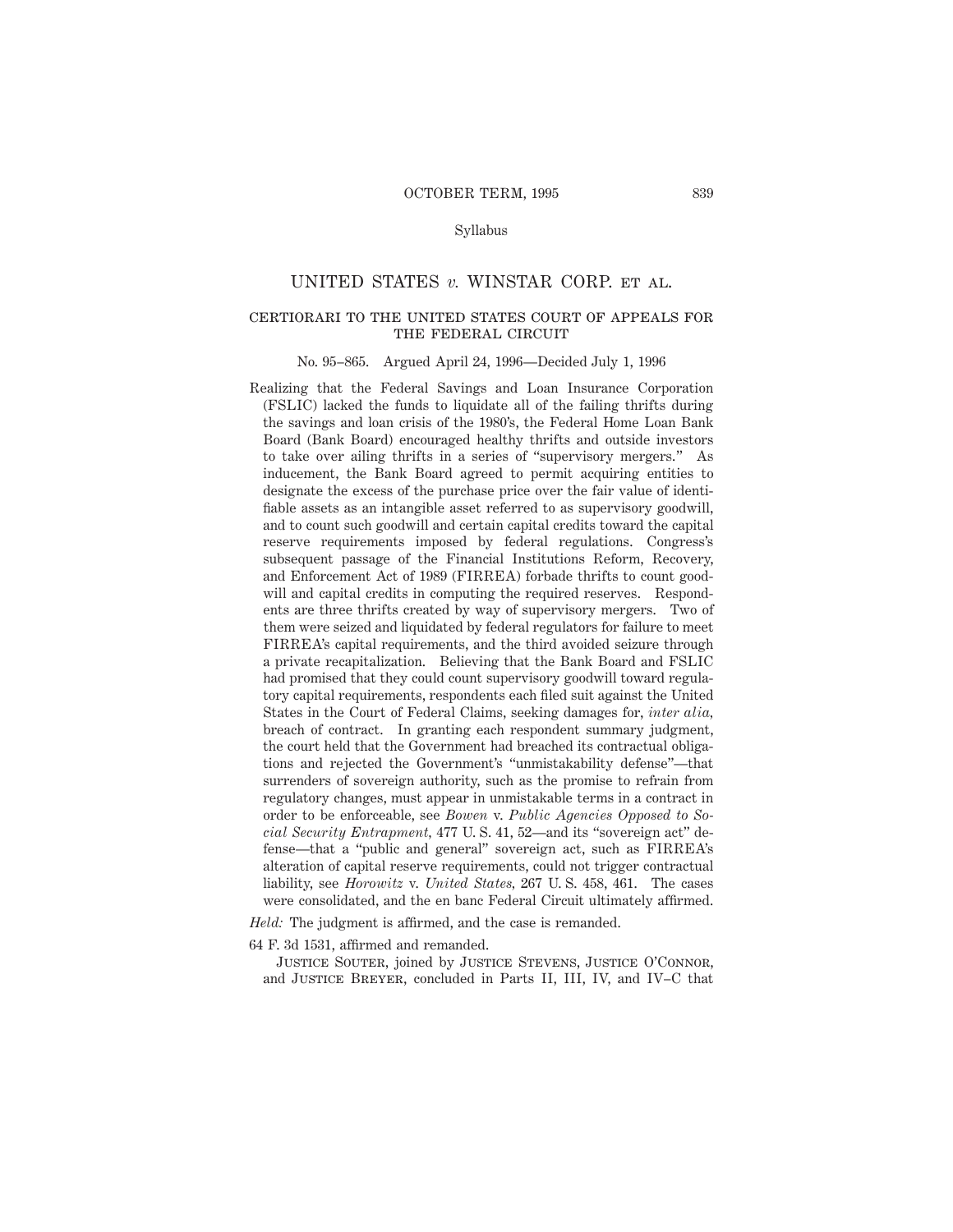the United States is liable to respondents for breach of contract. Pp. 860–896; 904–910.

(a) There is no reason to question the Federal Circuit's conclusion that the Government had express contractual obligations to permit respondents to use goodwill and capital credits in computing their regulatory capital reserves. When the law as to capital requirements changed, the Government was unable to perform its promises and became liable for breach under ordinary contract principles. Pp. 860–871.

(b) The unmistakability doctrine is not implicated here because enforcement of the contractual obligation alleged would not block the Government's exercise of a sovereign power. The courts below did not construe these contracts as binding the Government's exercise of authority to modify its regulation of thrifts, and there has been no demonstration that awarding damages for breach would be tantamount to such a limitation. They read the contracts as solely risk-shifting agreements, and respondents seek nothing more than the benefit of promises by the Government to insure them against any losses arising from future regulatory change. Applying the unmistakability doctrine to such contracts not only would represent a conceptual expansion of the doctrine beyond its historical and practical warrant, but also would compromise the Government's practical capacity to make contracts, which is "of the essence of sovereignty" itself, *United States* v. *Bekins,* 304 U. S. 27, 51–52. Pp. 871–887.

(c) The answer to the Government's unmistakability argument also meets its two related ultra vires contentions: that, under the reserved powers doctrine, Congress's power to change the law in the future was an essential attribute of its sovereignty that the Bank Board and FSLIC had no authority to bargain away; and that in any event no such authority can be conferred without an express delegation to that effect. A contract to adjust the risk of subsequent legislative change does not strip the Government of its legislative sovereignty, and the contracts did not surrender the Government's sovereign power to regulate. And there is no serious question that FSLIC (and the Bank Board acting through it) lacked authority to guarantee respondents against losses arising from subsequent regulatory changes. Pp. 888–891.

(d) The facts of this case do not warrant application of the sovereign act doctrine. That doctrine balances the Government's need for freedom to legislate with its obligation to honor its contracts by asking whether the sovereign act is properly attributable to the Government as contractor. If the answer is no, the Government's defense to liability depends on whether that act would otherwise release the Government from liability under ordinary contract principles. Pp. 891–896.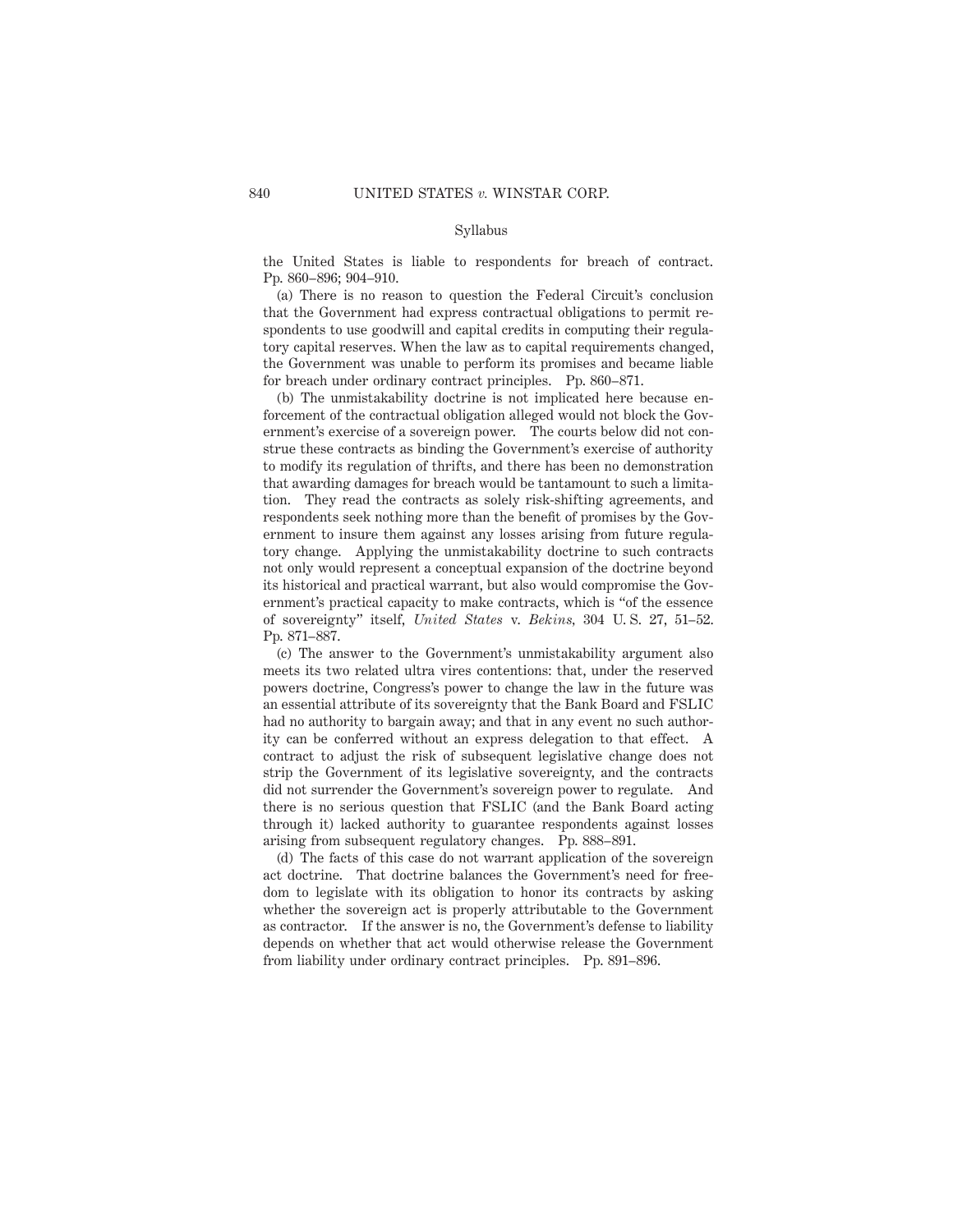(e) Even if FIRREA were to qualify as a "public and general" act, the sovereign act doctrine cannot excuse the Government's breach here. Since the object of the doctrine is to place the Government as contractor on par with a private contractor in the same circumstances, *Horowitz* v. *United States, supra,* at 461, the Government, like any other defending party in a contract action, must show that passage of the statute rendering its performance impossible was an event contrary to the basic assumptions on which the parties agreed, and, ultimately, that the language or circumstances do not indicate that the Government should be liable in any case. The Government has not satisfied these conditions. There is no doubt that some changes in the regulatory structure governing thrift capital reserves were both foreseeable and likely when the parties contracted with the Government. In addition, any governmental contract that not only deals with regulatory change but allocates the risk of its occurring will, by definition, fail the further condition of a successful impossibility defense, for it will indeed indicate that the parties' agreement was not meant to be rendered nugatory by a change in the regulatory law. That the Bank Board and FSLIC could not themselves preclude Congress from changing the regulatory rules does not stand in the way of concluding that those agencies assumed the risk of such change, for determining the consequences of legal change was the point of the agreements. Pp. 904–910.

Justice Souter, joined by Justice Stevens and Justice Breyer, concluded in Parts IV–A and IV–B that, since the Government should not be excused by legislation when the substantial effect of regulation was to help itself out of improvident agreements, it is impossible to attribute the exculpatory "public and general" character to FIRREA. Not only did that statute have the purpose of eliminating the very accounting "gimmicks" that acquiring thrifts had been promised, but also the congressional debates indicate Congress's expectation, which there is no reason to question, that FIRREA would have a substantial effect on the Government's contractual obligations. The evidence of Congress's intense concern with contracts like those at issue is not neutralized by the fact that FIRREA did not formally target particular transactions or by FIRREA's broad purpose to advance the general welfare. Pp. 896–903.

Justice Scalia, joined by Justice Kennedy and Justice Thomas, agreed that the Government was contractually obligated to afford respondents favorable accounting treatment, and violated its obligations when it discontinued that treatment under FIRREA. The Government's sovereign defenses cannot be avoided by characterizing its obligations as not entailing a limitation on the exercise of sovereign power;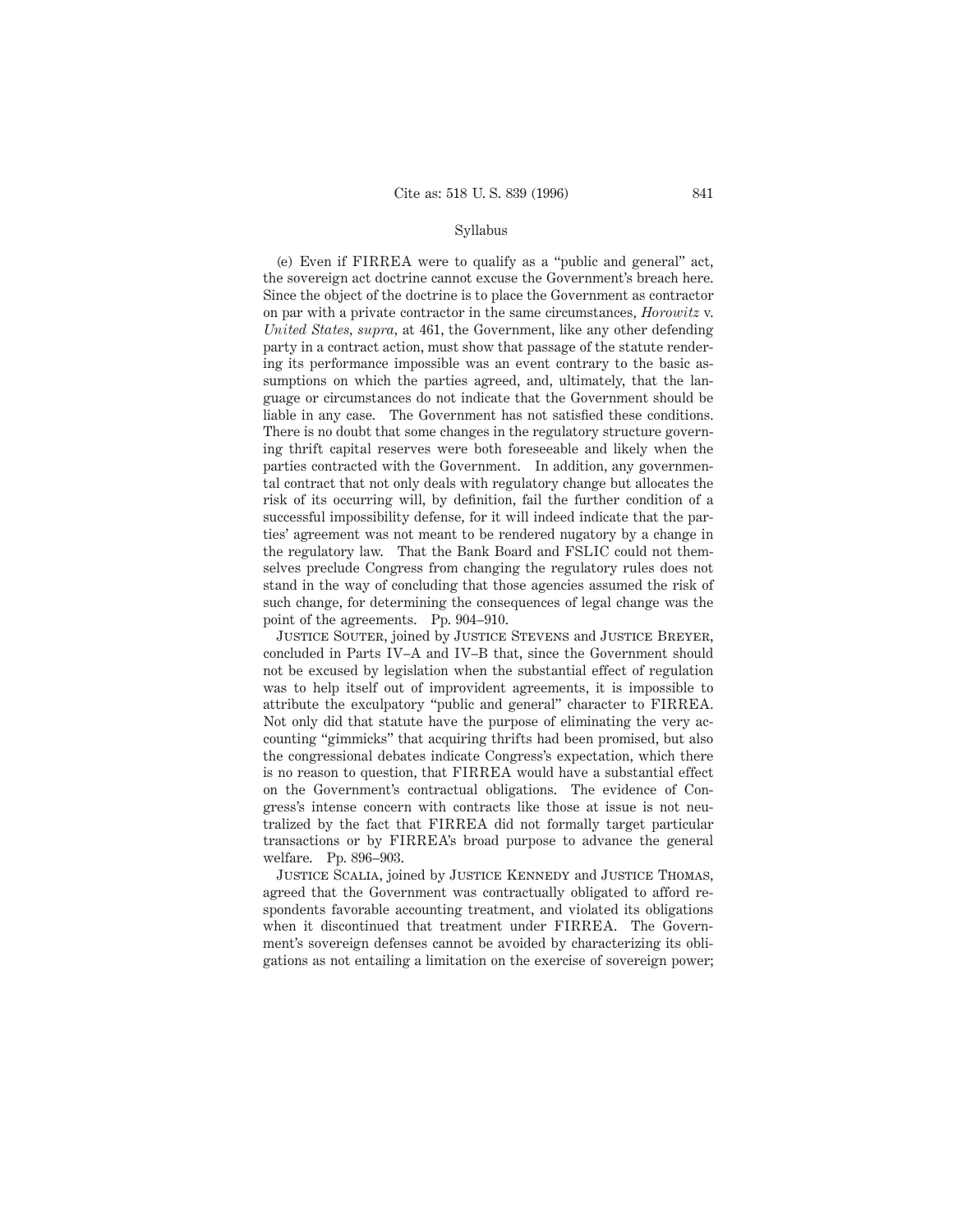that approach, although adopted by the plurality, is novel and fails to acknowledge that virtually *every* contract regarding future conduct operates as an assumption of liability in the event of nonperformance. Accordingly, it is necessary to address the Government's various sovereign defenses, particularly its invocation of the "unmistakability" doctrine. That doctrine simply embodies the commonsense presumption that governments do not ordinarily agree to curtail their sovereign or legislative powers. Respondents have overcome that presumption here in establishing that the Government promised, in unmistakable terms, to regulate them in a particular fashion, into the future. The Government's remaining arguments are readily rejected. The "reserved powers" doctrine cannot defeat a claim to recover damages for breach of contract where subsequent legislation has sought to minimize monetary risks assumed by the Government. The "express delegation" doctrine is satisfied here by the statutes authorizing the relevant federal bank regulatory agencies to enter into the agreements at issue. Finally, the "sovereign acts" doctrine adds little, if anything, to the "unmistakability" doctrine, and cannot be relied upon where the Government has attempted to abrogate the essential bargain of the contract. Pp. 919–924.

SOUTER, J., announced the judgment of the Court and delivered an opinion, in which Stevens and Breyer, JJ., joined, and in which O'Connor, J., joined except as to Parts IV–A and IV–B. Breyer, J., filed a concurring opinion, *post,* p. 910. Scalia, J., filed an opinion concurring in the judgment, in which Kennedy and Thomas, JJ., joined, *post,* p. 919. Rehnquist, C. J., filed a dissenting opinion, in which Ginsburg, J., joined as to Parts I, III, and IV, *post,* p. 924.

*Deputy Solicitor General Bender* argued the cause for the United States. With him on the briefs were *Solicitor General Days, Assistant Attorney General Hunger, James A. Feldman, Douglas Letter,* and *Jacob M. Lewis.*

*Joe G. Hollingsworth* argued the cause for respondent Glendale Federal Bank, FSB. With him on the brief were *Jerry Stouck, Donald W. Fowler, Catherine R. Baumer, Carter G. Phillips, Richard D. Bernstein, Theodore R. Posner,* and *Jesse H. Choper. Charles J. Cooper* argued the cause for respondents Winstar Corp. et al. With him on the brief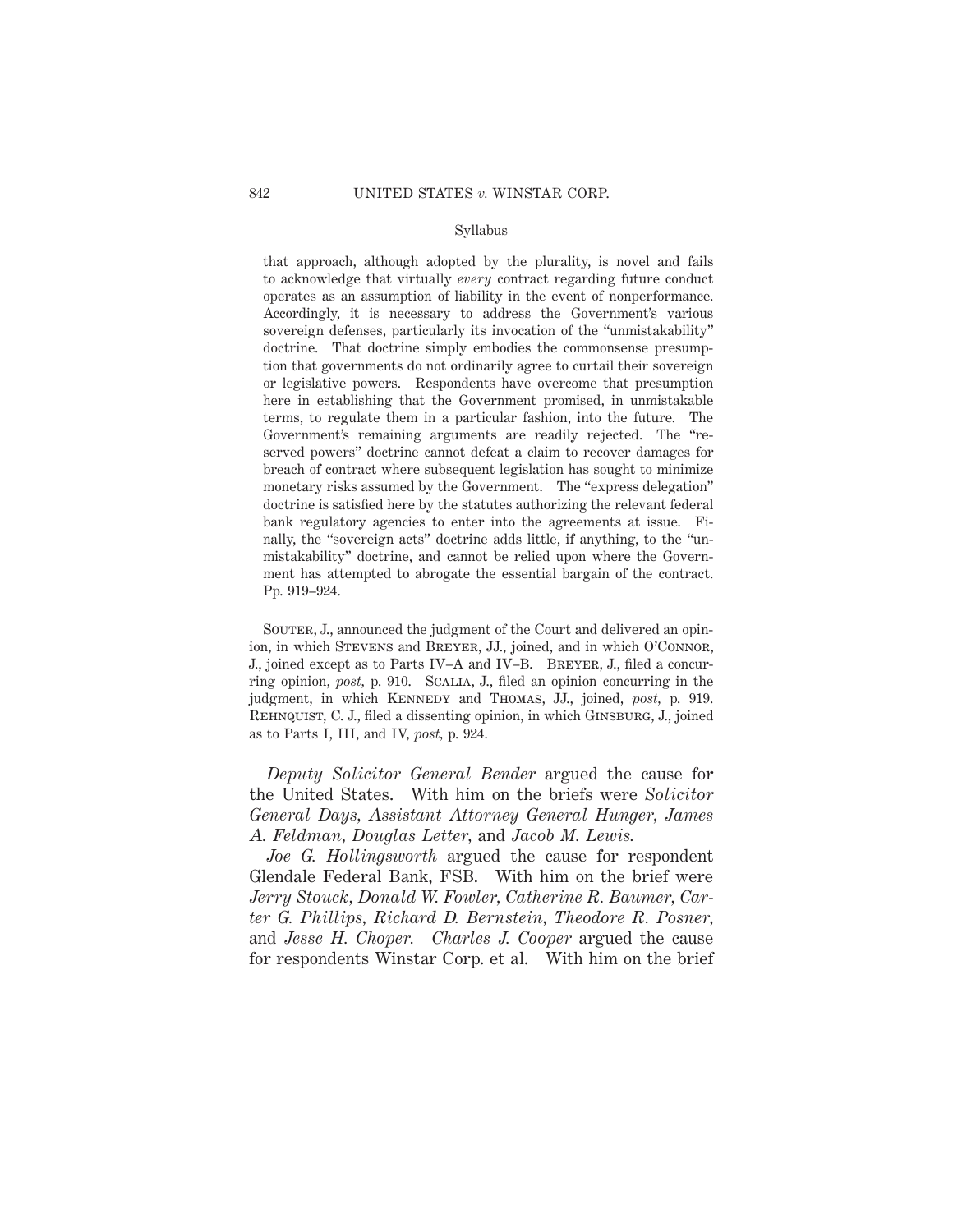# were *Michael A. Carvin, Robert J. Cynkar,* and *Vincent J. Colatriano.*\*

JUSTICE SOUTER announced the judgment of the Court and delivered an opinion, in which JUSTICE STEVENS and JUSTICE BREYER join, and in which JUSTICE O'CONNOR joins except as to Parts IV–A and IV–B.

The issue in this case is the enforceability of contracts between the Government and participants in a regulated industry, to accord them particular regulatory treatment in exchange for their assumption of liabilities that threatened to produce claims against the Government as insurer. Although Congress subsequently changed the relevant law, and thereby barred the Government from specifically honoring its agreements, we hold that the terms assigning the risk of regulatory change to the Government are enforceable, and that the Government is therefore liable in damages for breach.

<sup>\*</sup>Briefs of *amici curiae* urging affirmance were filed for the Chamber of Commerce of the United States by *Herbert L. Fenster, Tami Lyn Azorsky,* and *Robin S. Conrad;* for the Aerospace Industries Association of America, Inc., et al. by *Clarence T. Kipps, Jr., Alan I. Horowitz,* and *Mac S. Dunaway;* for AmBase Corp. et al. by *Laurence H. Tribe, Brian Stuart Koukoutchos, Harvey Silverglate,* and *John C. Millian;* for the American Association of State Colleges and Universities et al. by *Joseph N. Onek, Kent R. Morrison, Robert P. Charrow, Sheldon Elliot Steinbach,* and *J. Mark Waxman;* for Coast Federal Bank, FSB, by *Daniel J. Goldberg* and *Matthew G. Ash;* for Dollar Bank, FSB, by *Paul Blankenstein, John K. Bush,* and *Robert T. Messner;* for the Franklin Financial Group, Inc., et al. by *Thomas M. Buchanan, Paul M. Fish, Ronald R. Glancz, John F. Cooney, Don S. Willner,* and *Jerrold J. Ganzfried;* for Keystone Holdings, Inc., et al. by *Melvin C. Garbow* and *Edward H. Sisson;* for Long Island Savings Bank, FSB, by *Russell E. Brooks* and *Fred W. Reinke;* for Trinity Ventures, Ltd., et al. by *John C. Millian, John K. Bush,* and *Wesley G. Howell, Jr.;* for the Watts Health Foundation, Inc., et al. by *Peter J. Gregora* and *Kenneth R. Heitz;* and for the Western Federal Savings and Loan Association et al. by *Dennis A. Winston.*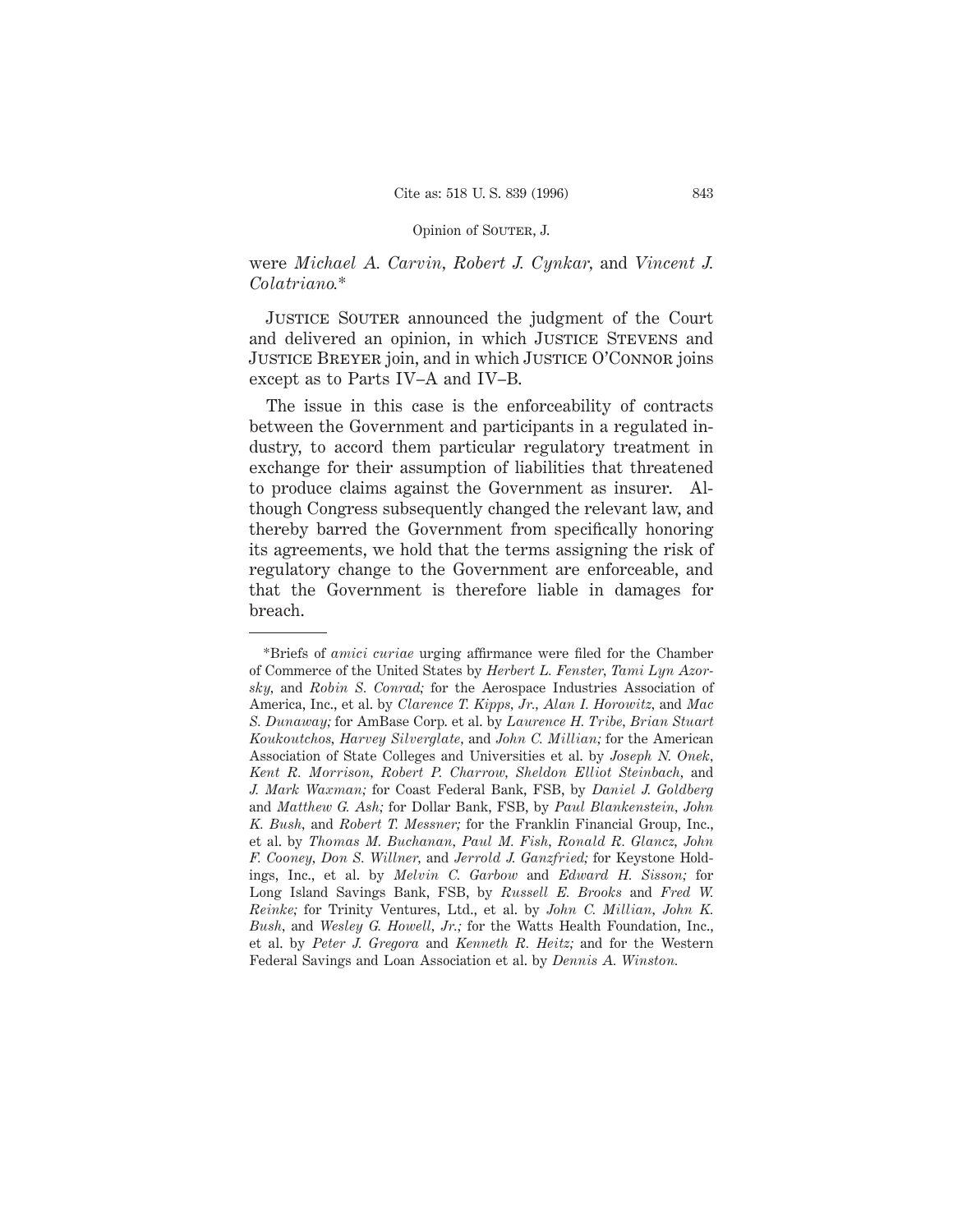# I

We said in *Fahey* v. *Mallonee,* 332 U. S. 245, 250 (1947), that "[b]anking is one of the longest regulated and most closely supervised of public callings." That is particularly true of the savings and loan, or "thrift," industry, which has been described as "a federally-conceived and assisted system to provide citizens with affordable housing funds." H. R. Rep. No. 101–54, pt. 1, p. 292 (1989) (House Report). Because the contracts at issue in today's case arise out of the National Government's efforts over the last decade and a half to preserve that system from collapse, we begin with an overview of the history of federal savings and loan regulation.

A

The modern savings and loan industry traces its origins to the Great Depression, which brought default on 40 percent of the Nation's \$20 billion in home mortgages and the failure of some 1,700 of the Nation's approximately 12,000 savings institutions. *Id.,* at 292–293. In the course of the debacle, Congress passed three statutes meant to stabilize the thrift industry. The Federal Home Loan Bank Act created the Federal Home Loan Bank Board (Bank Board), which was authorized to channel funds to thrifts for loans on houses and for preventing foreclosures on them. Ch. 522, 47 Stat. 725 (1932) (codified, as amended, at 12 U. S. C. §§ 1421–1449 (1988 ed.)); see also House Report, at 292. Next, the Home Owners' Loan Act of 1933 authorized the Bank Board to charter and regulate federal savings and loan associations. Ch. 64, 48 Stat. 128 (1933) (codified, as amended, at 12 U. S. C. §§ 1461–1468 (1988 ed.)). Finally, the National Housing Act created the Federal Savings and Loan Insurance Corporation (FSLIC), under the Bank Board's authority, with responsibility to insure thrift deposits and regulate all federally insured thrifts. Ch. 847, 48 Stat. 1246 (1934) (codified, as amended, at 12 U. S. C. §§ 1701–1750g (1988 ed.)).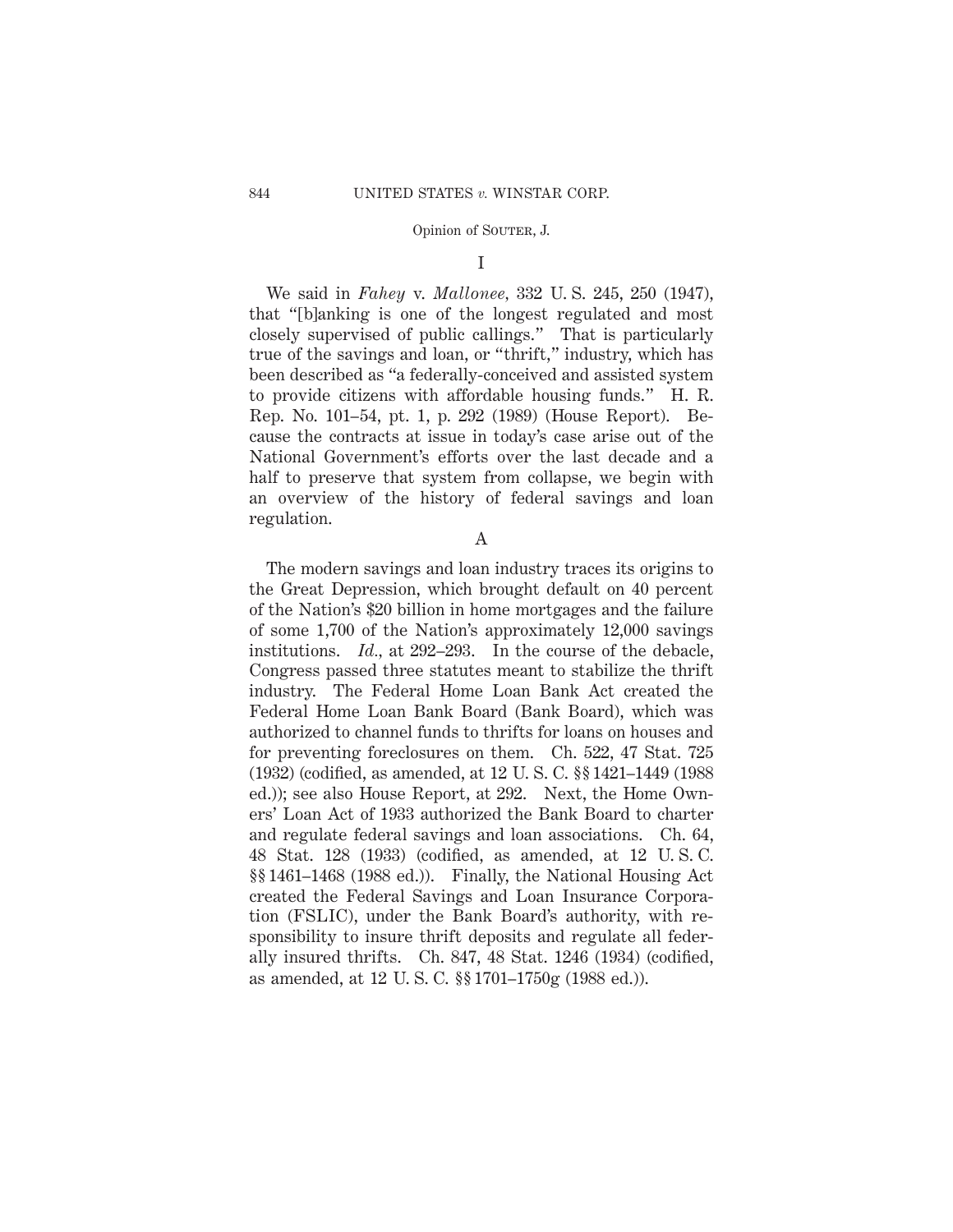The resulting regulatory regime worked reasonably well until the combination of high interest rates and inflation in the late 1970's and early 1980's brought about a second crisis in the thrift industry. Many thrifts found themselves holding long-term, fixed-rate mortgages created when interest rates were low; when market rates rose, those institutions had to raise the rates they paid to depositors in order to attract funds. See House Report, at 294–295. When the costs of short-term deposits overtook the revenues from long-term mortgages, some 435 thrifts failed between 1981 and 1983. *Id.,* at 296; see also General Accounting Office, Thrift Industry: Forbearance for Troubled Institutions 1982– 1986, p. 9 (May 1987) (GAO, Forbearance for Troubled Institutions) (describing the origins of the crisis).

The first federal response to the rising tide of thrift failures was "extensive deregulation," including "a rapid expansion in the scope of permissible thrift investment powers and a similar expansion in a thrift's ability to compete for funds with other financial services providers." House Report, at 291; see also *id.,* at 295–297; Breeden, Thumbs on the Scale: The Role that Accounting Practices Played in the Savings and Loan Crisis, 59 Ford. L. Rev. S71, S72–S74 (1991) (describing legislation permitting nonresidential real estate lending by thrifts and deregulating interest rates paid to thrift deposi $tors$ ).<sup>1</sup> Along with this deregulation came moves to weaken the requirement that thrifts maintain adequate capital reserves as a cushion against losses, see 12 CFR § 563.13 (1981), a requirement that one commentator described as "the most powerful source of discipline for financial institutions." Breeden, *supra,* at S75. The result was a drop in capital reserves required by the Bank Board from five to

<sup>1</sup> The easing of federal regulatory requirements was accompanied by similar initiatives on the state level, especially in California, Florida, and Texas. The impact of these changes was substantial, since as of 1980 over 50 percent of federally insured thrifts were chartered by the States. See House Report, at 297.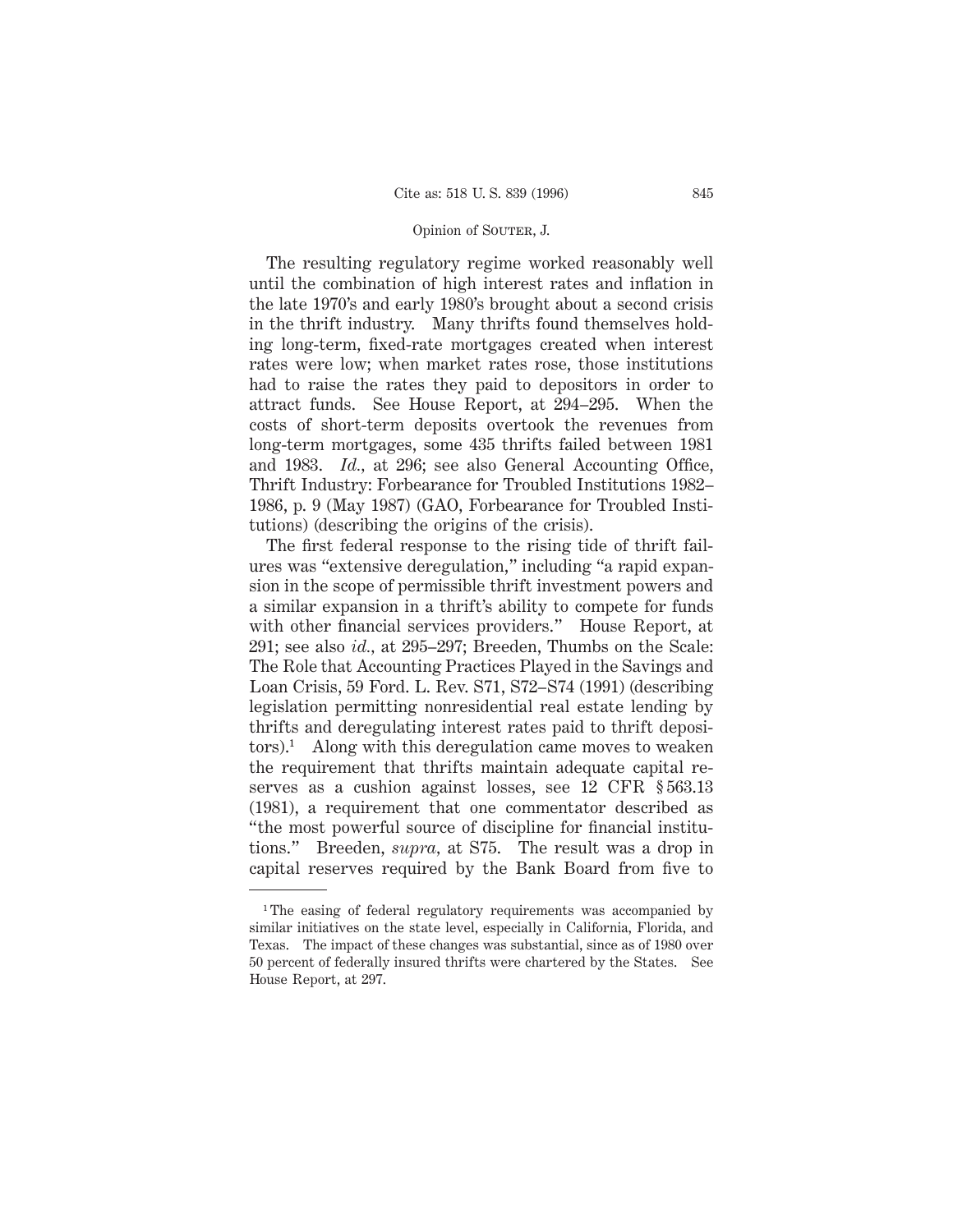four percent of assets in November 1980, see 45 Fed. Reg. 76111, and to three percent in January 1982, see 47 Fed. Reg. 3543; at the same time, the Board developed new "regulatory accounting principles" (RAP) that in many instances replaced generally accepted accounting principles (GAAP) for purposes of determining compliance with its capital requirements.2 According to the House Banking Committee, "[t]he use of various accounting gimmicks and reduced capital standards masked the worsening financial condition of the industry, and the FSLIC, and enabled many weak institutions to continue operating with an increasingly inadequate cushion to absorb future losses." House Report, at 298. The reductions in required capital reserves, moreover, allowed thrifts to grow explosively without increasing their capital base, at the same time deregulation let them expand into new (and often riskier) fields of investment. See Note, Causes of the Savings and Loan Debacle, 59 Ford. L. Rev. S301, S311 (1991); Breeden, *supra,* at S74–S75.

While the regulators tried to mitigate the squeeze on the thrift industry generally through deregulation, the multitude of already-failed savings and loans confronted FSLIC with deposit insurance liabilities that threatened to exhaust its insurance fund. See *Olympic Federal Savings and Loan Assn.* v. *Director, Office of Thrift Supervision,* 732 F. Supp.

<sup>2</sup> "Regulatory and statutory accounting gimmicks included permitting thrifts to defer losses from the sale of assets with below market yields; permitting the use of income capital certificates, authorized by Congress, in place of real capital; letting qualifying mutual capital certificates be included as RAP capital; allowing FSLIC members to exclude from liabilities in computing net worth, certain contra-asset accounts, including loans in process, unearned discounts, and deferred fees and credits; and permitting the inclusion of net worth certificates, qualifying subordinated debentures and appraised equity capital as RAP net worth." House Report, at 298. The result of these practices was that "[b]y 1984, the difference between RAP and GAAP net worth at S&L's stood at \$9 billion," which meant "that the industry's capital position, or . . . its cushion to absorb losses was overstated by \$9 billion." *Ibid.*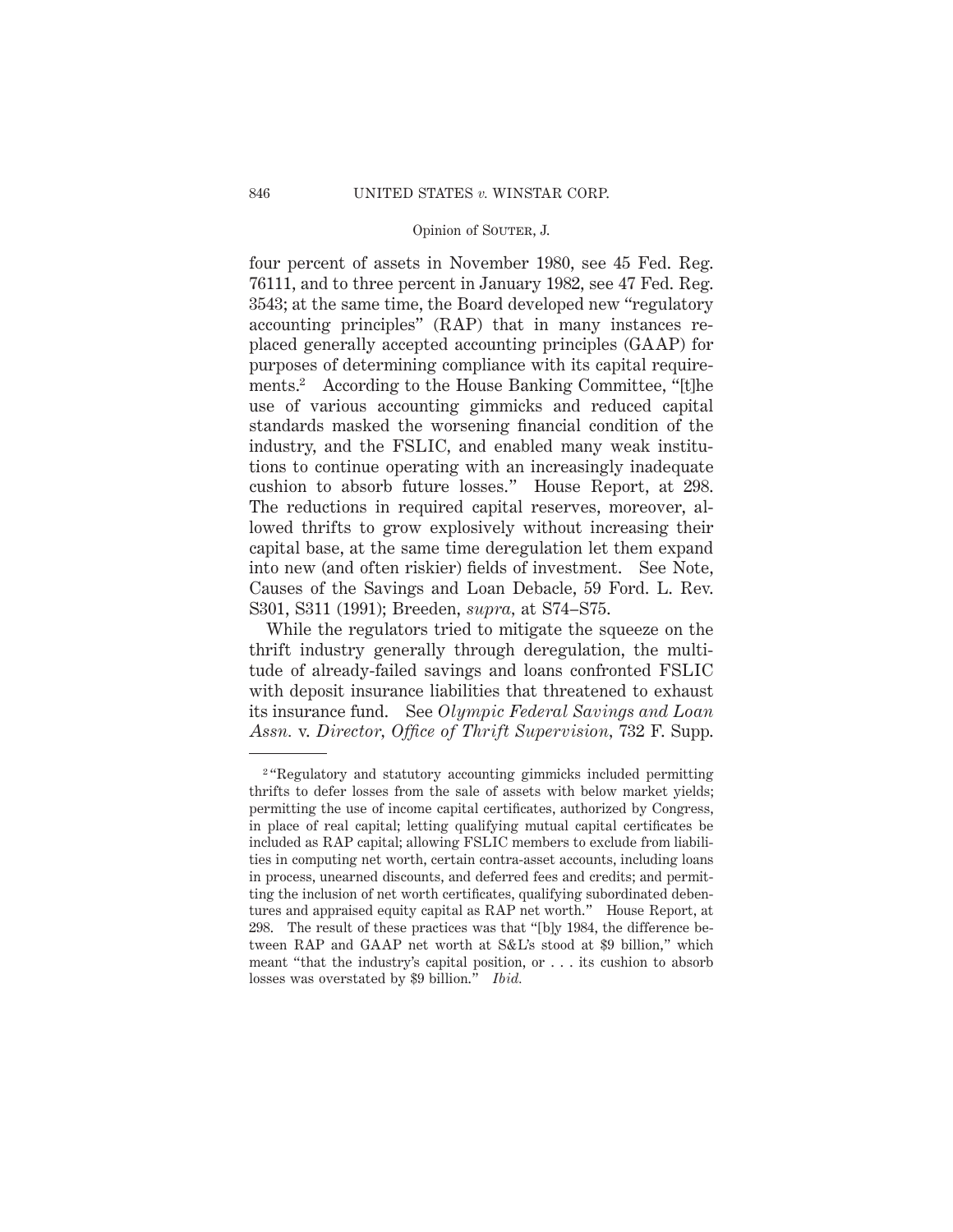1183, 1185 (DC 1990). According to the General Accounting Office, FSLIC's total reserves declined from \$6.46 billion in 1980 to \$4.55 billion in 1985, GAO, Forbearance for Troubled Institutions 12, when the Bank Board estimated that it would take \$15.8 billion to close all institutions deemed insolvent under GAAP. General Accounting Office, Troubled Financial Institutions: Solutions to the Thrift Industry Problem 108 (Feb. 1989) (GAO, Solutions to the Thrift Industry Problem). By 1988, the year of the last transaction involved in this case, FSLIC was itself insolvent by over \$50 billion. House Report, at 304. And by early 1989, the GAO estimated that \$85 billion would be needed to cover FSLIC's responsibilities and put it back on the road to fiscal health. GAO, Solutions to the Thrift Industry Problem 43. In the end, we now know, the cost was much more even than that. See, *e. g.,* Horowitz, The Continuing Thrift Bailout, Investor's Business Daily, Feb. 1, 1996, p. A1 (reporting an estimated \$140 billion total public cost of the savings and loan crisis through 1995).

Realizing that FSLIC lacked the funds to liquidate all of the failing thrifts, the Bank Board chose to avoid the insurance liability by encouraging healthy thrifts and outside investors to take over ailing institutions in a series of "supervisory mergers." See GAO, Solutions to the Thrift Industry Problem 52; L. White, The S&L Debacle: Public Policy Lessons for Bank and Thrift Regulation 157 (1991) (White).<sup>3</sup>

<sup>3</sup> See also White 157 (noting that "[t]he FSLIC developed lists of prospective acquirers, made presentations, held seminars, and generally tried to promote the acquisitions of these insolvents"); Grant, The FSLIC: Protection through Professionalism, 14 Federal Home Loan Bank Board Journal 9–10 (Feb. 1981) (describing the pros and cons of various defaultprevention techniques from FSLIC's perspective). Over 300 such mergers occurred between 1980 and 1986, as opposed to only 48 liquidations. GAO, Forbearance for Troubled Institutions 13. There is disagreement as to whether the Government actually saved money by pursuing this course rather than simply liquidating the insolvent thrifts. Compare, *e. g.,* Brief for Franklin Financial Group, Inc., et al. as *Amici Curiae* 7,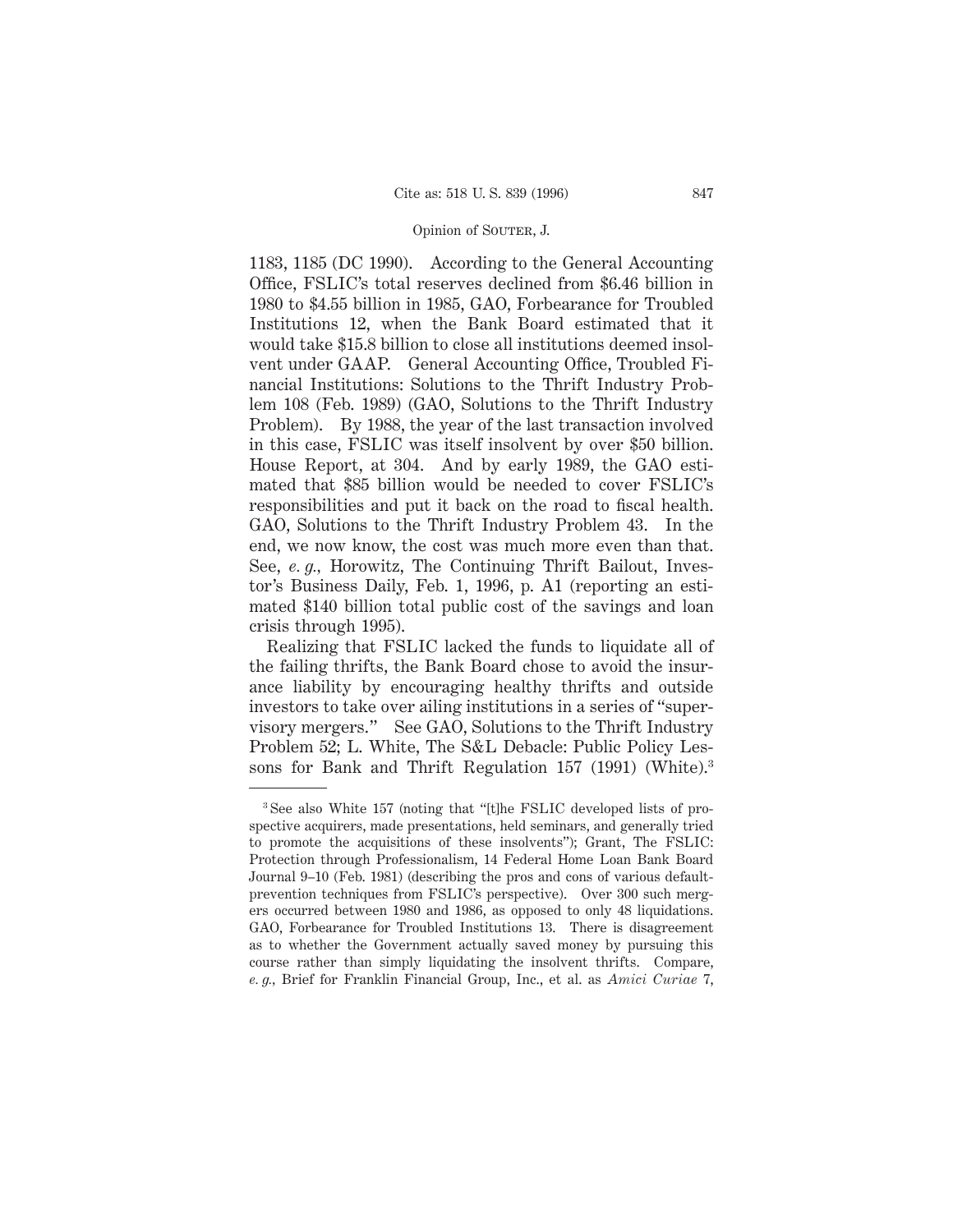Such transactions, in which the acquiring parties assumed the obligations of thrifts with liabilities that far outstripped their assets, were not intrinsically attractive to healthy institutions; nor did FSLIC have sufficient cash to promote such acquisitions through direct subsidies alone, although cash contributions from FSLIC were often part of a transaction. See M. Lowy, High Rollers: Inside the Savings and Loan Debacle 37 (1991) (Lowy). Instead, the principal inducement for these supervisory mergers was an understanding that the acquisitions would be subject to a particular accounting treatment that would help the acquiring institutions meet their reserve capital requirements imposed by federal regulations. See Investigation of Lincoln Savings & Loan Assn.: Hearing Before the House Committee on Banking, Finance, and Urban Affairs, 101st Cong., 1st Sess., pt. 5, p. 447 (1989) (testimony of M. Danny Wall, Director, Office of Thrift Supervision) (noting that acquirers of failing thrifts were allowed to use certain accounting methods "in lieu of [direct] federal financial assistance").

B

Under GAAP there are circumstances in which a business combination may be dealt with by the "purchase method" of accounting. See generally R. Kay & D. Searfoss, Handbook of Accounting and Auditing 23–21 to 23–40 (2d ed. 1989) (describing the purchase method); Accounting Principles Board Opinion No. 16 (1970) (establishing rules as to what method must be applied to particular transactions). The critical aspect of that method for our purposes is that it permits the acquiring entity to designate the excess of the purchase price

quoting remarks by H. Brent Beasley, Director of FSLIC, before the California Savings and Loan League Management Conference (Sept. 9, 1982) (concluding that FSLIC-assisted mergers have " '[h]istorically... cost about 70% of [the] cost of liquidation' "), with GAO, Solutions to the Thrift Industry Problem 52 ("FSLIC's cost analyses may . . . understat[e] the cost of mergers to the government").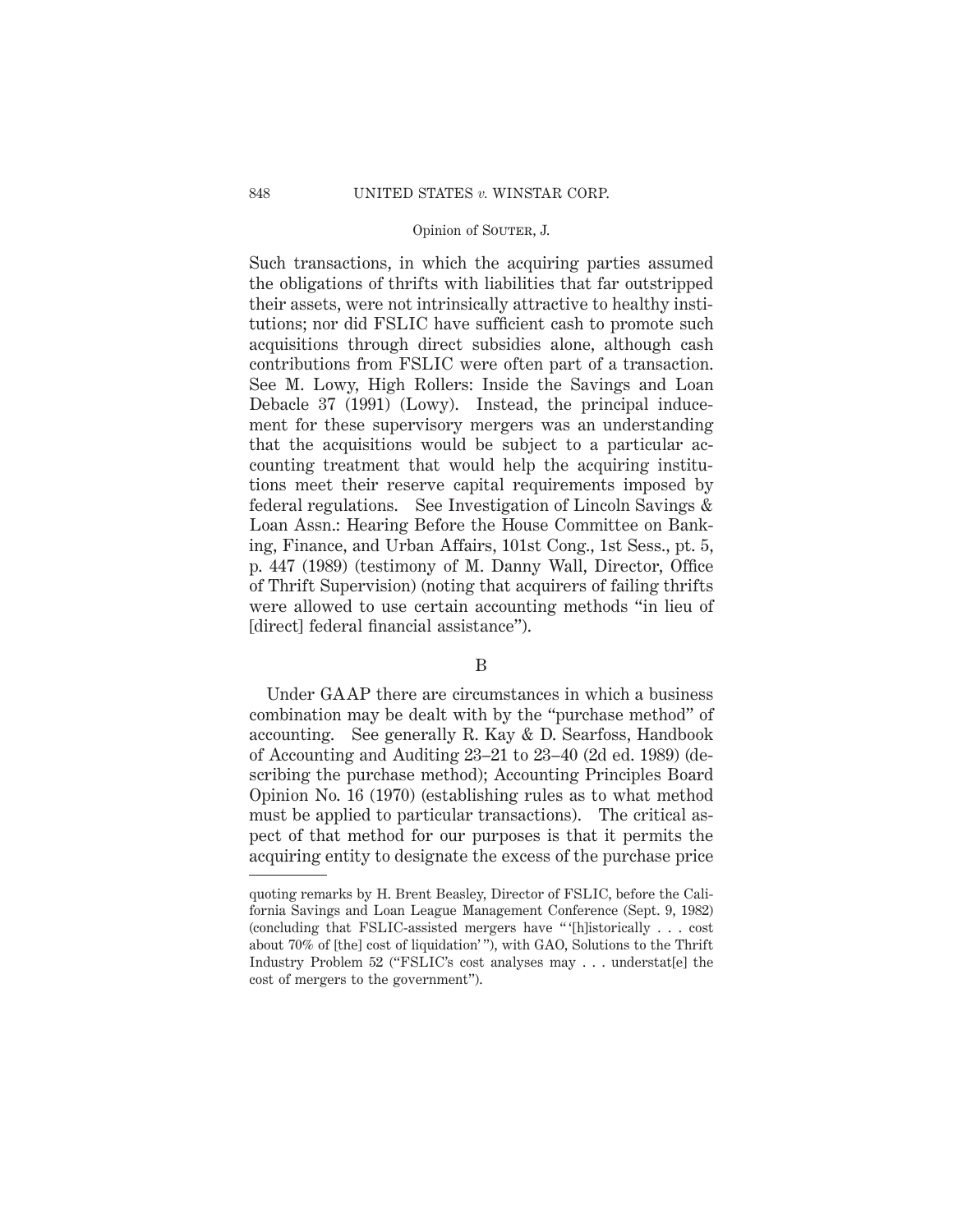over the fair value of all identifiable assets acquired as an intangible asset called "goodwill." *Id.,* ¶ 11, p. 284; Kay & Searfoss, *supra*, at 23–38.<sup>4</sup> In the ordinary case, the recognition of goodwill as an asset makes sense: a rational purchaser in a free market, after all, would not pay a price for a business in excess of the value of that business's assets unless there actually were some intangible "going concern" value that made up the difference. See Lowy  $39<sup>5</sup>$  For that reason, the purchase method is frequently used to account for acquisitions, see A. Phillips, J. Butler, G. Thompson, & R. Whitman, Basic Accounting for Lawyers 121 (4th ed. 1988), and GAAP expressly contemplated its application to at least some transactions involving savings and loans. See Financial Accounting Standards Board Interpretation No. 9 (Feb. 1976). Goodwill recognized under the purchase method as the result of an FSLIC-sponsored supervisory merger was generally referred to as "supervisory goodwill."

Recognition of goodwill under the purchase method was essential to supervisory merger transactions of the type at issue in this case. Because FSLIC had insufficient funds to

<sup>4</sup> See also Accounting Principles Board Opinion No. 17, ¶ 26, p. 339 (1970) (providing that "[i]ntangible assets acquired . . . as part of an acquired company should . . . be recorded at cost," which for unidentifiable intangible assets like goodwill is "measured by the difference between the cost of the . . . enterprise acquired and the sum of the assigned costs of individual tangible and identifiable intangible assets acquired less liabilities assumed").

<sup>5</sup> See *Newark Morning Ledger Co.* v. *United States,* 507 U. S. 546, 556 (1993) (describing "goodwill" as "the total of all the imponderable qualities that attract customers to the business"). Justice Story defined "goodwill" somewhat more elaborately as "the advantage or benefit, which is acquired by an establishment, beyond the mere value of the capital, stock, funds, or property employed therein, in consequence of the general public patronage and encouragement, which it receives from constant or habitual customers, on account of its local position, or common celebrity, or reputation for skill or affluence, or punctuality, or from other accidental circumstances, or necessities, or even from ancient partialities, or prejudices." J. Story, Law of Partnership § 99, p. 139 (1841).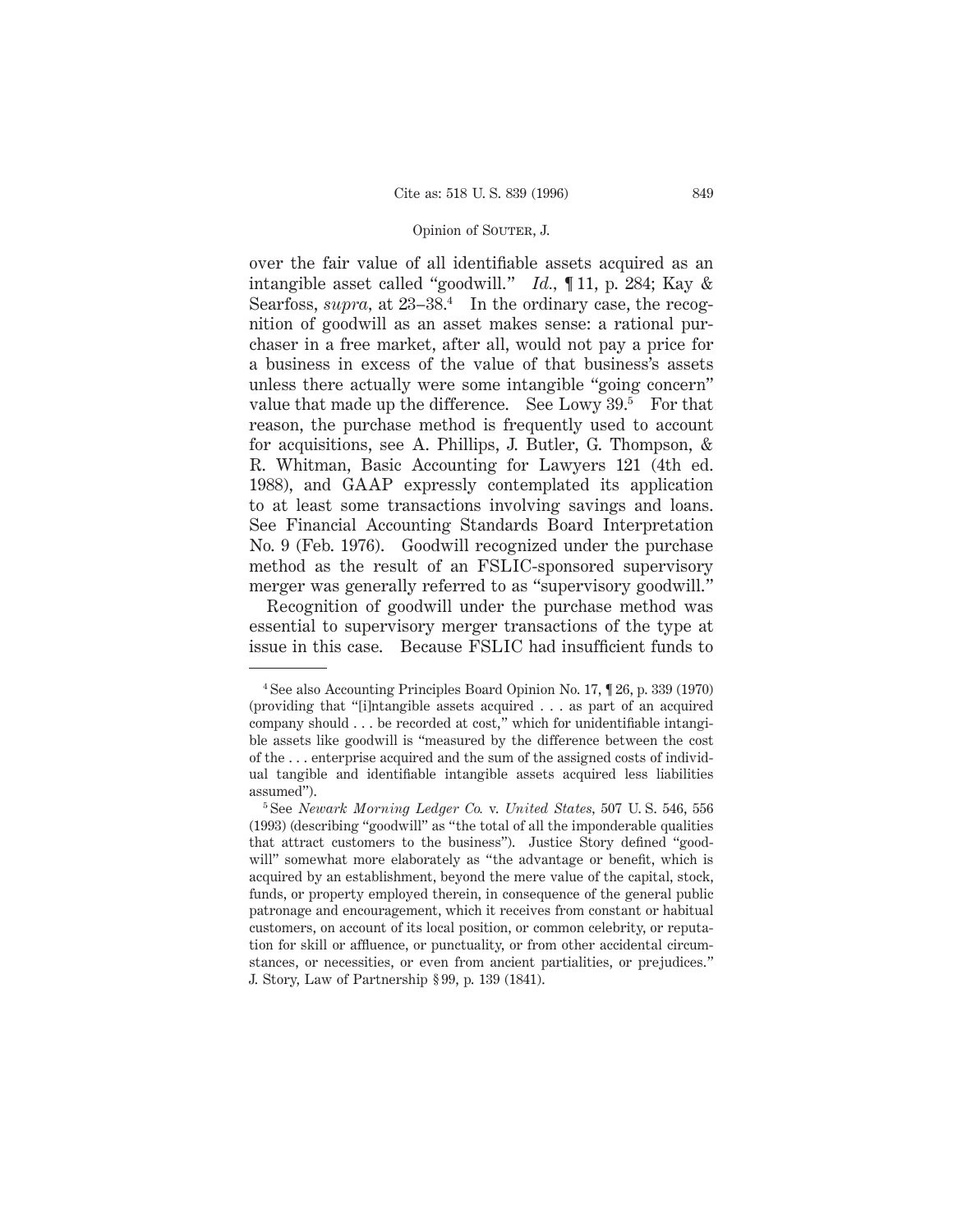make up the difference between a failed thrift's liabilities and assets, the Bank Board had to offer a "cash substitute" to induce a healthy thrift to assume a failed thrift's obligations. Former Bank Board Chairman Richard Pratt put it this way in testifying before Congress:

"The Bank Board . . . did not have sufficient resources to close all insolvent institutions, [but] at the same time, it had to consolidate the industry, move weaker institutions into stronger hands, and do everything possible to minimize losses during the transition period. Goodwill was an indispensable tool in performing this task." Savings and Loan Policies in the Late 1970's and 1980's: Hearings before the House Committee on Banking, Finance, and Urban Affairs, 101st Cong., 2d Sess., Ser. No. 101–176, p. 227 (1990).<sup>6</sup>

Supervisory goodwill was attractive to healthy thrifts for at least two reasons. First, thrift regulators let the acquiring institutions count supervisory goodwill toward their reserve requirements under 12 CFR § 563.13 (1981). This treatment was, of course, critical to make the transaction possible in the first place, because in most cases the institution resulting from the transaction would immediately have been insolvent under federal standards if goodwill had not counted toward regulatory net worth. From the acquiring

<sup>6</sup> See also 135 Cong. Rec. 12061 (1989) (statement of Rep. Hyde) (observing that FSLIC used goodwill as "an inducement to the healthy savings and loans to merge with the sick ones"); Brief for Franklin Financial Group, Inc., et al. as *Amici Curiae* 9, quoting Deposition of Thurman Connell, former official at the Atlanta Federal Home Loan Bank, Joint App. in *Charter Federal Savings Bank* v. *Office of Thrift Supervision,* Nos. 91–2647, 91–2708 (CA4), p. 224 (recognizing that treating supervisory goodwill as regulatory capital was " 'a very important aspect of [the acquiring thrifts'] willingness to enter into these agreements,' " and concluding that the regulators " 'looked at [supervisory goodwill] as kind of the engine that made this transaction go. Because without it, there wouldn't have been any train pulling out of the station, so to speak'").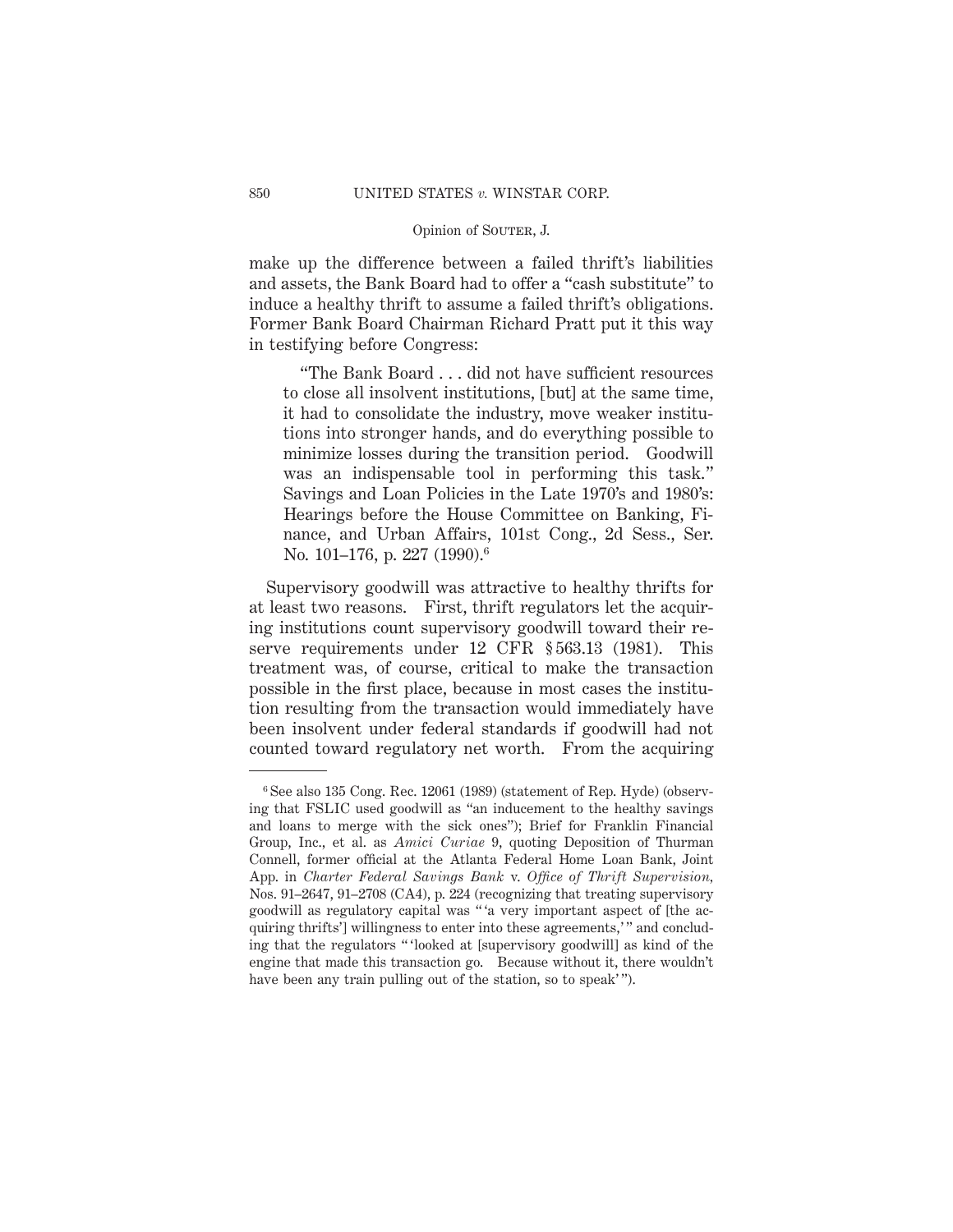thrift's perspective, however, the treatment of supervisory goodwill as regulatory capital was attractive because it inflated the institution's reserves, thereby allowing the thrift to leverage more loans (and, it hoped, make more profits). See White 84; cf. Breeden, 59 Ford. L. Rev., at S75–S76 (explaining how loosening reserve requirements permits asset expansion).

A second and more complicated incentive arose from the decision by regulators to let acquiring institutions amortize the goodwill asset over long periods, up to the 40-year maximum permitted by GAAP, see Accounting Principles Board Opinion No. 17, ¶ 29, p. 340 (1970). Amortization recognizes that intangible assets such as goodwill are useful for just so long; accordingly, a business must "write down" the value of the asset each year to reflect its waning worth. See Kay & Searfoss, Handbook of Accounting and Auditing, at 15–36 to 15–37; Accounting Principles Board Opinion No. 17, *supra,* ¶ 27, at 339–340.7 The amount of the write down is reflected on the business's income statement each year as an operating expense. See generally E. Faris, Accounting and Law in a Nutshell § 12.2(q) (1984) (describing amortization of goodwill). At the same time that it amortizes its goodwill asset,

<sup>7</sup> In this context, "amortization" of an intangible asset is equivalent to depreciation of tangible assets. See *Newark Morning Ledger Co.* v. *United States, supra, at 571, n. 1 (SOUTER, J., dissenting); Gregorcich,* Amortization of Intangibles: A Reassessment of the Tax Treatment of Purchased Goodwill, 28 Tax Lawyer 251, 253 (1975). Both the majority opinion and dissent in *Newark Morning Ledger* agreed that "goodwill" was not subject to depreciation (or amortization) for federal tax purposes, see 507 U. S., at 565, n. 13; *id.,* at 573 (Souter, J., dissenting), although we disagreed as to whether one could accurately estimate the useful life of certain elements of goodwill and, if so, permit depreciation of those elements under Internal Revenue Service regulations. *Id.,* at 566–567; *id.*, at 576–577 (SOUTER, J., dissenting). Neither of the *Newark Morning Ledger* opinions, however, denied the power of another federal agency, such as the Bank Board or FSLIC, to decide that goodwill is of transitory value and impose a particular amortization period to be used for its own regulatory purposes.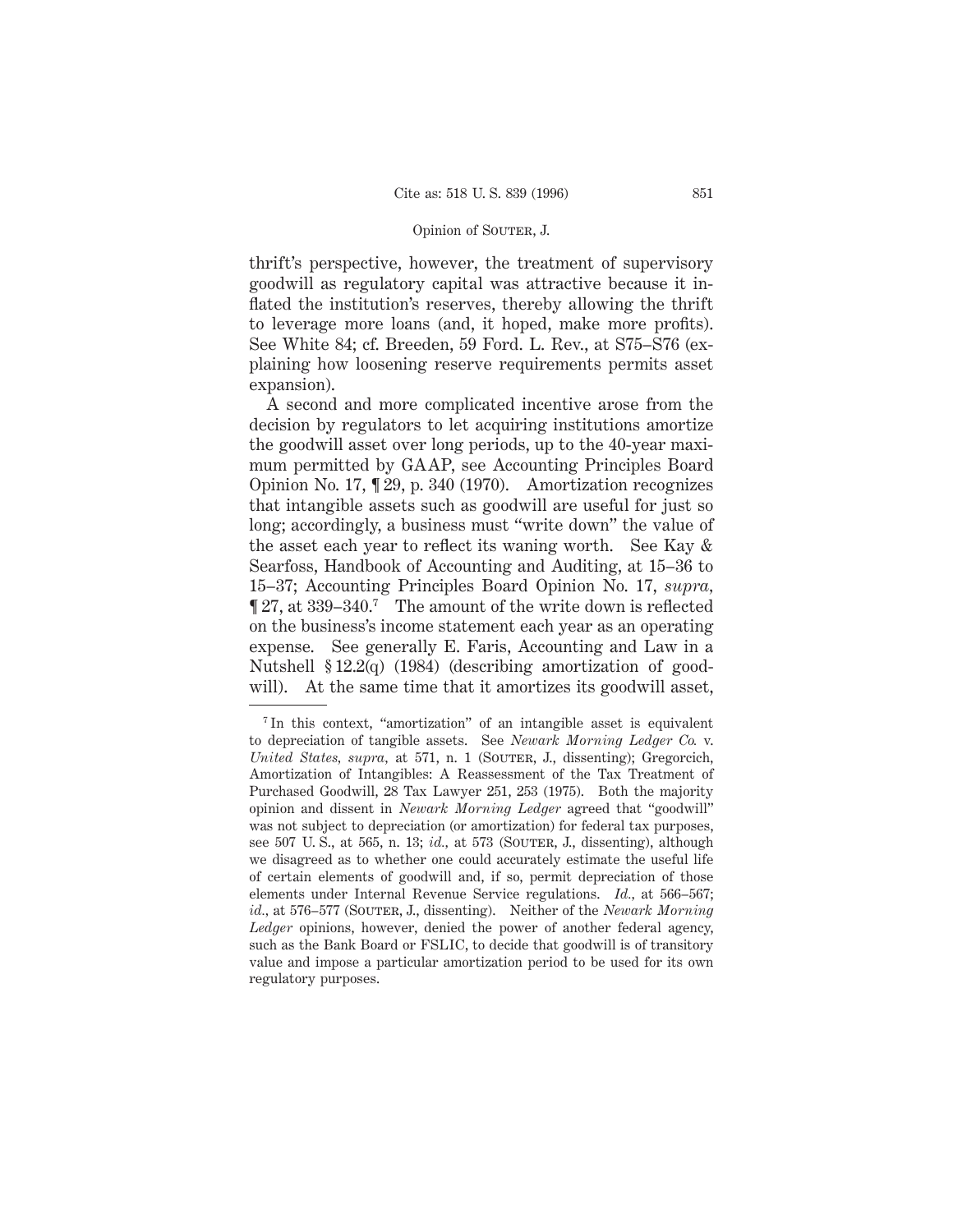however, an acquiring thrift must also account for changes in the value of its loans, which are its principal assets. The loans acquired as assets of the failed thrift in a supervisory merger were generally worth less than their face value, typically because they were issued at interest rates below the market rate at the time of the acquisition. See Black, Ending Our Forebearers' Forbearances: FIRREA and Supervisory Goodwill, 2 Stan. L. & Policy Rev. 102, 104–105 (1990). This differential or "discount," J. Rosenberg, Dictionary of Banking and Financial Services 233 (2d ed. 1985), appears on the balance sheet as a "contra-asset" account, or a deduction from the loan's face value to reflect market valuation of the asset, R. Estes, Dictionary of Accounting 29 (1981). Because loans are ultimately repaid at face value, the magnitude of the discount declines over time as redemption approaches; this process, technically called "accretion of discount," is reflected on a thrift's income statement as a series of capital gains. See Rosenberg, *supra,* at 9; Estes, *supra,* at 39–40.

The advantage in all this to an acquiring thrift depends upon the fact that accretion of discount is the mirror image of amortization of goodwill. In the typical case, a failed thrift's primary assets were long-term mortgage loans that earned low rates of interest and therefore had declined in value to the point that the thrift's assets no longer exceeded its liabilities to depositors. In such a case, the disparity between assets and liabilities from which the accounting goodwill was derived was virtually equal to the value of the discount from face value of the thrift's outstanding loans. See Black, 2 Stan. L. & Policy Rev., at 104–105. Thrift regulators, however, typically agreed to supervisory merger terms that allowed acquiring thrifts to accrete the discount over the average life of the loans (approximately seven years), see *id.,* at 105, while permitting amortization of the goodwill asset over a much longer period. Given that goodwill and discount were substantially equal in overall values, the more rapid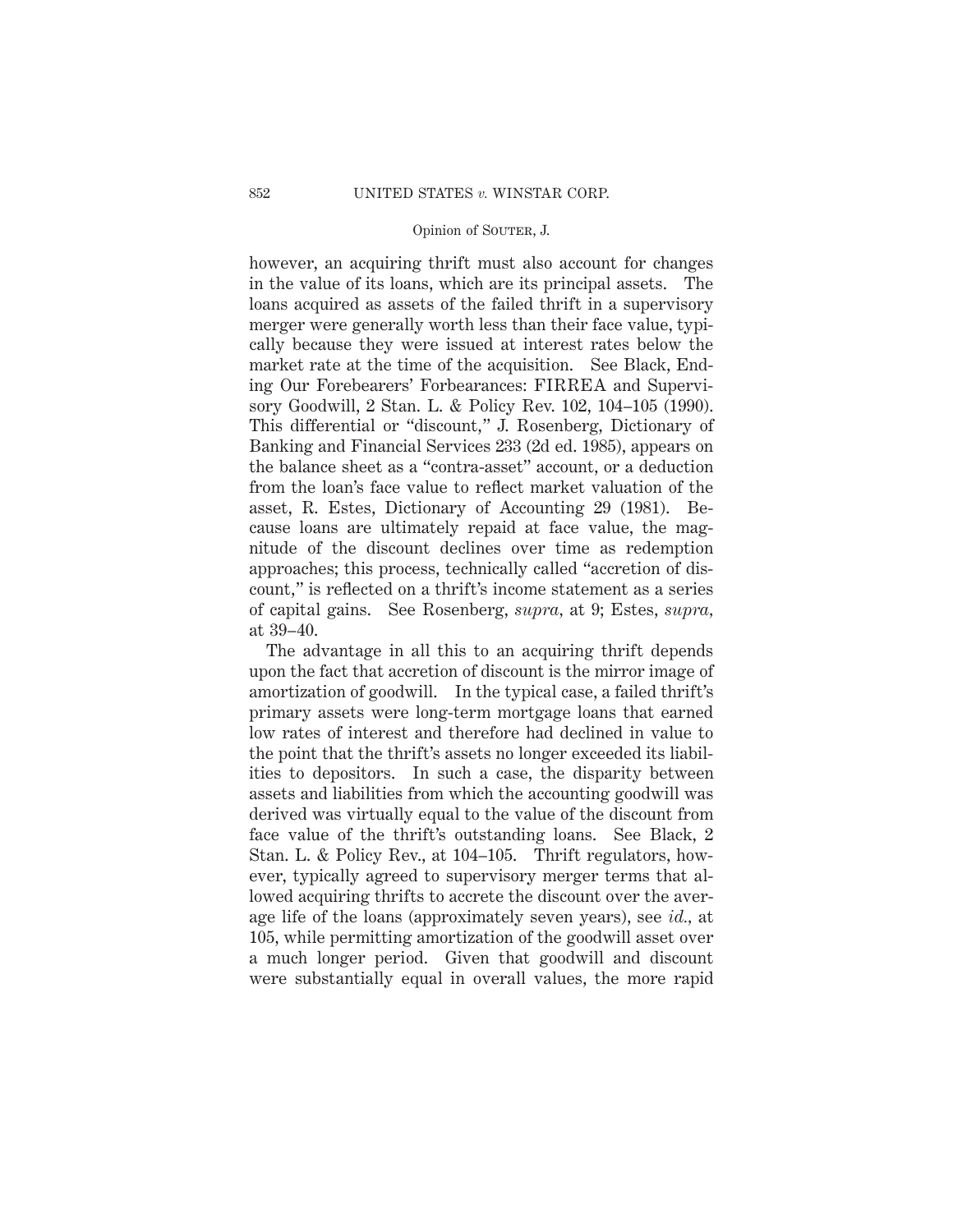accrual of capital gain from accretion resulted in a net paper profit over the initial years following the acquisition. See *ibid.*; Lowy 39–40.<sup>8</sup> The difference between amortization and accretion schedules thus allowed acquiring thrifts to seem more profitable than they in fact were.

Some transactions included yet a further inducement, described as a "capital credit." Such credits arose when FSLIC itself contributed cash to further a supervisory merger and permitted the acquiring institution to count the FSLIC contribution as a permanent credit to regulatory capital. By failing to require the thrift to subtract this FSLIC contribution from the amount of supervisory goodwill generated by the merger, regulators effectively permitted double counting of the cash as both a tangible and an intangible asset. See, *e. g., Transohio Savings Bank* v. *Director, Office of Thrift Supervision,* 967 F. 2d 598, 604 (CADC 1992). Capital credits thus inflated the acquiring thrift's regulatory capital and permitted leveraging of more and more loans.

As we describe in more detail below, the accounting treatment to be accorded supervisory goodwill and capital credits was the subject of express arrangements between the regulators and the acquiring institutions. While the extent to which these arrangements constituted a departure from prior norms is less clear, an acquiring institution would rea-

<sup>8</sup> See also National Commission on Financial Institution Reform, Recovery and Enforcement, Origins and Causes of the S&L Debacle: A Blueprint for Reform, A Report to the President and Congress of the United States 38–39 (July 1993) (explaining the advantages of different amortization and accretion schedules to an acquiring thrift). The downside of a faster accretion schedule, of course, was that it exhausted the discount long before the goodwill asset had been fully amortized. As a result, this treatment resulted in a net drag on earnings over the medium and long terms. See Lowy 40–41; Black, Ending Our Forebearers' Forbearances: FIRREA and Supervisory Goodwill, 2 Stan. L. & Policy Rev. 102, 104–105 (1990). Many thrift managers were apparently willing to take the shortterm gain, see Lowy 40–41, and others sought to stave off the inevitable losses by pursuing further acquisitions, see Black, *supra,* at 105.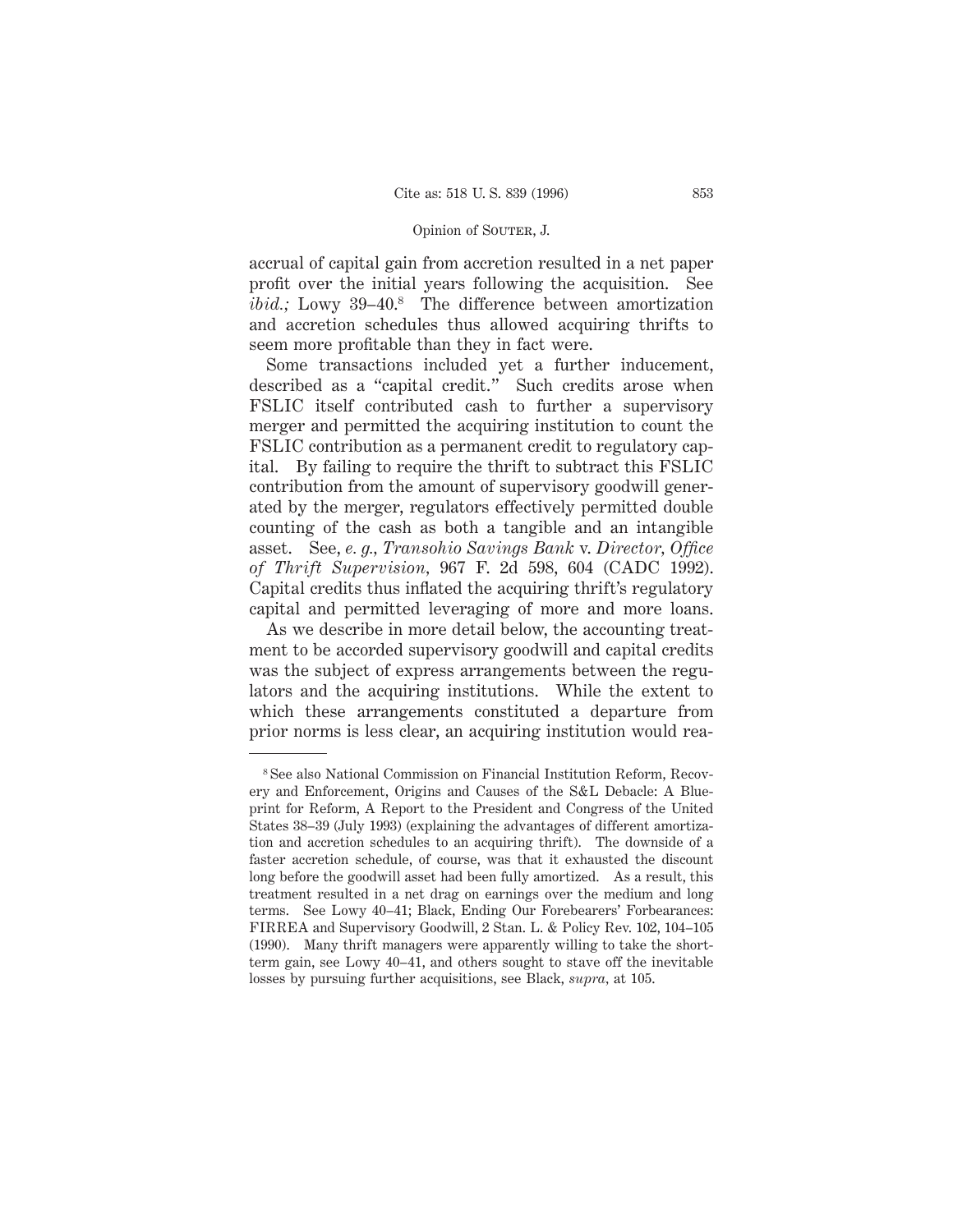sonably have wanted to bargain for such treatment. Although GAAP demonstrably permitted the use of the purchase method in acquiring a thrift suffering no distress, the relevant thrift regulations did not explicitly state that intangible goodwill assets created by that method could be counted toward regulatory capital. See 12 CFR § 563.13 (a)(3) (1981) (permitting thrifts to count as reserves any "items listed in the definition of net worth"); § 561.13(a) (defining "net worth" as "the sum of all reserve accounts  $\dots$ , retained earnings, permanent stock, mutual capital certificates . . . , and any other non-withdrawable accounts of an insured institution"). Indeed, the rationale for recognizing goodwill stands on its head in a supervisory merger: ordinarily, goodwill is recognized as valuable because a rational purchaser would not pay more than assets are worth; here, however, the purchase is rational only because of the accounting treatment for the shortfall. See Black, *supra,* at 104 ("GAAP's treatment of goodwill . . . assumes that buyers do not overpay when they purchase an S&L"). In the end, of course, such reasoning circumvented the whole purpose of the reserve requirements, which was to protect depositors and the deposit insurance fund. As some in Congress later recognized, "[g]oodwill is not cash. It is a concept, and a shadowy one at that. When the Federal Government liquidates a failed thrift, goodwill is simply no good. It is valueless. That means, quite simply, that the taxpayer picks up the tab for the shortfall." 135 Cong. Rec. 11795 (1989) (remarks of Rep. Barnard); see also White 84 (acknowledging

<sup>&</sup>lt;sup>9</sup>The 1981 regulations quoted above were in effect at the time of the Glendale transaction. The 1984 regulations relevant to the Winstar transaction were identical in all material respects, and although substantial changes had been introduced into § 563.13 by the time of the Statesman merger in 1988, they do not appear to resolve the basic ambiguity as to whether goodwill could qualify as regulatory capital. See 12 CFR § 563.13 (1988). Section 563.13 has since been superseded by the Financial Institutions Reform, Recovery, and Enforcement Act.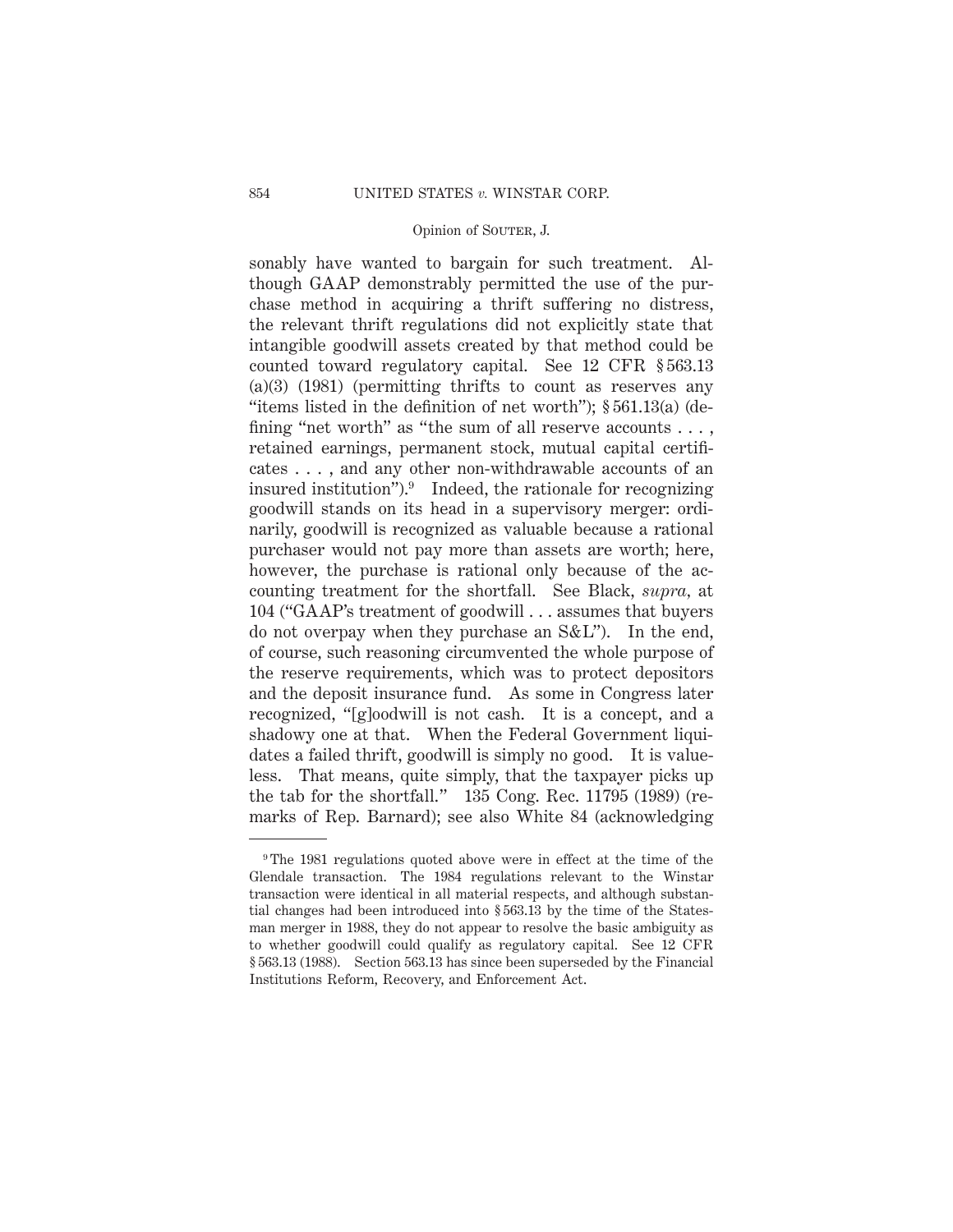that in some instances supervisory goodwill "involved the creation of an asset that did not have real value as protection for the FSLIC"). To those with the basic foresight to appreciate all this, then, it was not obvious that regulators would accept purchase accounting in determining compliance with regulatory criteria, and it was clearly prudent to get agreement on the matter.

The advantageous treatment of amortization schedules and capital credits in supervisory mergers amounted to more clear-cut departures from GAAP and, hence, subjects worthy of agreement by those banking on such treatment. In 1983, the Financial Accounting Standards Board (the font of GAAP) promulgated Statement of Financial Accounting Standards No. 72 (SFAS 72), which applied specifically to the acquisition of a savings and loan association. SFAS 72 provided that "[i]f, and to the extent that, the fair value of liabilities assumed exceeds the fair value of identifiable assets acquired in the acquisition of a banking or thrift institution, the unidentifiable intangible asset recognized generally shall be amortized to expense by the interest method over a period no longer than the discount on the long-term interest-bearing assets acquired is to be recognized as interest income." Accounting Standards, Original Pronouncements (July 1973–June 1, 1989), p. 725. In other words, SFAS 72 eliminated any doubt that the differential amortization periods on which acquiring thrifts relied to produce paper profits in supervisory mergers were inconsistent with GAAP. SFAS 72 also barred double counting of capital credits by requiring that financial assistance from regulatory authorities must be deducted from the cost of the acquisition before the amount of goodwill is determined. SFAS 72, ¶ 9.10 Thrift acquirers relying on such credits, then, had

<sup>10</sup> Although the Glendale transaction in this case occurred before the promulgation of SFAS 72 in 1983, the proper amortization period for goodwill under GAAP was uncertain prior to that time. According to one observer, "when the accounting profession designed the purchase account-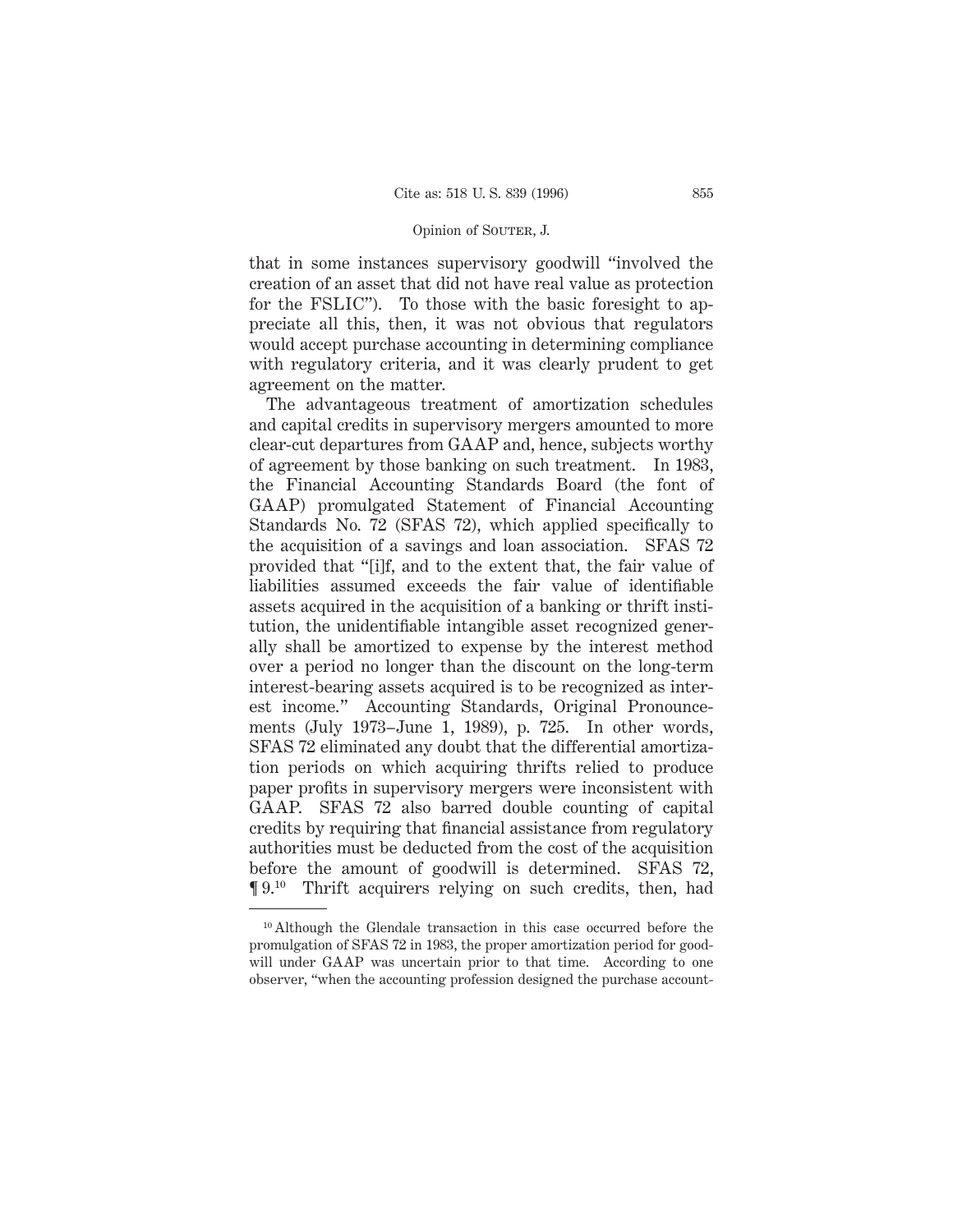every reason for concern as to the continued availability of the RAP in effect at the time of these transactions.

# $\mathcal{C}$

Although the results of the forbearance policy, including the departures from GAAP, appear to have been mixed, see GAO, Forbearance for Troubled Institutions 4, it is relatively clear that the overall regulatory response of the early and mid-1980's was unsuccessful in resolving the crisis in the thrift industry. See, *e. g., Transohio Savings Bank,* 967 F. 2d, at 602 (concluding that regulatory measures "actually aggravat[ed] the decline"). As a result, Congress enacted the Financial Institutions Reform, Recovery, and Enforcement Act of 1989 (FIRREA), Pub. L. 101–73, 103 Stat. 183, with the objects of preventing the collapse of the industry, attacking the root causes of the crisis, and restoring public confidence.

FIRREA made enormous changes in the structure of federal thrift regulation by (1) abolishing FSLIC and transferring its functions to other agencies; (2) creating a new thrift deposit insurance fund under the Federal Deposit Insurance Corporation; (3) replacing the Bank Board with the Office of Thrift Supervision (OTS), a Treasury Department office with responsibility for the regulation of all federally insured savings associations; and (4) establishing the Resolution Trust Corporation to liquidate or otherwise dispose of certain closed thrifts and their assets. See note following 12 U. S. C. § 1437, §§ 1441a, 1821. More importantly for the present case, FIRREA also obligated OTS to "prescribe and maintain uniformly applicable capital standards for savings associations" in accord with strict statutory re-

ing rules in the early 1970s, they didn't anticipate the case of insolvent thrift institutions . . . . The rules for that situation were simply unclear until September 1982," when the SFAS 72 rules were first aired. Lowy 39–40.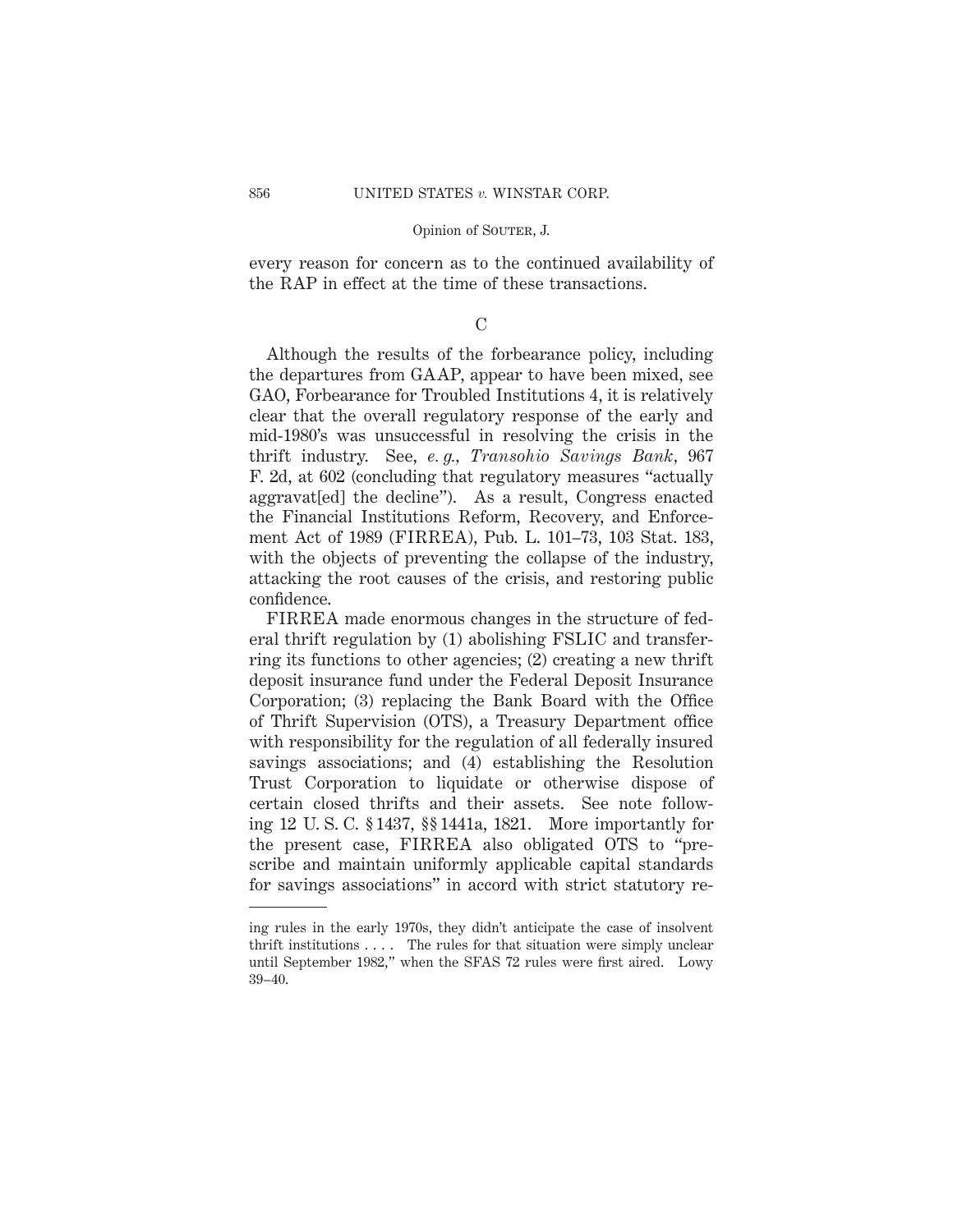quirements.  $$1464(t)(1)(A).$ <sup>11</sup> In particular, the statute required thrifts to "maintain core capital in an amount not less than 3 percent of the savings association's total assets," § 1464(t)(2)(A), and defined "core capital" to exclude "unidentifiable intangible assets," § 1464(t)(9)(A), such as goodwill. Although the reform provided a "transition rule" permitting thrifts to count "qualifying supervisory goodwill" toward half the core capital requirement, this allowance was phased out by 1995. § 1464 $(t)(3)(A)$ . According to the House Report, these tougher capital requirements reflected a congressional judgment that "[t]o a considerable extent, the size of the thrift crisis resulted from the utilization of capital gimmicks that masked the inadequate capitalization of thrifts." House Report, at 310.

The impact of FIRREA's new capital requirements upon institutions that had acquired failed thrifts in exchange for supervisory goodwill was swift and severe. OTS promptly issued regulations implementing the new capital standards along with a bulletin noting that FIRREA "eliminates [capital and accounting] forbearances" previously granted to certain thrifts. Office of Thrift Supervision, Capital Adequacy: Guidance on the Status of Capital and Accounting Forbearances and Capital Instruments held by a Deposit Insurance Fund, Thrift Bulletin No. 38–2, Jan. 9, 1990. OTS accordingly directed that "[a]ll savings associations presently operating with these forbearances . . . should eliminate them in determining whether or not they comply with the new minimum regulatory capital standards." *Ibid.* Despite the statute's limited exception intended to moderate transitional

<sup>11</sup> See 135 Cong. Rec. 18863 (1989) (remarks of Sen. Riegle) (emphasizing that these capital requirements were at the "heart" of the legislative reform); *id.,* at 18860 (remarks of Sen. Chafee) (describing capital standards as FIRREA's "strongest and most critical requirement" and "the backbone of the legislation"); *id.,* at 18853 (remarks of Sen. Dole) (describing the "[t]ough new capital standards [as] perhaps the most important provisions in this bill").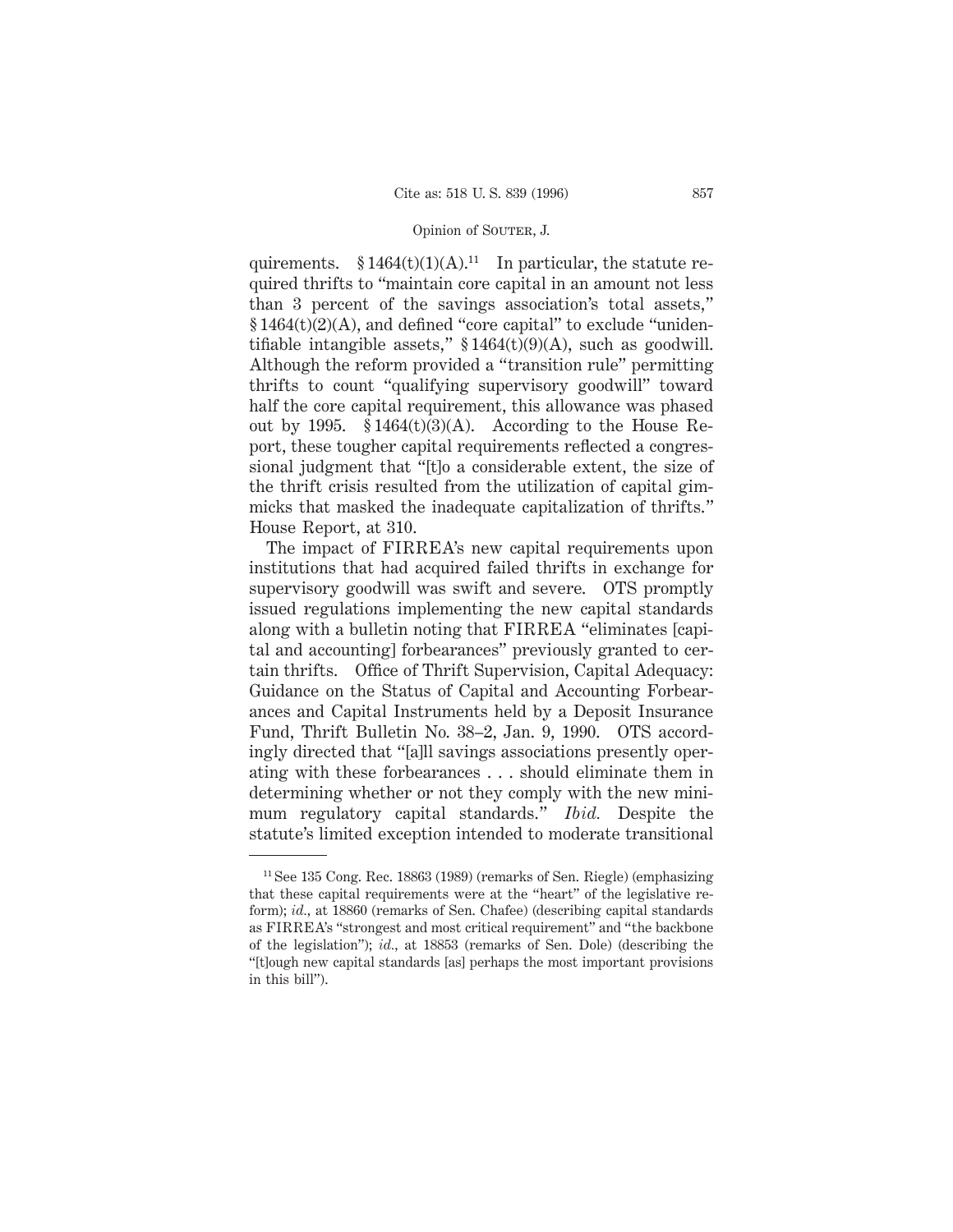pains, many institutions immediately fell out of compliance with regulatory capital requirements, making them subject to seizure by thrift regulators. See Black, 2 Stan. L. & Policy Rev., at 107 ("FIRREA's new capital mandates have caused over 500 S&Ls . . . to report that they have failed one or more of the three capital requirements").

# D

This case is about the impact of FIRREA's tightened capital requirements on three thrift institutions created by way of supervisory mergers. Respondents Glendale Federal Bank, FSB, Winstar Corporation, and The Statesman Group, Inc., acquired failed thrifts in 1981, 1984, and 1988, respectively. After the passage of FIRREA, federal regulators seized and liquidated the Winstar and Statesman thrifts for failure to meet the new capital requirements. Although the Glendale thrift also fell out of regulatory capital compliance as a result of the new rules, it managed to avoid seizure through a massive private recapitalization. Believing that the Bank Board and FSLIC had promised them that the supervisory goodwill created in their merger transactions could be counted toward regulatory capital requirements, respondents each filed suit against the United States in the Court of Federal Claims, seeking monetary damages on both contractual and constitutional theories. That court granted respondents' motions for partial summary judgment on contract liability, finding in each case that the Government had breached contractual obligations to permit respondents to count supervisory goodwill and capital credits toward their regulatory capital requirements. See *Winstar Corp.* v. *United States,* 21 Cl. Ct. 112 (1990) *(Winstar I)* (finding an implied-in-fact contract but requesting further briefing on contract issues); 25 Cl. Ct. 541 (1992) *(Winstar II)* (finding contract breached and entering summary judgment on liability); *Statesman Savings Holding Corp.* v. *United States,* 26 Cl. Ct. 904 (1992) (granting summary judgment on liability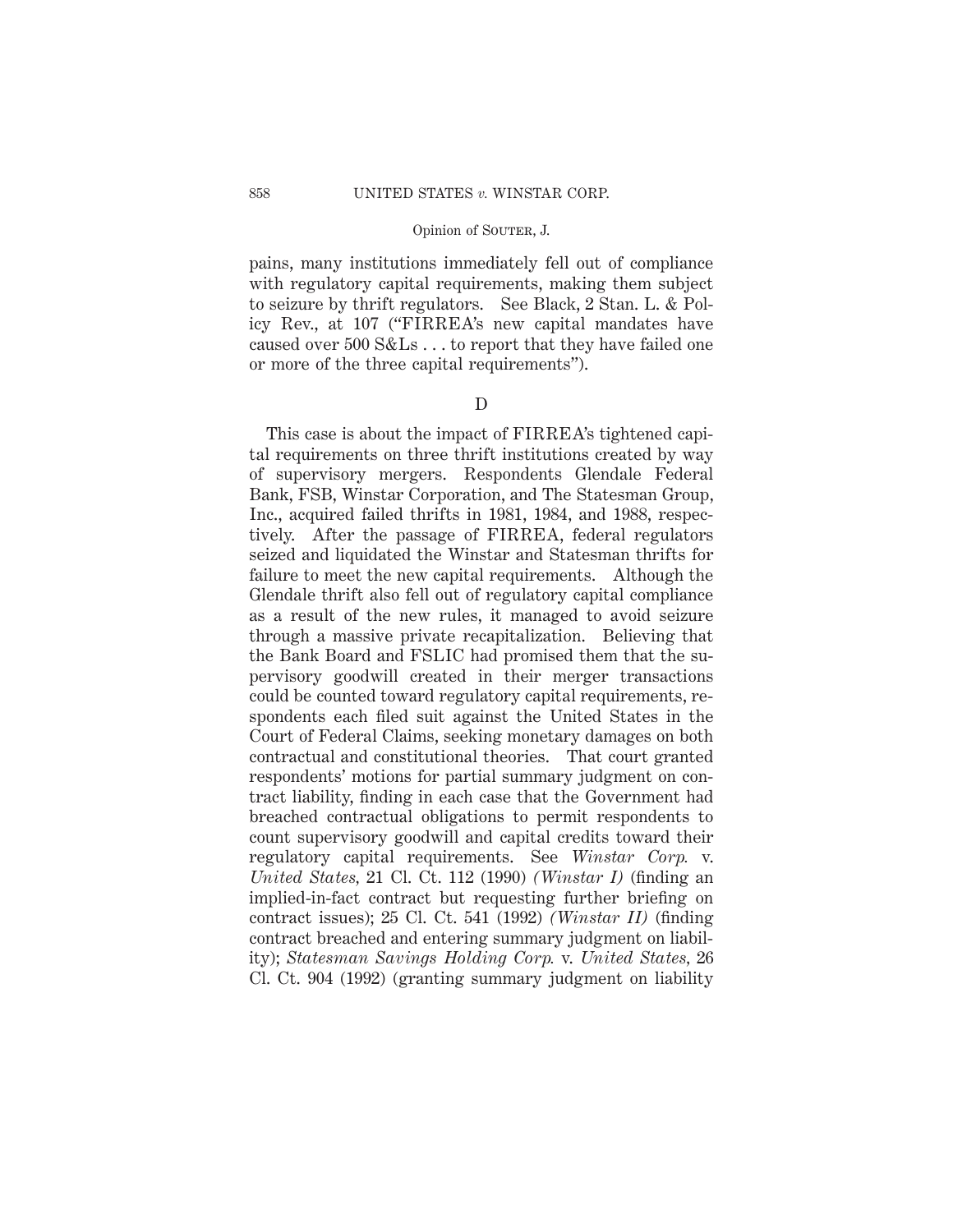to Statesman and Glendale). In so holding, the Court of Federal Claims rejected two central defenses asserted by the Government: that the Government could not be held to a promise to refrain from exercising its regulatory authority in the future unless that promise was unmistakably clear in the contract, *Winstar I, supra,* at 116; *Winstar II, supra,* at 544–549; *Statesman, supra,* at 919–920, and that the Government's alteration of the capital reserve requirements in FIRREA was a sovereign act that could not trigger contractual liability, *Winstar II, supra,* at 550–553; *Statesman, supra,* at 915–916. The Court of Federal Claims consolidated the three cases and certified its decisions for interlocutory appeal.

A divided panel of the Federal Circuit reversed, holding that the parties did not allocate to the Government, in an unmistakably clear manner, the risk of a subsequent change in the regulatory capital requirements. *Winstar Corp.* v. *United States,* 994 F. 2d 797, 811–813 (1993). The full court, however, vacated this decision and agreed to rehear the case en banc. After rebriefing and reargument, the en banc court reversed the panel decision and affirmed the Court of Federal Claims' rulings on liability. *Winstar Corp.* v. *United States,* 64 F. 3d 1531 (1995). The Federal Circuit found that FSLIC had made express contracts with respondents, including a promise that supervisory goodwill and capital credits could be counted toward satisfaction of the regulatory capital requirements. *Id.,* at 1540, 1542–1543. The court rejected the Government's unmistakability argument, agreeing with the Court of Federal Claims that that doctrine had no application in a suit for money damages. *Id.,* at 1545–1548. Finally, the en banc majority found that FIRREA's new capital requirements "single[d] out supervisory goodwill for special treatment" and therefore could not be said to be a "public" and "general act" within the meaning of the sovereign acts doctrine. *Id.,* at 1548–1551. Judge Nies dissented, essentially repeating the arguments in her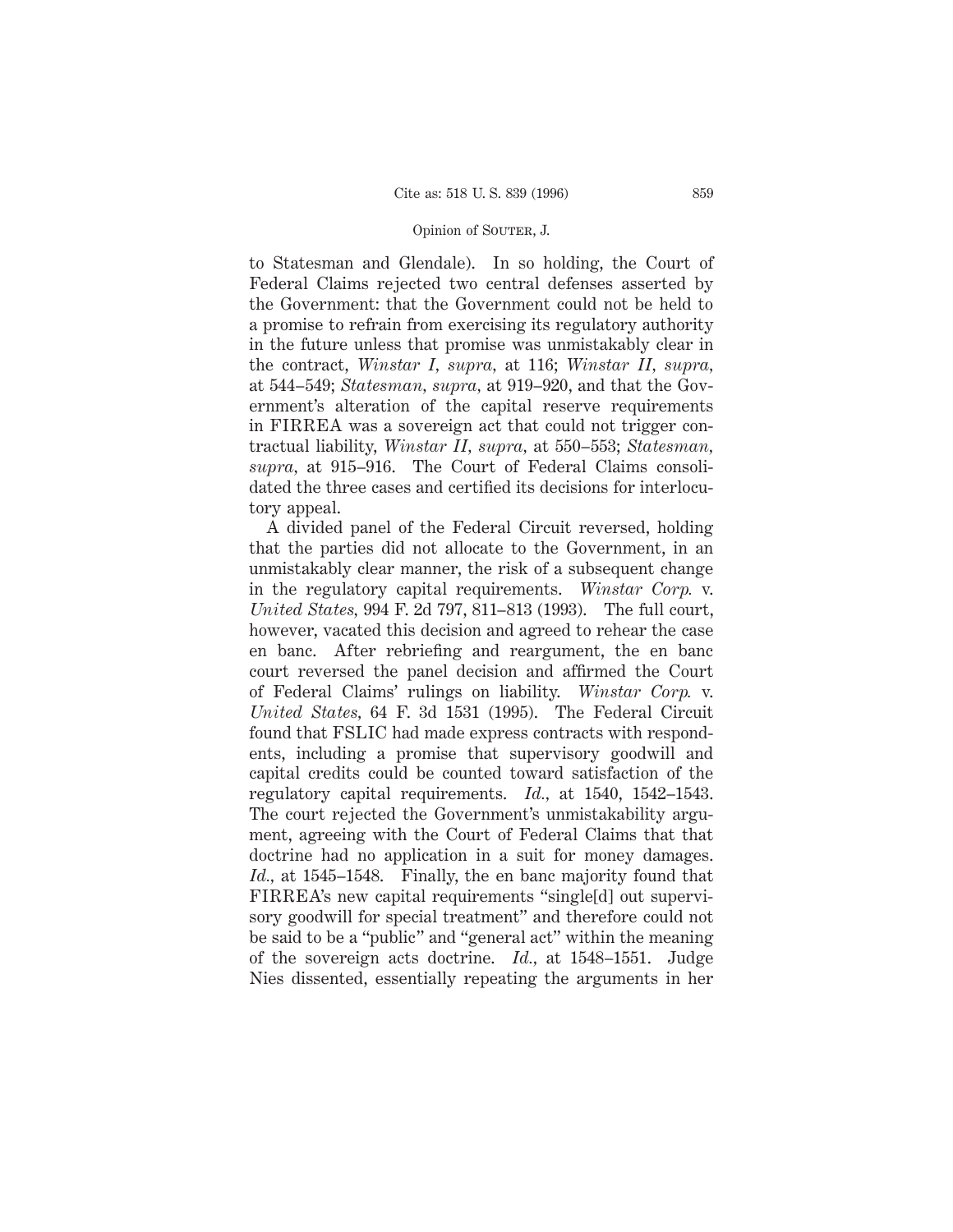prior opinion for the panel majority, *id.,* at 1551–1552, and Judge Lourie also dissented on the ground that FIRREA was a public and general act, *id.,* at 1552–1553. We granted certiorari, 516 U. S. 1087 (1996), and now affirm.

# II

We took this case to consider the extent to which special rules, not generally applicable to private contracts, govern enforcement of the governmental contracts at issue here. We decide whether the Government may assert four special defenses to respondents' claims for breach: the canon of contract construction that surrenders of sovereign authority must appear in unmistakable terms, *Bowen* v. *Public Agencies Opposed to Social Security Entrapment,* 477 U. S. 41, 52 (1986); the rule that an agent's authority to make such surrenders must be delegated in express terms, *Home Telephone & Telegraph Co.* v. *Los Angeles,* 211 U. S. 265 (1908); the doctrine that a government may not, in any event, contract to surrender certain reserved powers, *Stone* v. *Mississippi,* 101 U. S. 814 (1880); and, finally, the principle that a Government's sovereign acts do not give rise to a claim for breach of contract, *Horowitz* v. *United States,* 267 U. S. 458, 460 (1925).

The anterior question whether there were contracts at all between the Government and respondents dealing with regulatory treatment of supervisory goodwill and capital credits, although briefed and argued by the parties in this Court, is not strictly before us. See *Yee* v. *Escondido,* 503 U. S. 519, 535 (1992) (noting that "we ordinarily do not consider questions outside those presented in the petition for certiorari"); this Court's Rule 14.1(a). And although we may review the Court of Federal Claims' grant of summary judgment *de novo, Eastman Kodak Co.* v. *Image Technical Services, Inc.,* 504 U. S. 451, 465, n. 10 (1992), we are in no better position than the Federal Circuit and the Court of Federal Claims to evaluate the documentary records of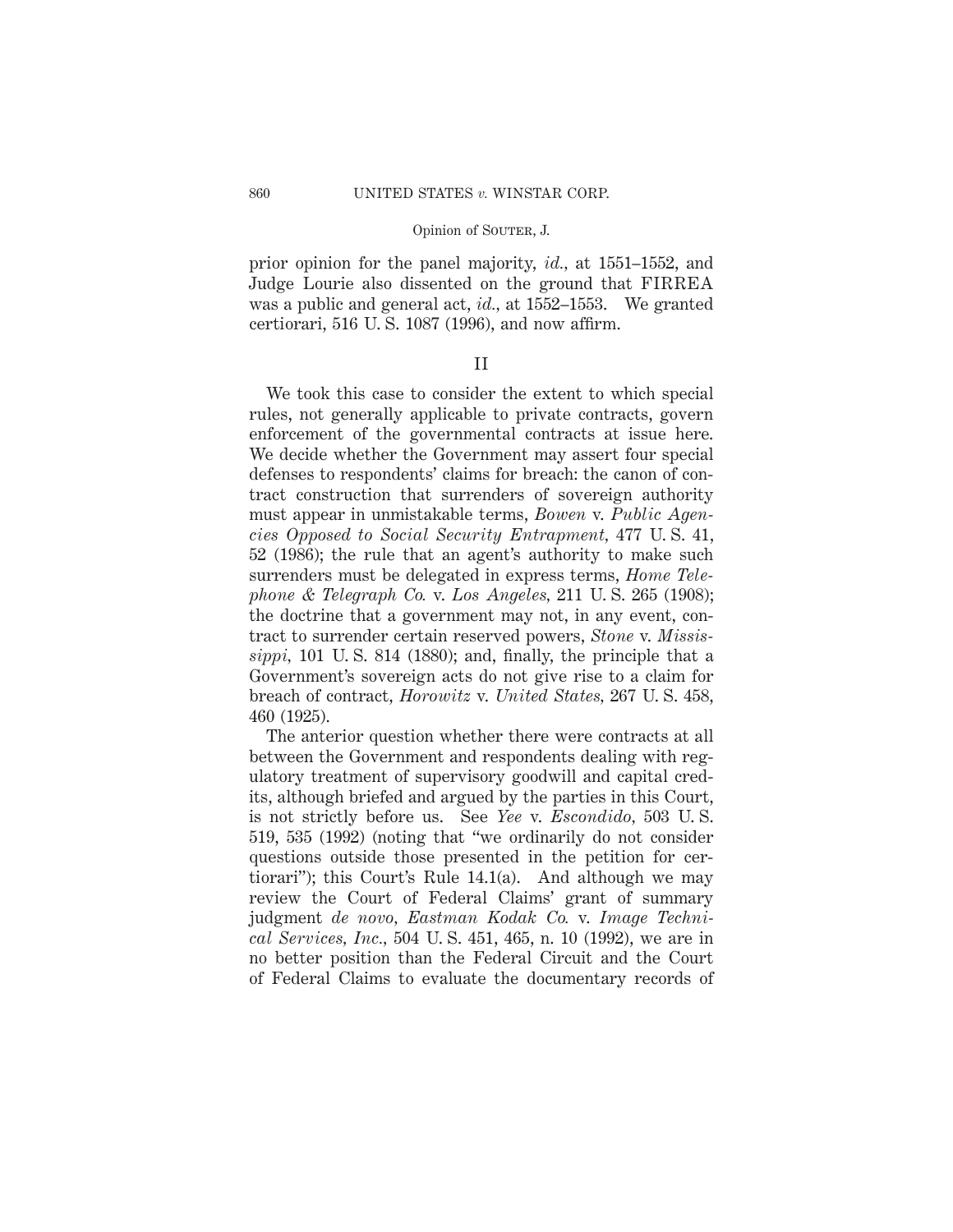the transactions at issue. Our resolution of the legal issues raised by the petition for certiorari, however, does require some consideration of the nature of the underlying transactions.

# A

The Federal Circuit found that "[t]he three plaintiff thrifts negotiated contracts with the bank regulatory agencies that allowed them to include supervisory goodwill (and capital credits) as assets for regulatory capital purposes and to amortize that supervisory goodwill over extended periods of time." 64 F. 3d, at 1545. Although each of these transactions was fundamentally similar, the relevant circumstances and documents vary somewhat from case to case.

1

In September 1981, Glendale was approached about a possible merger by the First Federal Savings and Loan Association of Broward County, which then had liabilities exceeding the fair value of its assets by over \$734 million. At the time, Glendale's accountants estimated that FSLIC would have needed approximately \$1.8 billion to liquidate Broward, only about \$1 billion of which could be recouped through the sale of Broward's assets. Glendale, on the other hand, was both profitable and well capitalized, with a net worth of \$277 million.12 After some preliminary negotiations with the regulators, Glendale submitted a merger proposal to the Bank Board, which had to approve all mergers involving savings and loan associations, see 12 U.S.C.  $\S$  1467a(e)(1)(A) and (B);  $§ 1817(j)(1)$ ; that proposal assumed the use of the purchase method of accounting to record supervisory goodwill arising from the transaction, with an amortization period of 40 years. The Bank Board ratified the merger, or "Supervisory Action Agreement" (SAA), on November 19, 1981.

 $12$  Glendale's premerger net worth amounted to 5.45 percent of its total assets, which comfortably exceeded the 4 percent capital/asset ratio, or net worth requirement, then in effect. See 12 CFR § 563.13(a)(2) (1981).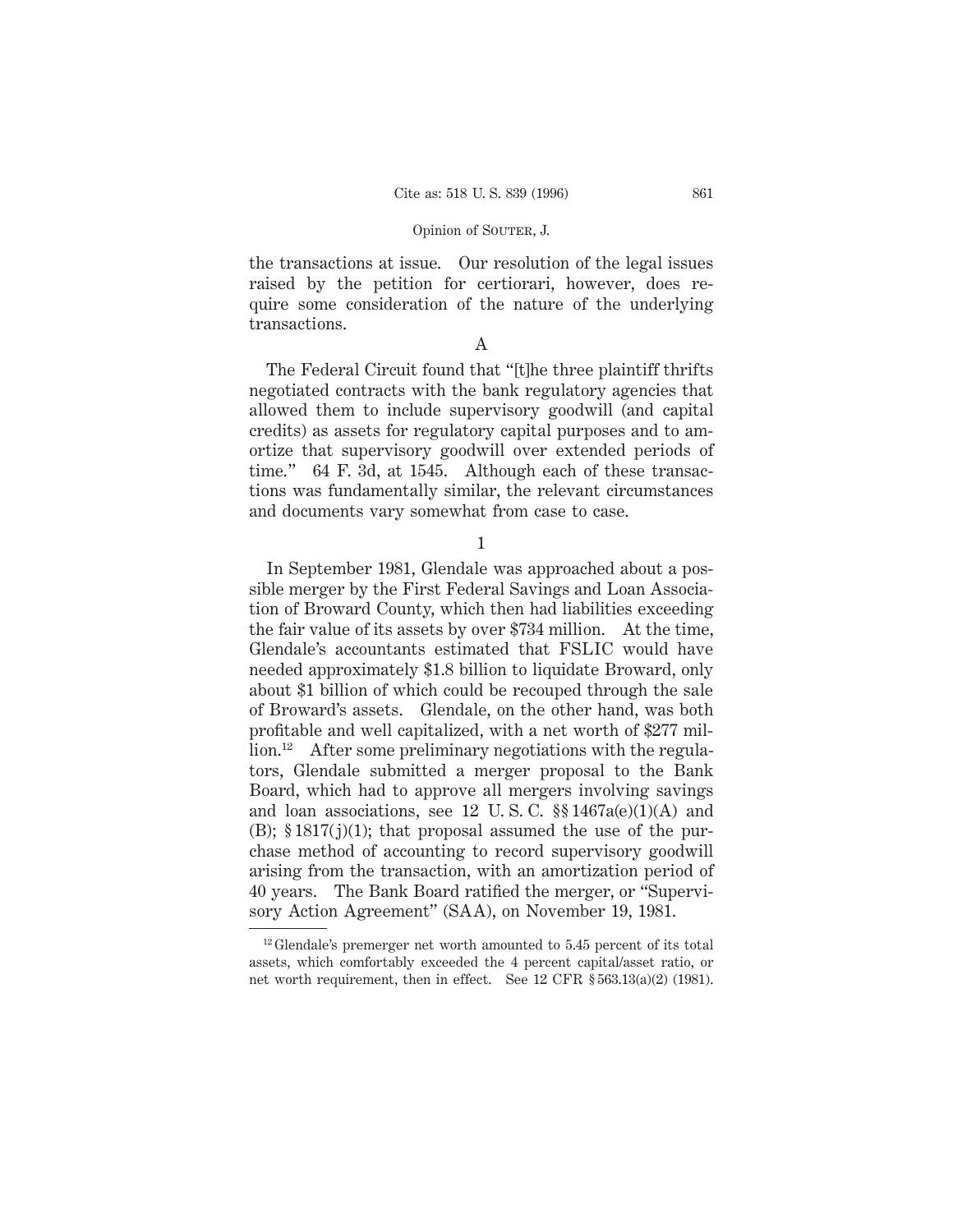The SAA itself said nothing about supervisory goodwill, but did contain the following integration clause:

"This Agreement . . . constitutes the entire agreement between the parties thereto and supersedes all prior agreements and understandings of the parties in connection herewith, excepting only the Agreement of Merger and any resolutions or letters issued contemporaneously herewith." App. 598–599.

The SAA thereby incorporated Bank Board Resolution No. 81–710, by which the Board had ratified the SAA. That resolution referred to two additional documents: a letter to be furnished by Glendale's independent accountant identifying and supporting the use of any goodwill to be recorded on Glendale's books, as well as the resulting amortization periods; and "a stipulation that any goodwill arising from this transaction shall be determined and amortized in accordance with [Bank Board] Memorandum R–31b." *Id.,* at 607. Memorandum R–31b, finally, permitted Glendale to use the purchase method of accounting and to recognize goodwill as an asset subject to amortization. See *id.,* at 571–574.

The Government does not seriously contest this evidence that the parties understood that goodwill arising from these transactions would be treated as satisfying regulatory requirements; it insists, however, that these documents simply reflect statements of then-current federal regulatory policy rather than contractual undertakings. Neither the Court of Federal Claims nor the Federal Circuit so read the record, however, and we agree with those courts that the Government's interpretation of the relevant documents is fundamentally implausible. The integration clause in Glendale's SAA with FSLIC, which is similar in all relevant respects to the analogous provisions in the Winstar and Statesman contracts, provides that the SAA supersedes "all prior agreements and understandings... excepting only . . . any resolutions or letters issued contemporaneously" by the Board, *id.,*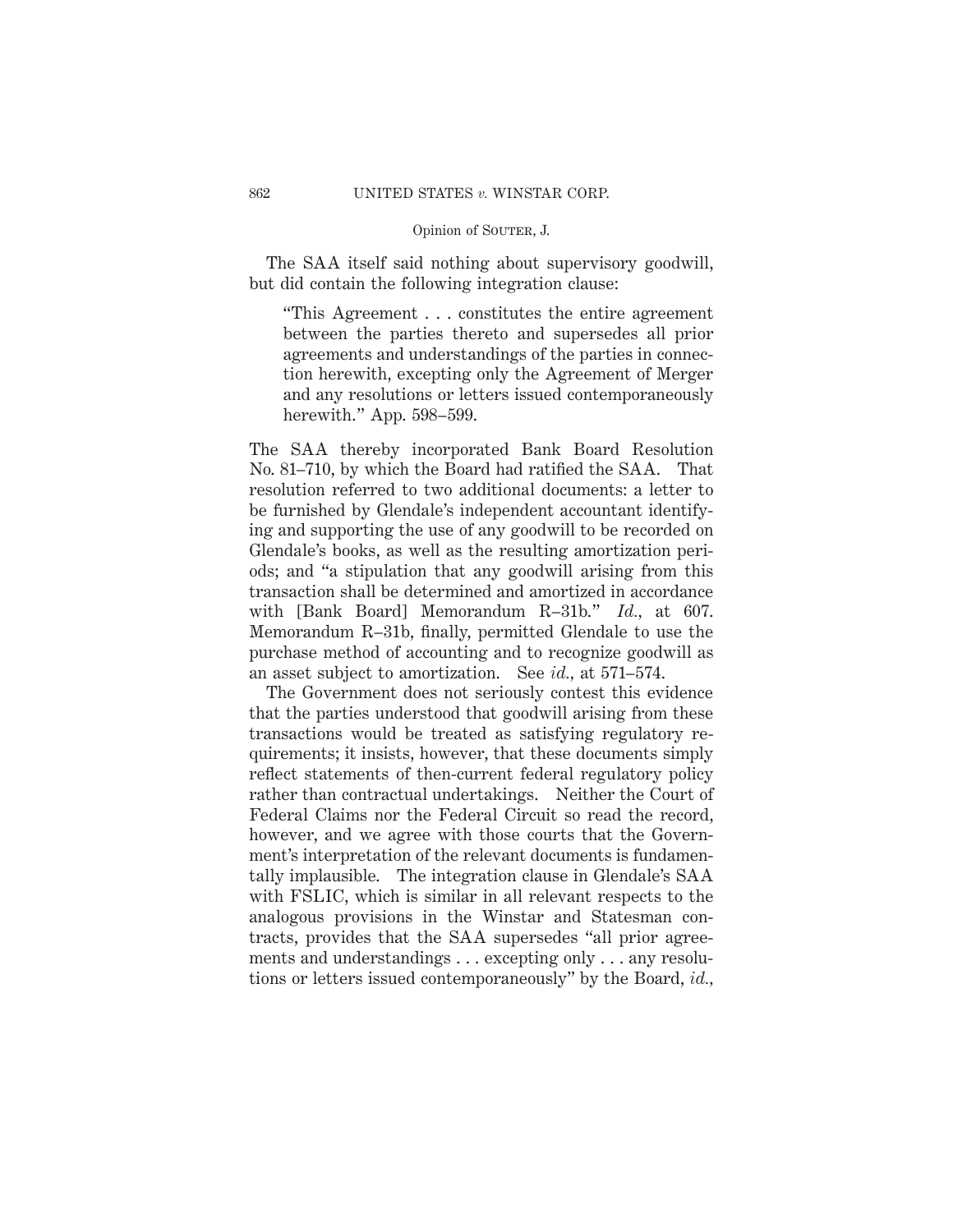at 598–599; in other words, the SAA characterizes the Board's resolutions and letters not as statements of background rules, but as part of the "agreements and understandings" between the parties.

To the extent that the integration clause leaves any ambiguity, the other courts that construed the documents found that the realities of the transaction favored reading those documents as contractual commitments, not mere statements of policy, see Restatement (Second) of Contracts § 202(1) (1981) ("Words and other conduct are interpreted in the light of all the circumstances, and if the principal purpose of the parties is ascertainable it is given great weight"), and we see no reason to disagree. As the Federal Circuit noted, "[i]t is not disputed that if supervisory goodwill had not been available for purposes of meeting regulatory capital requirements, the merged thrift would have been subject to regulatory noncompliance and penalties from the moment of its creation." 64 F. 3d, at 1542. Indeed, the assumption of Broward's liabilities would have rendered Glendale immediately insolvent by approximately \$460 million, but for Glendale's right to count goodwill as regulatory capital. Although one can imagine cases in which the potential gain might induce a party to assume a substantial risk that the gain might be wiped out by a change in the law, it would have been irrational in this case for Glendale to stake its very existence upon continuation of current policies without seeking to embody those policies in some sort of contractual commitment. This conclusion is obvious from both the dollar amounts at stake and the regulators' proven propensity to make changes in the relevant requirements. See Brief for United States 26 ("[I]n light of the frequency with which federal capital requirements had changed in the past . . . , it would have been unreasonable for Glendale, FSLIC, or the Bank Board to expect or rely upon the fact that those requirements would remain unchanged"); see also *infra,* at 909–910. Under the circumstances, we have no doubt that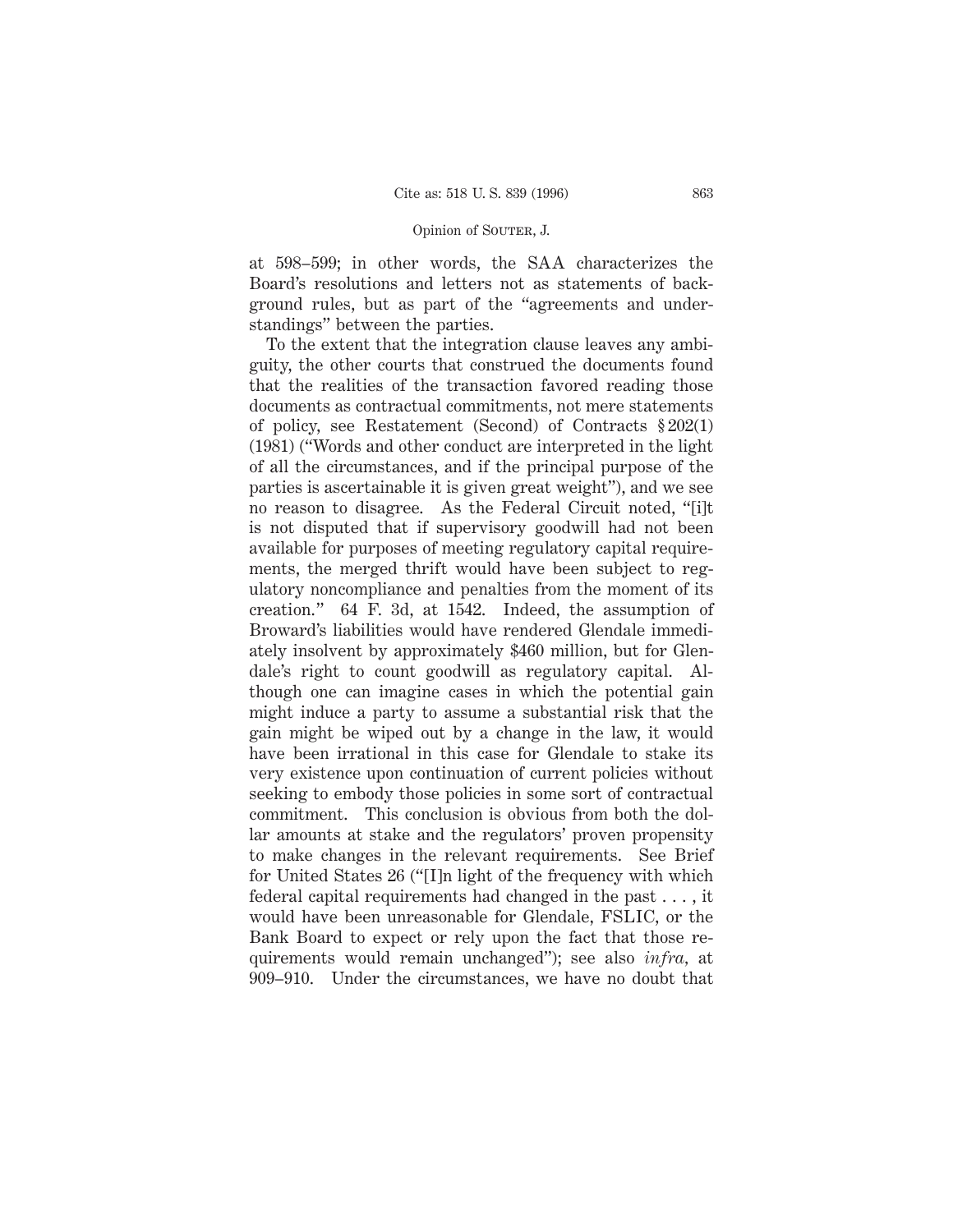the parties intended to settle regulatory treatment of these transactions as a condition of their agreement. See, *e. g., The Binghamton Bridge,* 3 Wall. 51, 78 (1866) (refusing to construe charter in such a way that it would have been "madness" for private party to enter into it).<sup>13</sup> We accordingly have no reason to question the Court of Appeals's conclusion that "the government had an express contractual obligation to permit Glendale to count the supervisory goodwill generated as a result of its merger with Broward as a capital asset for regulatory capital purposes." 64 F. 3d, at 1540.

2

In 1983, FSLIC solicited bids for the acquisition of Windom Federal Savings and Loan Association, a Minnesotabased thrift in danger of failing. At that time, the estimated cost to the Government of liquidating Windom was approximately \$12 million. A group of private investors formed Winstar Corporation for the purpose of acquiring Windom and submitted a merger plan to FSLIC; it called for capital contributions of \$2.8 million from Winstar and \$5.6 million from FSLIC, as well as for recognition of supervisory goodwill to be amortized over a period of 35 years.

The Bank Board accepted the Winstar proposal and made an Assistance Agreement that incorporated, by an integration clause much like Glendale's, both the Board's resolution approving the merger and a forbearance letter issued on the date of the agreement. See App. 112. The forbearance letter provided that "[f]or purposes of reporting to the Board, the value of any intangible assets resulting from accounting for the merger in accordance with the purchase method may be amortized by [Winstar] over a period not to exceed 35

<sup>13</sup> See also *Appleby* v. *Delaney,* 271 U. S. 403, 413 (1926) ("It is not reasonable to suppose that the grantees would pay \$12,000 . . . and leave to the city authorities the absolute right completely to nullify the chief consideration for seeking this property, . . . or that the parties then took that view of the transaction").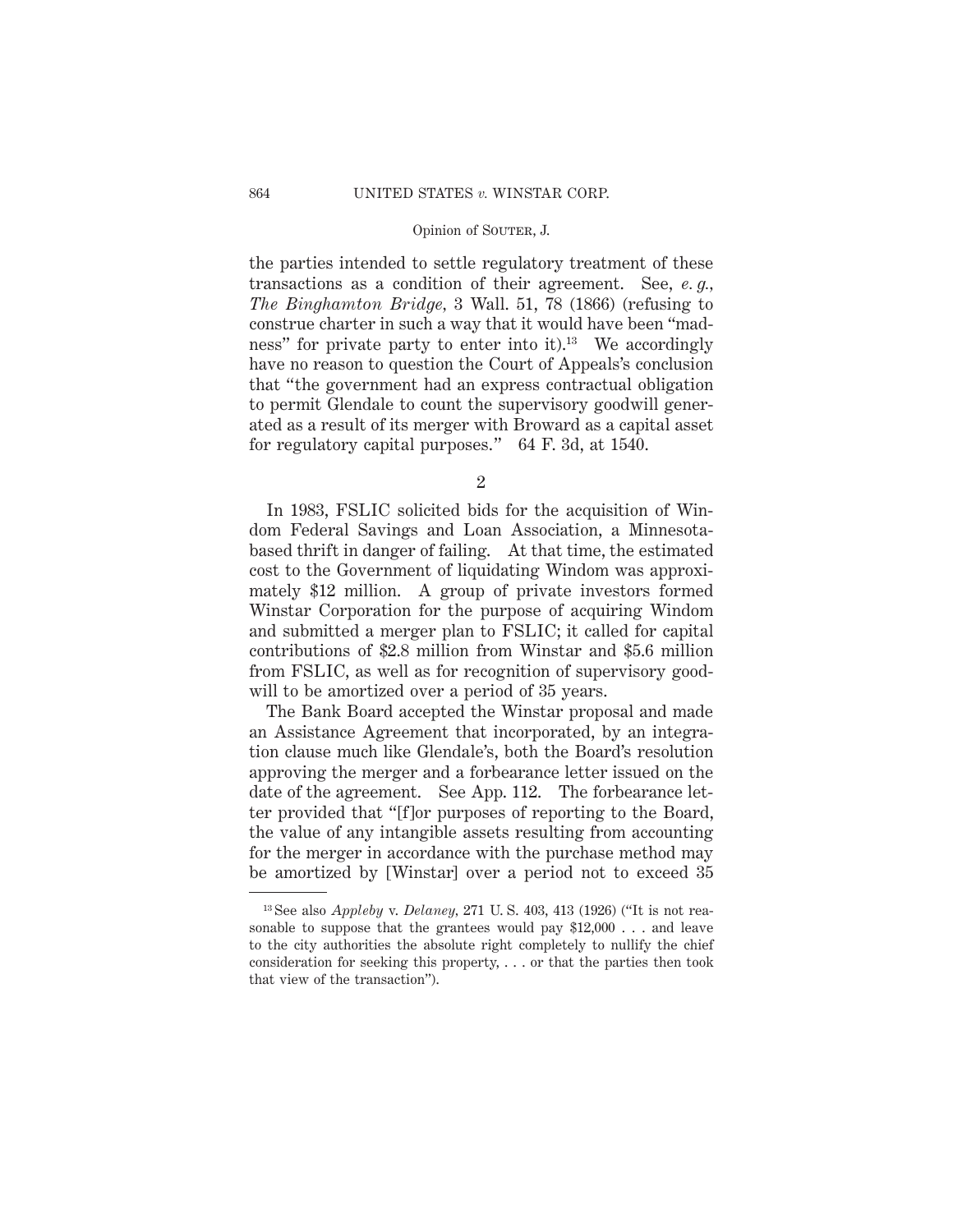years by the straight-line method." *Id.,* at 123. Moreover, the Assistance Agreement itself contained an "Accounting Principles" section with the following provisions:

"Except as otherwise provided, any computations made for the purposes of this Agreement shall be governed by generally accepted accounting principles as applied on a going concern basis in the savings and loan industry, except that where such principles conflict with the terms of this Agreement, applicable regulations of the Bank Board or the [FSLIC], or any resolution or action of the Bank Board approving or adopted concurrently with this Agreement, then this Agreement, such regulations, or such resolution or action shall govern. . . . If there is a conflict between such regulations and the Bank Board's resolution or action, the Bank Board's resolution or action shall govern. For purposes of this section, the governing regulations and the accounting principles shall be those in effect on the Effective Date or as subsequently clarified, interpreted, or amended by the Bank Board or the Financial Accounting Standards Board ("FASB"), respectively, or any successor organization to either." *Id.,* at 108–109.

The Government emphasizes the last sentence of this clause, which provides that the relevant accounting principles may be "subsequently clarified . . . or amended," as barring any inference that the Government assumed the risk of regulatory change. Its argument, however, ignores the preceding sentence providing that the Bank Board's resolutions and actions in connection with the merger must prevail over contrary regulations. If anything, then, the accounting principles clause tilts in favor of interpreting the contract to lock in the then-current regulatory treatment of supervisory goodwill.

In any event, we do not doubt the soundness of the Federal Circuit's finding that the overall "documentation in the Win-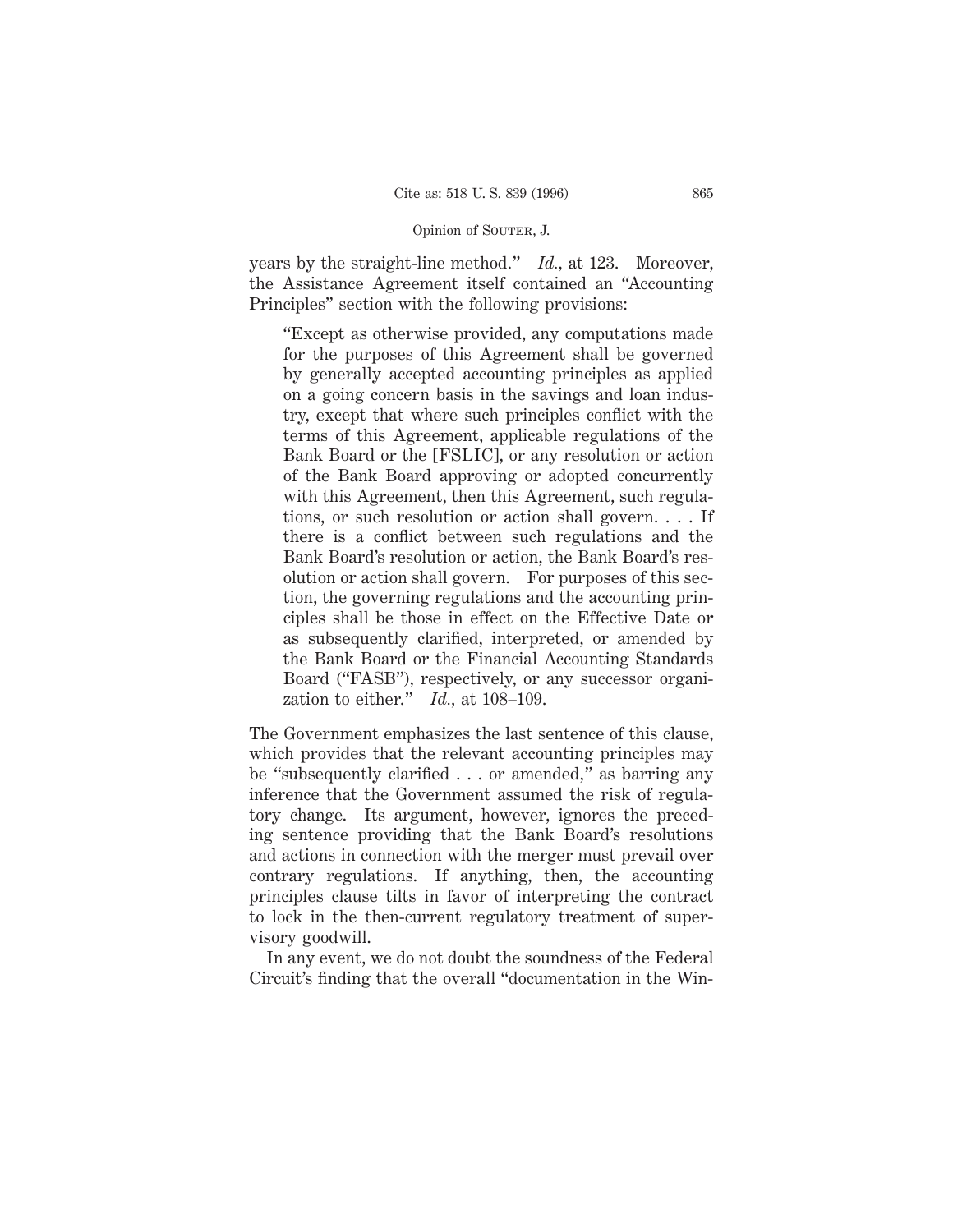star transaction establishes an express agreement allowing Winstar to proceed with the merger plan approved by the Bank Board, including the recording of supervisory goodwill as a capital asset for regulatory capital purposes to be amortized over 35 years." 64 F. 3d, at 1544. As in the Glendale transaction, the circumstances of the merger powerfully support this conclusion: The tangible net worth of the acquired institution was a negative \$6.7 million, and the new Winstar thrift would have been out of compliance with regulatory capital standards from its very inception, without including goodwill in the relevant calculations. We thus accept the Court of Appeals's conclusion that "it was the intention of the parties to be bound by the accounting treatment for goodwill arising in the merger." *Ibid.*

3

Statesman, another nonthrift entity, approached FSLIC in 1987 about acquiring a subsidiary of First Federated Savings Bank, an insolvent Florida thrift. FSLIC responded that if Statesman wanted Government assistance in the acquisition it would have to acquire all of First Federated as well as three shaky thrifts in Iowa. Statesman and FSLIC ultimately agreed on a complex plan for acquiring the four thrifts; the agreement involved application of the purchase method of accounting, a \$21 million cash contribution from Statesman to be accompanied by \$60 million from FSLIC, and (unlike the Glendale and Winstar plans) treatment of \$26 million of FSLIC's contribution as a permanent capital credit to Statesman's regulatory capital.

The Assistance Agreement between Statesman and FSLIC included an "accounting principles" clause virtually identical to Winstar's, see App. 402–403, as well as a specific provision for the capital credit:

"For the purposes of reports to the Bank Board..., \$26 million of the contribution [made by FSLIC] shall be credited to [Statesman's] regulatory capital account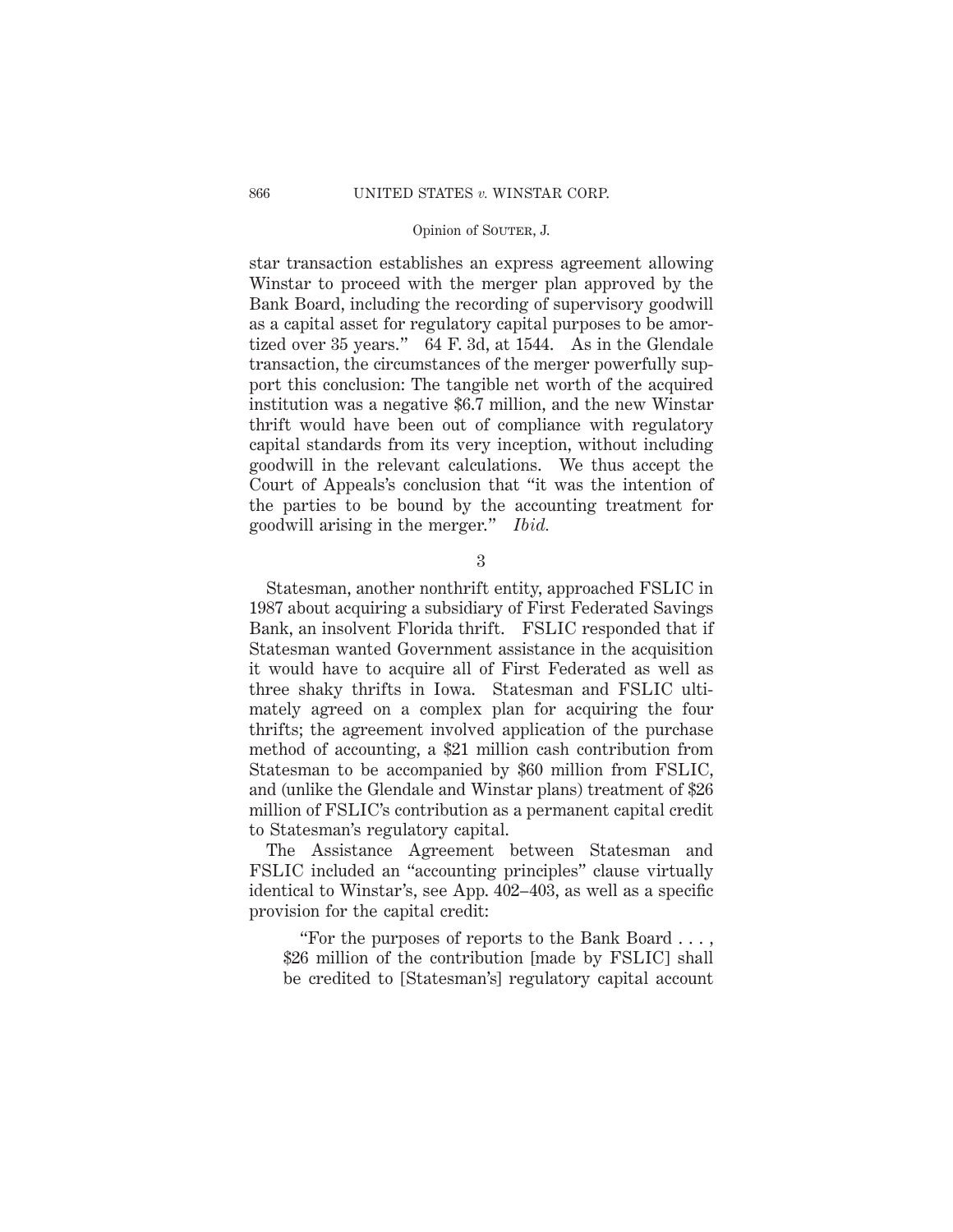and shall constitute regulatory capital (as defined in § 561.13 of the Insurance Regulations)." *Id.,* at 362a.

As with Glendale and Winstar, the agreement had an integration clause incorporating contemporaneous resolutions and letters issued by the Board. *Id.,* at 407–408. The Board's resolution explicitly acknowledged both the capital credits and the creation of supervisory goodwill to be amortized over 25 years, *id.,* at 458–459, and the Forbearance Letter likewise recognized the capital credit provided for in the agreement. *Id.,* at 476. Finally, the parties executed a separate Regulatory Capital Maintenance Agreement stating that, "[i]n consideration of the mutual promises contained [t]herein," *id.,* at 418, Statesman would be obligated to maintain the regulatory capital of the acquired thrifts "at the level . . . required by § 563.13(b) of the Insurance Regulations . . . or any successor regulation . . . ." The agreement further provided, however, that "[f]or purposes of this Agreement, any determination of [Statesman's] Required Regulatory Capital . . . shall include . . . amounts permitted by the FSLIC in the Assistance Agreement and in the forbearances issued in connection with the transactions discussed herein." *Id.,* at 418–419. Absent those forbearances, Statesman's thrift would have remained insolvent by almost \$9 million despite the cash infusions provided by the parties to the transaction.

For the same reasons set out above with respect to the Glendale and Winstar transactions, we accept the Federal Circuit's conclusion that "the government was contractually obligated to recognize the capital credits and the supervisory goodwill generated by the merger as part of the Statesman's regulatory capital requirement and to permit such goodwill to be amortized on a straight line basis over 25 years." 64 F. 3d, at 1543. Indeed, the Government's position is even weaker in Statesman's case because the capital credits portion of the agreement contains an express commitment to include those credits in the calculation of regulatory capital.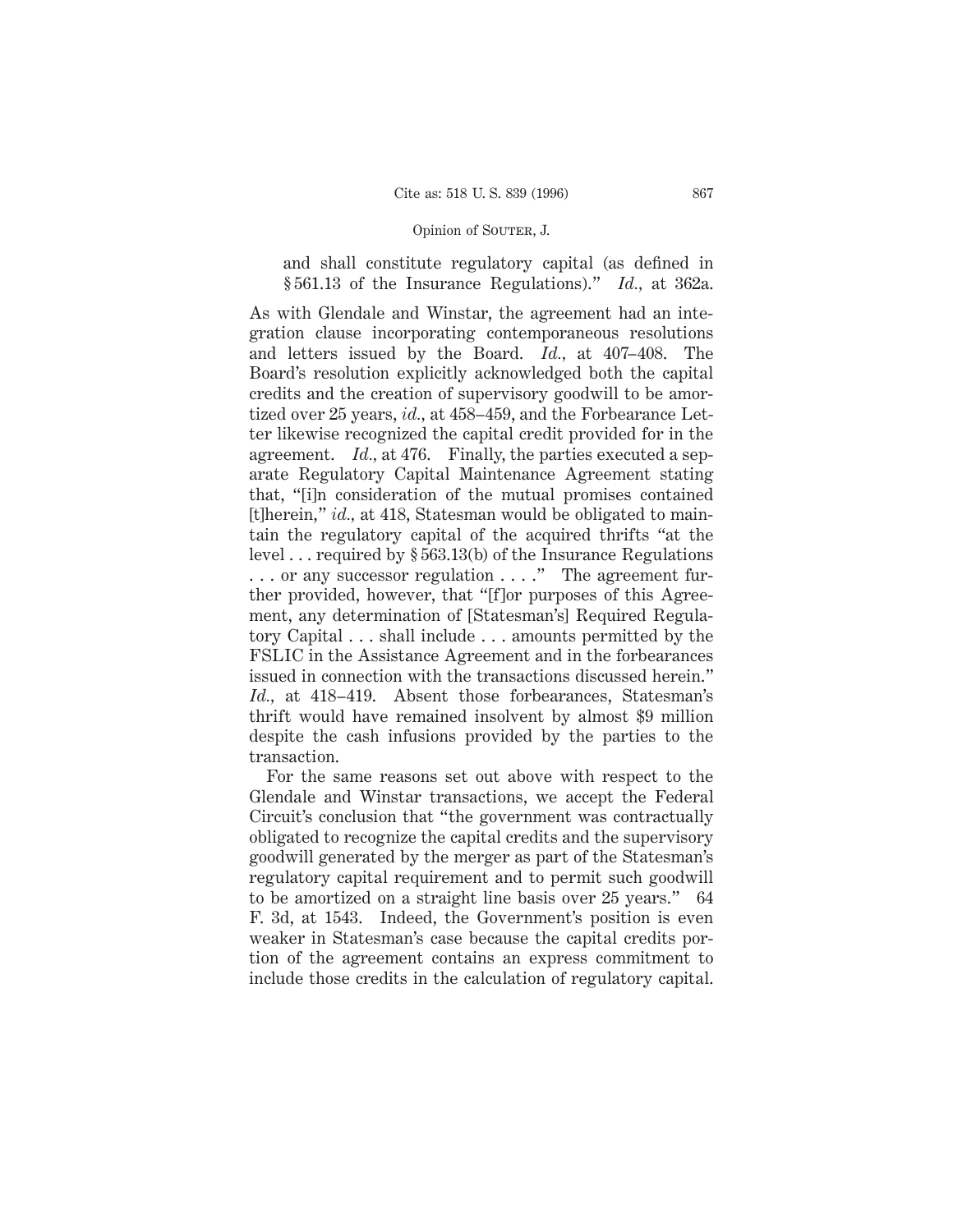The Government asserts that the reference to § 563.13 of FSLIC regulations, which at the time defined regulatory capital for thrift institutions, indicates that the Government's obligations could change along with the relevant regulations. But, just as in Winstar's case, the Government would have us overlook the specific incorporation of the then-current regulations as part of the agreement.<sup>14</sup> The Government also cites a provision requiring Statesman to "comply in all material respects with all applicable statutes, regulations, orders of, and restrictions imposed by the United States or . . . by any agency of [the United States]," App. 407, but this simply meant that Statesman was required to observe FIRREA's new capital requirements once they were promulgated. The clause was hardly necessary to oblige Statesman to obey the law, and nothing in it barred Statesman from asserting that passage of that law required the Government to take action itself or be in breach of its contract.

# B

It is important to be clear about what these contracts did and did not require of the Government. Nothing in the documentation or the circumstances of these transactions purported to bar the Government from changing the way in which it regulated the thrift industry. Rather, what the Federal Circuit said of the Glendale transaction is true of the Winstar and Statesman deals as well: "the Bank Board and the FSLIC were contractually bound to recognize the supervisory goodwill and the amortization periods reflected" in the agreements between the parties. 64 F. 3d, at 1541–1542. We read this promise as the law of contracts has always treated promises to provide something beyond the promi-

<sup>14</sup> As part of the contract, the Government's promise to count supervisory goodwill and capital credits toward regulatory capital was alterable only by written agreement of the parties. See App. 408. This was also true of the Glendale and Winstar transactions. See *id.,* at 112, 600.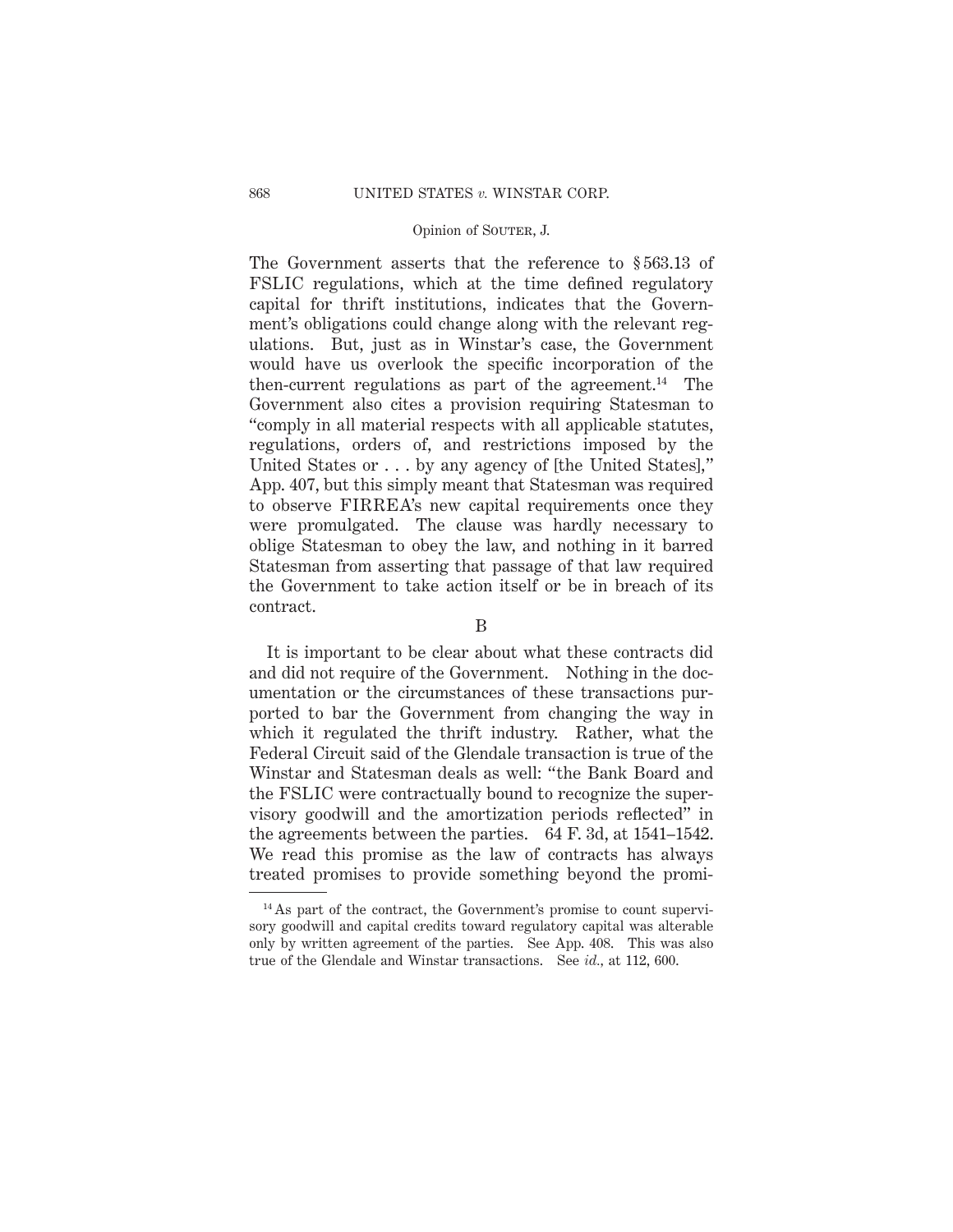sor's absolute control, that is, as a promise to insure the promisee against loss arising from the promised condition's nonoccurrence.15 Holmes's example is famous: "[i]n the case of a binding promise that it shall rain to-morrow, the immediate legal effect of what the promisor does is, that he takes the risk of the event, within certain defined limits, as between himself and the promisee." Holmes, The Common Law (1881), in 3 The Collected Works of Justice Holmes 268  $(S. Novick ed. 1995).<sup>16</sup>$  Contracts like this are especially appropriate in the world of regulated industries, where the risk that legal change will prevent the bargained-for performance is always lurking in the shadows. The drafters of the Restatement attested to this when they explained that, "[w]ith the trend toward greater governmental regulation . . . parties are increasingly aware of such risks, and a party may undertake a duty that is not discharged by such supervening governmental actions . . . ." Restatement (Second) of Contracts § 264, Comment *a.* "Such an agreement," according to the Restatement, "is usually interpreted as one to pay

<sup>&</sup>lt;sup>15</sup> To be sure, each side could have eliminated any serious contest about the correctness of their interpretive positions by using clearer language. See, *e. g., Guaranty Financial Services, Inc.* v. *Ryan,* 928 F. 2d 994, 999– 1000 (CA11 1991) (finding, based on very different contract language, that the Government had expressly reserved the right to change the capital requirements without any responsibility to the acquiring thrift). The failure to be even more explicit is perhaps more surprising here, given the size and complexity of these transactions. But few contract cases would be in court if contract language had articulated the parties' postbreach positions as clearly as might have been done, and the failure to specify remedies in the contract is no reason to find that the parties intended no remedy at all. The Court of Claims and Federal Circuit were thus left with the familiar task of determining which party's interpretation was more nearly supported by the evidence.

<sup>16</sup> See also *Day* v. *United States,* 245 U. S. 159, 161 (1917) (Holmes, J.) ("One who makes a contract never can be absolutely certain that he will be able to perform it when the time comes, and the very essence of it is that he takes the risk within the limits of his undertaking").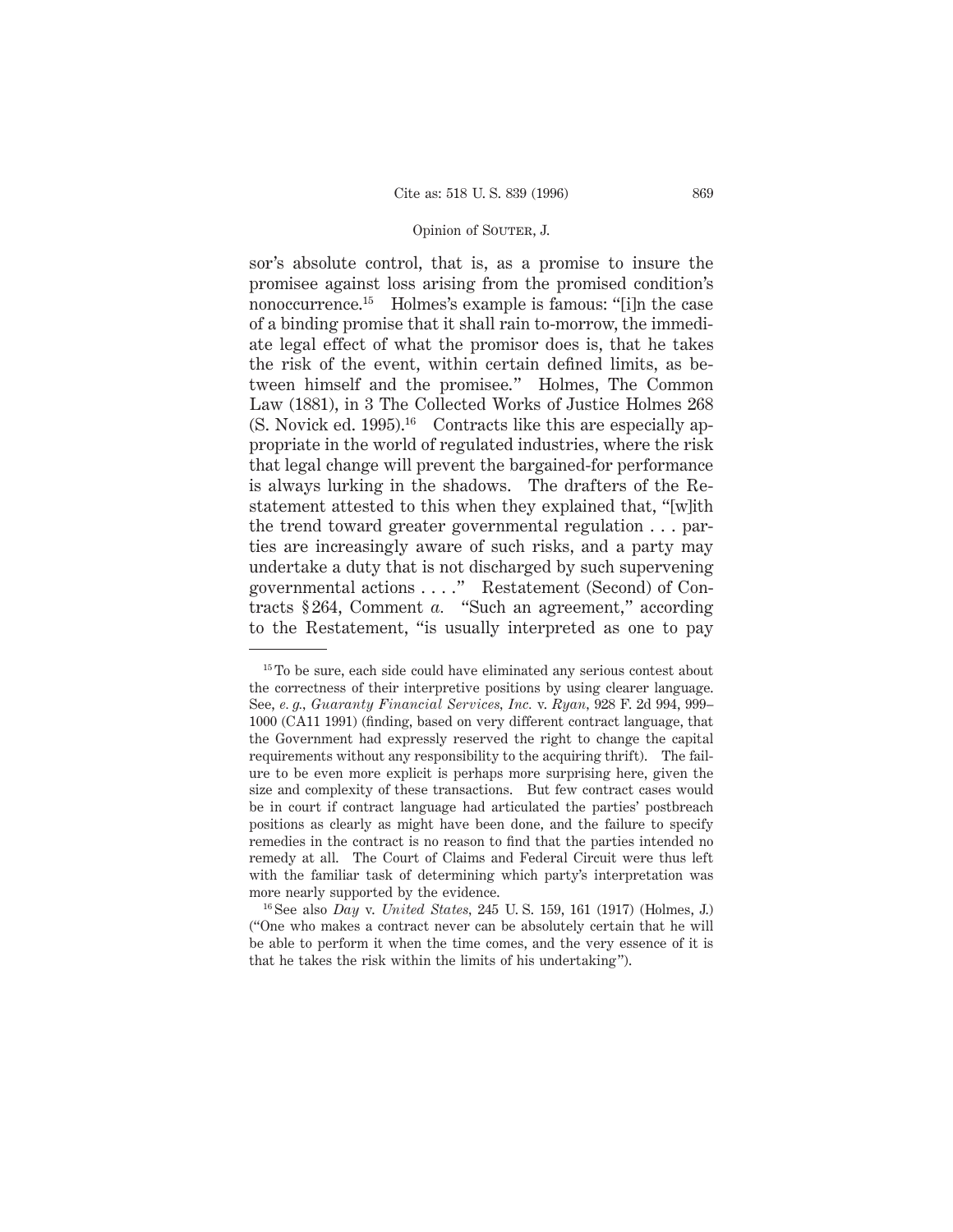damages if performance is prevented rather than one to render a performance in violation of law." *Ibid.*<sup>17</sup>

When the law as to capital requirements changed in the present instance, the Government was unable to perform its promise and, therefore, became liable for breach. We accept the Federal Circuit's conclusion that the Government breached these contracts when, pursuant to the new regulatory capital requirements imposed by FIRREA, 12 U. S. C. § 1464(t), the federal regulatory agencies limited the use of supervisory goodwill and capital credits in calculating respondents' net worth. 64 F. 3d, at 1545. In the case of Winstar and Statesman, the Government exacerbated its breach when it seized and liquidated respondents' thrifts for regulatory noncompliance. *Ibid.*

In evaluating the relevant documents and circumstances, we have, of course, followed the Federal Circuit in applying

<sup>17</sup> See, *e. g., Hughes Communications Galaxy, Inc.* v. *United States,* 998 F. 2d 953, 957–959 (CA Fed. 1993) (interpreting contractual incorporation of then-current Government policy on space shuttle launches not as a promise not to change that policy, but as a promise "to bear the cost of changes in launch priority and scheduling resulting from the revised policy"); *Hills Materials Co.* v. *Rice,* 982 F. 2d 514, 516–517 (CA Fed. 1992) (interpreting contract to incorporate safety regulations extant when contract was signed and to shift responsibility for costs incurred as a result of new safety regulations to the Government); see generally 18 W. Jaeger, Williston on Contracts § 1934, pp. 19–21 (3d ed. 1978) ("Although a warranty in effect is a promise to pay damages if the facts are not as warranted, in terms it is an undertaking that the facts exist. And in spite of occasional statements that an agreement impossible in law is void there seems no greater difficulty in warranting the legal possibility of a performance than its possibility in fact.... [T]here seems no reason of policy forbidding a contract to perform a certain act legal at the time of the contract if it remains legal at the time of performance, and if not legal, to indemnify the promisee for non-performance" (footnotes omitted)); 5A A. Corbin, Corbin on Contracts § 1170, p. 254 (1964) (noting that in some cases where subsequent legal change renders contract performance illegal, "damages are still available as a remedy, either because the promisor assumed the risk or for other reasons," but specific performance will not be required).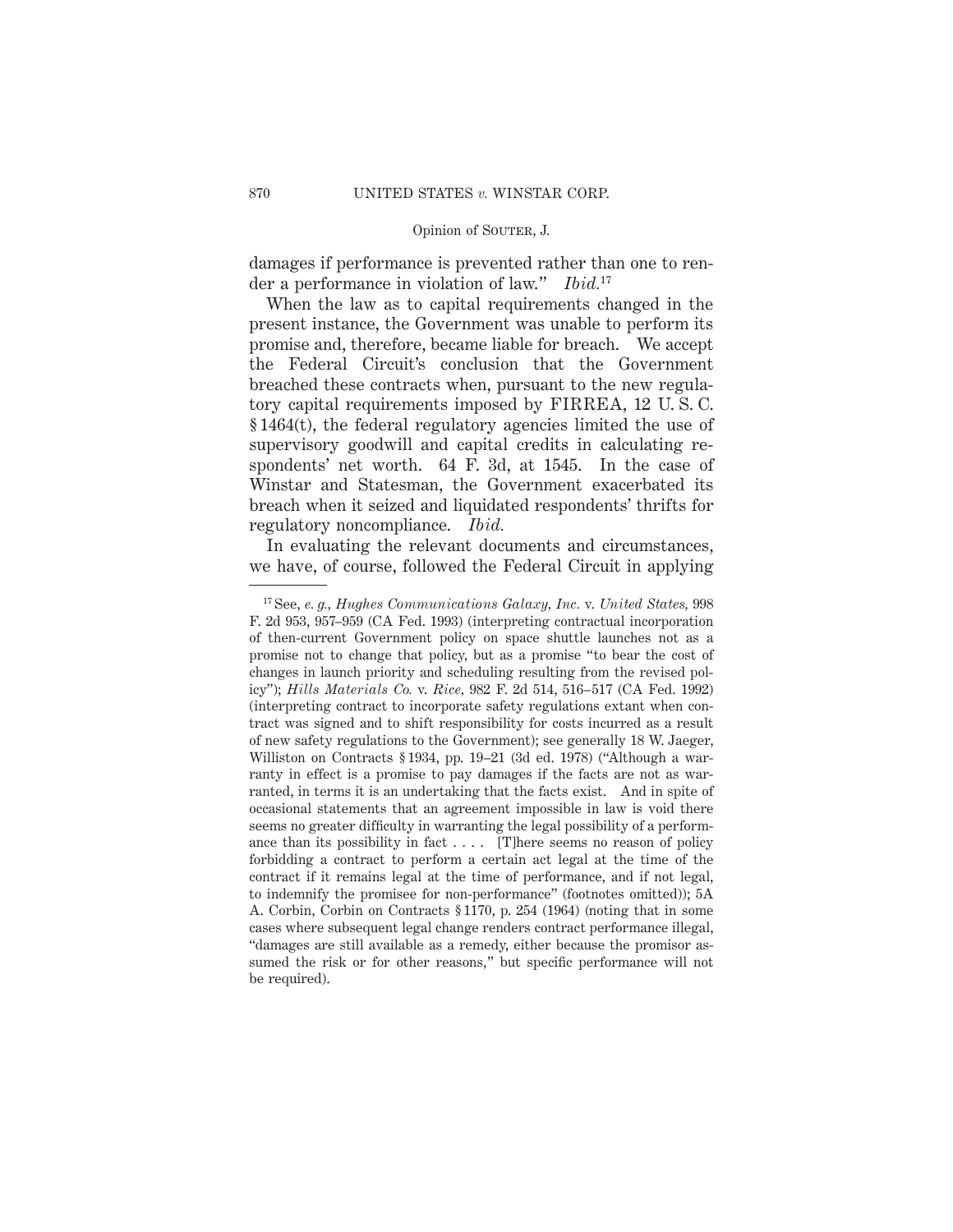ordinary principles of contract construction and breach that would be applicable to any contract action between private parties. The Government's case, however, is that the Federal Circuit's decision to apply ordinary principles was error for a variety of reasons, each of which we consider, and reject, in the sections ahead.

# III

The Government argues for reversal, first, on the principle that "contracts that limit the government's future exercises of regulatory authority are strongly disfavored; such contracts will be recognized only rarely, and then only when the limitation on future regulatory authority is expressed in unmistakable terms." Brief for United States 16. Hence, the Government says, the agreements between the Bank Board, FSLIC, and respondents should not be construed to waive Congress's authority to enact a subsequent bar to using supervisory goodwill and capital credits to meet regulatory capital requirements.

The argument mistakes the scope of the unmistakability doctrine. The thrifts do not claim that the Bank Board and FSLIC purported to bind Congress to ossify the law in conformity to the contracts; they seek no injunction against application of FIRREA's new capital requirements to them and no exemption from FIRREA's terms. They simply claim that the Government assumed the risk that subsequent changes in the law might prevent it from performing, and agreed to pay damages in the event that such failure to perform caused financial injury. The question, then, is not whether Congress could be constrained but whether the doctrine of unmistakability is applicable to any contract claim against the Government for breach occasioned by a subsequent Act of Congress. The answer to this question is no.

## A

The unmistakability doctrine invoked by the Government was stated in *Bowen* v. *Public Agencies Opposed to Social*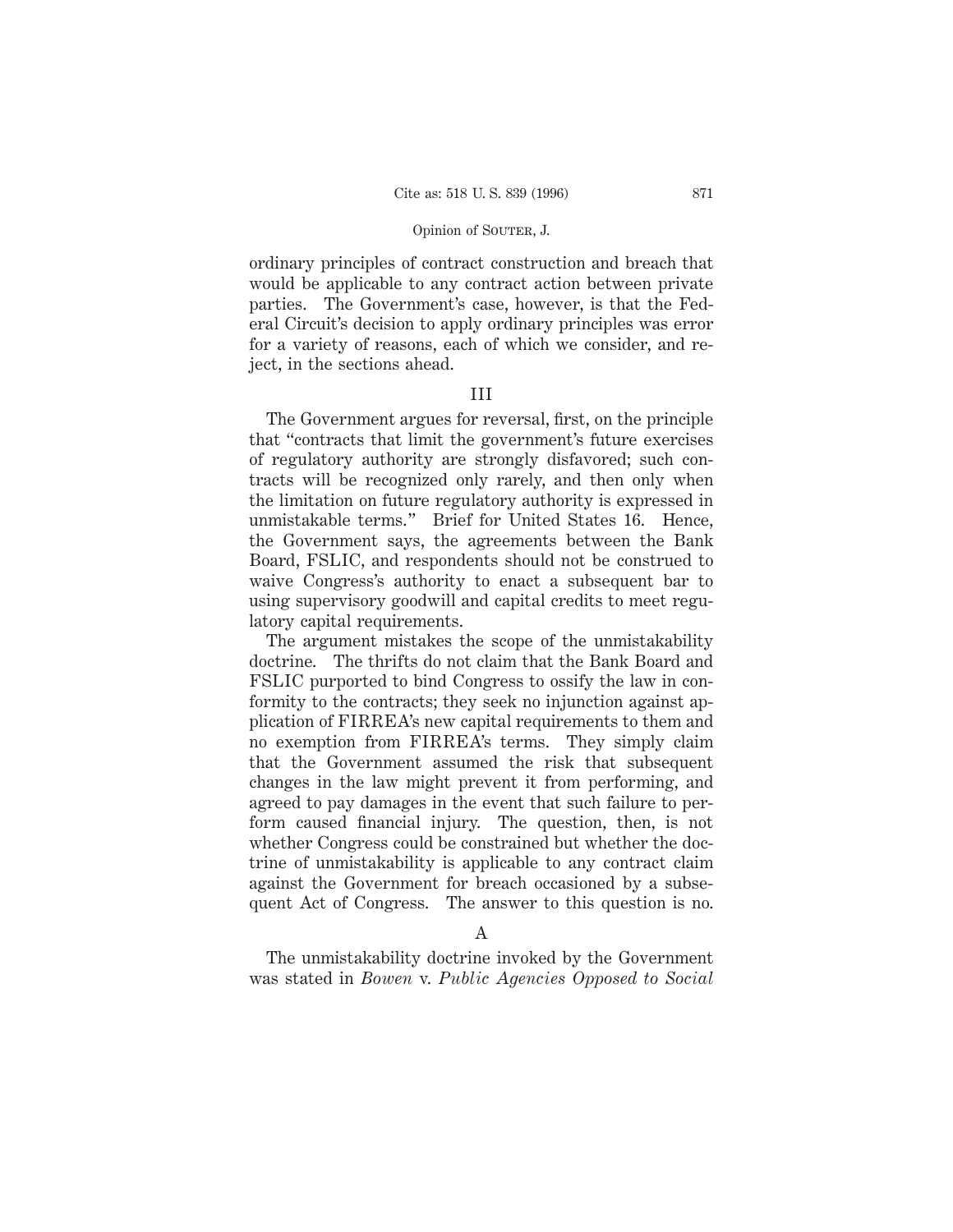*Security Entrapment:* " '[S]overeign power . . . governs all contracts subject to the sovereign's jurisdiction, and will remain intact unless surrendered in unmistakable terms.'" 477 U. S., at 52 (quoting *Merrion* v. *Jicarilla Apache Tribe,* 455 U. S. 130, 148 (1982)). This doctrine marks the point of intersection between two fundamental constitutional concepts, the one traceable to the theory of parliamentary sovereignty made familiar by Blackstone, the other to the theory that legislative power may be limited, which became familiar to Americans through their experience under the colonial charters, see G. Wood, Creation of the American Republic 1776–1787, pp. 268–271 (1969).

In his Commentaries, Blackstone stated the centuries-old concept that one legislature may not bind the legislative authority of its successors:

"Acts of parliament derogatory from the power of subsequent parliaments bind not. . . . Because the legislature, being in truth the sovereign power, is always of equal, always of absolute authority: it acknowledges no superior upon earth, which the prior legislature must have been, if it's *[sic]* ordinances could bind the present parliament." 1 W. Blackstone, Commentaries on the Laws of England 90 (1765).18

In England, of course, Parliament was historically supreme in the sense that no "higher law" limited the scope of legislative action or provided mechanisms for placing legally enforceable limits upon it in specific instances; the power of American legislative bodies, by contrast, is subject to the overriding dictates of the Constitution and the obligations that it authorizes. See Eule, Temporal Limits on the Legislative Mandate: Entrenchment and Retroactivity, 1987 Am.

<sup>18</sup> See also H. Hart, The Concept of Law 145 (1961) (recognizing that Parliament is "sovereign, in the sense that it is free, at every moment of its existence as a continuing body, not only from legal limitations imposed *ab extra,* but also from its own prior legislation").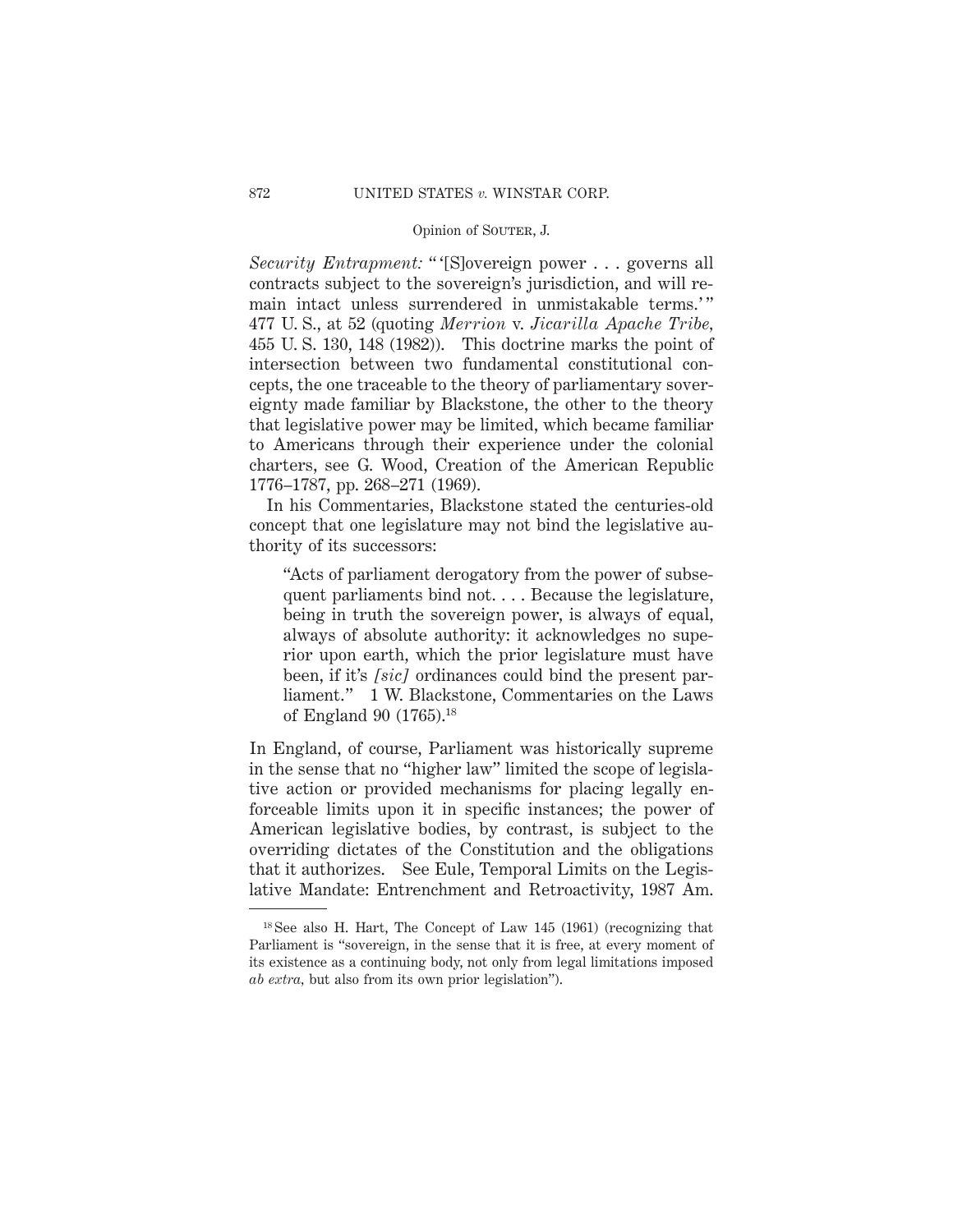Bar Found. Research J. 379, 392–393 (observing that the English rationale for precluding a legislature from binding its successors does not apply in America). Hence, although we have recognized that "a general law . . . may be repealed, amended or disregarded by the legislature which enacted it," and "is not binding upon any subsequent legislature," *Manigault* v. *Springs*, 199 U. S. 473, 487 (1905),<sup>19</sup> on this side of the Atlantic the principle has always lived in some tension with the constitutionally created potential for a legislature, under certain circumstances, to place effective limits on its successors, or to authorize executive action resulting in such a limitation.

The development of this latter, American doctrine in federal litigation began in cases applying limits on state sovereignty imposed by the National Constitution. Thus Chief Justice Marshall's exposition in *Fletcher* v. *Peck,* 6 Cranch 87 (1810), where the Court held that the Contract Clause, U. S. Const., Art. I, § 10, cl. 1, barred the State of Georgia's effort to rescind land grants made by a prior state legislature. Marshall acknowledged "that one legislature is competent to repeal any act which a former legislature was competent to pass; and that one legislature cannot abridge the powers of a succeeding legislature." 6 Cranch, at 135. "The correctness" of this principle, so far as respects general legislation," he said, "can never be controverted." *Ibid.* Marshall went on to qualify the principle, however, noting that "if an act be done under a law, a succeeding legislature cannot undo it. The past cannot be recalled by the most absolute power." *Ibid.* For Marshall, this was true for the two distinct reasons that the intrusion on vested rights by the Georgia Legislature's Act of repeal might well have gone beyond the limits of "the

<sup>19</sup> See also *Reichelderfer* v. *Quinn,* 287 U. S. 315, 318 (1932) ("[T]he will of a particular Congress... does not impose itself upon those to follow in succeeding years"); Black, Amending the Constitution: A Letter to a Congressman, 82 Yale L. J. 189, 191 (1972) (characterizing this "most familiar and fundamental principl[e]" as "so obvious as rarely to be stated").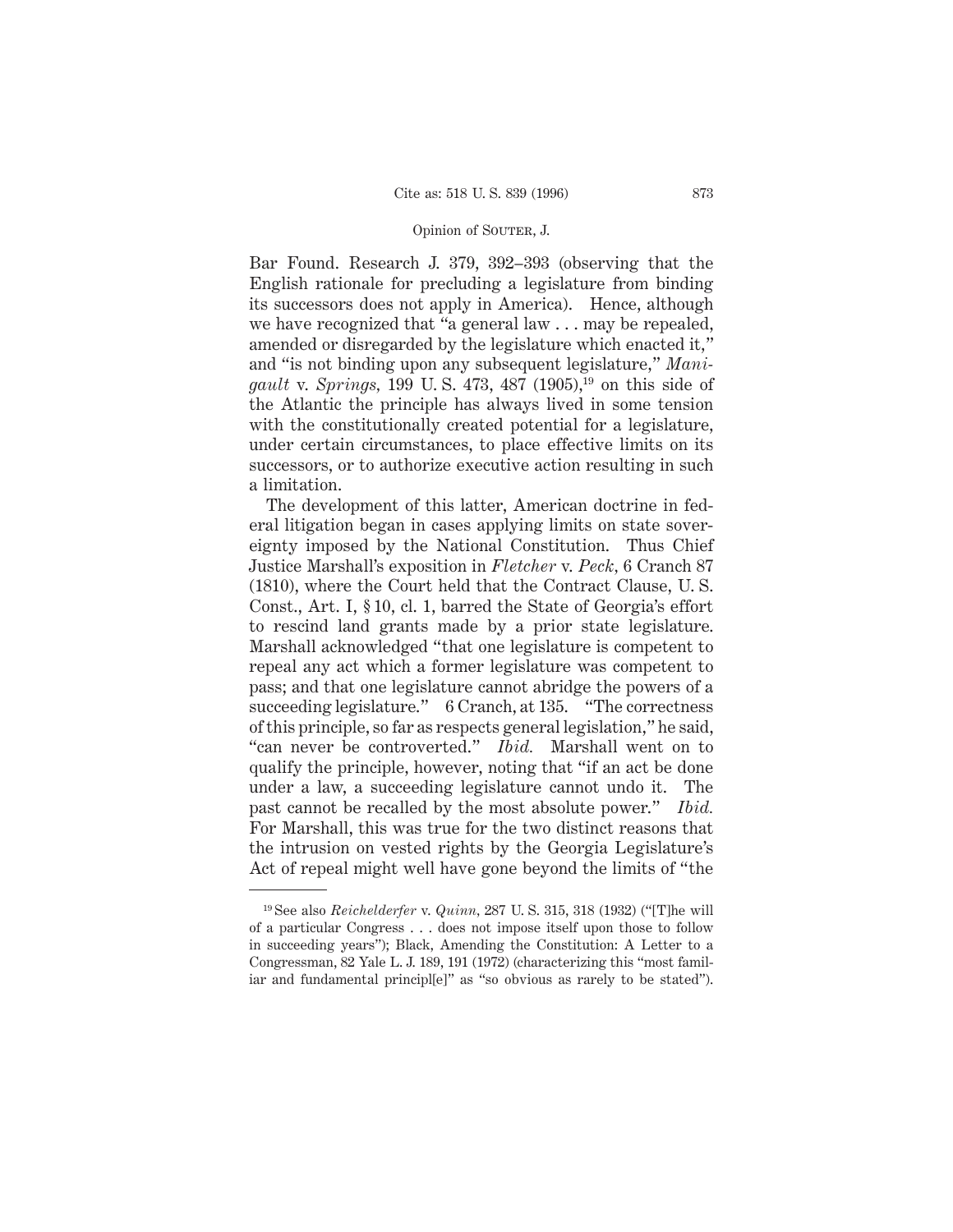legislative power," and that Georgia's legislative sovereignty was limited by the Federal Constitution's bar against laws impairing the obligation of contracts. *Id.,* at 135–136.

The impetus for the modern unmistakability doctrine was thus Chief Justice Marshall's application of the Contract Clause to public contracts. Although that Clause made it possible for state legislatures to bind their successors by entering into contracts, it soon became apparent that such contracts could become a threat to the sovereign responsibilities of state governments. Later decisions were accordingly less willing to recognize contractual restraints upon legislative freedom of action, and two distinct limitations developed to protect state regulatory powers. One came to be known as the "reserved powers" doctrine, which held that certain substantive powers of sovereignty could not be contracted away. See *West River Bridge Co.* v. *Dix,* 6 How. 507 (1848) (holding that a State's contracts do not surrender its eminent domain power).<sup>20</sup> The other, which surfaced somewhat earlier in *Providence Bank* v. *Billings,* 4 Pet. 514 (1830), and *Proprietors of Charles River Bridge* v. *Proprietors of Warren Bridge,* 11 Pet. 420 (1837), was a canon of construction disfavoring implied governmental obligations in public contracts. Under this rule that "[a]ll public grants are strictly construed," *The Delaware Railroad Tax,* 18 Wall. 206, 225 (1874), we have insisted that "[n]othing can be taken against the State by presumption or inference," *ibid.,* and that "neither the right of taxation, nor any other power of sovereignty, will be held . . . to have been surrendered, unless

<sup>20</sup> See also *Stone* v. *Mississippi,* 101 U. S. 814 (1880) (State may not contract away its police power); *Butchers' Union Slaughter-House & Live-Stock Landing Co.* v. *Crescent City Live-Stock Landing & Slaughter-House Co.,* 111 U. S. 746 (1884) (same); see generally Griffith, Local Government Contracts: Escaping from the Governmental/Proprietary Maze, 75 Iowa L. Rev. 277, 290–299 (1990) (recounting the early development of the reserved powers doctrine). We discuss the application of the reserved powers doctrine to this case *infra,* at 888–889.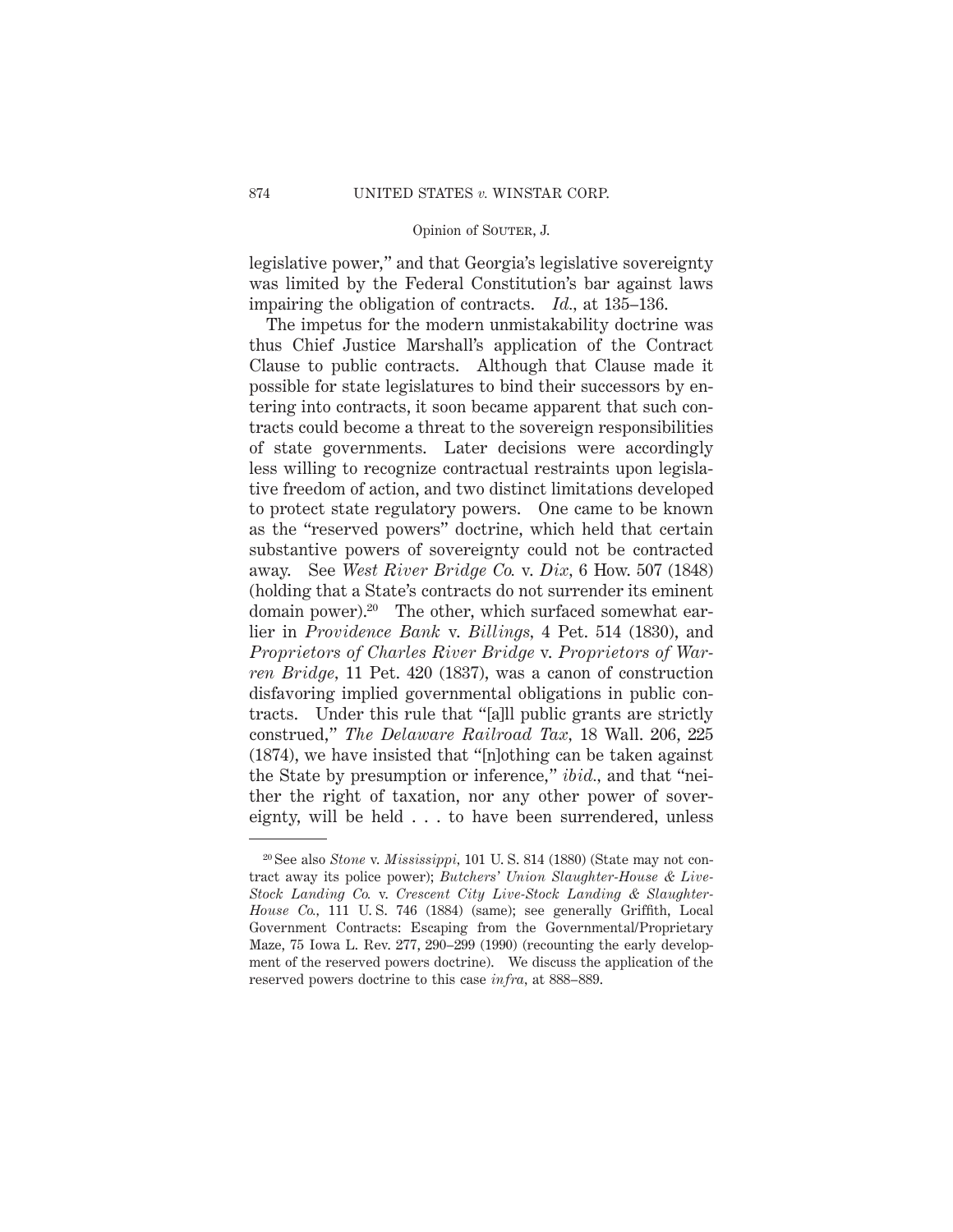such surrender has been expressed in terms too plain to be mistaken." *Jefferson Branch Bank* v. *Skelly,* 1 Black 436, 446 (1862).

The posture of the government in these early unmistakability cases is important. In each, a state or local government entity had made a contract granting a private party some concession (such as a tax exemption or a monopoly), and a subsequent governmental action had abrogated the contractual commitment. In each case, the private party was suing to invalidate the abrogating legislation under the Contract Clause. A requirement that the government's obligation unmistakably appear thus served the dual purposes of limiting contractual incursions on a State's sovereign powers and of avoiding difficult constitutional questions about the extent of state authority to limit the subsequent exercise of legislative power. Cf. *Edward J. DeBartolo Corp.* v. *Florida Gulf Coast Building & Constr. Trades Council,* 485 U. S. 568, 575 (1988) ("[W]here an otherwise acceptable construction of a statute would raise serious constitutional problems, the Court will construe the statute to avoid such problems unless such construction is plainly contrary to the intent of Congress"); *Ashwander* v. *TVA,* 297 U. S. 288, 348 (1936) (Brandeis, J., concurring) (same).

The same function of constitutional avoidance has marked the expansion of the unmistakability doctrine from its Contract Clause origins dealing with state grants and contracts to those of other governmental sovereigns, including the United States. See *Merrion* v. *Jicarilla Apache Tribe,* 455 U. S., at 148 (deriving the unmistakability principle from *St. Louis* v. *United Railways Co.,* 210 U. S. 266 (1908), a Contract Clause suit against a state government).<sup>21</sup> Although

<sup>21</sup> *United Railways* is in the line of cases stretching back to *Providence Bank* v. *Billings,* 4 Pet. 514 (1830), and *Proprietors of Charles River Bridge* v. *Proprietors of Warren Bridge,* 11 Pet. 420 (1837). Justice Day's opinion in *United Railways* relied heavily upon *New Orleans City & Lake R. Co.* v. *New Orleans,* 143 U. S. 192 (1892), which in turn relied upon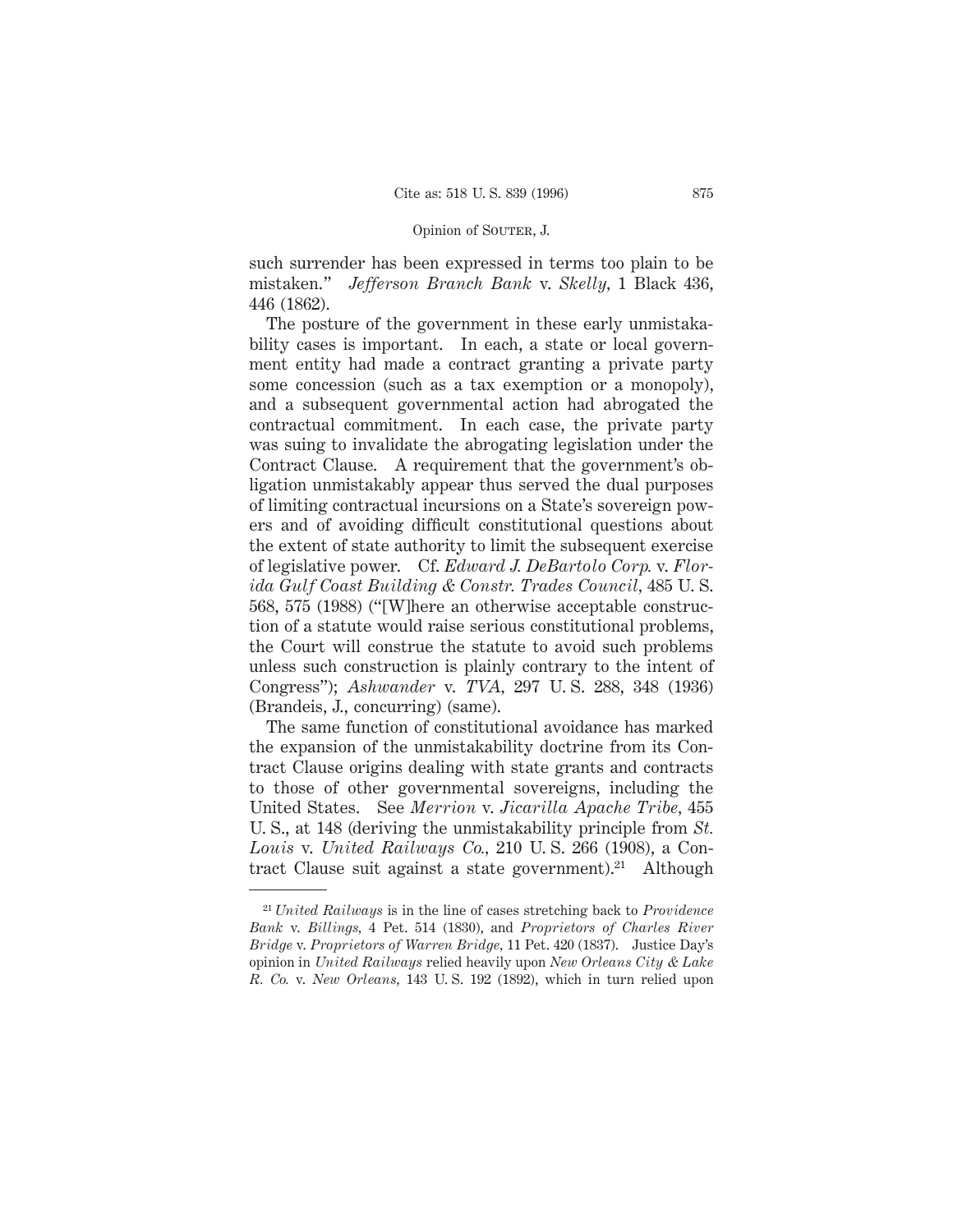the Contract Clause has no application to acts of the United States, *Pension Benefit Guaranty Corporation* v. *R. A. Gray & Co.,* 467 U. S. 717, 732, n. 9 (1984), it is clear that the National Government has some capacity to make agreements binding future Congresses by creating vested rights, see, *e. g., Perry* v. *United States,* 294 U. S. 330 (1935); *Lynch* v. *United States,* 292 U. S. 571 (1934). The extent of that capacity, to be sure, remains somewhat obscure. Compare, *e. g., United States Trust Co. of N. Y.* v. *New Jersey,* 431 U. S. 1, 26 (1977) (heightened Contract Clause scrutiny when States abrogate their own contractual obligations), with *Pension Benefit Guaranty Corporation, supra,* at 733 (contrasting less exacting due process standards governing federal economic legislation affecting private contracts). But the want of more developed law on limitations independent of the Contract Clause is in part the result of applying the unmistakability canon of construction to avoid this doctrinal thicket, as we have done in several cases involving alleged surrenders of sovereign prerogatives by the National Government and Indian tribes.

First, we applied the doctrine to protect a tribal sovereign in *Merrion* v. *Jicarilla Apache Tribe, supra,* which held that long-term oil and gas leases to private parties from an Indian Tribe, providing for specific royalties to be paid to the Tribe, did not limit the Tribe's sovereign prerogative to tax the proceeds from the lessees' drilling activities. *Id.,* at 148.

classic Contract Clause unmistakability cases like *Vicksburg S. & P. R. Co.* v. *Dennis,* 116 U. S. 665 (1886), *Memphis Gas Light Co.* v. *Taxing Dist. of Shelby Cty.,* 109 U. S. 398 (1883), and *Piqua Branch of State Bank of Ohio* v. *Knoop,* 16 How. 369 (1854). And *Home Building & Loan Assn.* v. *Blaisdell,* 290 U. S. 398 (1934), upon which *Merrion* also relied, cites *Charles River Bridge* directly. See 290 U. S., at 435; see also Note, Forbearance Agreements: Invalid Contracts for the Surrender of Sovereignty, 92 Colum. L. Rev. 426, 453 (1992) (linking the unmistakability principle applied in *Bowen* v. *Public Agencies Opposed to Social Security Entrapment,* 477 U. S. 41 (1986), to the *Charles River Bridge*/*Providence Bank* line of cases).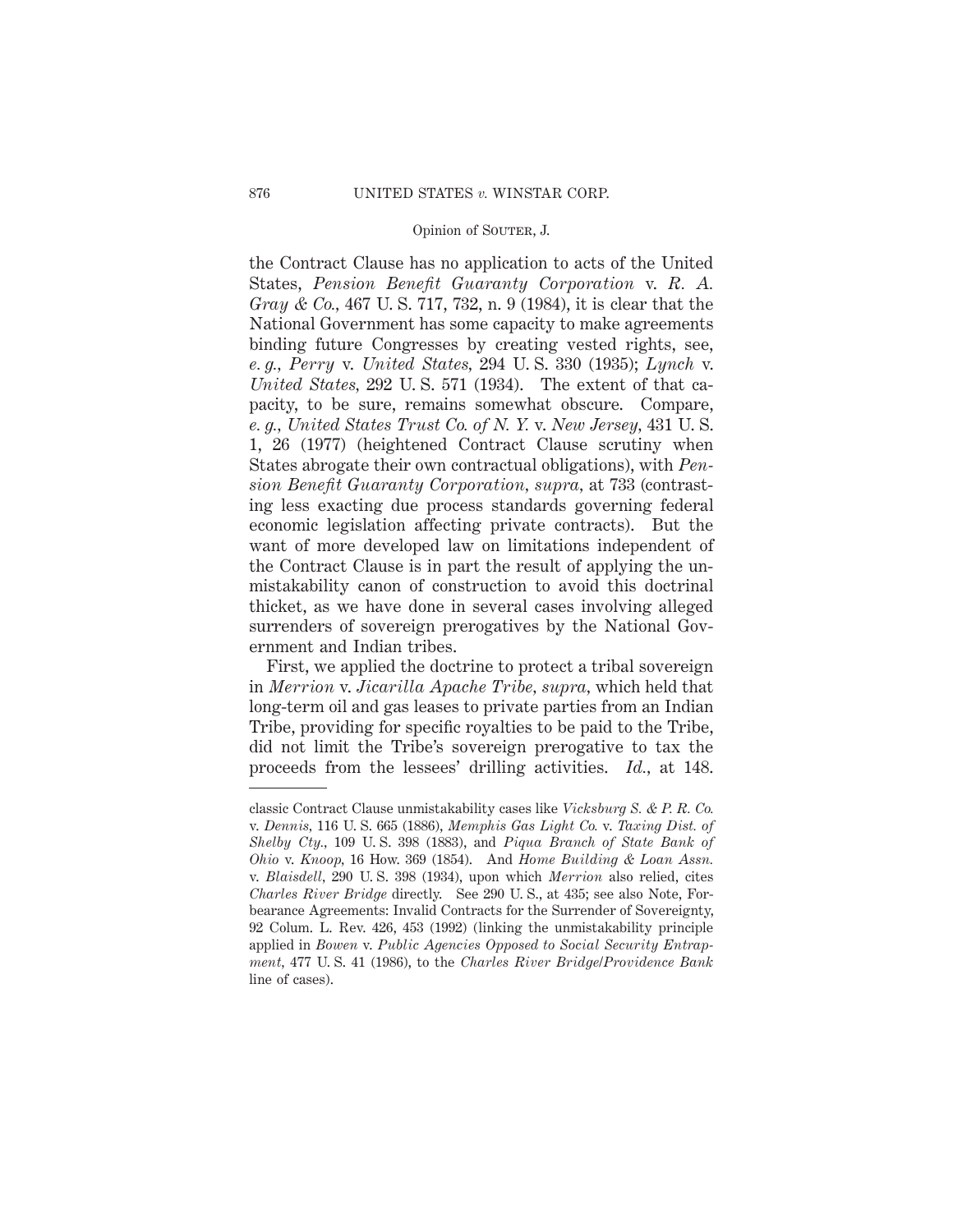Because the lease made no reference to the Tribe's taxing power, we held simply that a waiver of that power could not be "inferred . . . from silence," *ibid.,* since the taxing power of any government remains "unless it is has been specifically surrendered in terms which admit of no other reasonable interpretation." *Ibid.* (internal quotation marks and citation omitted).

In *Bowen* v. *Public Agencies Opposed to Social Security Entrapment,* 477 U. S. 41 (1986), this Court confronted a state claim that § 103 of the Social Security Amendments Act of 1983, 97 Stat. 71, 42 U. S. C. § 418(g) (1982 ed., Supp. II), was unenforceable to the extent it was inconsistent with the terms of a prior agreement with the National Government. Under the law before 1983, a State could agree with the Secretary of Health and Human Services to cover the State's employees under the Social Security scheme subject to a right to withdraw them from coverage later. When the 1983 Act eliminated the right of withdrawal, the State of California and related plaintiffs sought to enjoin application of the new law to them, or to obtain just compensation for loss of the withdrawal right (a remedy which the District Court interpreted as tantamount to the injunction, since it would mandate return of all otherwise required contributions, see 477 U. S., at 51). Although we were able to resolve the case by reading the terms of a state-federal coverage agreement to reserve the Government's right to modify its terms by subsequent legislation, in the alternative we rested the decision on the more general principle that, absent an "unmistakable" provision to the contrary, "contractual arrangements, including those to which a sovereign itself is a party, 'remain subject to subsequent legislation' by the sovereign." *Id.,* at 52 (quoting *Merrion, supra,* at 147). We thus rejected the proposal "to find that a 'sovereign forever waives the right to exercise one of its sovereign powers unless it expressly reserves the right to exercise that power in' the contract," *Bowen, supra,* at 52 (quoting *Merrion, supra,* at 148), and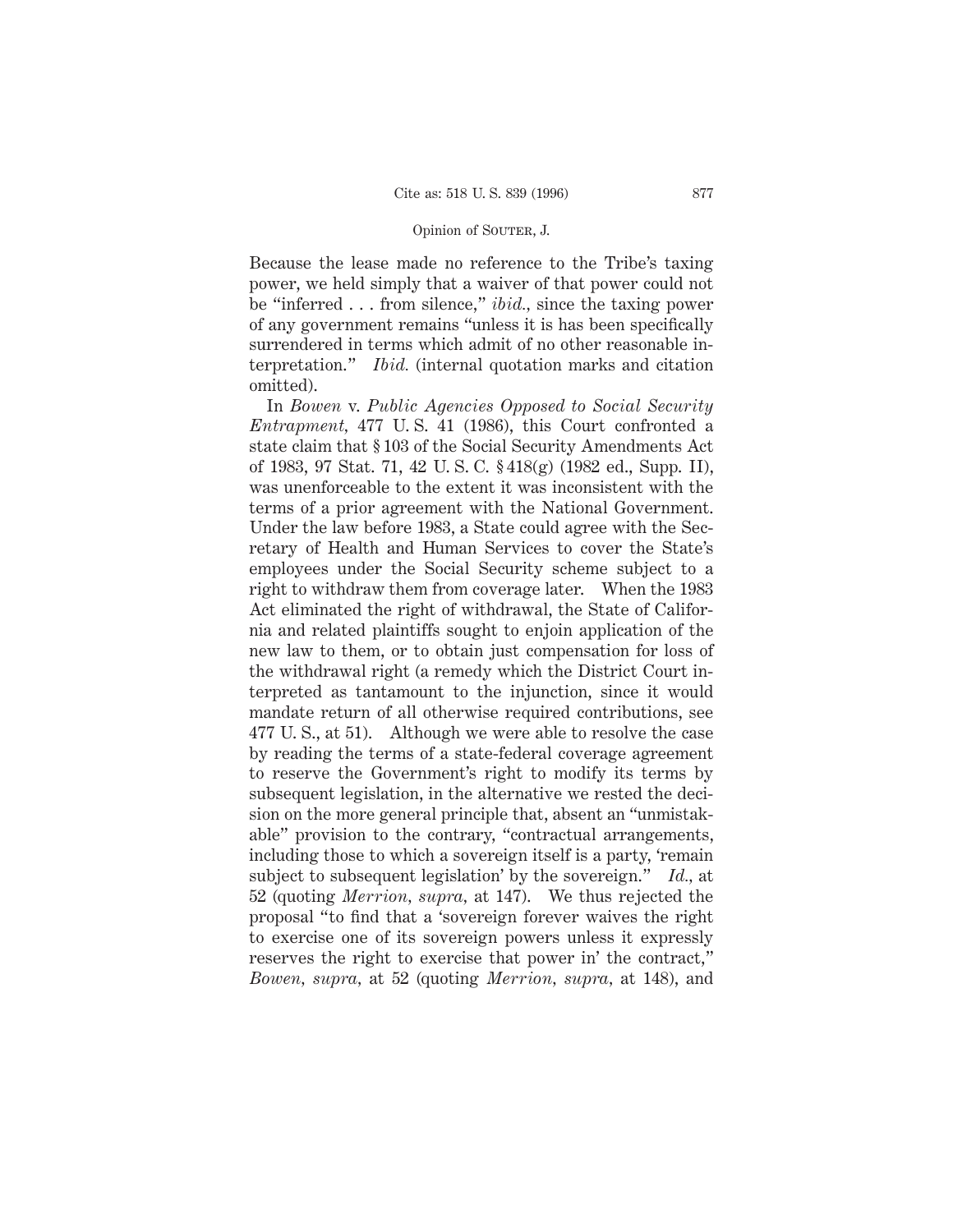held instead that unmistakability was needed for waiver, not reservation.

Most recently, in *United States* v. *Cherokee Nation of Okla.,* 480 U. S. 700 (1987), we refused to infer a waiver of federal sovereign power from silence. There, an Indian Tribe with property rights in a riverbed derived from a Government treaty sued for just compensation for damage to its interests caused by the Government's navigational improvements to the Arkansas River. The claim for compensation presupposed, and was understood to presuppose, that the Government had conveyed to the Tribe its easement to control navigation; absent that conveyance, the Tribe's property included no right to be free from the Government's riverbed improvements. *Id.,* at 704. We found, however, that the treaty said nothing about conveying the Government's navigational easement, see *id.,* at 706, which we saw as an aspect of sovereignty. This, we said, could be " 'surrendered [only] in unmistakable terms,' " *id.,* at 707 (quoting *Bowen, supra,* at 52), if indeed it could be waived at all.

*Merrion, Bowen,* and *Cherokee Nation* thus announce no new rule distinct from the canon of construction adopted in *Providence Bank* and *Charles River Bridge;* their collective holding is that a contract with a sovereign government will not be read to include an unstated term exempting the other contracting party from the application of a subsequent sovereign act (including an Act of Congress), nor will an ambiguous term of a grant or contract be construed as a conveyance or surrender of sovereign power. The cases extending back into the 19th century thus stand for a rule that applies when the Government is subject either to a claim that its contract has surrendered a sovereign power <sup>22</sup> (*e. g.,* to tax or

<sup>&</sup>lt;sup>22</sup> "Sovereign power" as used here must be understood as a power that could otherwise affect the Government's obligation under the contract. The Government could not, for example, abrogate one of its contracts by a statute abrogating the legal enforceability of that contract, Government contracts of a class including that one, or simply all Government con-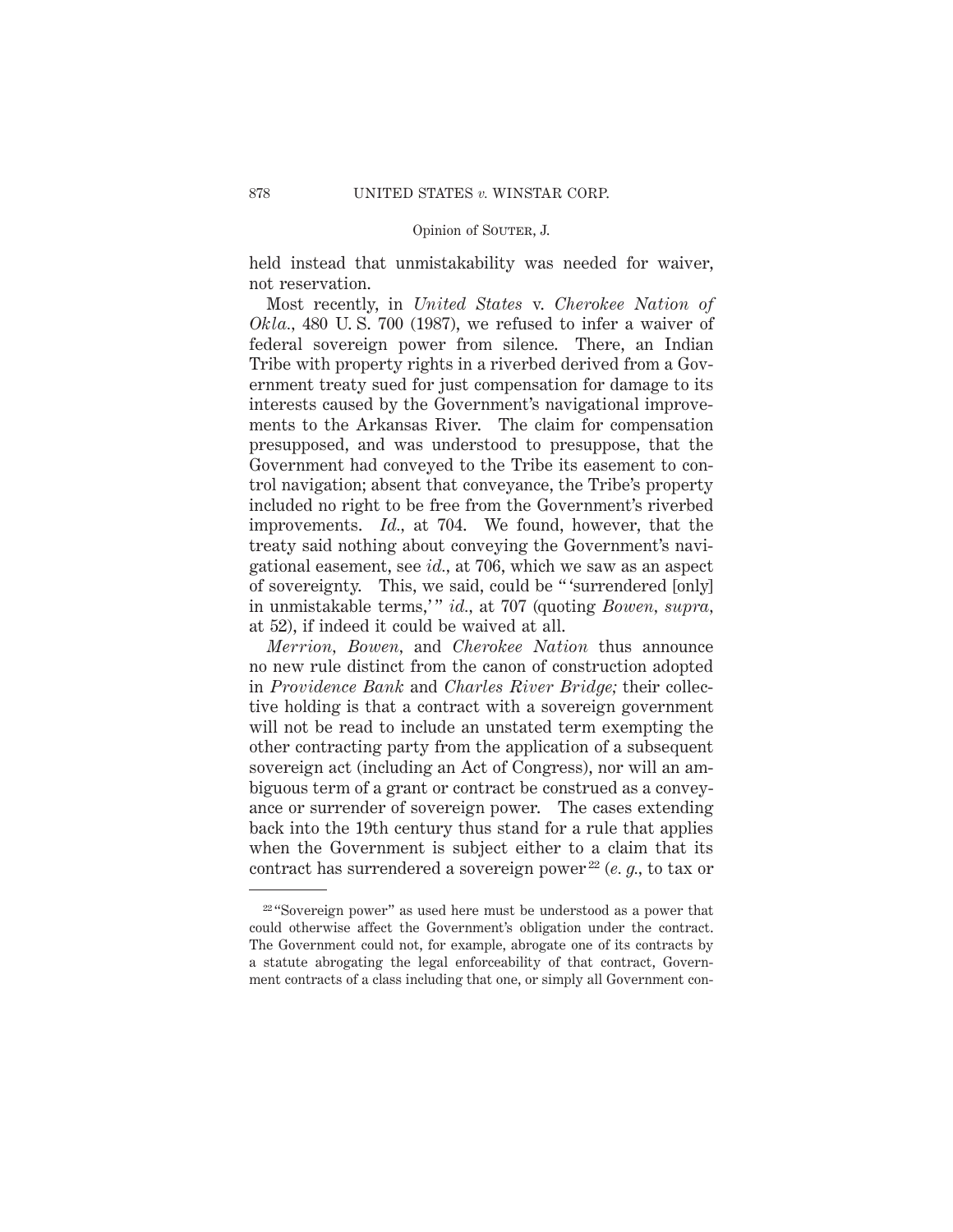control navigation), or to a claim that cannot be recognized without creating an exemption from the exercise of such a power (*e. g.,* the equivalent of exemption from Social Security obligations). The application of the doctrine thus turns on whether enforcement of the contractual obligation alleged would block the exercise of a sovereign power of the Government.

Since the criterion looks to the effect of a contract's enforcement, the particular remedy sought is not dispositive and the doctrine is not rendered inapplicable by a request for damages, as distinct from specific performance. The respondents in *Cherokee Nation* sought nothing beyond damages, but the case still turned on the unmistakability doctrine because there could be no claim to harm unless the right to be free of the sovereign power to control navigation had been conveyed away by the Government.<sup>23</sup> So, too, in *Bowen:* the sole relief sought was dollars and cents, but the award of damages as requested would have been the

tracts. No such legislation would provide the Government with a defense under the sovereign acts doctrine, see *infra,* at 891–899.

<sup>23</sup> The Government's right to take the Tribe's property upon payment of compensation, of course, did not depend upon the navigational servitude; where it applies, however, the navigational easement generally obviates the obligation to pay compensation at all. See, *e. g., United States* v. *Kansas City Life Ins. Co.,* 339 U. S. 799, 808 (1950) ("When the Government exercises [the navigational] servitude, it is exercising its paramount power in the interest of navigation, rather than taking the private property of anyone"); *Scranton* v. *Wheeler,* 179 U. S. 141, 163 (1900) ("Whatever the nature of the interest of a riparian owner in the submerged lands in front of his upland bordering on a public navigable water, his title is not as full and complete as his title to fast land which has no direct connection with the navigation of such water. It is a qualified title . . . to be held at all times subordinate to such use of the submerged lands and of the waters flowing over them as may be consistent with or demanded by the public right of navigation"). Because an order to pay compensation would have placed the Government in the same position as if the navigational easement had been surrendered altogether, the holding of *Cherokee Nation* is on all fours with the approach we describe today.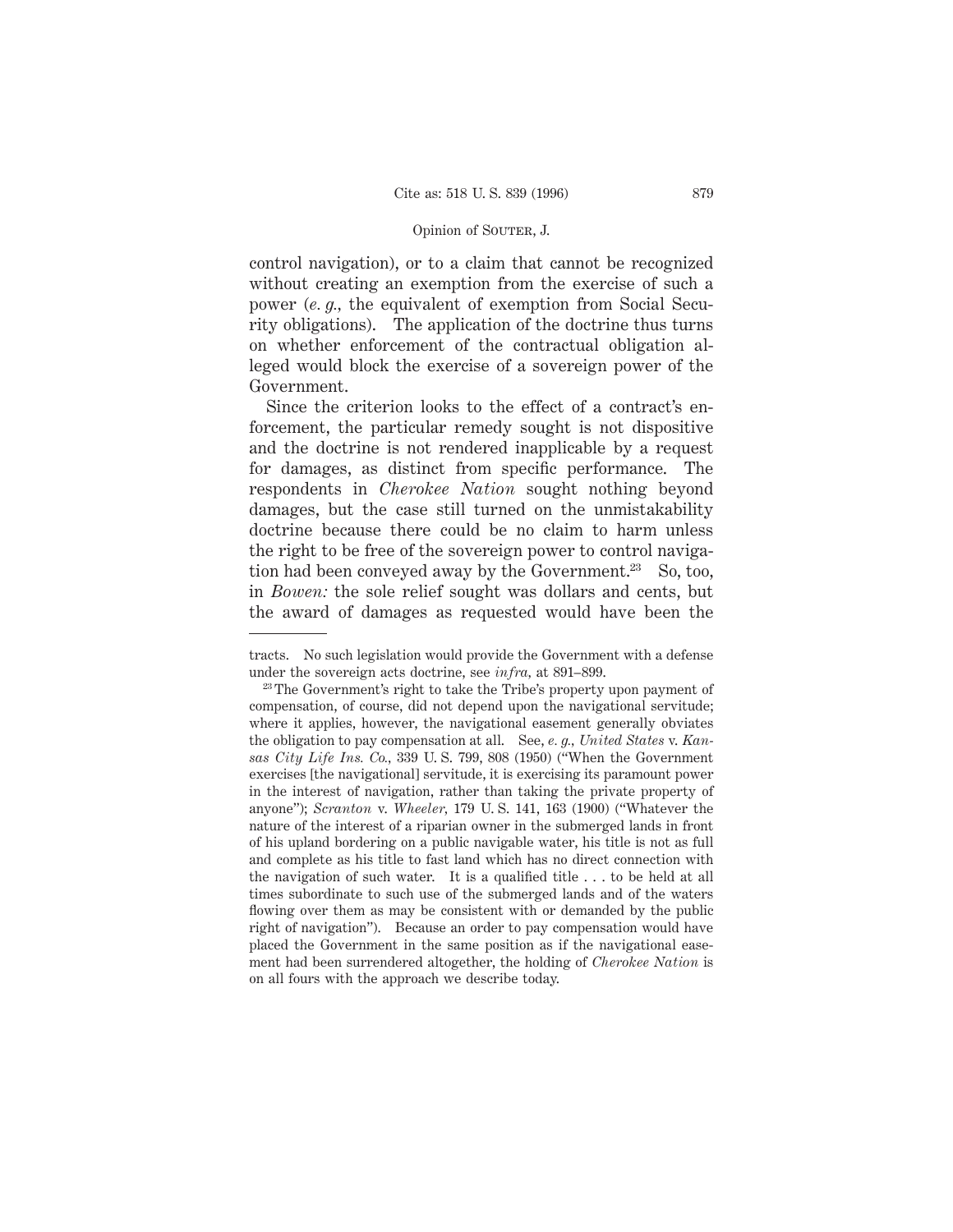equivalent of exemption from the terms of the subsequent statute.

The application of the doctrine will therefore differ according to the different kinds of obligations the Government may assume and the consequences of enforcing them. At one end of the wide spectrum are claims for enforcement of contractual obligations that could not be recognized without effectively limiting sovereign authority, such as a claim for rebate under an agreement for a tax exemption. Granting a rebate, like enjoining enforcement, would simply block the exercise of the taxing power, cf. *Bowen,* 477 U. S., at 51, and the unmistakability doctrine would have to be satisfied.<sup>24</sup> At the other end are contracts, say, to buy food for the army; no sovereign power is limited by the Government's promise to purchase and a claim for damages implies no such limitation. That is why no one would seriously contend that enforcement of humdrum supply contracts might be subject to the unmistakability doctrine. Between these extremes lies an enormous variety of contracts including those under which performance will require exercise (or not) of a power peculiar to the Government. So long as such a contract is reasonably construed to include a risk-shifting component that may be enforced without effectively barring the exercise of that power, the enforcement of the risk allocation raises nothing for the unmistakability doctrine to guard against, and there is no reason to apply it.

 $24$  The dissent is mistaken in suggesting there is question begging in speaking of what a Government contract provides without first applying the unmistakability doctrine, see *post,* at 929. A contract may reasonably be read under normal rules of construction to contain a provision that does not satisfy the more demanding standard of unmistakable clarity. If an alleged term could not be discovered under normal standards, there would be no need for an unmistakability doctrine. It would, of course, make good sense to apply the unmistakability rule if it was clear from the start that a contract plaintiff could not obtain the relief sought without effectively barring exercise of a sovereign power, as in the example of the promisee of the tax exemption who claims a rebate.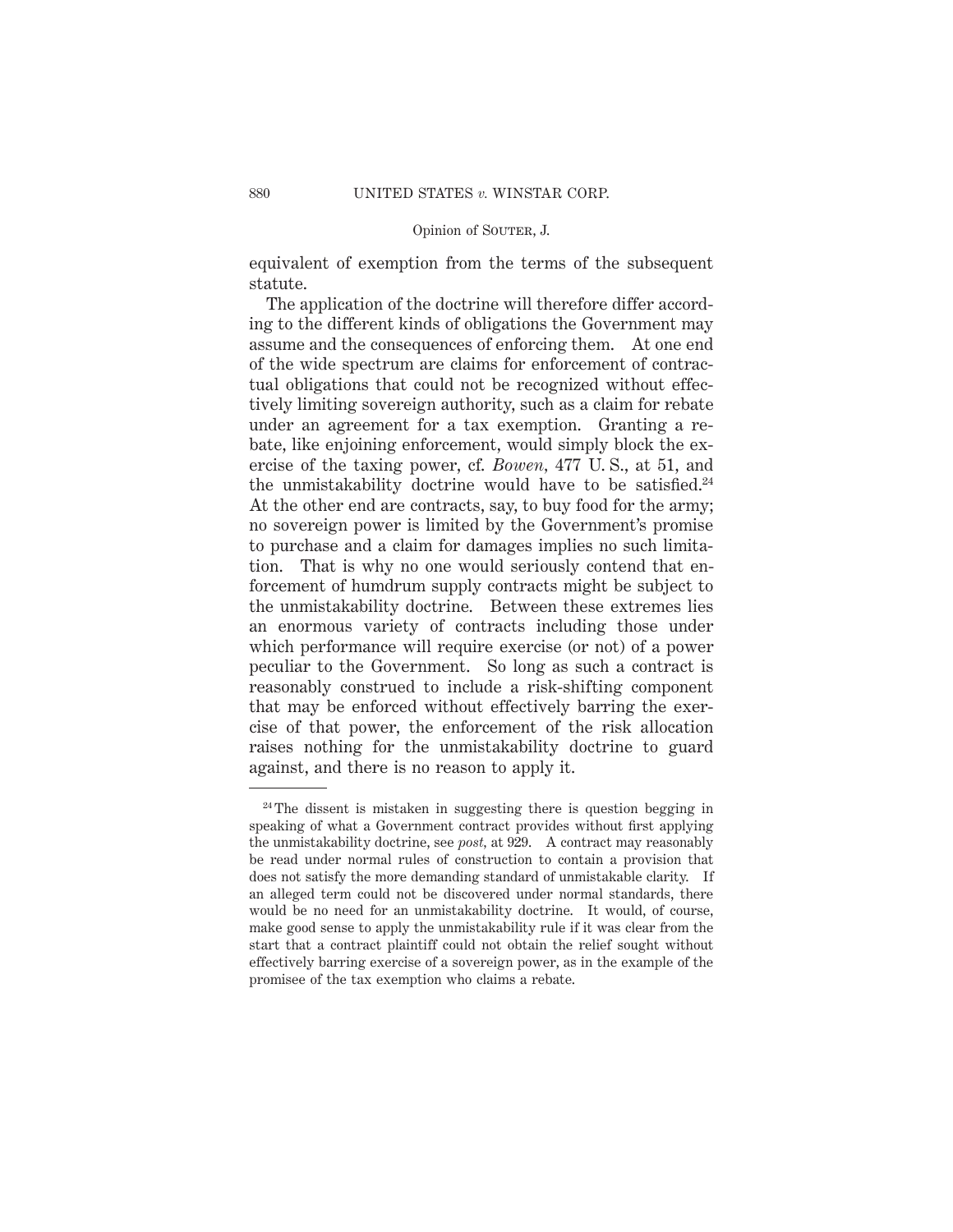The Government argues that enforcement of the contracts in this case would implicate the unmistakability principle, with the consequence that *Merrion, Bowen,* and *Cherokee Nation* are good authorities for rejecting respondents' claims. The Government's position is mistaken, however, for the complementary reasons that the contracts have not been construed as binding the Government's exercise of authority to modify banking regulation or of any other sovereign power, and there has been no demonstration that awarding damages for breach would be tantamount to any such limitation.

As construed by each of the courts that considered these contracts before they reached us, the agreements do not purport to bind the Congress from enacting regulatory measures, and respondents do not ask the courts to infer from silence any such limit on sovereign power as would violate the holdings of *Merrion* and *Cherokee Nation.* The contracts have been read as solely risk-shifting agreements and respondents seek nothing more than the benefit of promises by the Government to insure them against any losses arising from future regulatory change. They seek no injunction against application of the law to them, as the plaintiffs did in *Bowen* and *Merrion,* cf. *Reichelderfer* v. *Quinn,* 287 U. S. 315 (1932), and they acknowledge that the Bank Board and FSLIC could not bind Congress (and possibly could not even bind their future selves) not to change regulatory policy.

Nor do the damages respondents seek amount to exemption from the new law, in the manner of the compensation sought in *Bowen*, see 477 U.S., at 51. Once general jurisdiction to make an award against the Government is conceded, a requirement to pay money supposes no surrender of sovereign power by a sovereign with the power to contract. See, *e. g., Amino Bros. Co.* v. *United States,* 178 Ct. Cl. 515, 525, 372 F. 2d 485, 491 ("The Government cannot make a binding contract that it will not exercise a sovereign power, but it can agree in a contract that if it does so, it will pay the other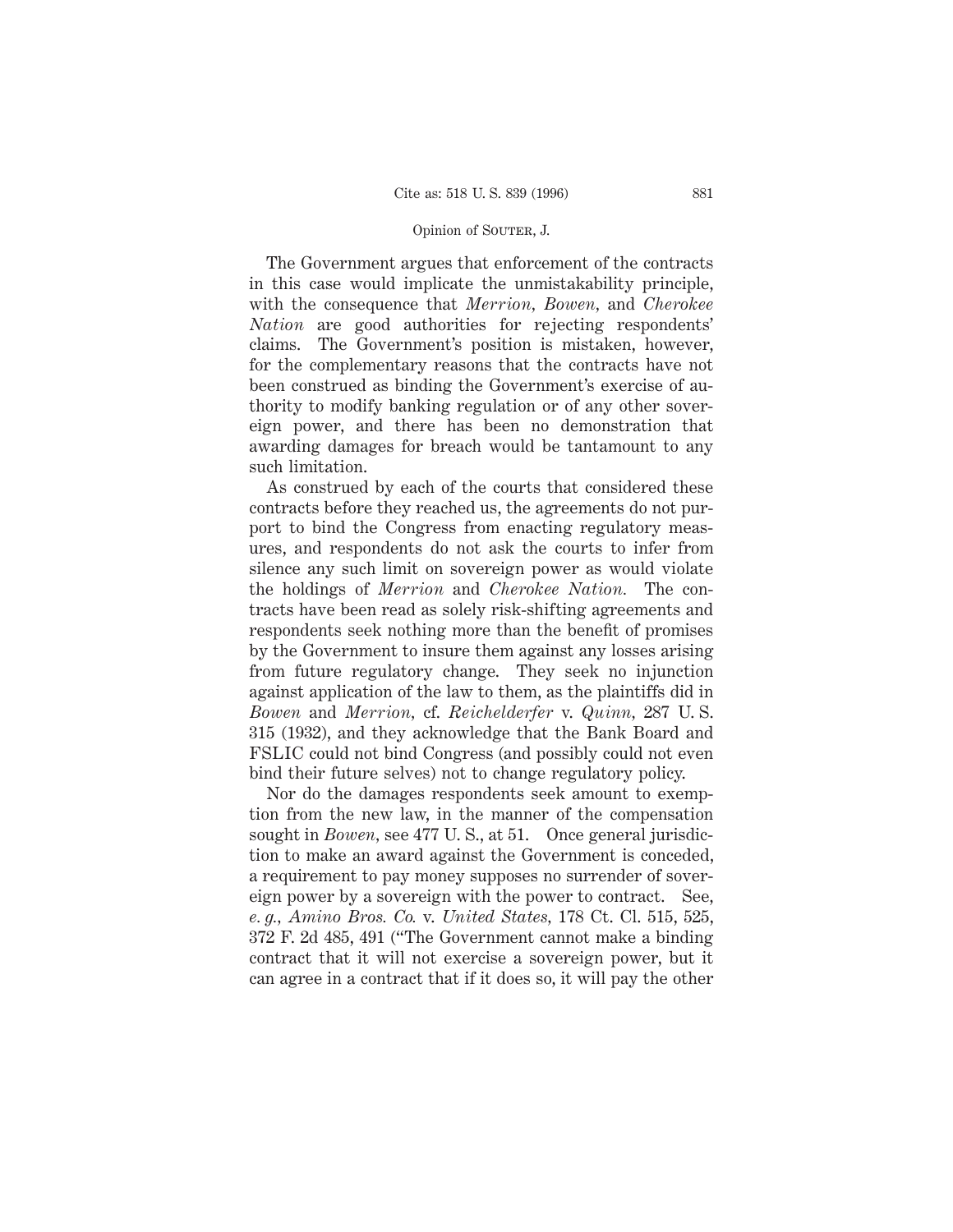contracting party the amount by which its costs are increased by the Government's sovereign act"), cert. denied, 389 U. S. 846 (1967).25 Even if respondents were asking that the Government be required to make up any capital deficiency arising from the exclusion of goodwill and capital credits from the relevant calculations, such relief would hardly amount to an exemption from the capital requirements of FIRREA; after all, Glendale (the only respondent thrift still in operation) would still be required to maintain adequate tangible capital reserves under FIRREA, and the purpose of the statute, the protection of the insurance fund, would be served. Nor would such a damages award deprive the Government of money it would otherwise be entitled to receive (as a tax rebate would), since the capital require-

<sup>25</sup> See also *Hughes Communications Galaxy, Inc.* v. *United States,* 998 F. 2d, at 958 (finding the unmistakability doctrine inapplicable to "the question of how liability for certain contingencies was allocated by the contract"); *Sunswick Corp.* v. *United States,* 109 Ct. Cl. 772, 798, 75 F. Supp. 221, 228 ("We know of no reason why the Government may not by the terms of its contract bind itself for the consequences of some act on its behalf which, but for the contract, would be nonactionable as an act of the sovereign. As shown in *United States* v. *Bostwick,* 94 U. S. 53, 69 [(1877)], the liability of the Government in such circumstances rests upon the contract and not upon the act of the Government in its sovereign capacity"), cert. denied, 334 U. S. 827 (1948); see generally Eule, Temporal Limits on the Legislative Mandate: Entrenchment and Retroactivity, 1987 Am. Bar Found. Research J. 379, 424 (observing that limiting the Government's obligation to "compensating for the financial losses its repudiations engender... affords the current legislature the freedom to respond to constituents' needs, while at the same time protecting those whose contractual interests are impaired"); Note, A Procedural Approach to the Contract Clause, 93 Yale L. J. 918, 928–929 (1984) ("A damage remedy is superior to an injunction because damages provide the states with the flexibility to impair contracts retroactively when the benefits exceed the costs. So long as the victims of contract impairments are made whole through compensation, there is little reason to grant those victims an injunctive remedy").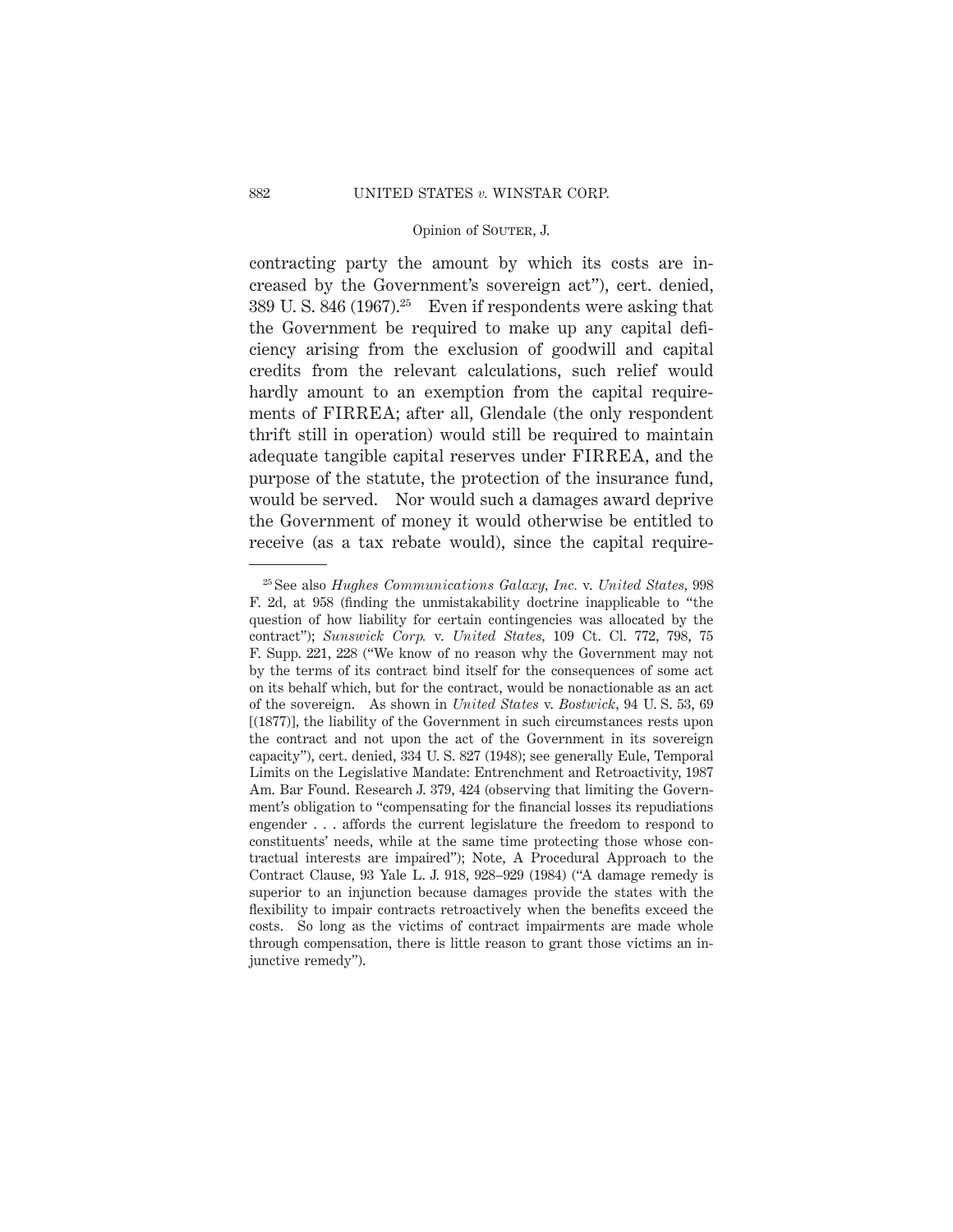ments of FIRREA govern only the allocation of resources to a thrift and require no payments to the Government at all.26

We recognize, of course, that while agreements to insure private parties against the costs of subsequent regulatory change do not directly impede the exercise of sovereign power, they may indirectly deter needed governmental regulation by raising its costs. But all regulations have their costs, and Congress itself expressed a willingness to bear the costs at issue here when it authorized FSLIC to "guarantee [acquiring thrifts] against loss" that might occur as a result of a supervisory merger. 12 U. S. C. § 1729(f)(2) (1988 ed.) (repealed 1989). Just as we have long recognized that the Constitution " 'bar[s] Government from forcing some people alone to bear public burdens which, in all fairness and justice, should be borne by the public as a whole,'" *Dolan* v. *City of Tigard,* 512 U. S. 374, 384 (1994) (quoting *Armstrong* v. *United States,* 364 U. S. 40, 49 (1960)), so we must reject the suggestion that the Government may simply shift costs of legislation onto its contractual partners who are adversely affected by the change in the law, when the Government has assumed the risk of such change.

The Government's position would not only thus represent a conceptual expansion of the unmistakability doctrine beyond its historical and practical warrant, but would place the doctrine at odds with the Government's own long-run interest as a reliable contracting partner in the myriad workaday transaction of its agencies. Consider the procurement con-

<sup>&</sup>lt;sup>26</sup> This point underscores the likelihood that damages awards will have the same effect as an injunction only in cases, like *Bowen,* where a private party seeks the return of payments to the Government. The classic examples, of course, are tax cases like *St. Louis* v. *United Railways Co.,* 210 U. S. 266 (1908). Because a request for rebate damages in that case would effectively have exempted the plaintiffs from the law by forcing the reimbursement of their tax payments, the dissent is quite wrong to suggest, see *post,* at 928–929, that the plaintiffs could have altered the outcome by pleading their case differently.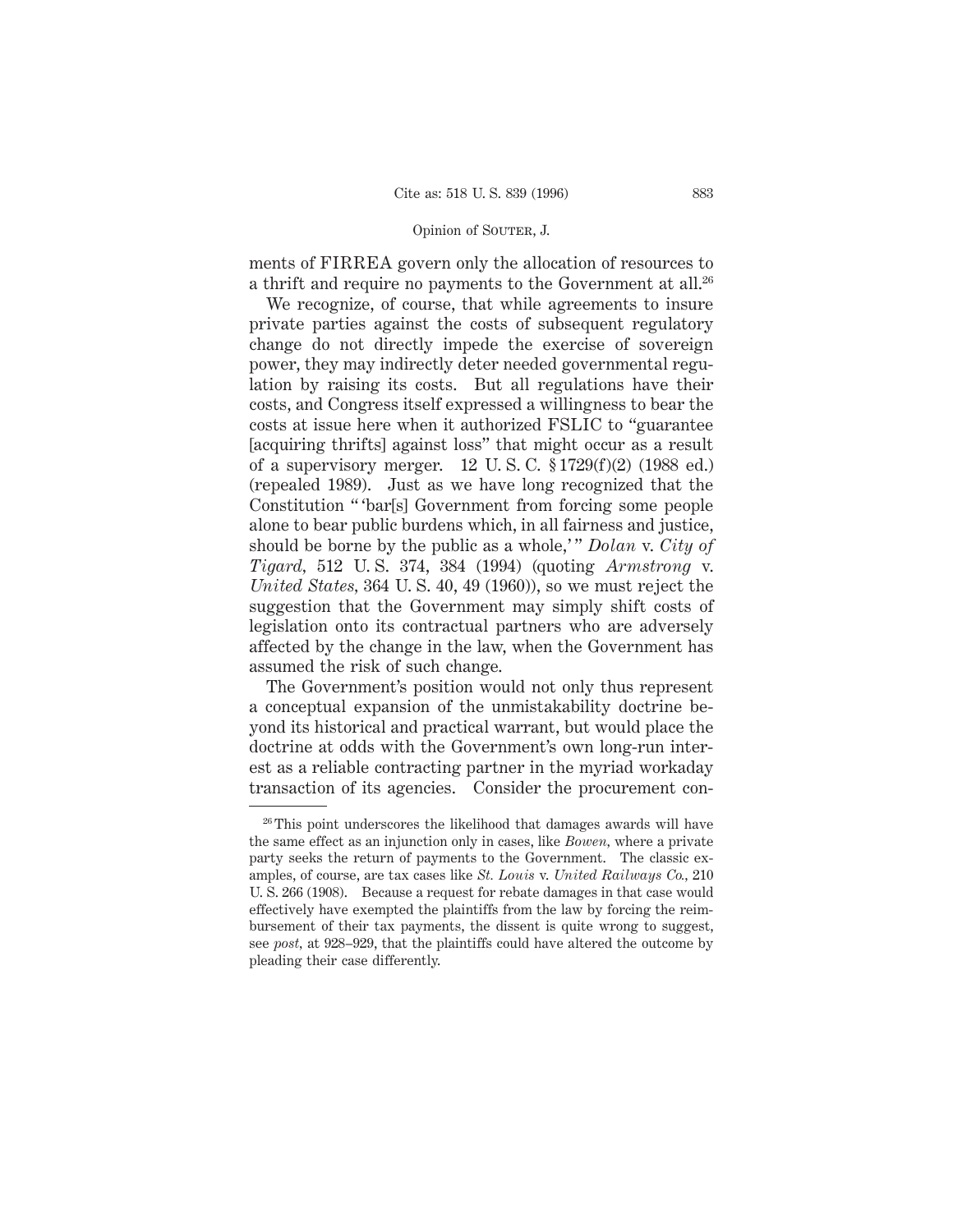tracts that can be affected by congressional or executive scale backs in federal regulatory or welfare activity; or contracts to substitute private service providers for the Government, which could be affected by a change in the official philosophy on privatization; or all the contracts to dispose of federal property, surplus or otherwise. If these contracts are made in reliance on the law of contract and without specific provision for default mechanisms, $27$  should all the private contractors be denied a remedy in damages unless they satisfy the unmistakability doctrine? The answer is obviously no because neither constitutional avoidance nor any apparent need to protect the Government from the consequences of standard operations could conceivably justify applying the doctrine. Injecting the opportunity for unmistakability litigation into every common contract action would, however, produce the untoward result of compromising the Government's practical capacity to make contracts, which we have held to be "of the essence of sovereignty" itself. *United States* v. *Bekins,* 304 U. S. 27, 51–52 (1938).28 From a practical standpoint, it would make an inroad on this power, by expanding the Government's opportunities for contractual abrogation, with the certain result of undermining the Government's credibility at the bargaining table and increasing the cost of its engagements. As Justice Brandeis

<sup>27</sup> See Posner & Rosenfield, Impossibility and Related Doctrines in Contract Law: An Economic Analysis, 6 J. Legal Studies 83, 88–89 (1977) (noting that parties generally rely on contract law "to reduce the costs of contract negotiation by supplying contract terms that the parties would probably have adopted explicitly had they negotiated over them").

<sup>28</sup> See also *Bowen* v. *Public Agencies Opposed to Social Security Entrapment,* 477 U. S., at 52 ("[T]he Federal Government, as sovereign, has the power to enter contracts that confer vested rights, and the concomitant duty to honor those rights . . ."); *Perry* v. *United States,* 294 U. S. 330, 353 (1935) ("[T]he right to make binding obligations is a competence attaching to sovereignty"); cf. Hart, The Concept of Law, at 145–146 (noting that the ability to limit a body's future authority is itself one aspect of sovereignty).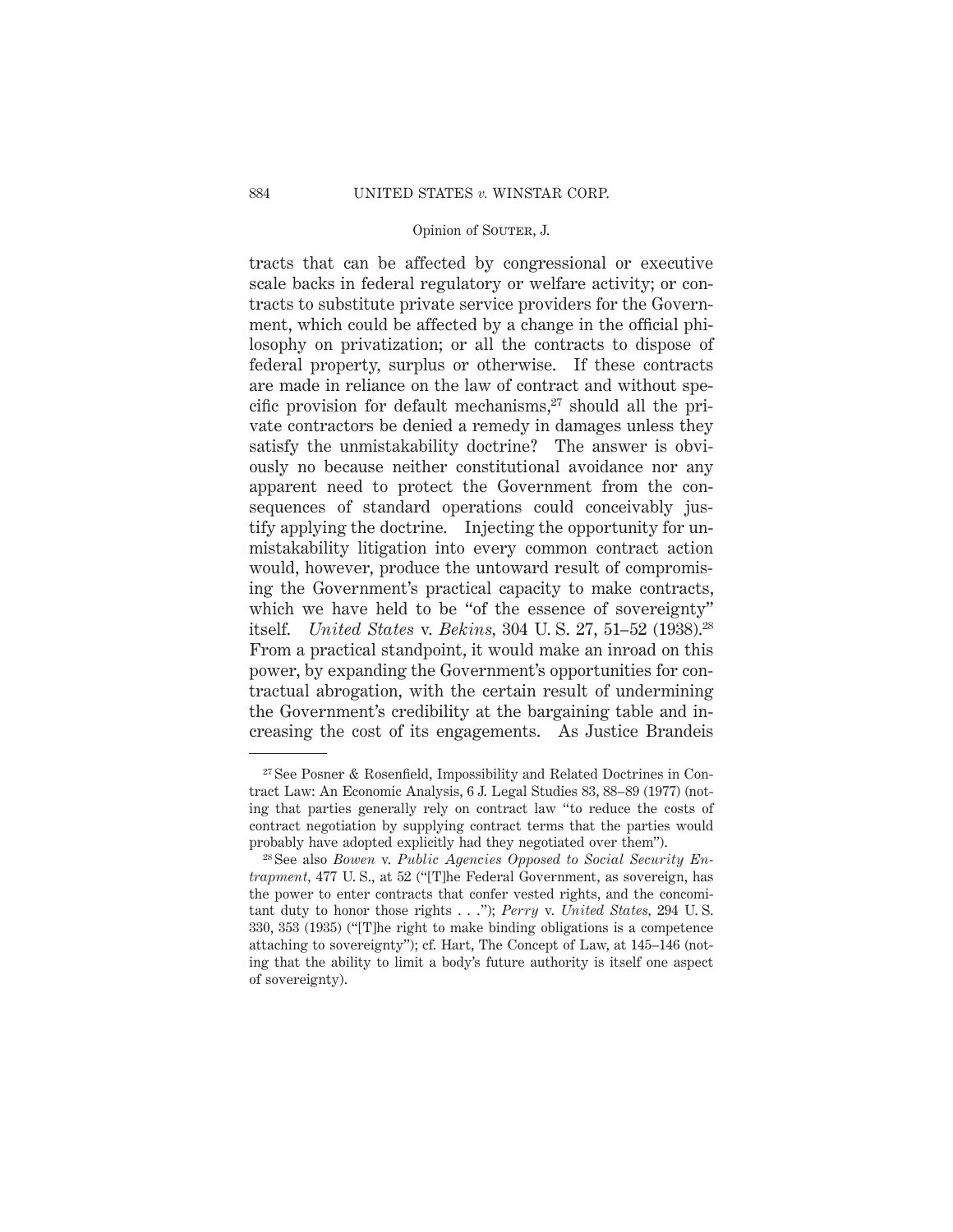recognized, "[p]unctilious fulfillment of contractual obligations is essential to the maintenance of the credit of public as well as private debtors." *Lynch* v. *United States,* 292 U. S., at 580.29

The dissent's only answer to our concern is to recognize that "Congress may not simply abrogate a statutory provision obligating performance without breaching the contract and rendering itself liable for damages." *Post,* at 929 (citing *Lynch, supra,* at 580). Yet the only grounds that statement suggests for distinguishing *Lynch* from the present case is that there the contractual obligation was embodied in a statute. Putting aside the question why this distinction should make any difference, we note that the dissent seemingly does not deny that its view would apply the unmistakability doctrine to the vast majority of governmental contracts, which would be subject to abrogation arguments based on subsequent sovereign acts. Indeed, the dissent goes so far as to argue that our conclusion that damages are available for breach even where the parties did not specify a remedy in the contract depends upon "reading of additional terms into the contract." *Post,* at 930. That, of course, is not the law; damages are always the default remedy for breach of contract.30 And we suspect that most Government contractors would be quite surprised by the dissent's conclusion that, where they have failed to require an express provision that

<sup>29</sup> See also Logue, Tax Transitions, Opportunistic Retroactivity, and the Benefits of Government Precommitment, 94 Mich. L. Rev. 1129, 1146 (1996) ("If we allowed the government to break its contractual promises without having to pay compensation, such a policy would come at a high cost in terms of increased default premiums in future government contracts and increased disenchantment with the government generally").

<sup>30</sup> See, *e. g.,* Restatement (Second) of Contracts § 346, Comment *a* (1981) ("Every breach of contract gives the injured party a right to damages against the party in breach" unless "[t]he parties . . . by agreement vary the rules"); 3 E. Farnsworth, Contracts § 12.8, p. 185 (1990) ("The award of damages is the common form of relief for breach of contract. Virtually any breach gives the injured party a claim for damages").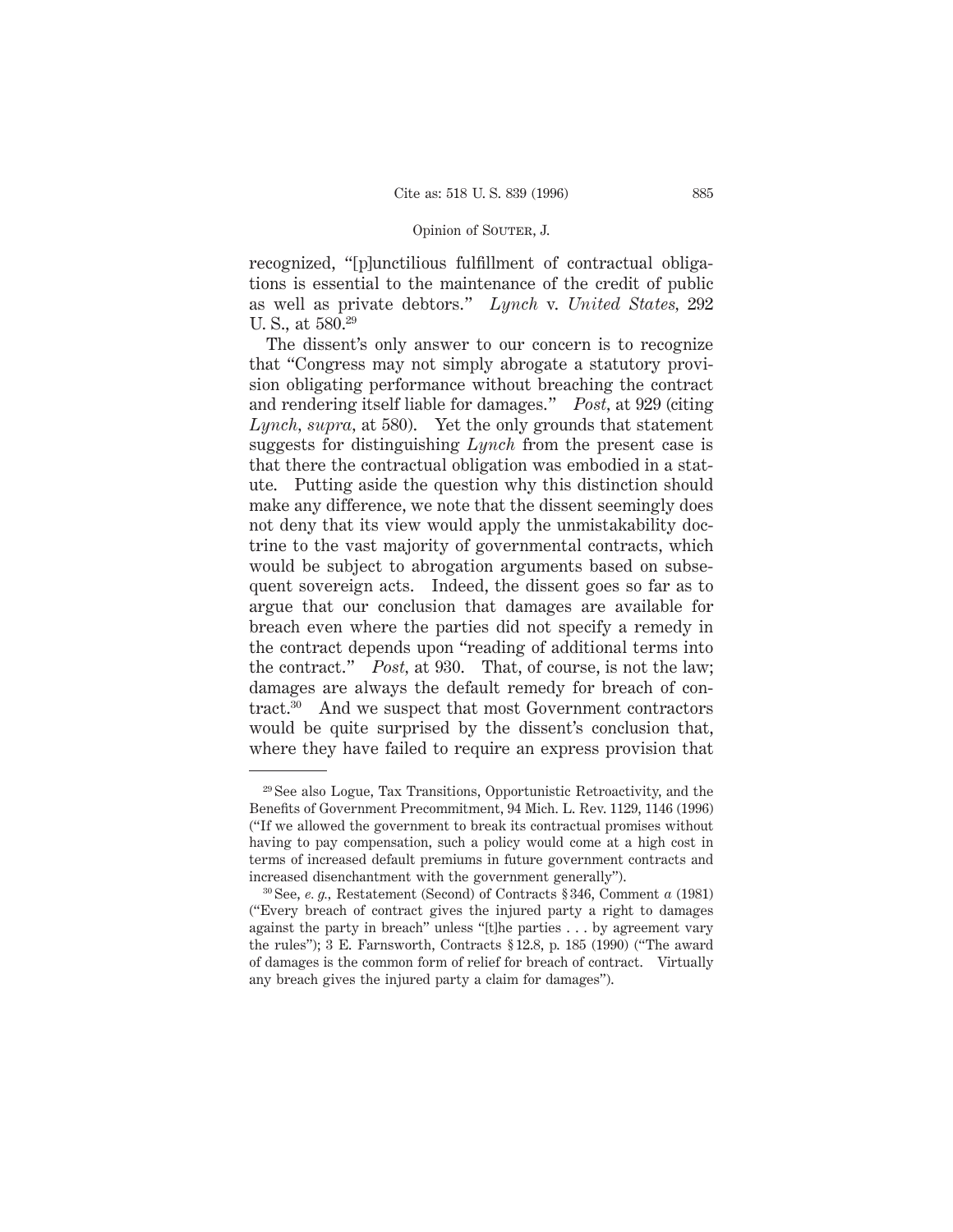damages will be available for breach, that remedy must be "implied in law" and therefore unavailable under the Tucker Act, *ibid.*

Nor can the dissenting view be confined to those contracts that are "regulatory" in nature. Such a distinction would raise enormous analytical difficulties; one could ask in this case whether the Government as contractor was regulating or insuring. The dissent understandably does not advocate such a distinction, but its failure to advance any limiting principle at all would effectively compromise the Government's capacity as a reliable, straightforward contractor whenever the subject matter of a contract might be subject to subsequent regulation, which is most if not all of the time.<sup>31</sup> Since the facts of the present case demonstrate that the Government may wish to further its regulatory goals through contract, we are unwilling to adopt any rule of construction that would weaken the Government's capacity to do business by converting every contract it makes into an arena for unmistakability litigation.

In any event, we think the dissent goes fundamentally wrong when it concludes that "the issue of remedy for ... breach" can arise only "[i]f the sovereign did surrender its power unequivocally." *Post,* at 929. This view ignores the

<sup>&</sup>lt;sup>31</sup> The dissent justifies its all-devouring view of unmistakability not by articulating any limit, but simply by reminding us that " '[m]en must turn square corners when they deal with the Government.'" *Post*, at 937 (quoting *Rock Island, A. & L. R. Co.* v. *United States,* 254 U. S. 141, 143 (1920) (Holmes, J.)). We have also recognized, however, that " '[i]t is no less good morals and good law that the Government should turn square corners in dealing with the people than that the people should turn square corners in dealing with their government.'" *Heckler* v. *Community Health Services of Crawford Cty., Inc.,* 467 U. S. 51, 61, n. 13 (1984) (quoting *St. Regis Paper Co.* v. *United States,* 368 U. S. 208, 229 (1961) (Black, J., dissenting). See also *Federal Crop Ins. Corp.* v. *Merrill,* 332 U. S. 380, 387–388 (1947) (Jackson, J., dissenting) ("It is very well to say that those who deal with the Government should turn square corners. But there is no reason why the square corners should constitute a one-way street").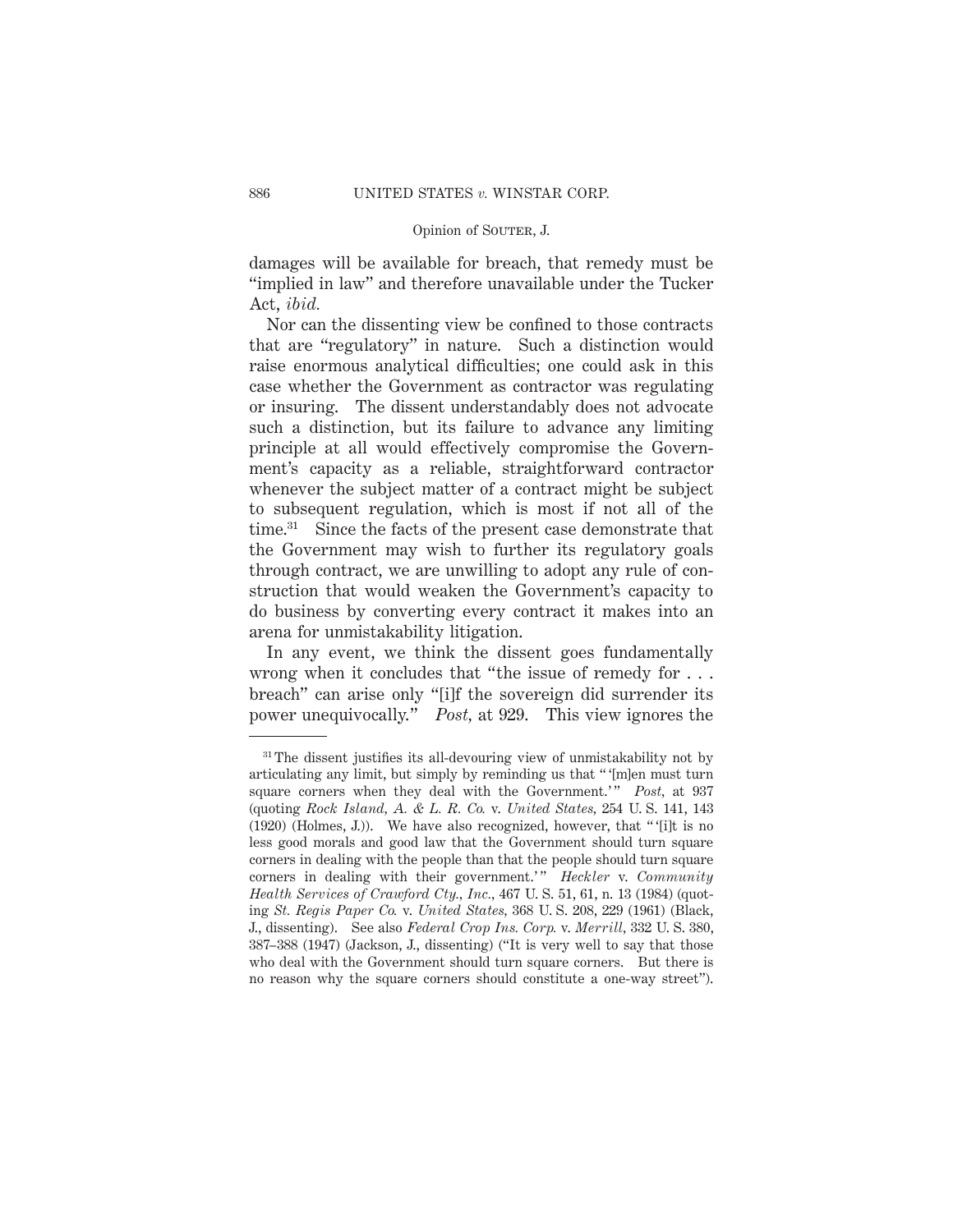other, less remarkable possibility actually found by both courts that construed these contracts: that the Government agreed to do something that did not implicate its sovereign powers at all, that is, to indemnify its contracting partners against financial losses arising from regulatory change. We accordingly hold that the Federal Circuit correctly refused to apply the unmistakability doctrine here. See 64 F. 3d, at 1548. There being no need for an unmistakably clear "second promise" not to change the capital requirements, it is sufficient that the Government undertook an obligation that it subsequently found itself unable to perform. This conclusion does not, of course, foreclose the assertion of a defense that the contracts were ultra vires or that the Government's obligation should be discharged under the common-law doctrine of impossibility, see *infra,* at 888–891, 904–910, but nothing in the nature of the contracts themselves raises a bar to respondents' claims for breach.<sup>32</sup>

<sup>32</sup> Justice Scalia offers his own theory of unmistakability, see *post,* at 919–922, which would apply in a wide range of cases and so create some tension with the general principle that the Government is ordinarily treated just like a private party in its contractual dealings, see, *e. g., Perry* v. *United States,* 294 U. S., at 352, but which would be satisfied by an inference of fact and therefore offer a only a low barrier to litigation of constitutional issues if a party should, in fact, prove a governmental promise not to change the law. Justice Scalia seeks to minimize the latter concern by quoting Holmes's pronouncement on damages as the exclusive remedy at law for breach of contract, see *post,* at 919–920, but this ignores the availability of specific performance in a nontrivial number of cases, see, *e. g.,* Restatement (Second) of Contracts §§ 357–359, including the Contract Clause cases in which the unmistakability doctrine itself originated. See, *e. g., Carter* v. *Greenhow,* 114 U. S. 317, 322 (1885) (stating that "the only right secured" by the Contract Clause is "to have a judicial determination, declaring the nullity of the attempt to impair [the contract's] obligation"); Note, Takings Law and the Contract Clause: A Takings Law Approach to Legislative Modifications of Public Contracts, 36 Stan. L. Rev. 1447, 1462 (1984) (suggesting that "analysis under the contract clause is limited to declaring the statute unconstitutional. The provision does not authorize the courts to award damages in lieu of requiring the state to adhere to the original terms of the contract"); cf. C. Fried, Contract as Promise 117–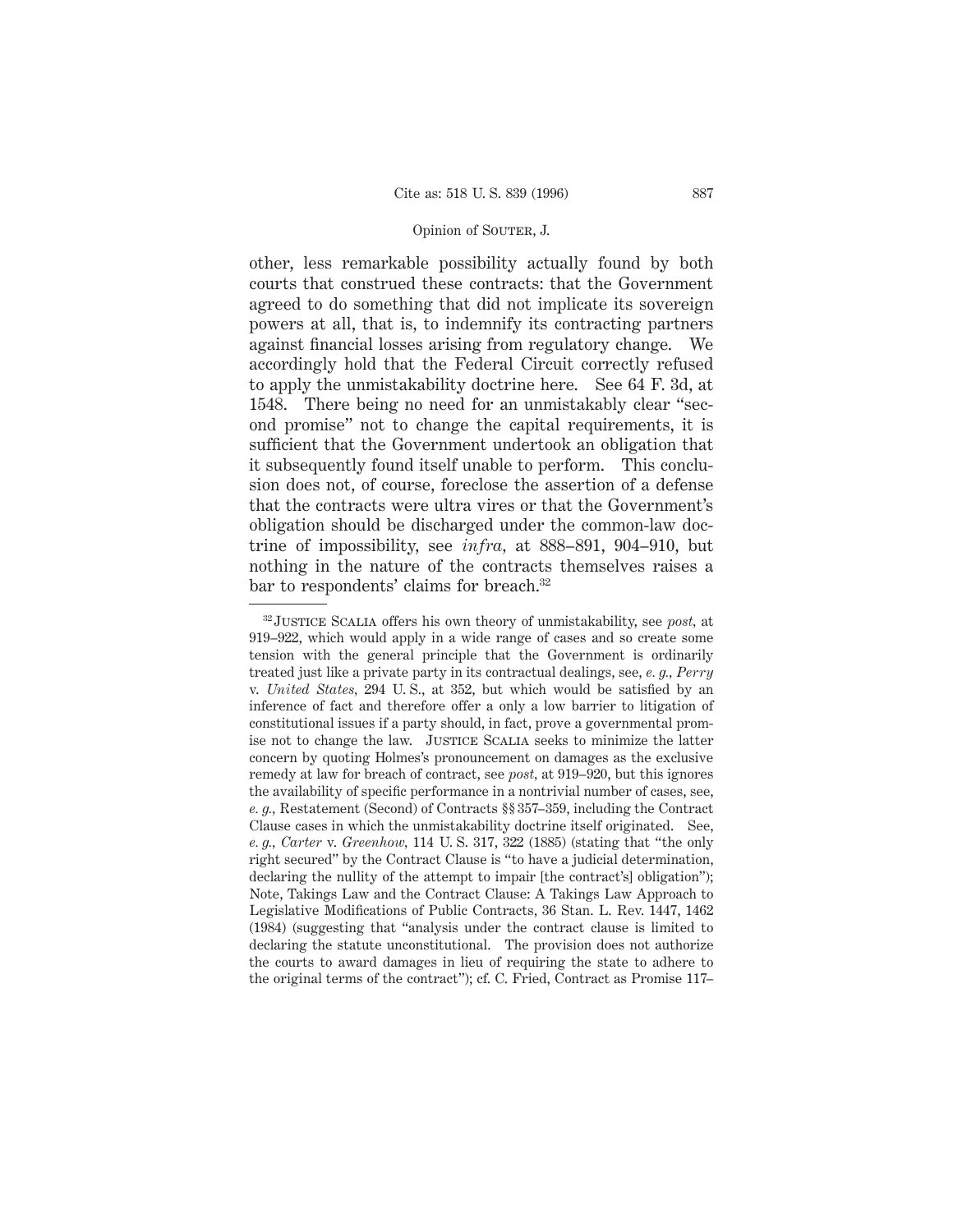# B

The answer to the Government's unmistakability argument also meets its two related contentions on the score of ultra vires: that the Bank Board and FSLIC had no authority to bargain away Congress's power to change the law in the future, and that we should in any event find no such authority conferred without an express delegation to that effect. The first of these positions rests on the reserved powers doctrine, developed in the course of litigating claims that States had violated the Contract Clause. See *supra,* at 874. It holds that a state government may not contract away "an essential attribute of its sovereignty," *United States Trust,* 431 U. S., at 23, with the classic example of its limitation on the scope of the Contract Clause being found in *Stone* v. *Mississippi,* 101 U. S. 814 (1880). There a corporation bargained for and received a state legislative charter to conduct lotteries, only to have them outlawed by statute a year later. This Court rejected the argument that the charter immunized the corporation from the operation of the statute, holding that "the legislature cannot bargain away the police power of a State." *Id.,* at 817.33

The Government says that "[t]he logic of the doctrine... applies equally to contracts alleged to have been made by the federal government." Brief for United States 38. This

<sup>118 (1981) (</sup>arguing that "Holmes's celebrated dictum . . . goes too far, is too simple"). Finally, we have no need to consider the close relationship that Justice Scalia sees between the unmistakability and sovereign acts doctrines, see *post,* at 923–924, because, even considered separately, neither one favors the Government in this case.

<sup>33</sup> See also *Atlantic Coast Line R. Co.* v. *Goldsboro,* 232 U. S. 548, 558 (1914) ("[T]he power of the State to establish all regulations that are reasonably necessary to secure the health, safety, good order, comfort, or general welfare of the community . . . can neither be abdicated nor bargained away, and is inalienable even by express grant"); *West River Bridge Co.* v. *Dix,* 6 How. 507 (1848) (State's contracts do not relinquish its eminent domain power).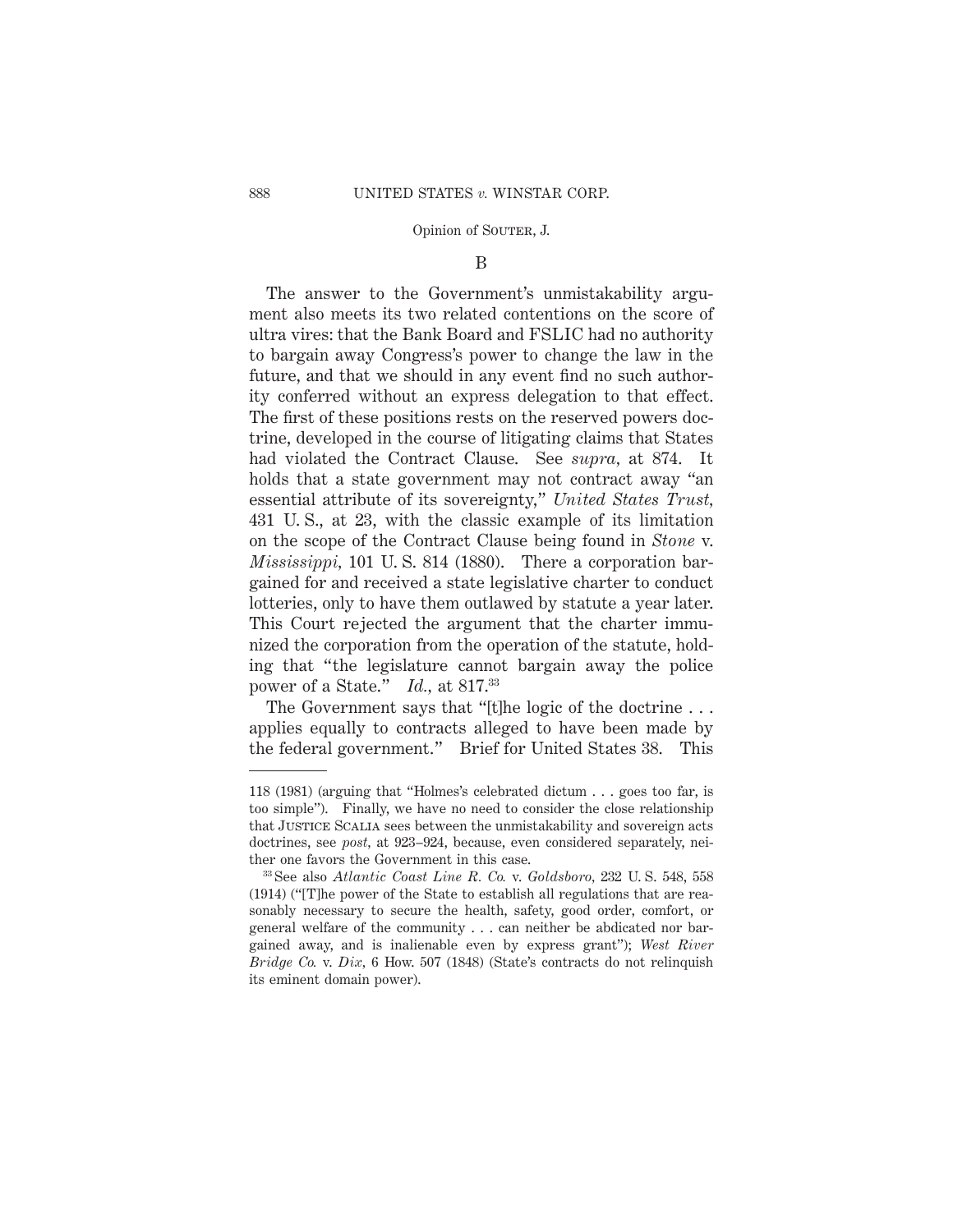may be so but is also beside the point, for the reason that the Government's ability to set capital requirements is not limited by the Bank Board's and FSLIC's promises to make good any losses arising from subsequent regulatory changes. See *supra,* at 882–883. The answer to the Government's contention that the State cannot barter away certain elements of its sovereign power is that a contract to adjust the risk of subsequent legislative change does not strip the Government of its legislative sovereignty.34

The same response answers the Government's demand for express delegation of any purported authority to fetter the exercise of sovereign power. It is true, of course, that in *Home Telephone & Telegraph Co.* v. *Los Angeles,* 211 U. S., at 273, we said that "[t]he surrender, by contract, of a power of government, though in certain well-defined cases it may be made by legislative authority, is a very grave act, and the surrender itself, as well as the authority to make it, must be closely scrutinized." Hence, where "a contract has the effect of extinguishing *pro tanto* an undoubted power of government," we have insisted that "both [the contract's] existence and the authority to make it must clearly and unmistakably appear, and all doubts must be resolved in favor of the continuance of the power." *Ibid.* But *Home Telephone & Telegraph* simply has no application to the pres-

<sup>&</sup>lt;sup>34</sup> To the extent that JUSTICE SCALIA finds the reserved powers doctrine inapplicable because "the private party to the contract does not seek to stay the exercise of sovereign authority, but merely requests damages for breach of contract," *post,* at 923, he appears to adopt a distinction between contracts of indemnity and contracts not to change the law similar to the unmistakability analysis he rejects. He also suggests that the present case falls outside the "core governmental powers" that cannot be surrendered under the reserved powers doctrine, but this suggestion is inconsistent with our precedents. See *Stone* v. *Mississippi,* 101 U. S. 814, 817 (1880) ("[T]he legislature cannot bargain away the police power of a State"); *Veix* v. *Sixth Ward Building & Loan Assn. of Newark,* 310 U. S. 32, 38 (1940) (recognizing that thrift regulation is within the police power).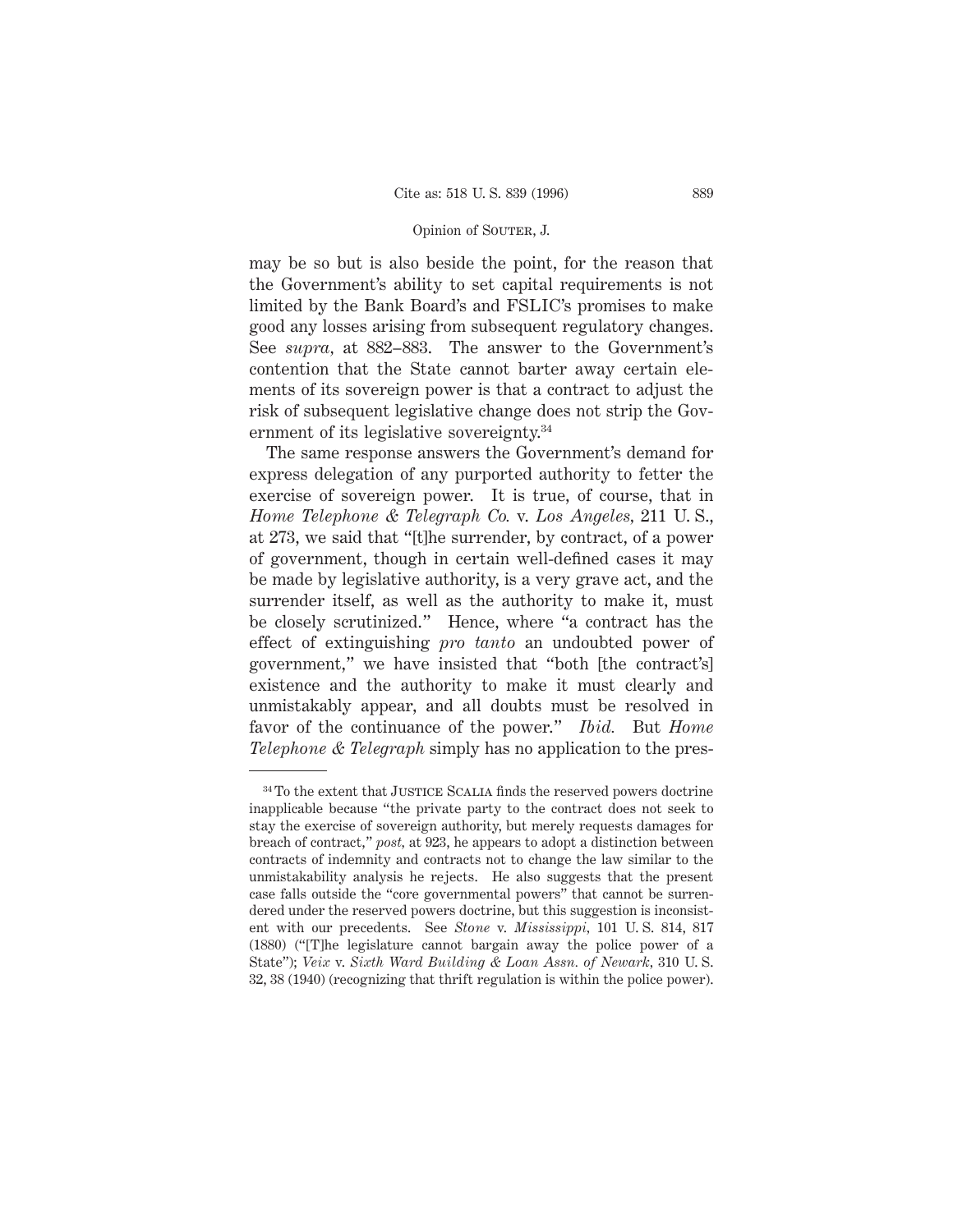ent case, because there were no contracts to surrender the Government's sovereign power to regulate.<sup>35</sup>

There is no question, conversely, that the Bank Board and FSLIC had ample statutory authority to do what the Court of Federal Claims and the Federal Circuit found they did do, that is, promise to permit respondents to count supervisory goodwill and capital credits toward regulatory capital and to pay respondents' damages if that performance became impossible. The organic statute creating FSLIC as an arm of the Bank Board, 12 U. S. C. § 1725(c) (1988 ed.) (repealed 1989), generally empowered it "[t]o make contracts," <sup>36</sup> and § 1729(f)(2), enacted in 1978, delegated more specific powers in the context of supervisory mergers:

"Whenever an insured institution is in default or, in the judgment of the Corporation, is in danger of default, the Corporation may, in order to facilitate a merger or consolidation of such insured institution with another insured institution . . . guarantee such other insured institution against loss by reason of its merging or consolidating with or assuming the liabilities and purchasing the assets of such insured institution in or in danger of default." 12 U. S. C. § 1729(f)(2) (1976 ed., Supp. V) (repealed 1989).

Nor is there any reason to suppose that the breadth of this authority was not meant to extend to contracts governing treatment of regulatory capital. Congress specifically rec-

<sup>&</sup>lt;sup>35</sup> See Speidel, Implied Duties of Cooperation and the Defense of Sovereign Acts in Government Contracts, 51 Geo. L. J. 516, 542 (1963) ("[W]hile the contracting officers of Agency X cannot guarantee that the United States will not perform future acts of effective government, they can agree to compensate the contractor for damages resulting from justifiable acts of the United States in its 'sovereign capacity' " (footnotes omitted)).

<sup>36</sup> See also 1 R. Nash & J. Cibinic, Federal Procurement Law 5 (3d ed. 1977) ("The authority of the executive to use contracts in carrying out authorized programs is . . . generally assumed in the absence of express statutory prohibitions or limitations").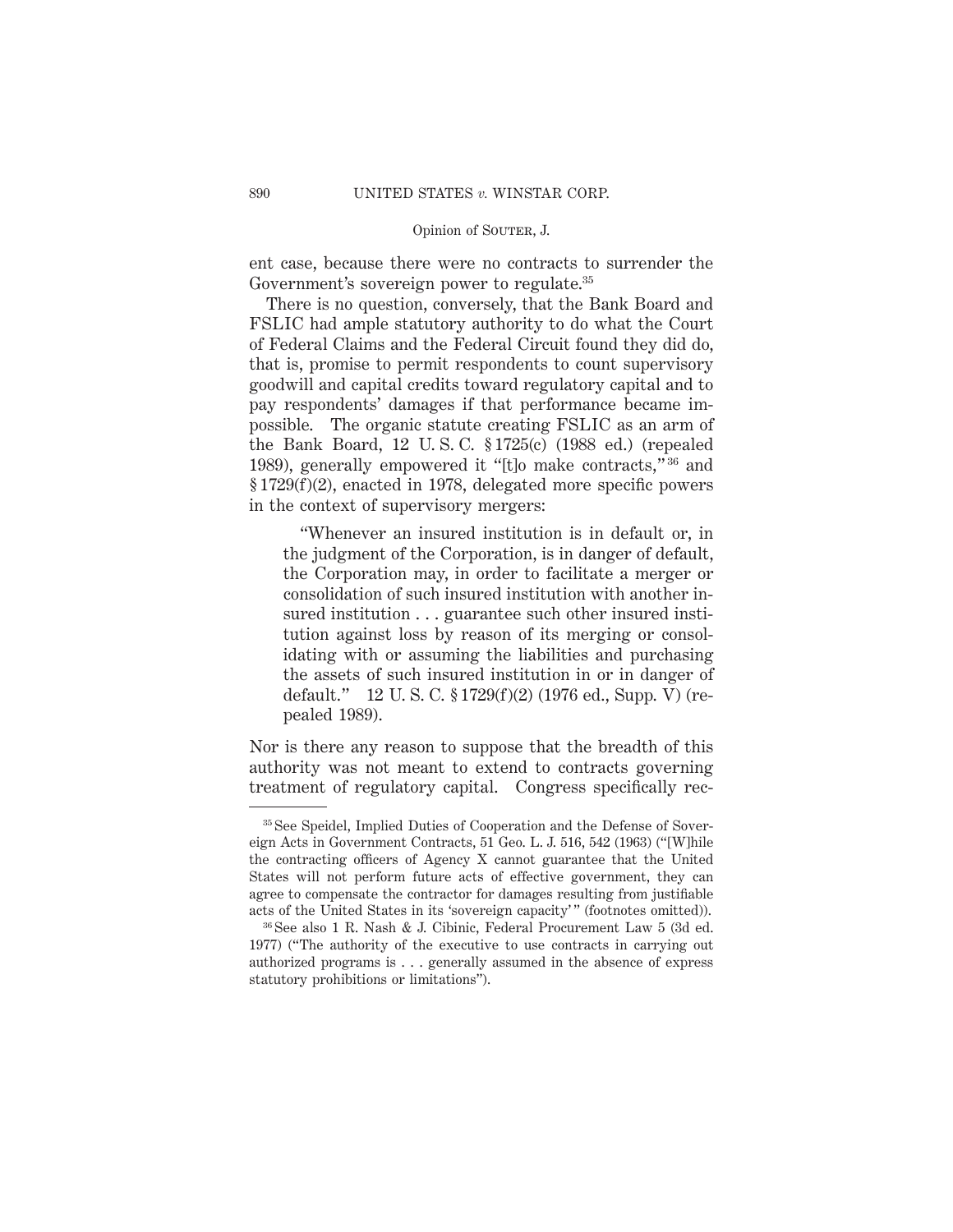ognized FSLIC's authority to permit thrifts to count goodwill toward capital requirements when it modified the National Housing Act in 1987:

"No provision of this section shall affect the authority of the [FSLIC] to authorize insured institutions to utilize subordinated debt and goodwill in meeting reserve and other regulatory requirements." 12 U. S. C. § 1730h(d) (1988 ed.) (repealed 1989).

See also S. Rep. No. 100–19, p. 55 (1987) ("It is expected . . . that the [Bank Board] will retain its own authority to determine . . . the components and level of capital to be required of FSLIC-insured institutions"); *NLRB* v. *Bell Aerospace Co.,* 416 U. S. 267, 275 (1974) ("[S]ubsequent legislation declaring the intent of an earlier statute is entitled to significant weight"). There is no serious question that FSLIC (and the Bank Board acting through it) was authorized to make the contracts in issue.

# IV

The Government's final line of defense is the sovereign acts doctrine, to the effect that " '[w]hatever acts the government may do, be they legislative or executive, so long as they be public and general, cannot be deemed specially to alter, modify, obstruct or violate the particular contracts into which it enters with private persons.'" *Horowitz* v. *United States,* 267 U. S., at 461 (quoting *Jones* v. *United States,* 1 Ct. Cl. 383, 384 (1865)). Because FIRREA's alteration of the regulatory capital requirements was a "public and general act," the Government says, that act could not amount to a breach of the Government's contract with respondents.

The Government's position cannot prevail, however, for two independent reasons. The facts of this case do not warrant application of the doctrine, and even if that were otherwise the doctrine would not suffice to excuse liability under this governmental contract allocating risks of regulatory change in a highly regulated industry.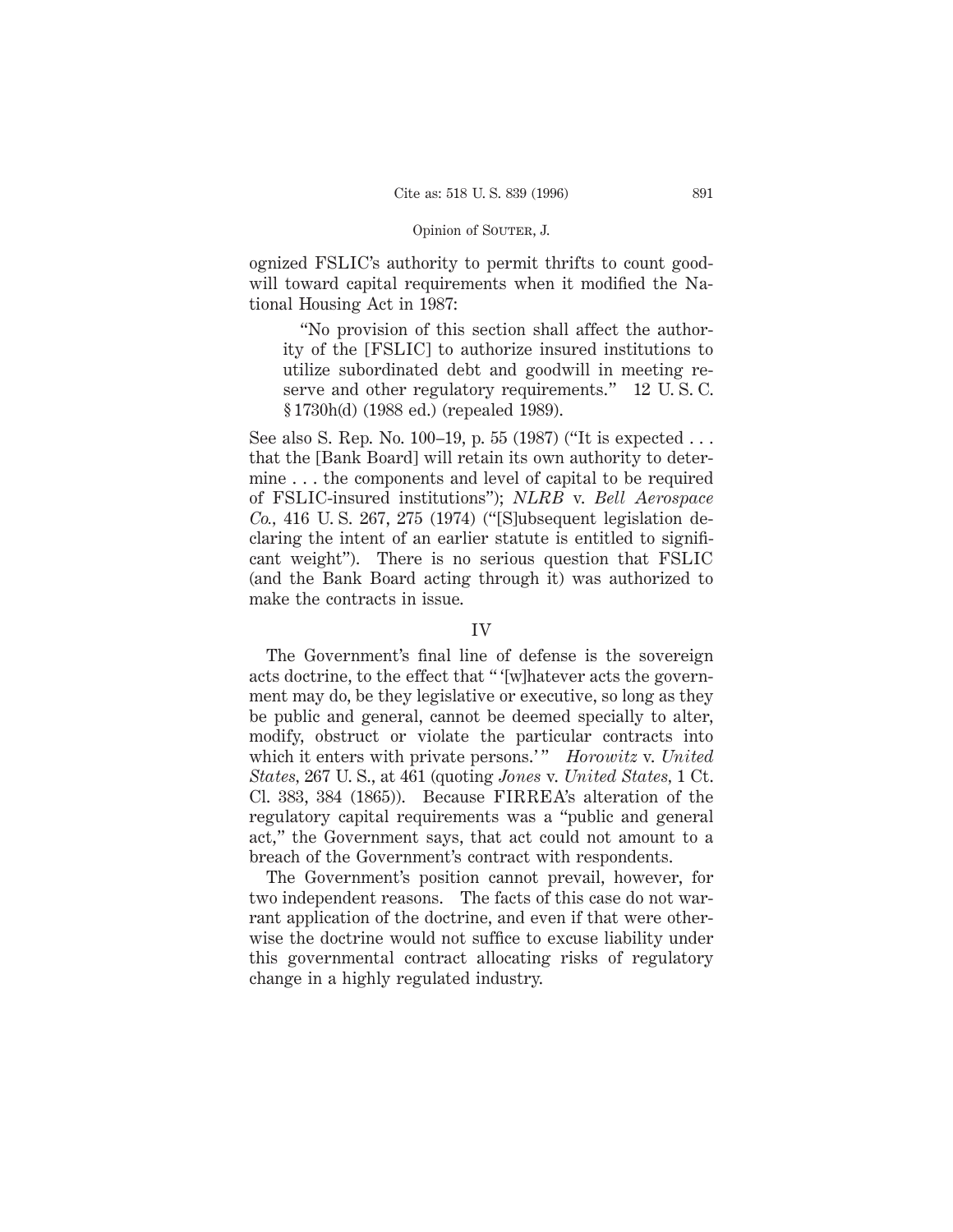In *Horowitz,* the plaintiff sued to recover damages for breach of a contract to purchase silk from the Ordnance Department. The agreement included a promise by the Department to ship the silk within a certain time, although the manner of shipment does not appear to have been a subject of the contract. Shipment was delayed because the United States Railroad Administration placed an embargo on shipments of silk by freight, and by the time the silk reached Horowitz the price had fallen, rendering the deal unprofitable. This Court barred any damages award for the delay, noting that "[i]t has long been held by the Court of Claims that the United States when sued as a contractor cannot be held liable for an obstruction to the performance of the particular contract resulting from its public and general acts as a sovereign." 267 U. S., at 461. This statement was not, however, meant to be read as broadly as the Government urges, and the key to its proper scope is found in that portion of our opinion explaining that the essential point was to put the Government in the same position that it would have enjoyed as a private contractor:

" 'The two characters which the government possesses as a contractor and as a sovereign cannot be thus fused; nor can the United States while sued in the one character be made liable in damages for their acts done in the other. Whatever acts the government may do, be they legislative or executive, so long as they be public and general, cannot be deemed specially to alter, modify, obstruct or violate the particular contracts into which it enters with private persons. . . . In this court the United States appear simply as contractors; and they are to be held liable only within the same limits that any other defendant would be in any other court. Though their sovereign acts performed for the general good may work injury to some private contractors, such parties gain nothing by having the United States as their defend-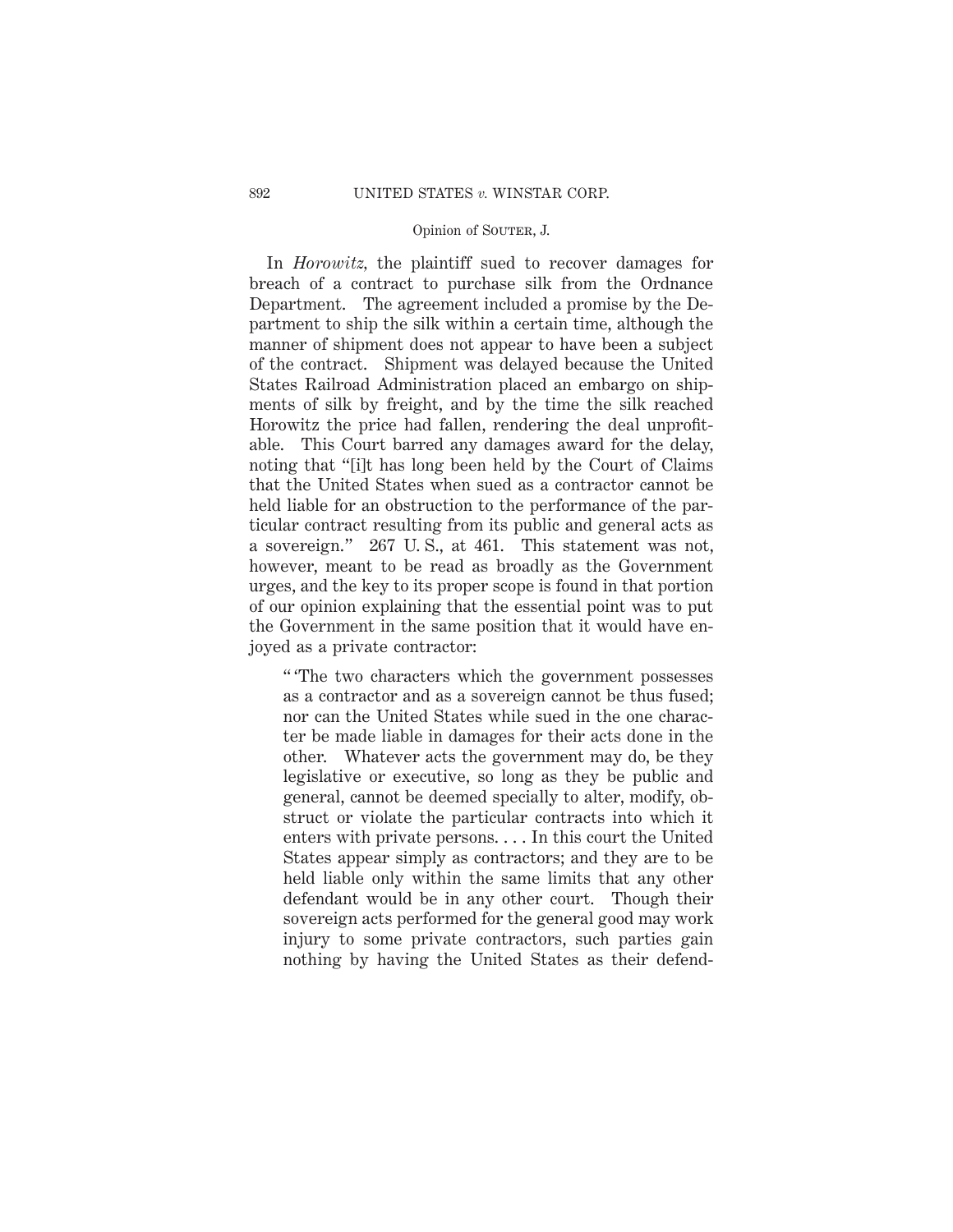# ants.'" *Ibid.* (quoting *Jones* v. *United States, supra,* at 384).

The early Court of Claims cases upon which *Horowitz* relied anticipated the Court's emphasis on the Government's dual and distinguishable capacities and on the need to treat the Government-as-contractor the same as a private party. In *Deming* v. *United States,* 1 Ct. Cl. 190 (1865), the Court of Claims rejected a suit by a supplier of army rations whose costs increased as a result of Congress's passage of the Legal Tender Act. The *Deming* court thought it "grave error" to suppose that "general enactments of Congress are to be construed as evasions of [the plaintiff's] particular contract." *Id.,* at 191. "The United States as a contractor are not responsible for the United States as a lawgiver," the court said. "In this court the United States can be held to no greater liability than other contractors in other courts." *Ibid.* Similarly, *Jones* v. *United States, supra,* refused a suit by surveyors employed by the Commissioner of Indian Affairs, whose performance had been hindered by the United States's withdrawal of troops from Indian country. "The United States as a contractor," the Claims Court concluded, "cannot be held liable directly or indirectly for the public acts of the United States as a sovereign." *Id.,* at 385.

The Government argues that "[t]he relevant question [under these cases] is whether the impact [of governmental action] . . . is caused by a law enacted to govern regulatory policy and to advance the general welfare." Brief for United States 45. This understanding assumes that the dual characters of Government as contractor and legislator are never "fused" (within the meaning of *Horowitz*) so long as the object of the statute is regulatory and meant to accomplish some public good. That is, on the Government's reading, a regulatory object is proof against treating the legislature as having acted to avoid the Government's contractual obligations, in which event the sovereign acts defense would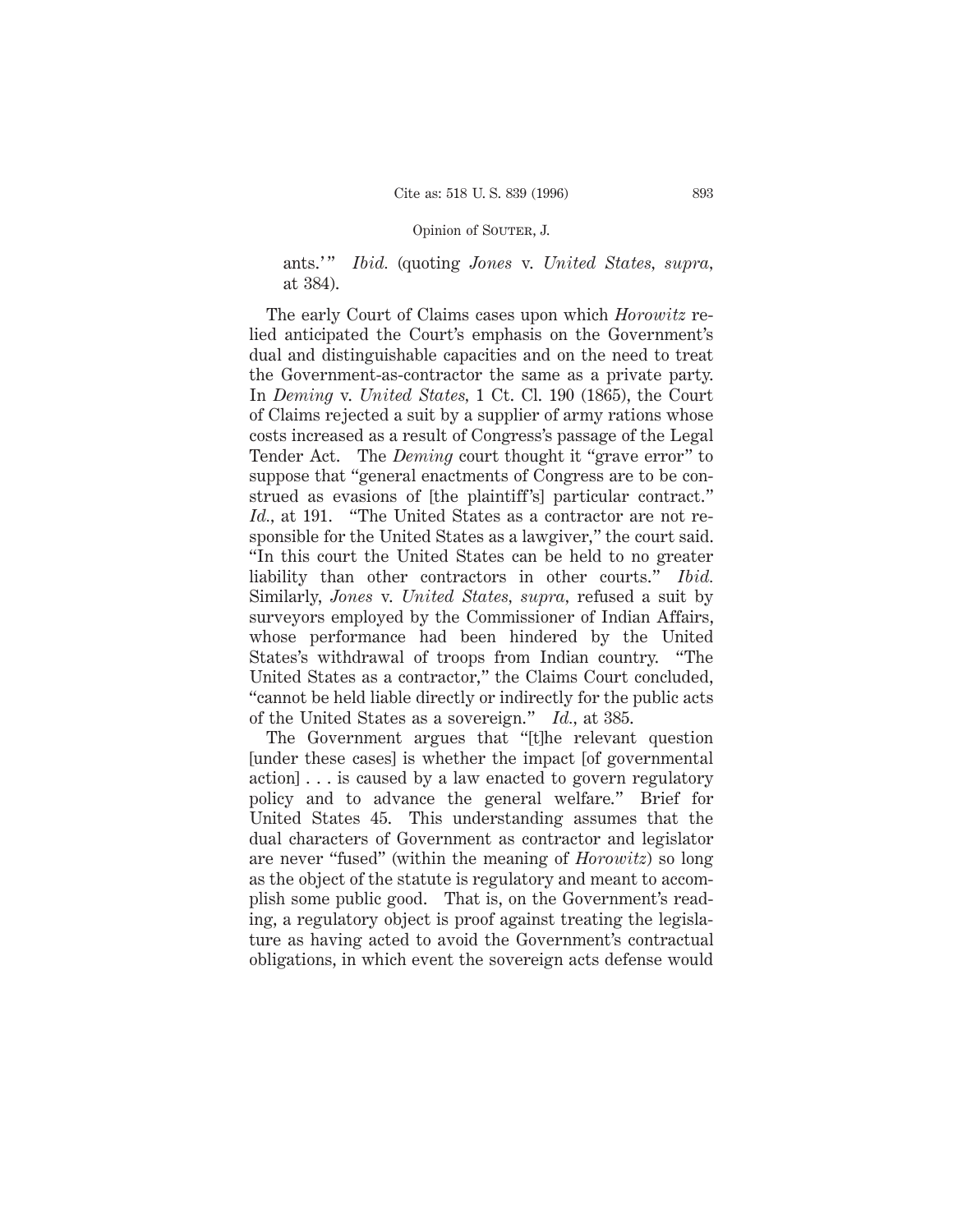not be applicable. But the Government's position is open to serious objection.

As an initial matter, we have already expressed our doubt that a workable line can be drawn between the Government's "regulatory" and "nonregulatory" capacities. In the present case, the Government chose to regulate capital reserves to protect FSLIC's insurance fund, much as any insurer might impose restrictions on an insured as a condition of the policy. The regulation thus protected the Government in its capacity analogous to a private insurer, the same capacity in which it entered into supervisory merger agreements to convert some of its financial insurance obligations into responsibilities of private entrepreneurs. In this respect, the supervisory mergers bear some analogy to private contracts for reinsurance.37 On the other hand, there is no question that thrift regulation is, in fact, regulation, and that both the supervisory mergers of the 1980's and the subsequent passage of FIRREA were meant to advance a broader public interest. The inescapable conclusion from all of this is that the Government's "regulatory" and "nonregulatory" capacities were fused in the instances under consideration, and we suspect that such fusion will be so common in the modern regulatory state as to leave a criterion of "regulation" without much use in defining the scope of the sovereign acts doctrine.38

<sup>&</sup>lt;sup>37</sup> Nor is there any substance to the claim that these were contracts that only the Government could make. The regulatory capital or net worth requirements at issue applied only to thrifts choosing to carry federal deposit insurance, see Federal Home Loan Bank System, A Guide to the Federal Home Loan Bank System 69 (5th ed. 1987), and institutions choosing to self-insure or to seek private insurance elsewhere would have been free to make similar agreements with private insurers.

<sup>38</sup> Moreover, if the dissent were correct that the sovereign acts doctrine permits the Government to abrogate its contractual commitments in "regulatory" cases even where it simply sought to avoid contracts it had come to regret, then the Government's sovereign contracting power would be of very little use in this broad sphere of public activity. We rejected a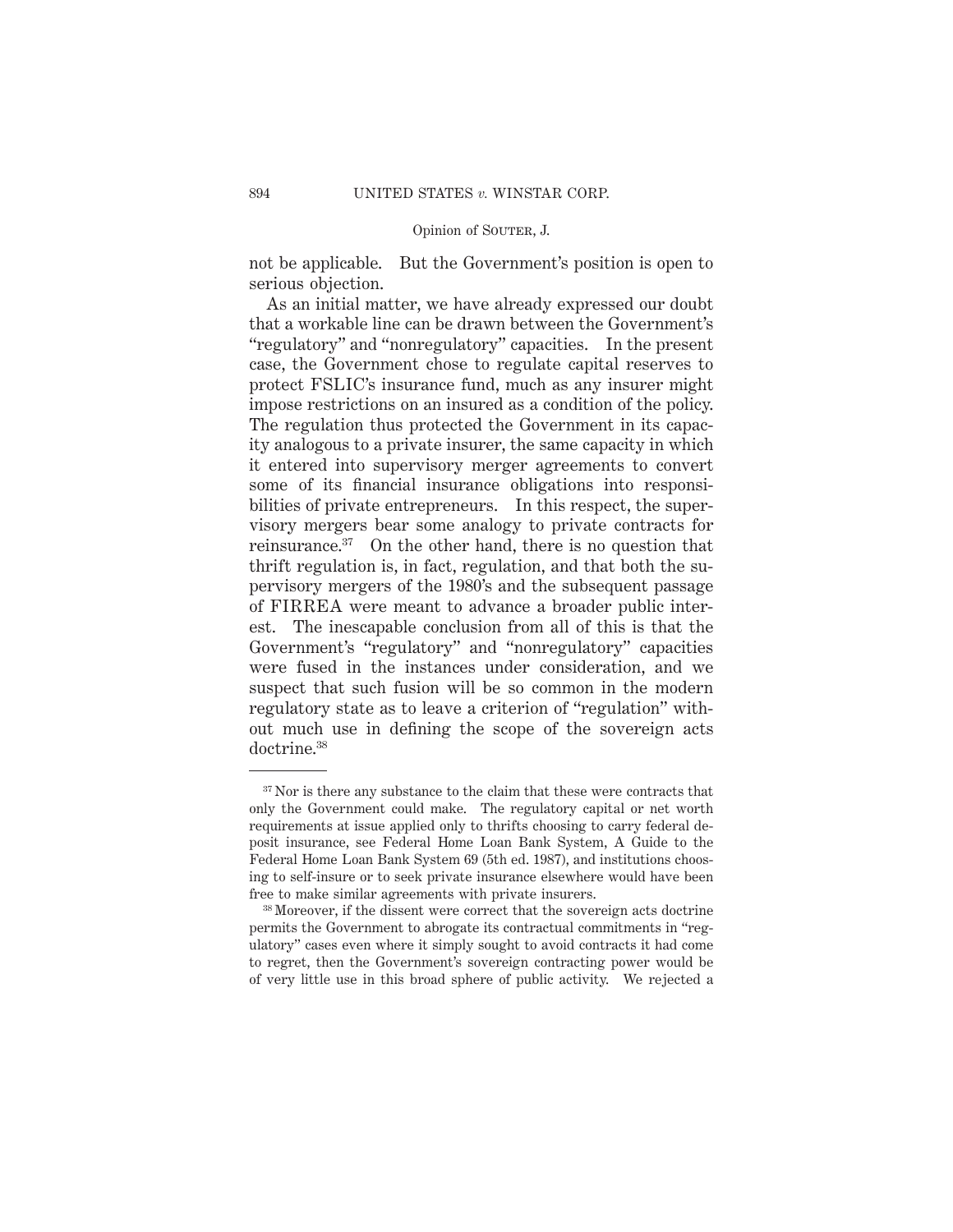An even more serious objection is that allowing the Government to avoid contractual liability merely by passing any "regulatory statute" would flout the general principle that, "[w]hen the United States enters into contract relations, its rights and duties therein are governed generally by the law applicable to contracts between private individuals." *Lynch* v. *United States,* 292 U. S., at 579.39 Careful attention to the cases shows that the sovereign acts doctrine was meant to serve this principle, not undermine it. In *Horowitz,* for example, if the defendant had been a private shipper, it would have been entitled to assert the common-law defense of impossibility of performance against Horowitz's claim for breach. Although that defense is traditionally unavailable where the barrier to performance arises from the act of the party seeking discharge, see Restatement (Second) of Contracts § 261; 2 E. Farnsworth, Contracts § 9.6, p. 551 (1990); cf. *W. R. Grace & Co.* v. *Rubber Workers,* 461 U. S. 757, 767–768, n. 10 (1983), *Horowitz* held that the "public and general" acts of the sovereign are not

virtually identical argument in *Perry* v. *United States,* 294 U. S. 330 (1935), in which Congress had passed a resolution regulating the payment of obligations in gold. We held that the law could not be applied to the Government's own obligations, noting that "the right to make binding obligations is a competence attaching to sovereignty." *Id.,* at 353.

<sup>39</sup> See also *Clearfield Trust Co.* v. *United States,* 318 U. S. 363, 369 (1943) (" 'The United States does business on business terms' ") (quoting *United States* v. *National Exchange Bank of Baltimore,* 270 U. S. 527, 534 (1926)); *Perry* v. *United States, supra,* at 352 (1935) ("When the United States, with constitutional authority, makes contracts, it has rights and incurs responsibilities similar to those of individuals who are parties to such instruments. There is no difference except that the United States cannot be sued without its consent" (citation omitted)); *United States* v. *Bostwick,* 94 U. S. 53, 66 (1877) ("The United States, when they contract with their citizens, are controlled by the same laws that govern the citizen in that behalf"); *Cooke* v. *United States,* 91 U. S. 389, 398 (1875) (explaining that when the United States "comes down from its position of sovereignty, and enters the domain of commerce, it submits itself to the same laws that govern individuals there").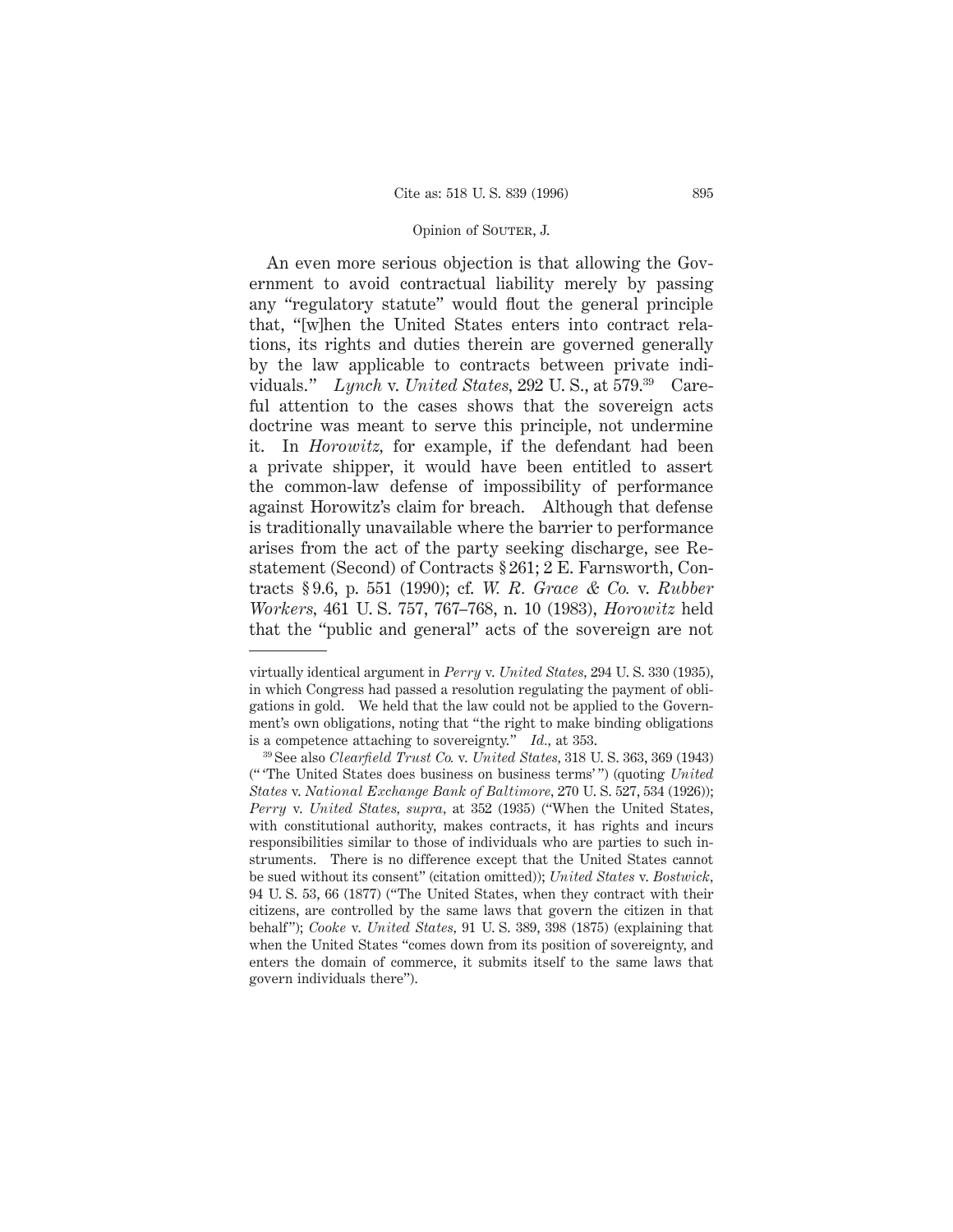attributable to the Government as contractor so as to bar the Government's right to discharge. The sovereign acts doctrine thus balances the Government's need for freedom to legislate with its obligation to honor its contracts by asking whether the sovereign act is properly attributable to the Government as contractor. If the answer is no, the Government's defense to liability depends on the answer to the further question, whether that act would otherwise release the Government from liability under ordinary principles of contract law.40 Neither question can be answered in the Government's favor here.

A

If the Government is to be treated like other contractors, some line has to be drawn in situations like the one before us between regulatory legislation that is relatively free of Government self-interest and therefore cognizable for the purpose of a legal impossibility defense and, on the other hand, statutes tainted by a governmental object of self-relief. Such an object is not necessarily inconsistent with a public purpose, of course, and when we speak of governmental "self-interest," we simply mean to identify instances in which the Government seeks to shift the costs of meeting its legitimate public responsibilities to private parties. Cf. *Armstrong* v. *United States,* 364 U. S., at 49 (The Government may not "forc[e] some people alone to bear public burdens

<sup>40</sup> See *Jones* v. *United States,* 1 Ct. Cl. 383, 385 (1865) ("Wherever the public and private acts of the government seem to commingle, a citizen or corporate body must by supposition be substituted in its place, and then the question be determined whether the action will lie against the supposed defendant"); *O'Neill* v. *United States,* 231 Ct. Cl. 823, 826 (1982) (sovereign acts doctrine applies where, "[w]ere [the] contracts exclusively between private parties, the party hurt by such governing action could not claim compensation from the other party for the governing action"). The dissent ignores these statements (including the statement from *Jones,* from which case *Horowitz* drew its reasoning literally verbatim), when it says, *post,* at 931, that the sovereign acts cases do not emphasize the need to treat the government-as-contractor the same as a private party.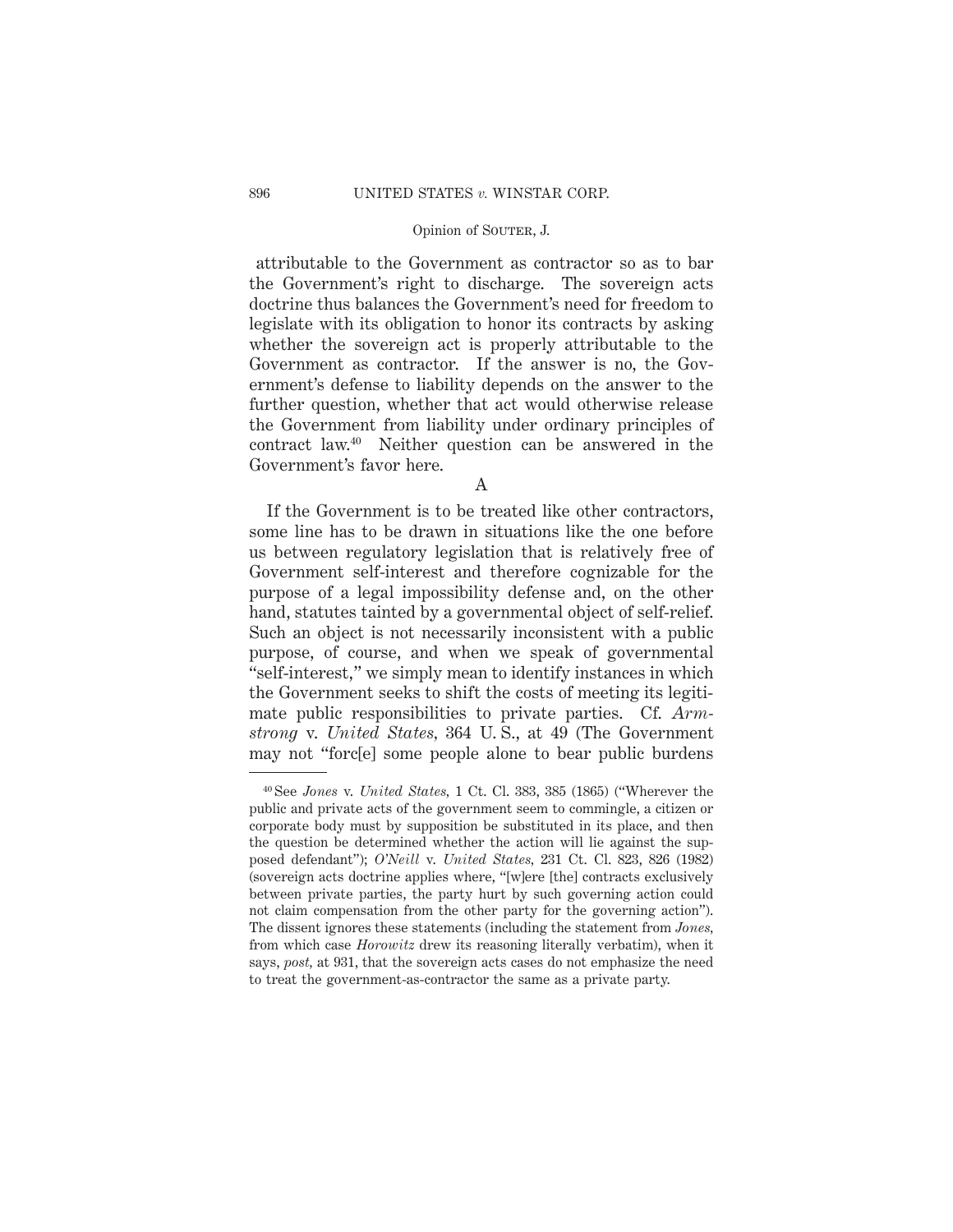which . . . should be borne by the public as a whole"). Hence, while the Government might legitimately conclude that a given contractual commitment was no longer in the public interest, a government seeking relief from such commitments through legislation would obviously not be in a position comparable to that of the private contractor who willy-nilly was barred by law from performance. There would be, then, good reason in such circumstance to find the regulatory and contractual characters of the Government fused together, in *Horowitz*'s terms, so that the Government should not have the benefit of the defense.<sup>41</sup>

*Horowitz*'s criterion of "public and general act" thus reflects the traditional "rule of law" assumption that generality in the terms by which the use of power is authorized will tend to guard against its misuse to burden or benefit the few unjustifiably.42 See, *e. g., Hurtado* v. *California,* 110 U. S. 516, 535–536 (1884) ("Law . . . must be not a special rule for a particular person or a particular case, but . . . '[t]he general law . . .' so 'that every citizen shall hold his life, liberty, property and immunities under the protection of the general

<sup>41</sup> Our Contract Clause cases have demonstrated a similar concern with governmental self-interest by recognizing that "complete deference to a legislative assessment of reasonableness and necessity is not appropriate because the State's self-interest is at stake." *United States Trust Co. of N. Y.* v. *New Jersey,* 431 U. S. 1, 26 (1977); see also *Energy Reserves Group, Inc.* v. *Kansas Power & Light Co.,* 459 U. S. 400, 412–413, and n. 14 (1983) (noting that a stricter level of scrutiny applies under the Contract Clause when a State alters its own contractual obligations); cf. *Perry, supra,* at 350–351 (drawing a "clear distinction" between Congress's power over private contracts and "the power of the Congress to alter or repudiate the substance of its own engagements").

 $42$  The generality requirement will almost always be met where, as in *Deming*, the governmental action "bears upon [the Government's contract] as it bears upon all similar contracts between citizens." *Deming* v. *United States,* 1 Ct. Cl. 190, 191 (1865). *Deming* is less helpful, however, in cases where, as here, the public contracts at issue have no obvious private analogs.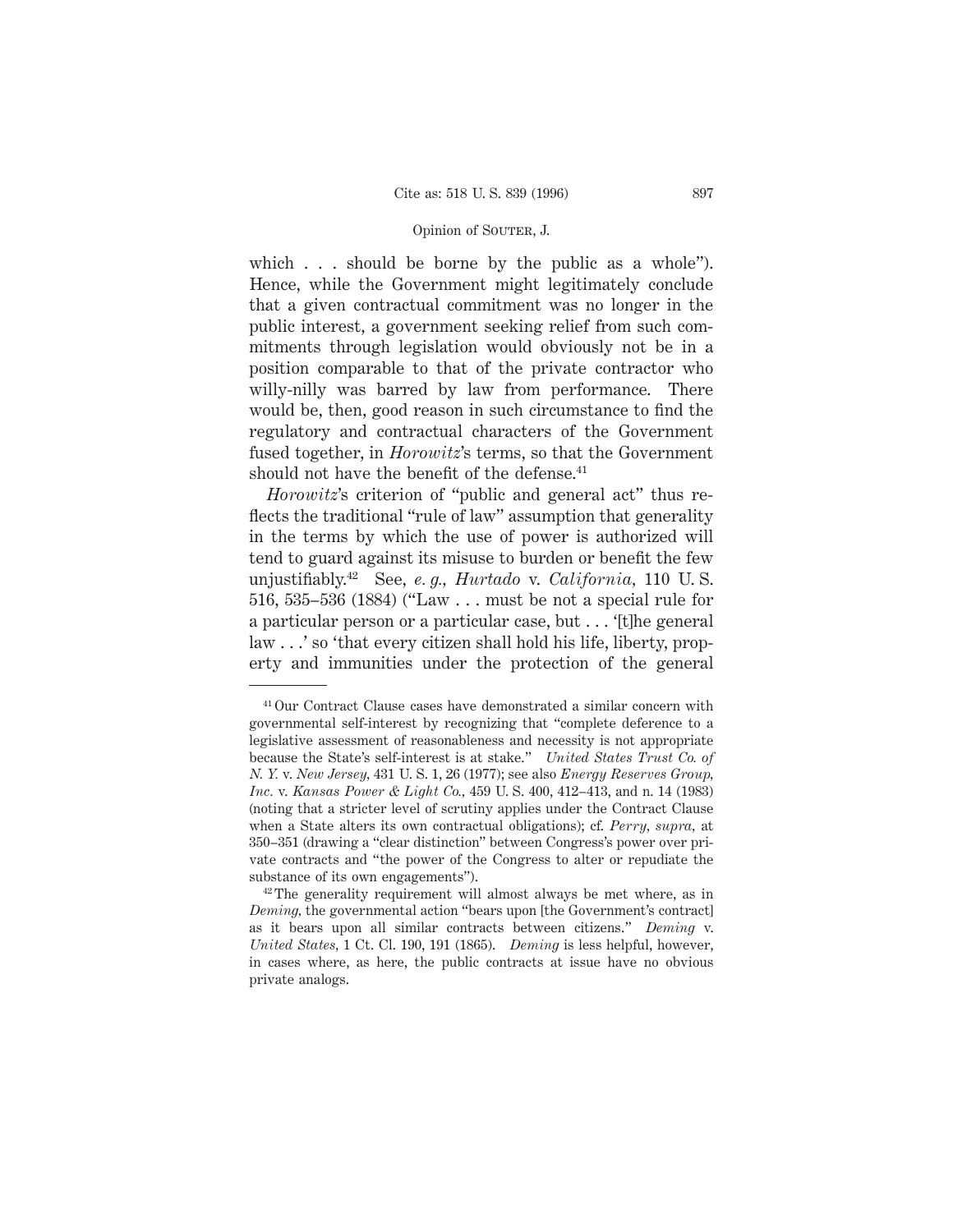rules which govern society'" (citation omitted)). $43$  Hence, governmental action will not be held against the Government for purposes of the impossibility defense so long as the action's impact upon public contracts is, as in *Horowitz,* merely incidental to the accomplishment of a broader governmental objective. See *O'Neill* v. *United States,* 231 Ct. Cl. 823, 826 (1982) (noting that the sovereign acts doctrine recognizes that "the Government's actions, otherwise legal, will occasionally incidentally impair the performance of contracts").44 The greater the Government's self-interest, however, the more suspect becomes the claim that its private contracting partners ought to bear the financial burden of the Government's own improvidence, and where a substantial part of the impact of the Government's action rendering performance impossible falls on its own contractual obligations, the defense will be unavailable. Cf. *Sun Oil Co.* v. *United States,* 215 Ct. Cl. 716, 768, 572 F. 2d 786, 817 (1978) (rejecting sovereign acts defense where the Secretary of the Interior's actions were " 'directed principally and primarily at plaintiffs' contractual right' ").45

<sup>43</sup> The dissent accuses us of transplanting this due process principle into alien soil, see *post,* at 931–932. But this Court did not even wait until the Term following *Hurtado* before applying its principle of generality to a case that, like this one, involved the deprivation of property rights. See *Hagar* v. *Reclamation Dist. No. 108,* 111 U. S. 701, 708 (1884). More importantly, it would be surprising indeed if the sovereign acts doctrine, resting on the inherent nature of sovereignty, were not shaped by fundamental principles about how sovereigns ought to behave.

<sup>44</sup> See also Speidel, 51 Geo. L. J., at 539–540 (observing that "the commonly expressed conditions to the availability of the sovereign acts defense" are not only that "the act . . . must have been 'public and general,' " but also that "the damage to the contractor must have been caused indirectly"); cf. *Exxon Corp.* v. *Eagerton,* 462 U. S. 176, 191–192 (1983) (distinguishing between direct and incidental impairments under the Contract Clause).

<sup>45</sup> Cf. also *Resolution Trust Corporation* v. *Federal Savings and Loan Insurance Corporation,* 25 F. 3d 1493, 1501 (CA10 1994) ("The limits of this immunity [for sovereign acts] are defined by the extent to which the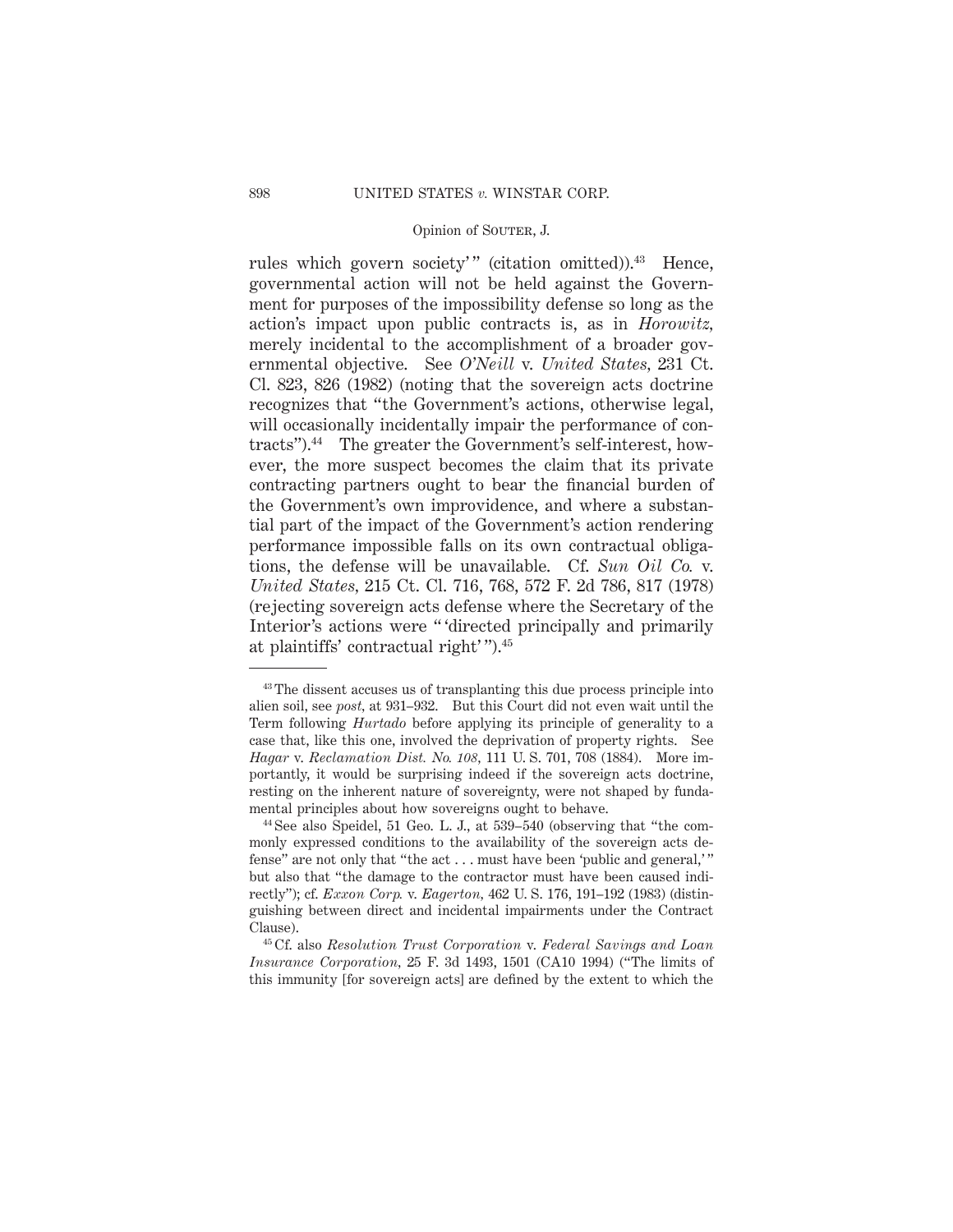The dissent would adopt a different rule that the Government's dual roles of contractor and sovereign may never be treated as fused, relying upon *Deming*'s pronouncement that " '[t]he United States as a contractor are not responsible for the United States as a lawgiver.'" *Post*, at 931 (quoting 1) Ct. Cl., at 191). But that view would simply eliminate the "public and general" requirement, which presupposes that the Government's capacities must be treated as fused when the Government acts in a nongeneral way. *Deming* itself twice refers to the "general" quality of the enactment at issue, 1 Ct. Cl., at 191, and notes that "[t]he statute bears upon [the governmental contract] as it bears upon all similar contracts between citizens, and affects it in no other way." *Ibid.* At the other extreme, of course, it is clear that any benefit at all to the Government will not disqualify an act as "public and general"; the silk embargo in *Horowitz,* for example, had the incidental effect of releasing the Government from its contractual obligation to transport Mr. Horowitz's shipment. Our holding that a governmental act will not be public and general if it has the substantial effect of releasing the Government from its contractual obligations strikes a middle course between these two extremes.46

government's failure to perform is the result of legislation targeting a class of contracts to which it is a party"); *South Louisiana Grain Services, Inc.* v. *United States,* 1 Cl. Ct. 281, 287, n. 6 (1982) (rejecting sovereign acts defense where the Government agency's actions "were directed specifically at plaintiff's alleged contract performance"). Despite the dissent's predictions, the sun is not, in fact, likely to set on the sovereign acts doctrine. While an increase in regulation by contract will produce examples of the "fusion" that bars the defense, we may expect that other sovereign activity will continue to occasion the sovereign acts defense in cases of incidental effect.

<sup>46</sup> A different intermediate position would be possible, at least in theory. One might say that a governmental action was not "public and general" under *Horowitz* if its predominant purpose or effect was avoidance of the Government's contractual commitments. The difficulty, however, of ascertaining the relative intended or resulting impacts on governmental and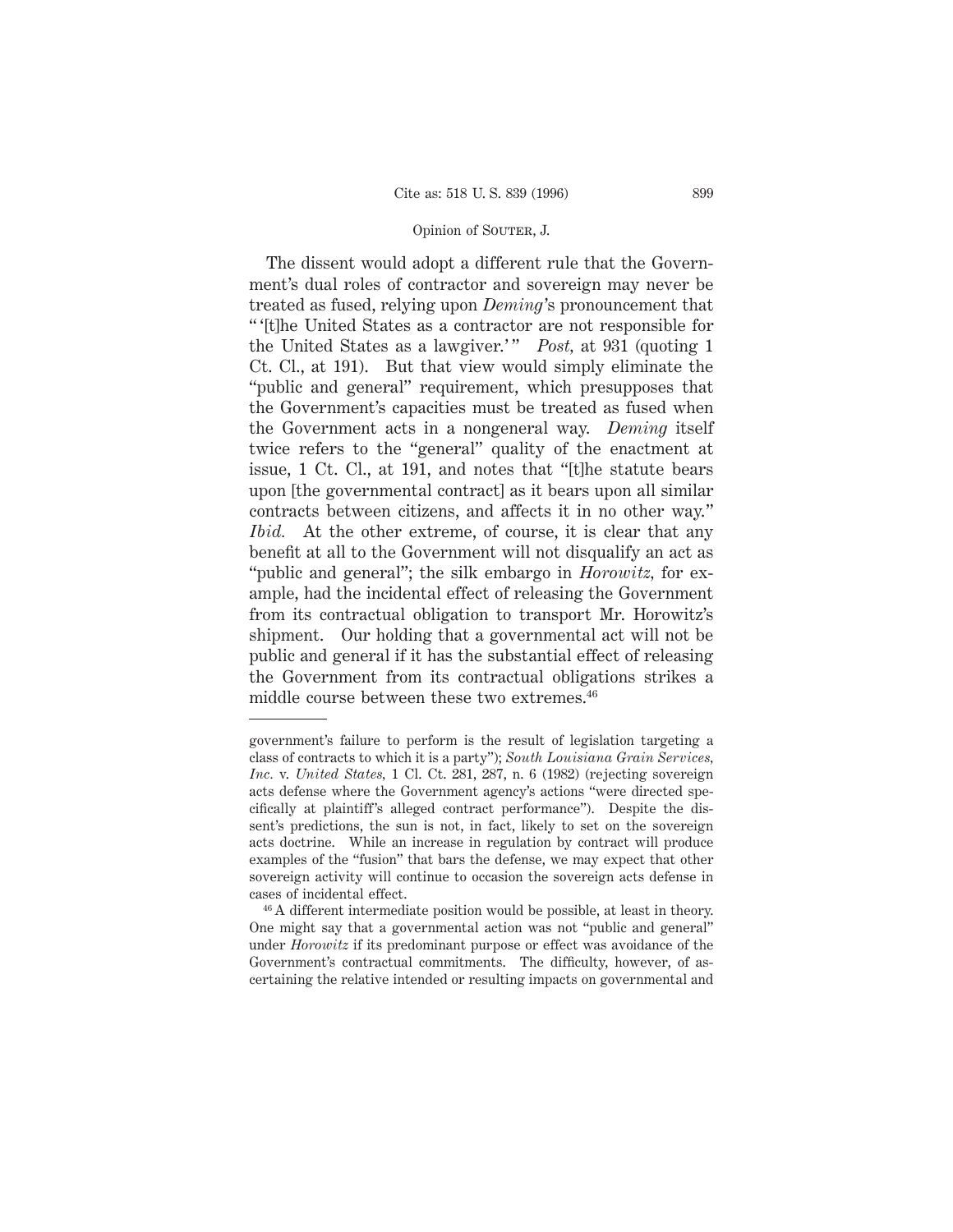# B

In the present case, it is impossible to attribute the exculpatory "public and general" character to FIRREA. Although we have not been told the dollar value of the relief the Government would obtain if insulated from liability under contracts such as these, the attention given to the regulatory contracts prior to passage of FIRREA shows that a substantial effect on governmental contracts is certain. The statute not only had the purpose of eliminating the very accounting gimmicks that acquiring thrifts had been promised, but the specific object of abrogating enough of the acquisition contracts as to make that consequence of the legislation a focal point of the congressional debate.<sup>47</sup> Opponents of FIRREA's new capital requirements complained that "[i]n its present form, [FIRREA] would abrogate written agree-

purely private contracts persuades us that this test would prove very difficult to apply.

<sup>&</sup>lt;sup>47</sup> We note that whether or not Congress intended to abrogate supervisory merger agreements providing that supervisory goodwill would count toward regulatory capital requirements has been the subject of extensive litigation in the Courts of Appeals, and that every Circuit to consider the issue has concluded that Congress did so intend. See *Transohio Sav. Bank* v. *Director, Office of Thrift Supervision,* 967 F. 2d 598, 617 (CADC 1992); *Carteret Sav. Bank* v. *Office of Thrift Supervision,* 963 F. 2d 567, 581–582 (CA3 1992); *Security Sav. & Loan* v. *Director, Office of Thrift Supervision,* 960 F. 2d 1318, 1322 (CA5 1992); *Far West Federal Bank* v. *Director, Office of Thrift Supervision,* 951 F. 2d 1093, 1098 (CA9 1991); *Guaranty Financial Services, Inc.* v. *Ryan,* 928 F. 2d 994, 1006 (CA11 1991); *Franklin Federal Sav. Bank* v. *Director, Office of Thrift Supervision,* 927 F. 2d 1332, 1341 (CA6), cert. denied, 502 U. S. 937 (1991); cf. *Resolution Trust Corporation, supra,* at 1502 (observing that "FIRREA's structure leaves little doubt that Congress well knew the crippling effects strengthened capital requirements would have on mergers that relied on supervisory goodwill," but concluding that Congress sought to mitigate the impact by giving OTS authority to exempt thrifts until 1991); *Charter Federal Sav. Bank* v. *Office of Thrift Supervision,* 976 F. 2d 203, 210 (CA4 1992) (accepting the conclusions of the other Circuits in dictum), cert. denied, 507 U. S. 1004 (1993).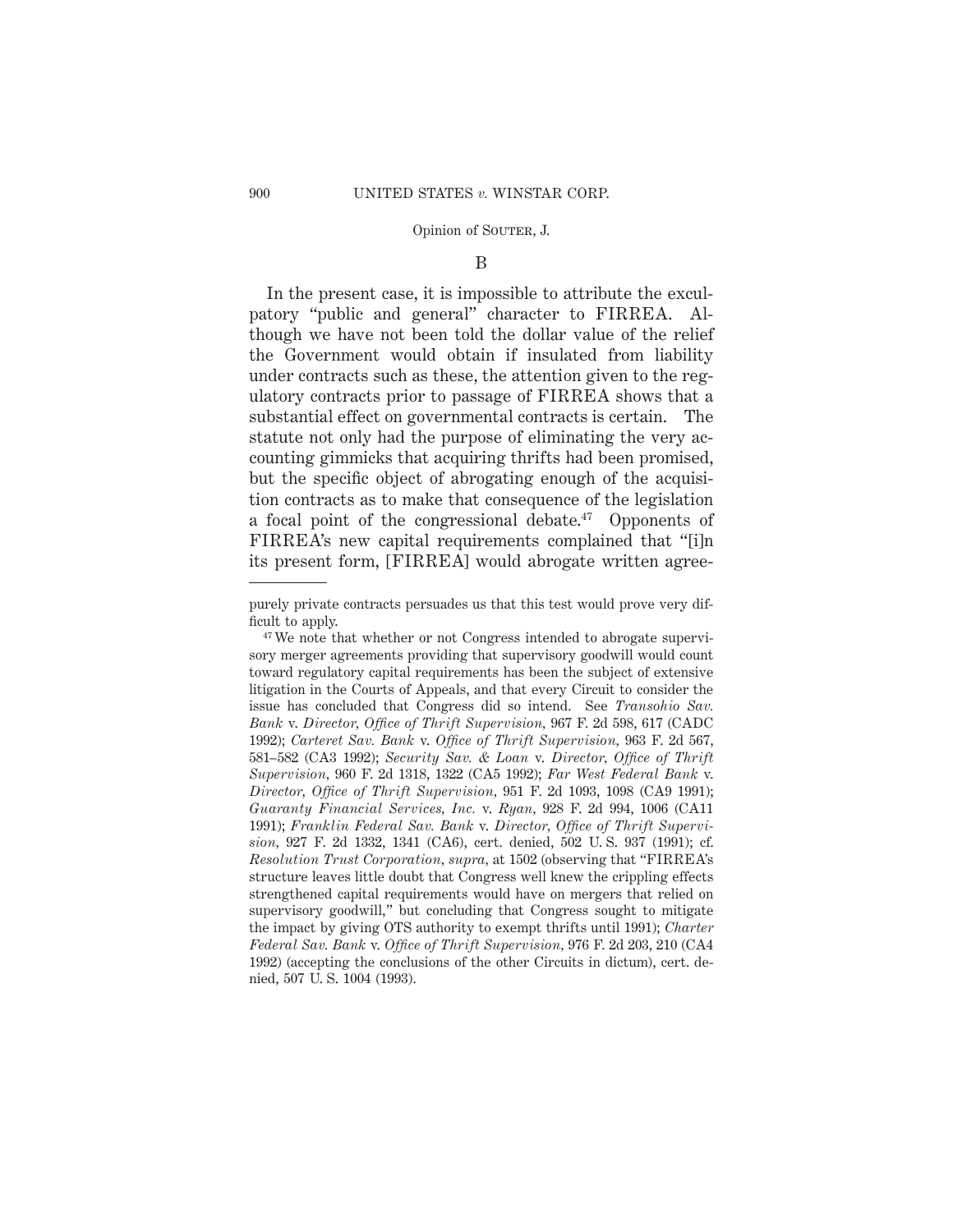ments made by the U. S. government to thrifts that acquired failing institutions by changing the rules in the middle of the game." 135 Cong. Rec. 12145 (1989) (statement of Rep. Ackerman). Several Congressmen observed that, "[s]imply put, [Congress] has reneged on the agreements that the government entered into concerning supervisory goodwill." House Report, at 498 (additional views of Reps. Annunzio, Kanjorski, and Flake).<sup>48</sup> A similar focus on the supervisory merger contracts is evident among proponents of the legislation; Representative Rostenkowski, for example, insisted that "the Federal Government should be able to change requirements when they have proven to be disastrous and con-

<sup>48</sup> See also House Report, at 534 (additional views of Reps. Hiler, Ridge, Bartlett, Dreier, McCandless, Saiki, Baker, and Paxon) ("For the institutions with substantial supervisory goodwill, the bill radically changes the terms of previously negotiated transactions"); *id.,* at 507–508 (additional views of Rep. LaFalce) ("Those institutions which carry intangible assets on their books do so generally under written agreements they have entered into with the U. S. government, agreements which generally state that they cannot be superseded by subsequent regulations"); *id.,* pt. 5, at 27 (additional views of Rep. Hyde) ("[Thrifts] were told that they would be able to carry this goodwill on their books as capital for substantial periods of time. . . . The courts could well construe these agreements as formal contracts. Now, . . . Congress is telling these same thrifts that they cannot count this goodwill toward meeting the new capital standards"); 135 Cong. Rec. 12063 (1989) (statement of Rep. Crane) (FIRREA "would require these S&Ls to write off this goodwill in a scant 5 years. This legislation violates the present agreements that these institutions made with the Federal Government"). Although there was less of a focus on the impact of FIRREA on supervisory goodwill in the Senate, at least two Senators noted that the new capital requirements would have the effect of abrogating government contracts. See *id.,* at 9563 (statement of Sen. Hatfield) ("The new tangible capital standards in the legislation specifically exclude supervisory goodwill, and in doing so effectively abrogate agreements made between the Federal Home Loan Bank Board, on behalf of the U. S. Government, and certain healthy thrift institutions"); *id.,* at 18874 (statement of Sen. D'Amato) (asking "whether any future transactions involving failed or failing institutions will be possible after this bill sanctions a wholesale reneging of Federal agency agreements").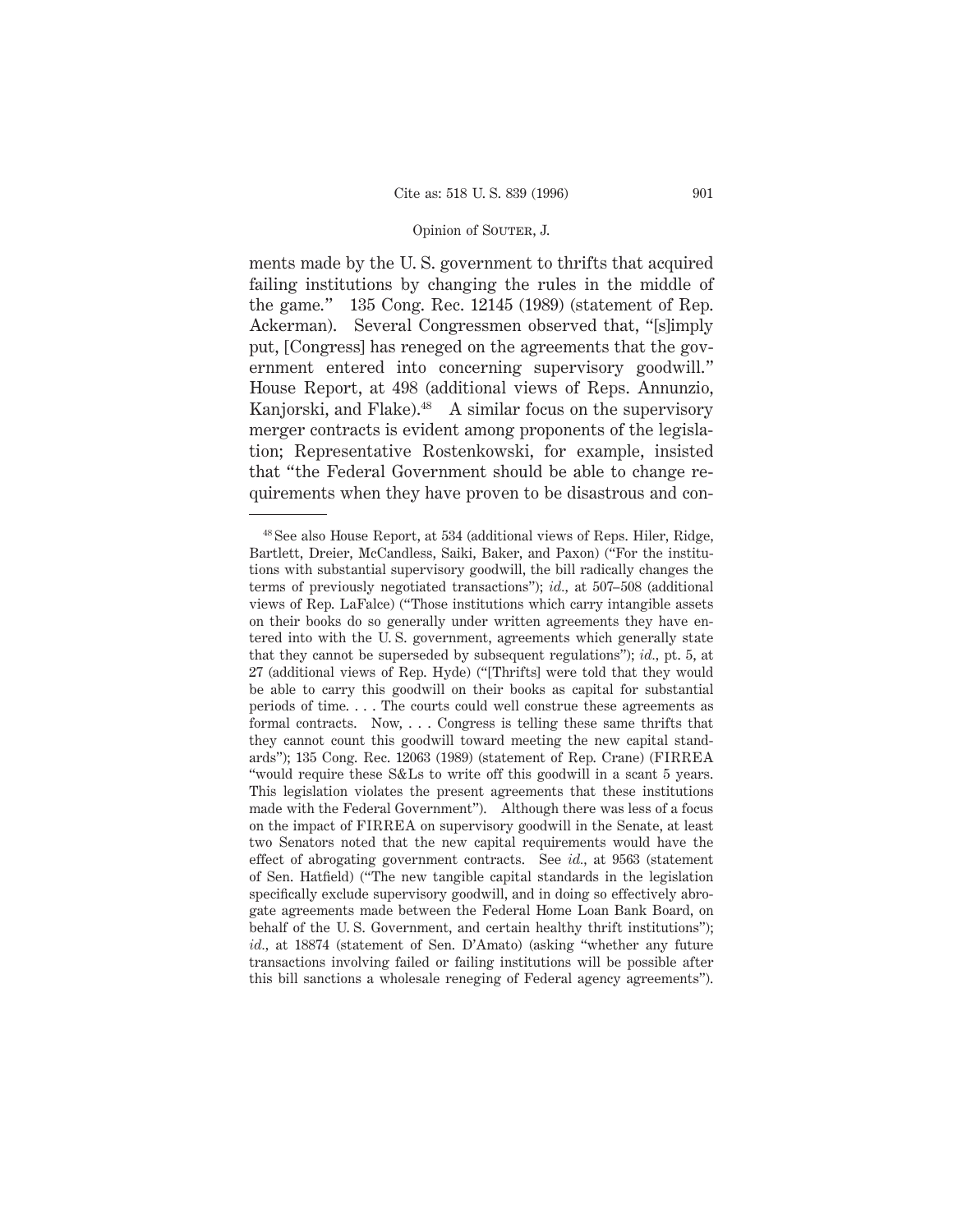trary to the public interest. The contracts between the savings and loan owners when they acquired failing institutions in the early 1980's are not contracts written in stone." 135 Cong. Rec., at 12077.49

This evidence of intense concern with contracts like the ones before us suffices to show that FIRREA had the substantial effect of releasing the Government from its own contractual obligations. Congress obviously expected FIRREA to have such an effect, and in the absence of any evidence to the contrary we accept its factual judgment that this would be so.<sup>50</sup> Nor is Congress's own judgment neutralized by the fact, emphasized by the Government, that FIRREA did not formally target particular transactions. Legislation can almost always be written in a formally gen-

<sup>49</sup> See also House Report, at 545 (Supplemental Views of Reps. Schumer, Morrison, Roukema, Gonzalez, Vento, McMillen, and Hoagland) ("[A]n overriding public policy would be jeopardized by the continued adherence to arrangements which were blithely entered into by the FSLIC"); 135 Cong. Rec., at 12062 (statement of Rep. Gonzalez) ("[I]n blunt terms, the Bank Board and FSLIC insurance fund managers entered into bad deals— I might even call them steals"); *id.,* at 11789 (statement of Rep. Saxton) ("In short[,] goodwill agreements were a mistake and as the saying goes . . . 'Two wrongs don't make a right' "). These proponents defeated two amendments to FIRREA, proposed by Reps. Quillen and Hyde, which would have given thrifts that had received capital forbearances from thrift regulators varying degrees of protection from the new rules. See *Transohio Sav. Bank* v. *Director, Office of Thrift Supervision, supra,* at 616– 617; see also 135 Cong. Rec. 12068 (1989) (statement of Rep. Price) ("[T]he proponents of [the Hyde] amendment say a 'Deal is a Deal' . . . . But to claim that Congress can never change a regulator's decision . . . in the future is simply not tenable"); *Franklin Federal Sav. Bank* v. *Director, Office of Thrift Supervision, supra,* at 1340–1341 (reviewing the House debate and concluding that "*[n]obody* expressed the view that FIRREA did not abrogate forbearance agreements regarding supervisory goodwill" (emphasis in original)).

<sup>&</sup>lt;sup>50</sup> Despite the claims of the dissent, our test does not turn upon "some sort of legislative intent," *post,* at 933. Rather, we view Congress's expectation that the Government's own obligations would be heavily affected simply as good evidence that this was, indeed, the case.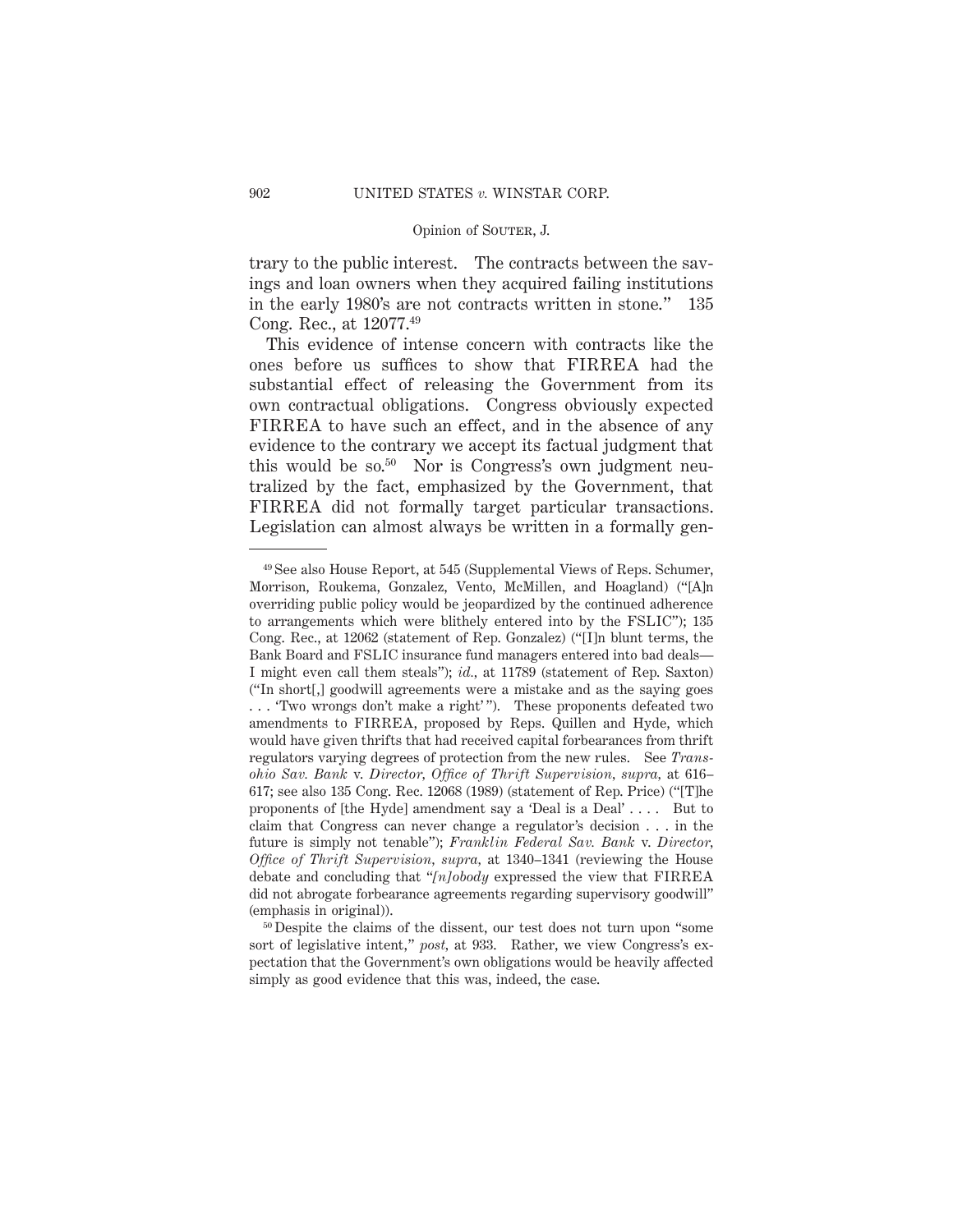eral way, and the want of an identified target is not much security when a measure's impact nonetheless falls substantially upon the Government's contracting partners. For like reason, it does not answer the legislative record to insist, as the Government does, that the congressional focus is irrelevant because the broad purpose of FIRREA was to "advance the general welfare." Brief for United States 45. We assume nothing less of all congressional action, with the result that an intent to benefit the public can no more serve as a criterion of a "public and general" sovereign act than its regulatory character can.<sup>51</sup> While our limited enquiry into the background and evolution of the thrift crisis leaves us with the understanding that Congress acted to protect the public in the FIRREA legislation, the extent to which this reform relieved the Government of its own contractual obligations precludes a finding that the statute is a "public and general" act for purposes of the sovereign acts defense.52

<sup>51</sup> We have, indeed, had to reject a variant of this argument before. See *Lynch* v. *United States,* 292 U. S. 571, 580 (1934) (acknowledging a public need for governmental economy, but holding that "[t]o abrogate contracts, in the attempt to lessen governmental expenditure, would be not the practice of economy, but an act of repudiation"); see also Speidel, 51 Geo. L. J., at 522 (noting that even when "the Government's acts are motivated or required by public necessity . . . [t]he few decisions on point seem to reject public convenience or necessity as a defense, particularly where [the Government's action] directly alters the terms of the contract").

 $52$  The dissent contends that FIRREA must be a "public and general" act because it "occupies 372 pages in the Statutes at Large, and under 12 substantive titles contains more than 150 numbered sections." *Post,* at 934. But any act of repudiation can be buried in a larger piece of legislation, and if that is enough to save it then the Government's contracting power will not count for much. To the extent that THE CHIEF JUSTICE relies on the fact that FIRREA's core capital requirements applied to all thrift institutions, we note that neither he nor the Government has provided any indication of the relative incidence of the new statute in requiring capital increases for thrifts subject to regulatory agreements affecting capital and those not so subject.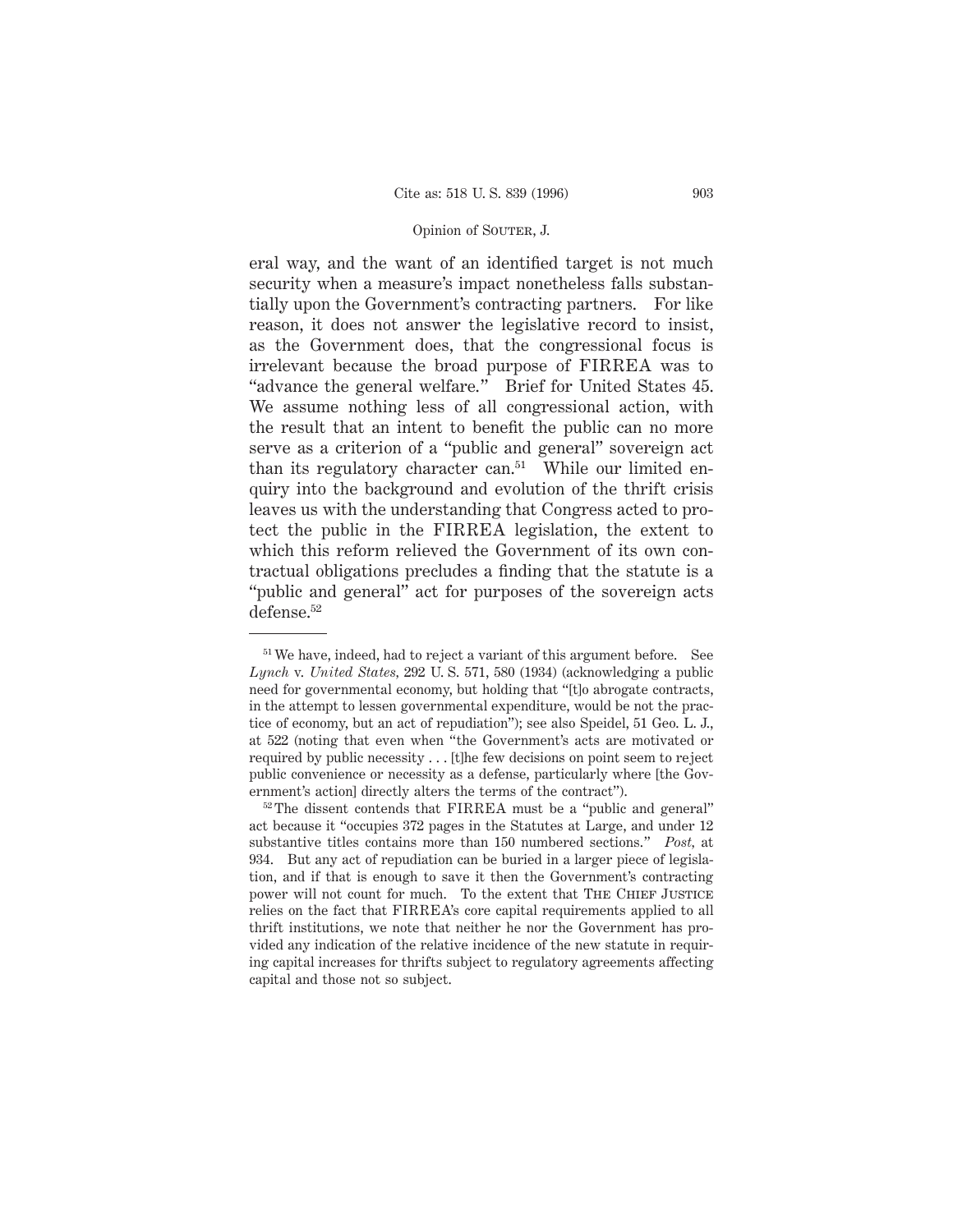# C

Even if FIRREA were to qualify as "public and general," however, other fundamental reasons would leave the sovereign acts doctrine inadequate to excuse the Government's breach of these contracts. As *Horowitz* makes clear, that defense simply relieves the Government as contractor from the traditional blanket rule that a contracting party may not obtain discharge if its own act rendered performance impossible. But even if the Government stands in the place of a private party with respect to "public and general" sovereign acts, it does not follow that discharge will always be available, for the common-law doctrine of impossibility imposes additional requirements before a party may avoid liability for breach. As the Restatement puts it,

"[w]here, after a contract is made, a party's performance is made impracticable without his fault by the occurrence of an event the non-occurrence of which was a basic assumption on which the contract was made, his duty to render that performance is discharged, unless the language or the circumstances indicate the contrary." Restatement (Second) of Contracts § 261.

See also 2 Farnsworth on Contracts § 9.6, at 543–544 (listing four elements of the impossibility defense). Thus, since the object of the sovereign acts defense is to place the Government as contractor on par with a private contractor in the same circumstances, *Horowitz,* 267 U. S., at 461, the Government, like any other defending party in a contract action, must show that the passage of the statute rendering its performance impossible was an event contrary to the basic assumptions on which the parties agreed, and must ultimately show that the language or circumstances do not indicate that the Government should be liable in any case. While we do not say that these conditions can never be satisfied when the Government contracts with participants in a regulated industry for particular regulatory treatment, we find that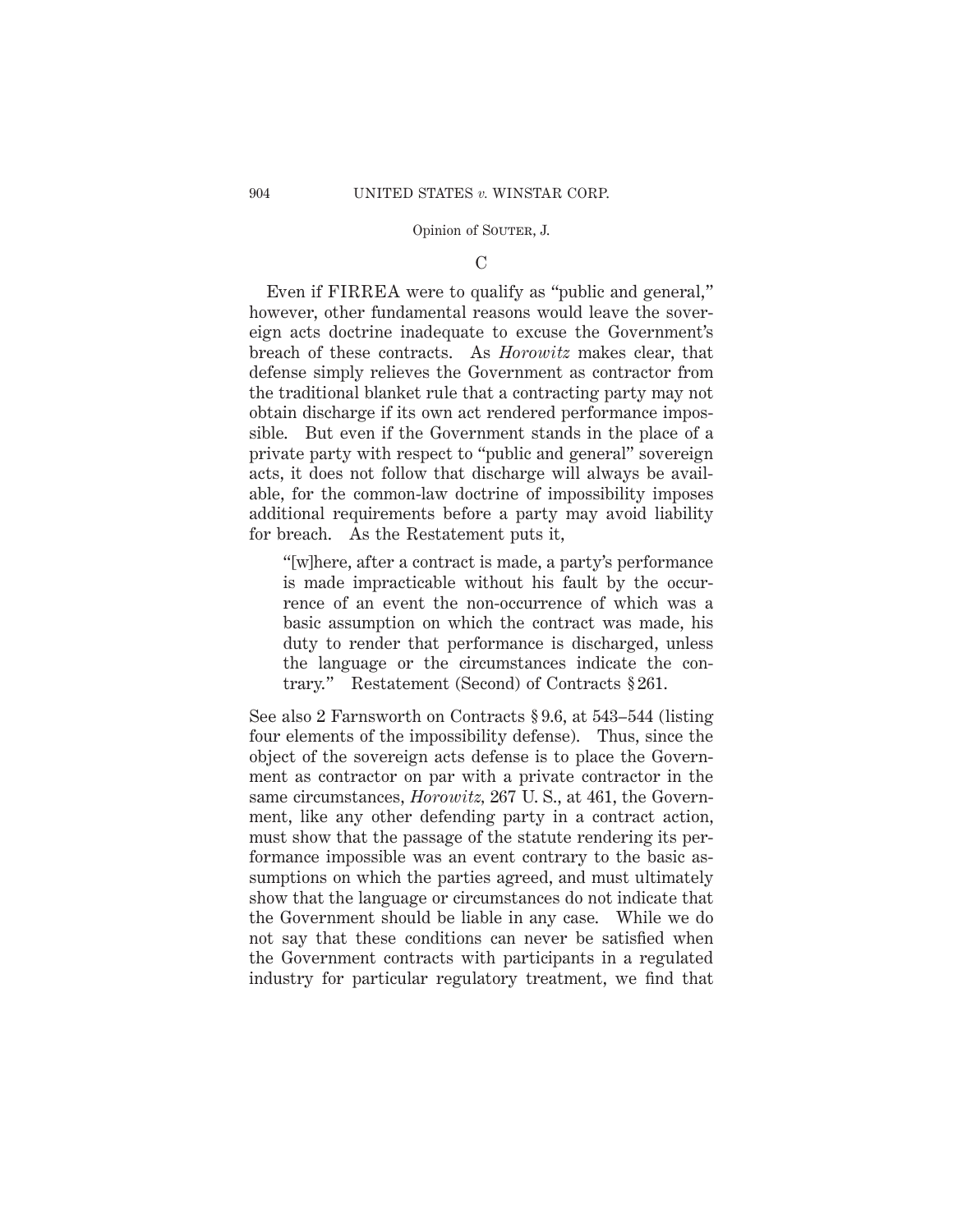the Government as such a contractor has not satisfied the conditions for discharge in the present case.

1

For a successful impossibility defense the Government would have to show that the nonoccurrence of regulatory amendment was a basic assumption of these contracts. See, *e. g.,* Restatement (Second) of Contracts § 261; 2 Farnsworth, *supra,* § 9.6, at 549–550. The premise of this requirement is that the parties will have bargained with respect to any risks that are both within their contemplation and central to the substance of the contract; as Justice Traynor said, "[i]f [the risk] was foreseeable there should have been provision for it in the contract, and the absence of such a provision gives rise to the inference that the risk was assumed." *Lloyd* v. *Murphy*, 25 Cal. 2d 48, 54, 153 P. 2d 47, 50 (1944).<sup>53</sup> That

<sup>53</sup> See also *Transatlantic Financing Corp.* v. *United States,* 363 F. 2d 312, 315 (CADC 1966) (requiring that the contingency rendering performance impossible be " 'something' unexpected"); *Companhia de Navegacao Lloyd Brasiliero* v. *C. G. Blake Co.,* 34 F. 2d 616, 619 (CA2 1929) (L. Hand, J.) (asking "how unexpected at the time [the contract was made] was the event which prevented performance"); see also *Kel Kim Corp.* v. *Central Markets, Inc.,* 70 N. Y. 2d 900, 902, 524 N. E. 2d 295, 296 (1987) ("[T]he impossibility must be produced by an unanticipated event that could not have been foreseen or guarded against in the contract"); *Barbarossa & Sons, Inc.* v. *Iten Chevrolet, Inc.,* 265 N. W. 2d 655, 659 (Minn. 1978) (asking "whether the risk of the given contingency was so unusual or unforeseen and would have such severe consequences that to require performance would be to grant the promisee an advantage for which he could not be said to have bargained in making the contract"); *Mishara Construction Co.* v. *Transit-Mixed Concrete Corp.,* 365 Mass. 122, 129, 310 N. E. 2d 363, 367 (1974) ("The question is . . . [w]as the contingency which developed one which the parties could reasonably be thought to have foreseen as a real possibility which could affect performance?"); *Krell* v. *Henry,* 2 K. B. 740, 752 (1903) ("The test seems to be whether the event which causes the impossibility was or might have been anticipated and guarded against"); 18 W. Jaeger, Williston on Contracts § 1931, p. 8 (3d ed. 1978) ("The important question is whether an unanticipated circumstance has made performance of the promise vitally different from what should reasonably have been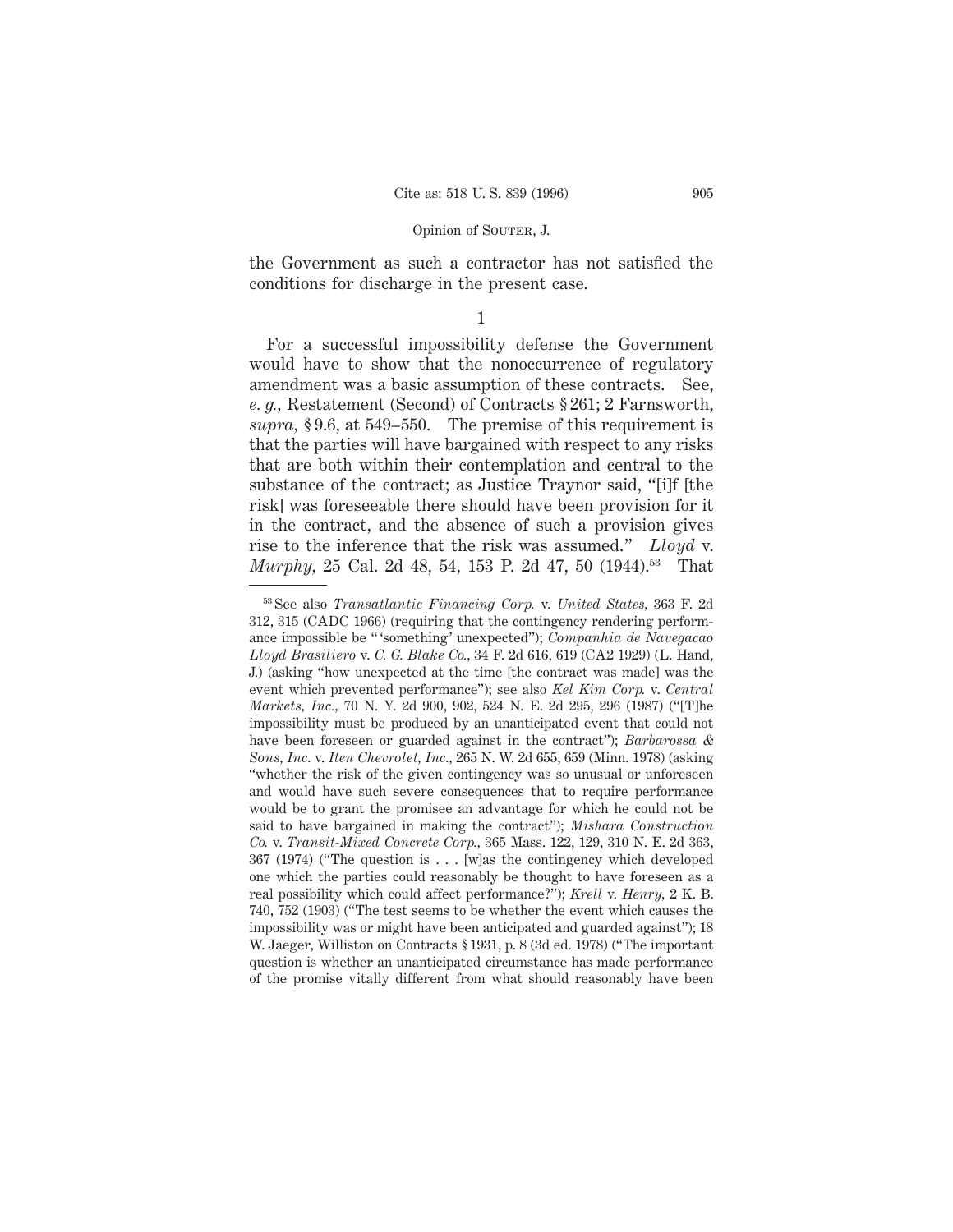inference is particularly compelling, where, as here, the contract provides for particular regulatory treatment (and, *a fortiori,* allocates the risk of regulatory change). Such an agreement reflects the inescapable recognition that regulated industries in the modern world do not live under the law of the Medes and the Persians, and the very fact that such a contract is made at all is at odds with any assumption of regulatory stasis. In this particular case, whether or not the reach of the FIRREA reforms was anticipated by the parties, there is no doubt that some changes in the regulatory structure governing thrift capital reserves were both foreseeable and likely when these parties contracted with the Government, as even the Government agrees. It says in its brief to this Court that "in light of the frequency with which federal capital requirements had changed in the past . . . , it would have been unreasonable for Glendale, FSLIC, or the Bank Board to expect or rely upon the fact that those requirements would remain unchanged." Brief for United States 26; see also *id.*, at 3, n. 1 (listing the changes).<sup>54</sup> The Federal Circuit panel in this case likewise found that the regulatory capital requirements "have been the subject of

within the contemplation of both parties when they entered into the contract. If so, the risk should not fairly be thrown upon the promisor"). Although foreseeability is generally a relevant, but not dispositive, factor, see 2 E. Farnsworth, Contracts § 9.6, at 555–556; *Opera Company of Boston, Inc.* v. *Wolf Trap Foundation for the Performing Arts,* 817 F. 2d 1094, 1101 (CA4 1987), there is no reason to look further where, as here, the risk was foreseen to be more than minimally likely, went to the central purpose of the contract, and could easily have been allocated in a different manner had the parties chosen to do so, see *id.,* at 1099–1102; 18 Williston on Contracts, *supra,* § 1953, at 119.

 $54$  The Government confirmed this point at oral argument. When asked whether FIRREA's tightening of the regulatory capital standards was "exactly the event that the parties assumed might happen when they made their contracts," the Government responded, "Exactly. Congress had changed capital standards many times over the years." Tr. of Oral Arg. 9.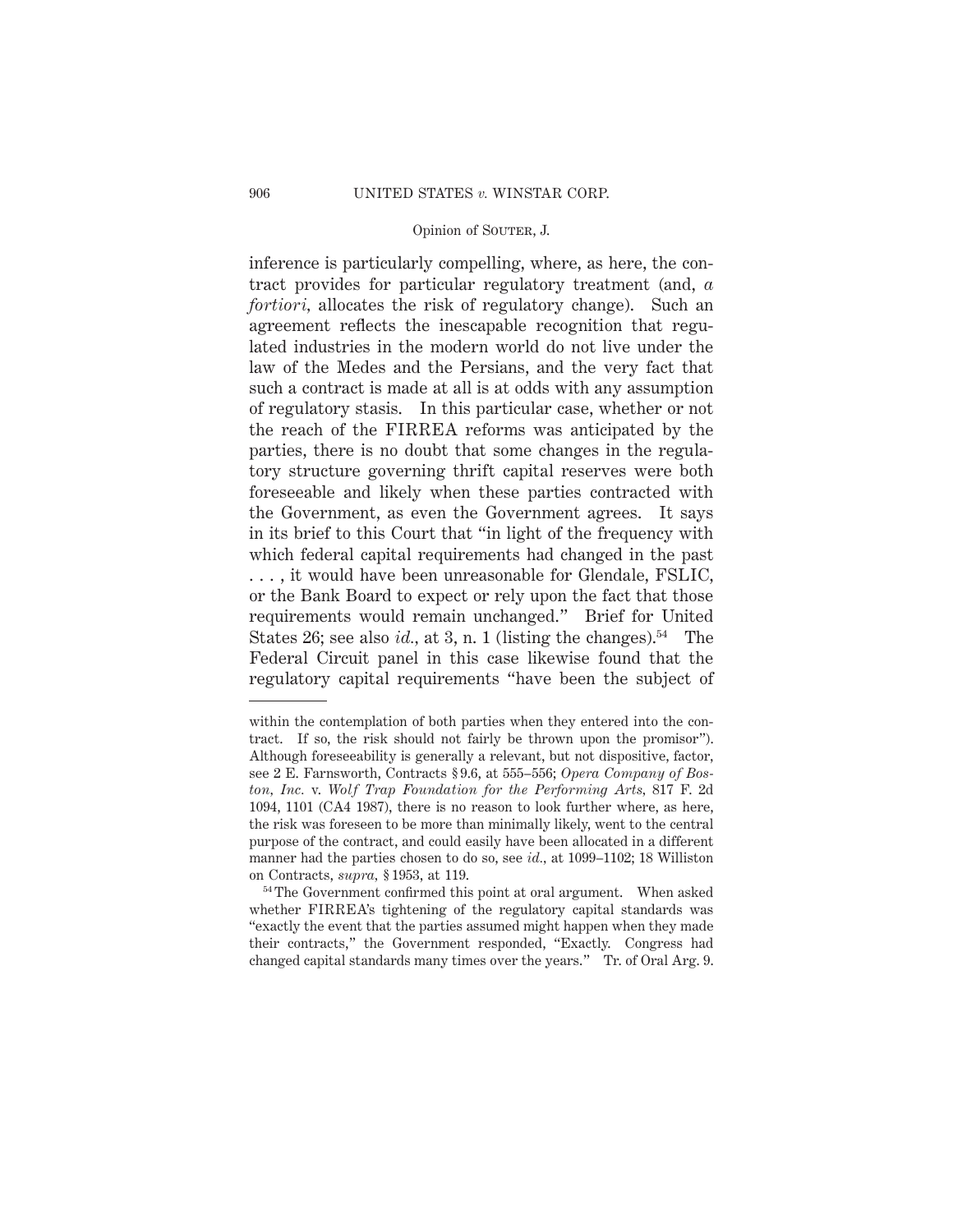numerous statutory and regulatory changes over the years," and "changed three times in 1982 alone." 994 F. 2d, at 801.55 Given these fluctuations, and given the fact that a single modification of the applicable regulations could, and ultimately did, eliminate virtually all of the consideration provided by the Government in these transactions, it would be absurd to say that the nonoccurrence of a change in the regulatory capital rules was a basic assumption upon which these contracts were made. See, *e. g., Moncrief* v. *Williston Basin Interstate Pipeline Co.,* 880 F. Supp. 1495, 1508 (Wyo. 1995); *Vollmar* v. *CSX Transportation, Inc.,* 705 F. Supp. 1154, 1176 (ED Va. 1989), aff'd, 898 F. 2d 413 (CA4 1990).

2

Finally, any governmental contract that not only deals with regulatory change but allocates the risk of its occurrence will, by definition, fail the further condition of a successful impossibility defense, for it will indeed indicate that the parties' agreement was not meant to be rendered nugatory by a change in the regulatory law. See Restatement

<sup>55</sup> See, *e. g.,* Garn-St Germain Depository Institutions Act of 1982, Pub. L. 97–320, 96 Stat. 1469 (eliminating any fixed limits to Bank Board discretion in setting reserve requirements); Depository Institutions Deregulation and Monetary Control Act of 1980, Pub. L. 96–221, 94 Stat. 132, 160 (conferring discretionary authority on the Bank Board to set reserve requirements between 3 and 6 percent); 47 Fed. Reg. 3543 (lowering the reserve ratio from 4 to 3 percent); *id.,* at 31859 (excluding certain "contraasset" accounts from reserve calculations); *id.,* at 52961 (permitting thrifts to count appraised equity capital toward reserves); see also *Charter Federal Sav. Bank* v. *Office of Thrift Supervision,* 976 F. 2d, at 212 (noting that because "[c]apital requirements have been an evolving part of the regulatory scheme since its inception," the Bank Board "would have expected changes in statutory requirements, including capital requirements"); *Carteret Sav. Bank* v. *Office of Thrift Supervision,* 963 F. 2d, at 581 (observing that "[i]n the massively regulated banking industry, . . . the rules of the game change with some regularity").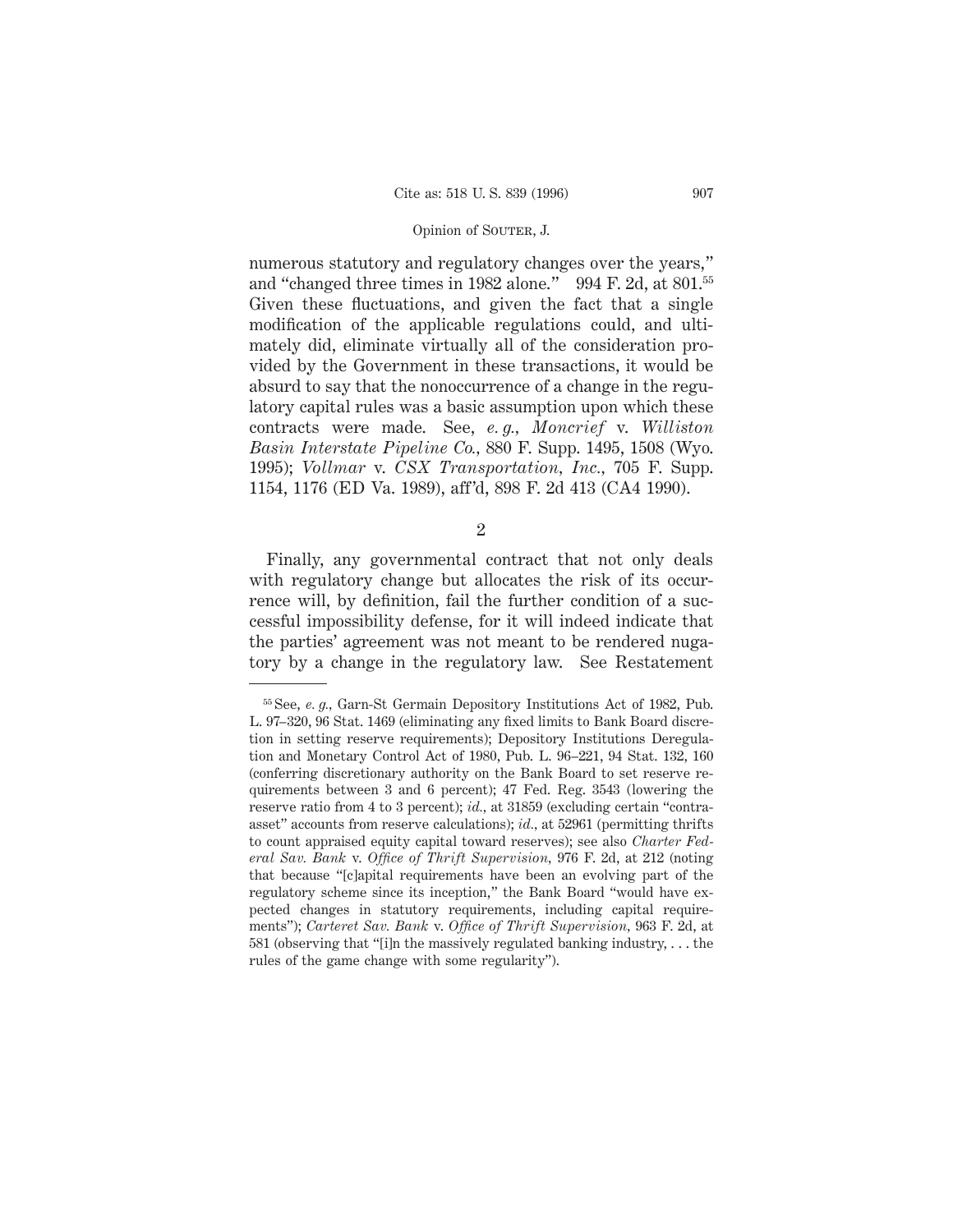(Second) of Contracts § 261 (no impossibility defense where the "language or the circumstances" indicate allocation of the risk to the party seeking discharge).<sup>56</sup> The mere fact that the Government's contracting agencies (like the Bank Board and FSLIC) could not themselves preclude Congress from changing the regulatory rules does not, of course, stand in the way of concluding that those agencies assumed the risk of such change, for determining the consequences of legal change was the point of the agreements. It is, after all, not uncommon for a contracting party to assume the risk of an event he cannot control,<sup>57</sup> even when that party is an agent of the Government. As the Federal Circuit has recognized, "[Government] contracts routinely include provisions shifting financial responsibility to the Government for events which might occur in the future. That some of these events may be triggered by sovereign government action does not render the relevant contractual provisions any less binding than those which contemplate third party acts, inclement weather

<sup>56</sup> See also *Hughes Communications Galaxy, Inc.* v. *United States,* 998 F. 2d, at 957–959 (rejecting sovereign acts defense where contract was interpreted as expressly allocating the risk of change in governmental policy); Posner & Rosenfield, 6 J. Legal Studies, at 98 (noting that, subject to certain constraints, "[t]he contracting parties' chosen allocation of risk" should always be honored as the most efficient one possible).

<sup>57</sup> See, *e. g., Chicago, M. & St. P. R. Co.* v. *Hoyt,* 149 U. S. 1, 14–15 (1893) ("There can be no question that a party may by an absolute contract bind himself or itself to perform things which subsequently become impossible, or to pay damages for the nonperformance"). This is no less true where the event that renders performance impossible is a change in the governing law. See, *e. g.,* 4 R. Anderson, Anderson on the Uniform Commercial Code § 2–615:34, p. 286 (3d ed. 1983) ("Often in regard to impossibility due to change of law... there would be no difficulty in a promisor's assuming the risk of the legal possibility of his promise"); 6 A. Corbin, Corbin on Contracts § 1346, p. 432 (1962) ("Just as in other cases of alleged impossibility, the risk of prevention by courts and administrative officers can be thrown upon a contractor by a provision in the contract itself or by reason of established custom and general understanding").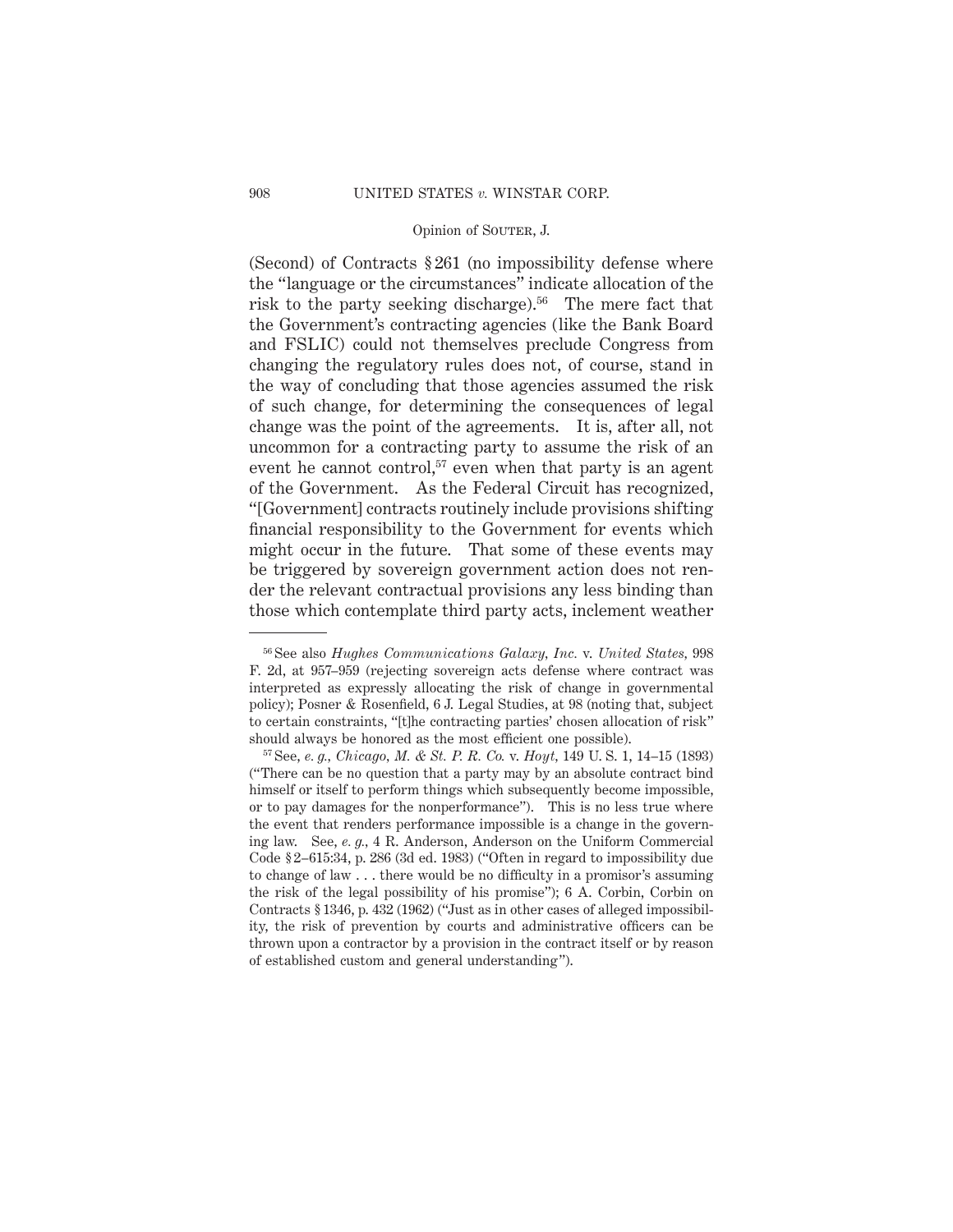and other *force majeure.*" *Hughes Communications Galaxy, Inc.* v. *United States,* 998 F. 2d 953, 958–959 (CA Fed. 1993).58

As to each of the contracts before us, our agreement with the conclusions of the Court of Federal Claims and the Federal Circuit forecloses any defense of legal impossibility, for those courts found that the Bank Board resolutions, Forbearance Letters, and other documents setting forth the accounting treatment to be accorded supervisory goodwill generated by the transactions were not mere statements of thencurrent regulatory policy, but in each instance were terms in an allocation of risk of regulatory change that was essential to the contract between the parties. See *supra,* at 861–864. Given that the parties went to considerable lengths in procuring necessary documents and drafting broad integration clauses to incorporate their terms into the contract itself, the Government's suggestion that the parties meant to say only that the regulatory treatment laid out in these documents

<sup>58</sup> See generally *Hills Materials Co.* v. *Rice,* 982 F. 2d 514, 516, n. 2 (CA Fed. 1992) ("[T]he [sovereign acts] doctrine certainly does not prevent the government as contractor from affirmatively assuming responsibility for specific sovereign acts"); *D & L Construction Co.* v. *United States,* 185 Ct. Cl. 736, 752, 402 F. 2d 990, 999 (1968) ("It has long been established that while the United States cannot be held liable directly or indirectly for public acts which it performs as a sovereign, the Government can agree in a contract that if it does exercise a sovereign power, it will pay the other contracting party the amount by which its costs are increased by the Government's sovereign act, and that this agreement can be implied as well as expressed"); *Amino Brothers Co.* v. *United States,* 178 Ct. Cl. 515, 525, 372 F. 2d 485, 491 (same), cert. denied, 389 U. S. 846 (1967); *Gerhardt F. Meyne Co.* v. *United States,* 110 Ct. Cl. 527, 550, 76 F. Supp. 811, 815 (1948) (same). A common example of such an agreement is mandated by Federal Acquisition Regulation 52.222–43, which requires Government entities entering into certain fixed price service contracts to include a price adjustment clause shifting to the Government responsibility for cost increases resulting from compliance with Department of Labor wage and fringe benefit determinations. 48 CFR § 52.222–43 (1995).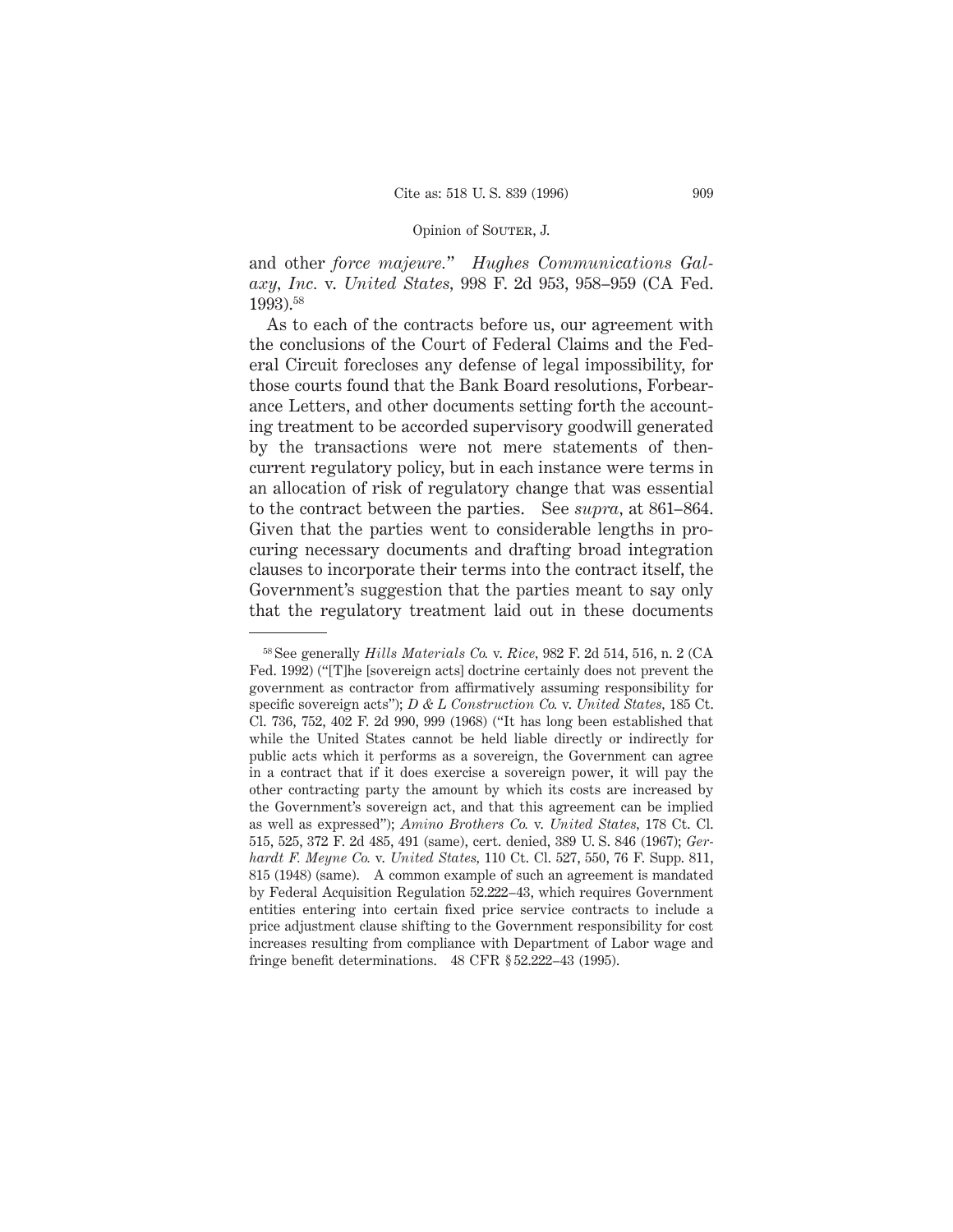# Breyer, J., concurring

would apply as an initial matter, subject to later change at the Government's election, is unconvincing. See *ibid.* It would, indeed, have been madness for respondents to have engaged in these transactions with no more protection than the Government's reading would have given them, for the very existence of their institutions would then have been in jeopardy from the moment their agreements were signed.

\*\*\*

We affirm the Federal Circuit's ruling that the United States is liable to respondents for breach of contract. Because the Court of Federal Claims has not yet determined the appropriate measure or amount of damages in this case, we remand for further proceedings.

*It is so ordered.*

Justice Breyer, concurring.

I join the principal opinion because, in my view, that opinion is basically consistent with the following understanding of what the dissent and the Government call the "unmistakability doctrine." The doctrine appears in the language of earlier cases, where the Court states that

"sovereign power, even when unexercised, is an enduring presence that governs all contracts subject to the sovereign's jurisdiction, and *will remain intact unless surrendered in unmistakable terms.*" *Merrion* v. *Jicarilla Apache Tribe,* 455 U. S. 130, 148 (1982) (emphasis added).

See also *United States* v. *Cherokee Nation of Okla.,* 480 U. S. 700, 706–707 (1987); *Bowen* v. *Public Agencies Opposed to Social Security Entrapment,* 477 U. S. 41, 52–53 (1986). The Government and the dissent believe that this language normally shields the Government from contract liability where a change in the law prevents it from carrying out its side of the bargain. In my view, however, this language,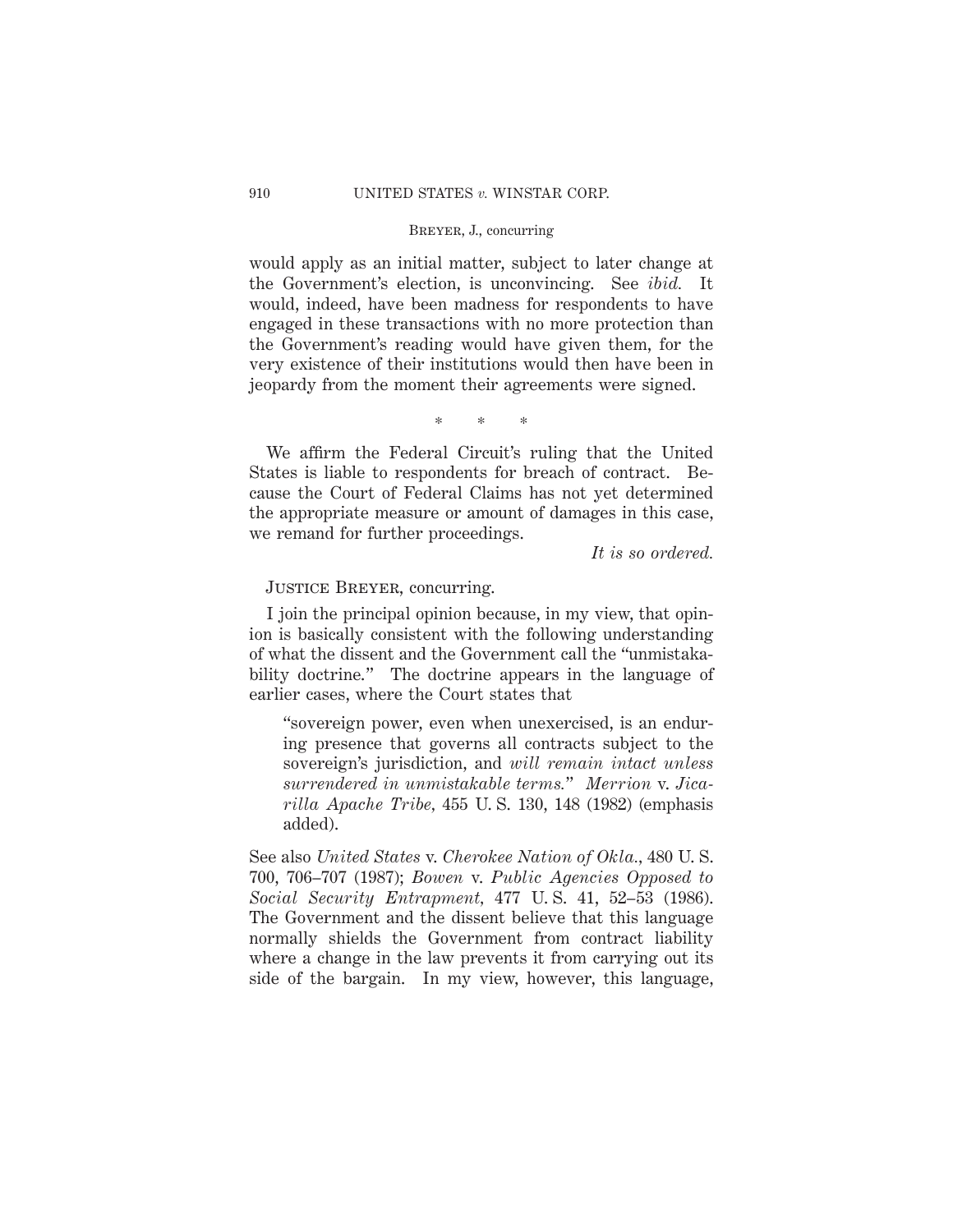while perhaps appropriate in the circumstances of the cases in which it appears, was not intended to displace the rules of contract interpretation applicable to the Government as well as private contractors in numerous ordinary cases, and in certain unusual cases, such as this one. Primarily for reasons explained in the principal opinion, this doctrine does not shield the Government from liability here.

Both common sense and precedent make clear that an "unmistakable" promise to bear the risk of a change in the law is not required in every circumstance in which a private party seeks contract damages from the Government. Imagine, for example, that the General Services Administration or the Department of Defense were to enter into a garden variety contract to sell a surplus commodity such as oil, under circumstances where (1) the time of shipment is critically important, (2) the parties are aware that pending environmental legislation could prevent the shipment, and (3) the fair inference from the circumstances is that if the environmental legislation occurs and prevents shipment, a private seller would incur liability for failure to ship on time.

Under ordinary principles of contract law, one would construe the contract in terms of the parties' intent, as revealed by language and circumstance. See *The Binghamton Bridge,* 3 Wall. 51, 74 (1866) ("All contracts are to be construed to accomplish the intention of the parties"); Restatement (Second) of Contracts § 202(1) (1979) ("Words and other conduct are interpreted in the light of all the circumstances, and if the principal purpose of the parties is ascertainable it is given great weight"). If the language and circumstances showed that the parties intended the seller to bear the risk of a performance-defeating change in the law, the seller would have to pay damages. See *id.,* § 261 (no liability where "a party's performance is made impracticable without his fault by the occurrence of an event [*i. e.,* the new environmental regulation] the non-occurrence of which was a basic assumption on which the contract was made . . . *unless the*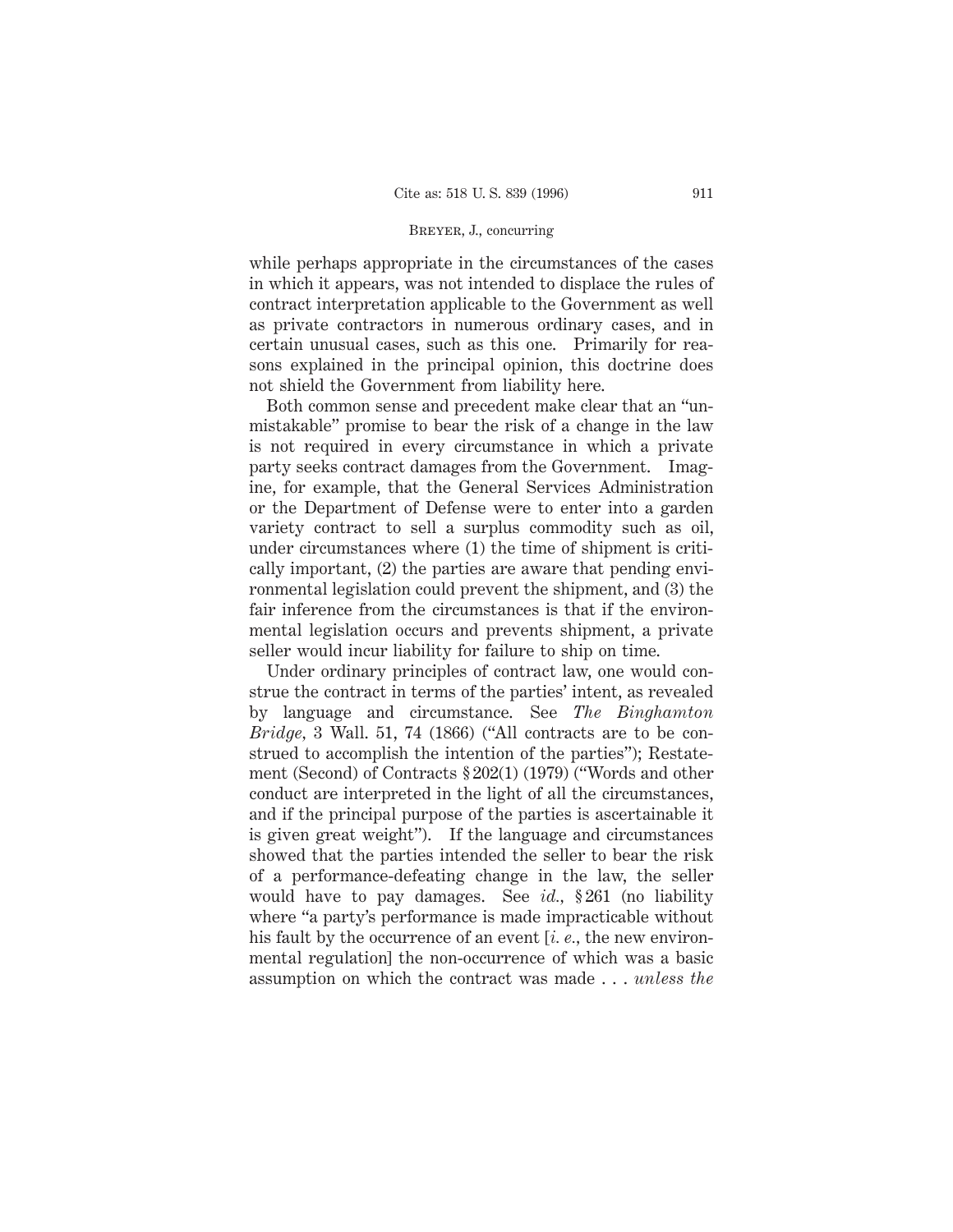*language or the circumstances indicate the contrary*" (emphasis added)).

The Court has often said, as a general matter, that the "rights and duties" contained in a Government contract "are governed generally by the law applicable to contracts between private individuals." *Lynch* v. *United States,* 292 U. S. 571, 579 (1934); see *Perry* v. *United States,* 294 U. S. 330, 352 (1935) (same); *Sinking Fund Cases,* 99 U. S. 700, 719 (1879) ("The United States are as much bound by their contracts as are individuals. If they repudiate their obligations, it is as much repudiation, with all the wrong and reproach that term implies, as it would be if the repudiator had been a State or a municipality or a citizen"); *United States* v. *Klein,* 13 Wall. 128, 144 (1872) (same); *United States* v. *Gibbons,* 109 U. S. 200, 203–204 (1883) (where contract language "susceptible of two meanings," Government's broader obligation was "sufficiently plain" from "the circumstances attending the transaction"); see also, *e. g., Russell* v. *Sebastian,* 233 U. S. 195, 205 (1914) (public grants to be given a "fair and reasonable" interpretation that gives effect to what it "satisfactorily appears" the government intended to convey).

The Court has also indicated that similar principles apply in certain cases where courts have had to determine whether or not a government seller is liable involving contracts resembling the ones before us. In *Lynch*, *supra,* for example, the Court held that the Federal Government must compensate holders of "war risk insurance" contracts, the promises of which it had abrogated through postcontract legislation. In the "gold clause" case, *Perry*, *supra,* the Court held that subsequent legislation could not abrogate a Government bond's promises to pay principal and interest in gold. In neither case did the Court suggest that an "unmistakable" promise, beyond that discernible using ordinary principles of contract interpretation, was necessary before liability could be imposed on the Government.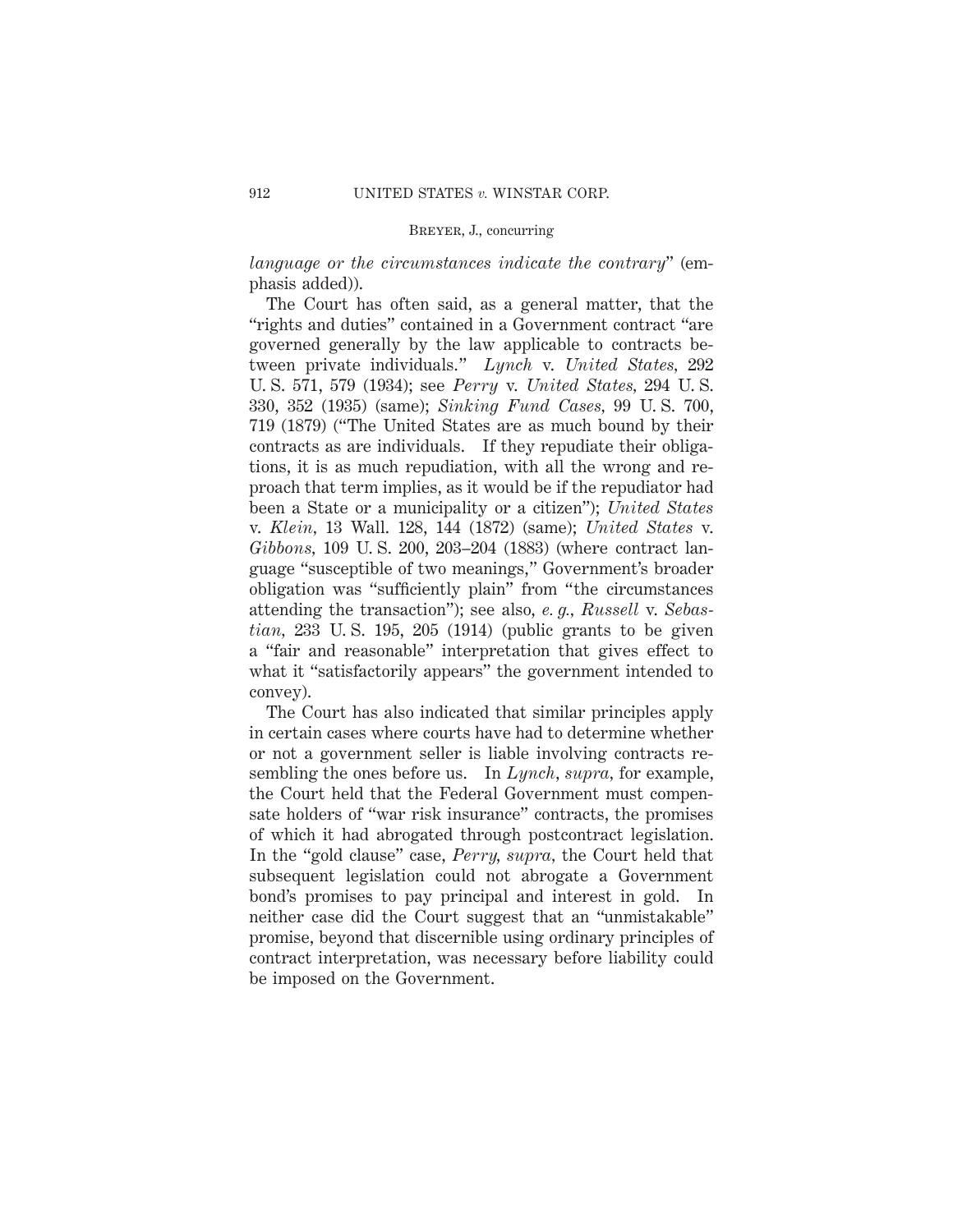This approach is unsurprising, for in practical terms it ensures that the government is able to obtain needed goods and services from parties who might otherwise, quite rightly, be unwilling to undertake the risk of government contracting. See, *e. g., Detroit* v. *Detroit Citizens' Street R. Co.,* 184 U. S. 368, 384 (1902) (rejecting as "hardly... credible" the city's suggestion that the fare rate agreed on with railroad company, which "amounted to a contract," would be "subject to change from time to time" at the city's pleasure); *Murray* v. *Charleston,* 96 U. S. 432, 445 (1878) (A government contract "should be regarded as an assurance that [a sovereign right to withhold payment] will not be exercised. A promise to pay, with a reserved right to deny or change the effect of the promise, is an absurdity"); *New Jersey* v. *Yard,* 95 U. S. 104, 116–117 (1877) (same). This is not to say that the government is always treated just like a private party. The simple fact that it is the government may well change the underlying circumstances, leading to a different inference as to the parties' likely intent—say, making it far less likely that they *intend* to make a promise that will oblige the government to hold private parties harmless in the event of a change in the law. But to say this is to apply, not to disregard, the ordinary rule of contract law.

This approach is also consistent with congressional intent, as revealed in Congress' determination to permit, under the Tucker Act, awards of damages and other relief against the United States for "any claim . . . founded . . . upon any express or implied contract."  $28$  U.S.C.  $$1491(a)(1)$ . The thrifts invoked this provision in their complaints as the basis for jurisdiction to adjudicate their claims in the lower courts, see App. 8 (Winstar), 137 (Statesman), and 546 (Glendale); and, as the principal opinion explains, *ante,* at 858–859, the lower courts held that each proved the existence of an express promise by the Government to grant them particular regulatory treatment for a period of years. For my purposes, the provision is relevant only to show that Congress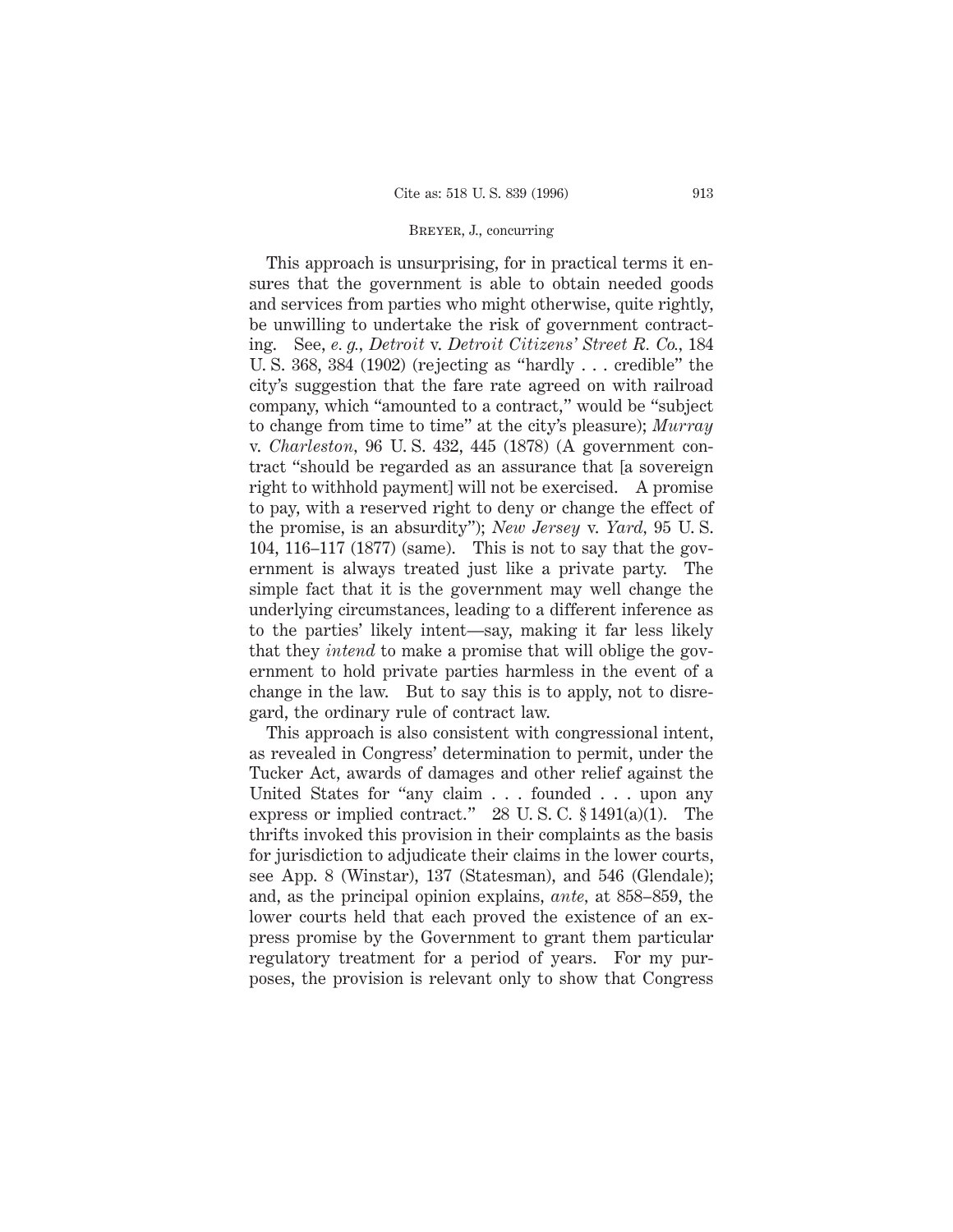clearly contemplated the award of damages for breach against the Government in some contexts where the Government's promises are far from "unmistakable" as the Government defines that term. While in this case, the lower courts found the promises to be "express," this Court has in other cases interpreted  $$1491(a)(1)$  to permit claims for relief based on an "implied in fact" promise, which can be a promise "founded upon a meeting of minds, which, although not embodied in an express contract, is inferred, as a fact, from conduct of the parties showing, in the light of the surrounding circumstances, their tacit understanding." *Baltimore & Ohio R. Co.* v. *United States,* 261 U. S. 592, 597 (1923); see *Hercules, Inc.* v. *United States,* 516 U. S. 417, 424 (1996). These interpretations, as well as the statutory language, lend further support to the view that ordinary government contracts are typically governed by the rules applicable to contracts between private parties.

There are, moreover, at least two good reasons to think that the cases containing special language of "unmistakability" do not, as the Government suggests, impose an additional "clear-statement" rule, see Brief for United States 19, that shields the Government from liability here. First, it is not clear that the "unmistakability" language was determinative of the outcome in those cases. In two of the three cases in which that language appears (and several of the older cases from which it is derived), the private parties claimed that the sovereign had effectively promised not to change the law in an area of law *not mentioned* in the contract at issue. In *Merrion* v. *Jicarilla Apache Tribe,* 455 U. S., at 148, for example, the contracts were leases by a sovereign Indian Tribe to private parties of rights to extract oil and gas from tribal lands. The private party claimed that the leases contained an implicit waiver of the power to impose a severance tax on the oil and gas. The Court pointed out that the leases said nothing about taxes, thereby requiring an inference of intent from "silence." *Ibid.* Though the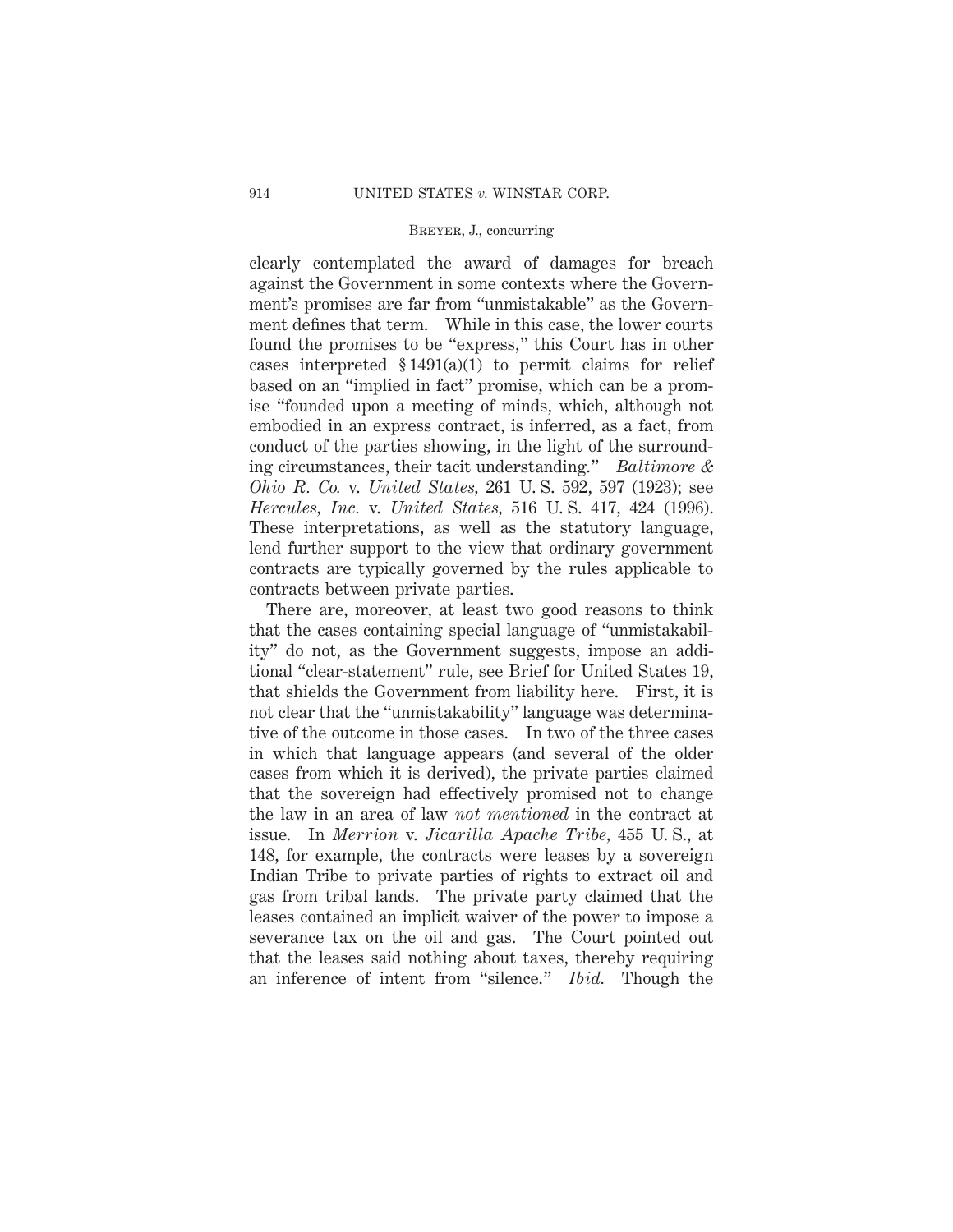opinion contains language of "unmistakability," the Court was not called upon in *Merrion* to decide whether a sovereign's promise not to change the law (or to pay damages if it did) was clear enough to justify liability, because there was no evidence of *any* such promise in the "contracts" in that case. Yet, that is the effect the Government asks us to give the "unmistakability" language in *Merrion* here.

The Court in *Merrion* cited *Home Building & Loan Assn.* v. *Blaisdell,* 290 U. S. 398 (1934), and *St. Louis* v. *United Railways Co.,* 210 U. S. 266 (1908), which in turn referred to a line of cases in which the Court held that a government's grant of a bank charter did not carry with it a promise not to tax the bank unless expressed "in terms too plain to be mistaken." *Jefferson Branch Bank* v. *Skelly,* 1 Black 436, 446 (1862). These cases illustrate the same point made above: Where a state-granted charter, or franchise agreement, did not implicate a promise not to tax, the Court held that no such promise was made. See *Providence Bank* v. *Billings,* 4 Pet. 514, 560, 561 (1830) (promise not to tax "ought not to be presumed" where "deliberate purpose of the state to abandon" power to tax "does not appear"); *St. Louis*, *supra,* at 274 (right to tax "still exists unless there is a distinct agreement, clearly expressed, that the sums to be paid are in lieu of all such exactions"). But, where the sovereign had made an express promise not to tax, the Court gave that promise its intended effect. See *Jefferson, supra,* at 450; *Piqua Branch of State Bank of Ohio* v. *Knoop,* 16 How. 369, 378 (1854) (same); *New Jersey* v. *Yard, supra,* at 115–117 (same).

Similarly, in the second "unmistakability" case, *United States* v. *Cherokee Nation of Okla.,* 480 U. S., at 706–707, a Government treaty granted the Tribe title to a riverbed, but it said nothing about the Government's pre-existing right to navigate the river. The Court held that it was most unlikely that a treaty silent on the matter would have conveyed the Government's navigational rights to the Tribe, particularly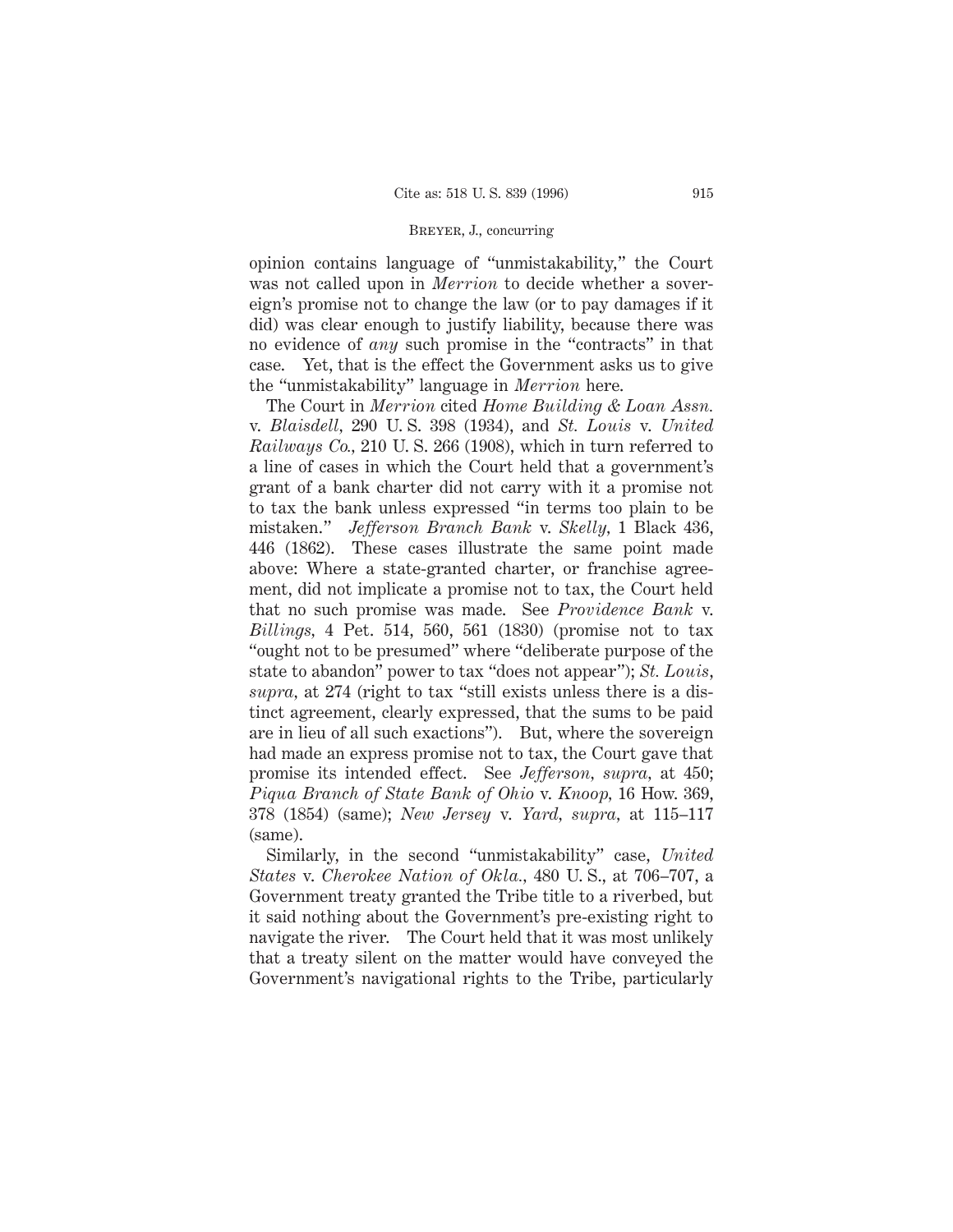since "[t]he parties . . . clearly understood that the [Government's] navigational" rights were "dominant no matter how the question of riverbed ownership was resolved." *Id.,* at 706.

The remaining case, *Bowen* v. *Public Agencies Opposed to Social Security Entrapment,* 477 U. S. 41 (1986), concerned an alleged promise closely related to the subject matter of the contract. A State and several state agencies claimed that Congress, in enacting a statute that gave States flexibility to include or withdraw certain employees from a federal social security program, promised *not to change* that "withdrawal" flexibility. But in *Bowen,* the statute itself expressly reserved to Congress the right to "alter, amend, or repeal" any of the statute's provisions. See *id.,* at 55. Hence, it is not surprising to find language in *Bowen* to the effect that other circumstances would have to be "unmistakable" before the Court could find a congressional promise to the contrary.

A second reason to doubt the Government's interpretation of the "unmistakability" language is that, in all these cases, the language was directed at the claim that the sovereign had made a broad promise not to legislate, or otherwise to exercise its sovereign powers. Even in the cases in which damages were sought *(e. g., Bowen, Cherokee Nation),* the Court treated the claimed promise as a promise not to change the law, rather than as the kind of promise more normally at issue in contract cases, including this one—namely, a promise that obliges the government to hold a party harmless from a change in the law that the government remains free to make. See, *e. g., Bowen, supra,* at 52 (lower court decision "effectively . . . forbid[s] Congress to amend a provision of the Social Security Act"); *Cherokee Nation, supra,* at 707 (refusing to conclude that the Tribe "gained an exemption from the [Government's navigational] servitude simply because it received title to the riverbed interests"). It is difficult to believe that the Court intended its "unmistaka-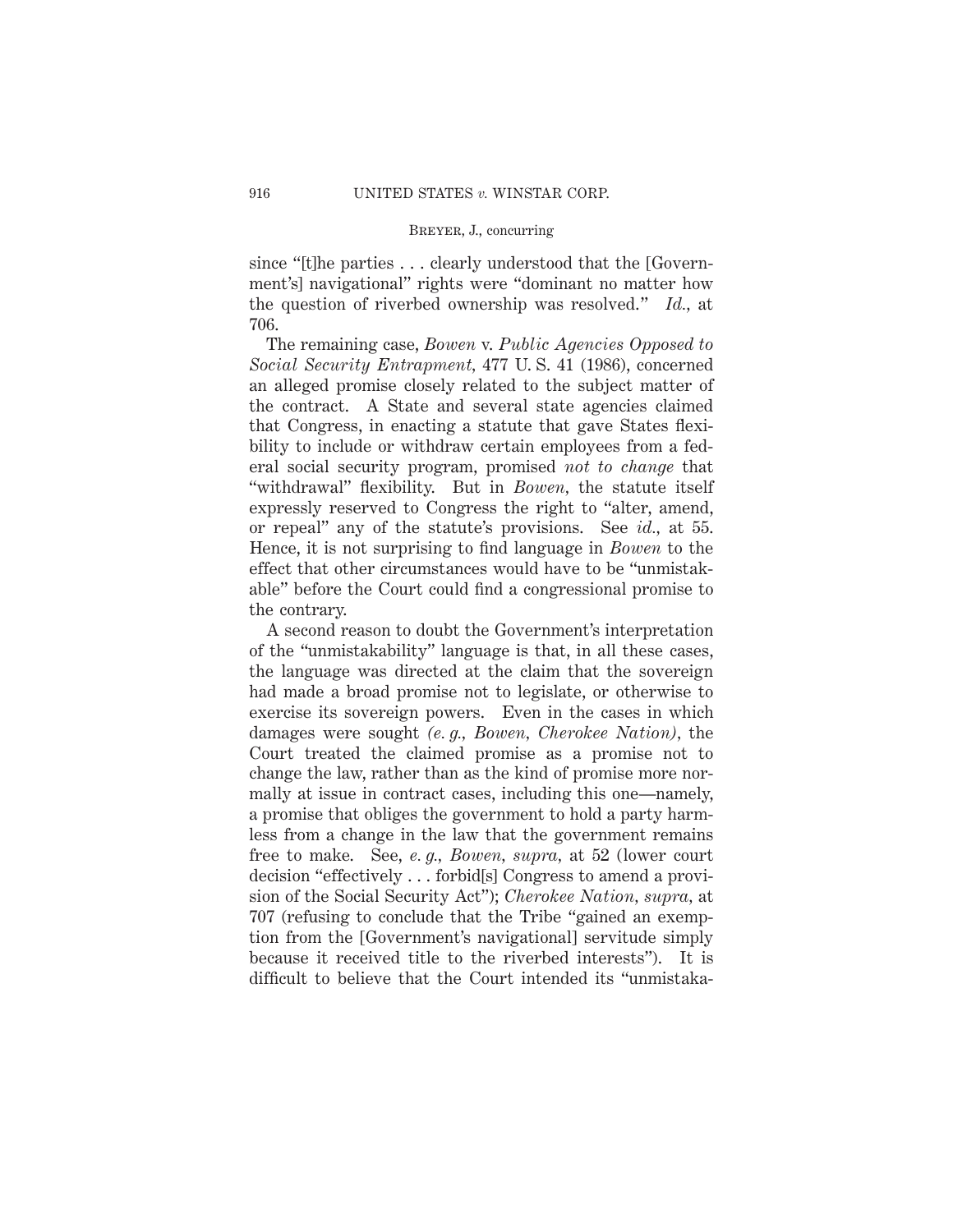bility" language in these unusual cases to disable future courts from inferring, from language and circumstance under ordinary contract principles, a more narrow promise in more typical cases—say, a promise not to abrogate, or to restrict severely through legislation and without compensation, the very right that a sovereign explicitly granted by contract (*e. g.,* the right to drill for oil, or to use the riverbed).

The Government attempts to answer this objection to its reading of the "unmistakability" language by arguing that *any* award of "substantial damages" against the government for breach of contract through a change in the law "unquestionably carries the danger that needed future regulatory action will be deterred," and thus amounts to an infringement on sovereignty requiring an "unmistakable" promise. Brief for Petitioner 21. But this rationale has no logical stopping point. See, *e. g., United States Trust Co. of N. Y.* v. *New Jersey,* 431 U. S. 1, 24 (1977) ("Any financial obligation could be regarded in theory as a relinquishment of the State's spending power, since money spent to repay debts is not available for other purposes. . . . Notwithstanding these effects, the Court has regularly held that the States are bound by their debt contracts"). It is difficult to see how the Court could, in a principled fashion, apply the Government's rule in this case without also making it applicable to the ordinary contract case (like the hypothetical sale of oil) which, for the reasons explained above, are properly governed by ordinary principles of contract law. To draw the line—*i. e.*, to apply a more stringent rule of contract interpretation—based only on the amount of money at stake, and therefore (in the Government's terms) the degree to which future exercises of sovereign authority may be deterred, seems unsatisfactory. As the Government acknowledges, see Brief for United States 41, n. 34, this Court has previously rejected the argument that Congress has "the power to repudiate its own debts, which constitute 'property' to the lender, simply in order to save money." *Bowen, supra,* at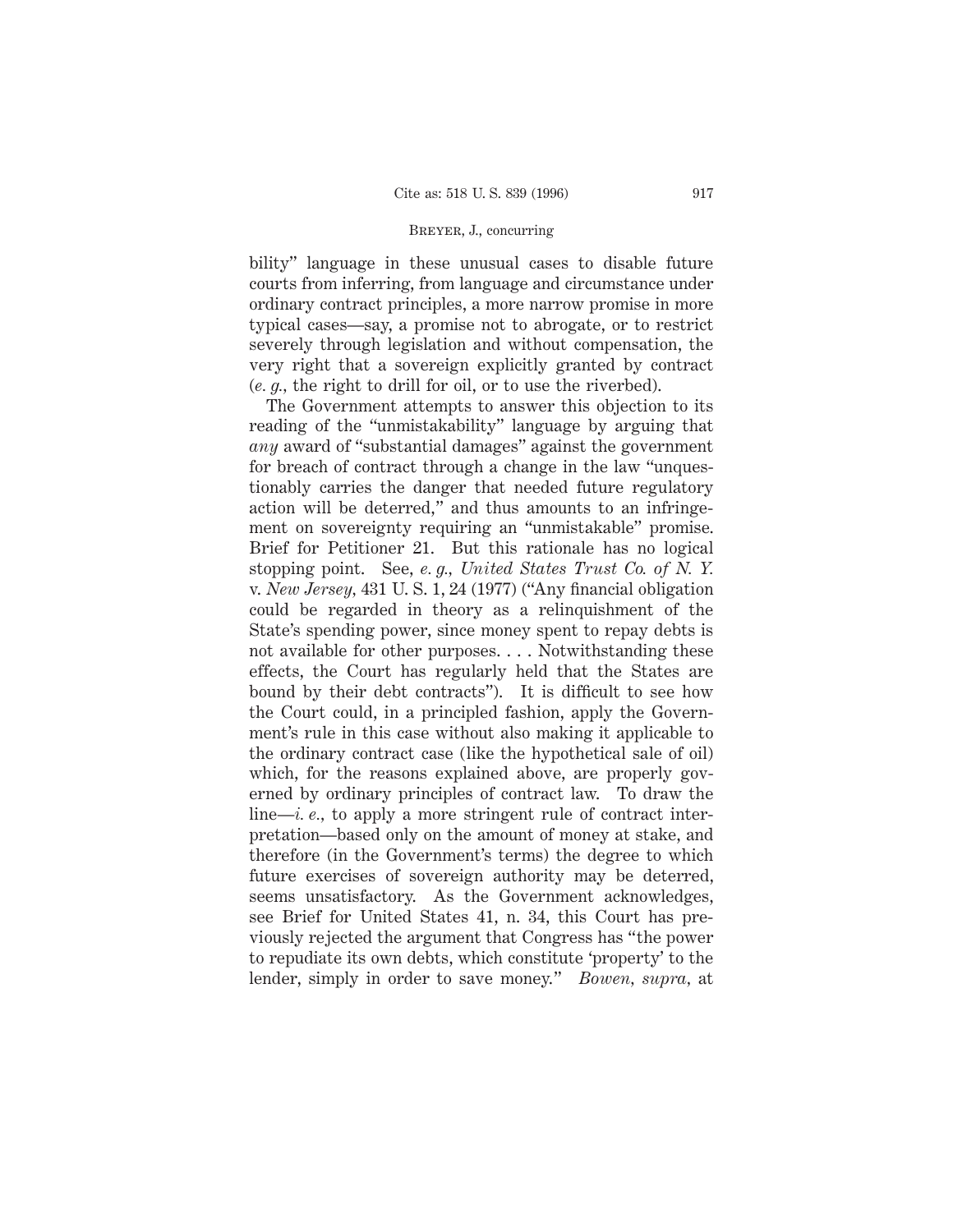55 (citing *Perry,* 294 U. S., at 350–351, and *Lynch,* 292 U. S., at 576–577).

In sum, these two factors, along with the general principle that the government is ordinarily treated like a private party when it enters into contracts, means that the "unmistakability" language might simply have underscored the special circumstances that would have been required to convince the Court of the existence of the claimed promise in the cases before it. At most, the language might have grown out of unique features of sovereignty, believed present in those cases, which, for reasons of policy, might have made appropriate a special caution in implying the claimed promise. But, I do not believe that language was meant to establish an "unmistakability" rule that controls more ordinary contracts, or that controls the outcome here.

The Government attempts to show that such special circumstances, warranting application of an unmistakability principle, are present in this case. To be sure, it might seem unlikely, in the abstract, that the Government would have intended to make a binding promise that would oblige it to hold the thrifts harmless from the effects of future regulation (or legislation) in such a high-risk, highly regulated context as the accounting practices of failing savings and loans. But, as the principal opinion's careful examination of the circumstances reveals, that is exactly what the Government did. The thrifts demonstrate that specific promises were made to accord them particular regulatory treatment for a period of years, which, when abrogated by subsequent legislation, rendered the Government liable for breach of contract. These promises affect only those thrifts with preexisting contracts of a certain kind. They are promises that the banks seek to infer from the explicit language of the contracts, not ones they read into contracts silent on the matter. And, there is no special policy reason related to sovereignty which would justify applying an "unmistakability" principle here. For these reasons, I join the principal opinion.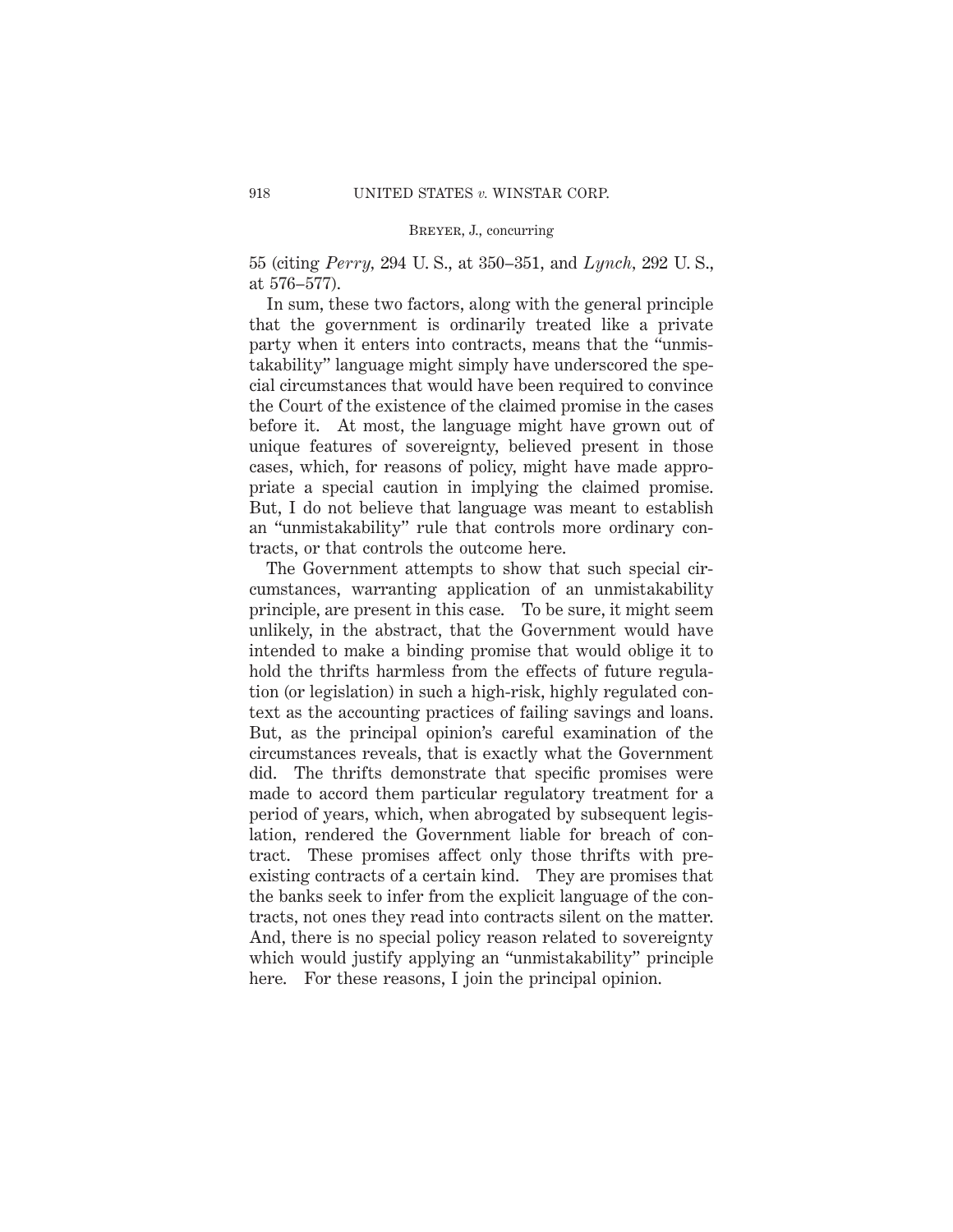Justice Scalia, with whom Justice Kennedy and Justice Thomas join, concurring in the judgment.

I agree with the principal opinion that the contracts at issue in this case gave rise to an obligation on the part of the Government to afford respondents favorable accounting treatment, and that the contracts were broken by the Government's discontinuation of that favorable treatment, as required by FIRREA, 12 U. S. C. § 1464(t). My reasons for rejecting the Government's defenses to this contract action are, however, quite different from the principal opinion's, so I must write separately to state briefly the basis for my vote.

The principal opinion dispenses with three of the four "sovereign" defenses raised by the Government simply by characterizing the contracts at issue as "risk-shifting agreements" that amount to nothing more than "promises by the Government to insure [respondents] against any losses arising from future regulatory change." *Ante,* at 881. Thus understood, the principal opinion explains, the contracts purport, not to constrain the exercise of sovereign power, but only to make the exercise of that power an event resulting in liability for the Government—with the consequence that the peculiarly sovereign defenses raised by the Government are simply inapplicable. This approach has several difficulties, the first being that it has no basis in our cases, which have not made the availability of these sovereign defenses (as opposed to their validity on the merits) depend upon the nature of the contract at issue. But in any event, it is questionable whether, even as a matter of normal contract law, the exercise in contract characterization in which the principal opinion engages is really valid. Virtually *every* contract operates, not as a guarantee of particular future conduct, but as an assumption of liability in the event of nonperformance: "The duty to keep a contract at common law means a prediction that you must pay damages if you do not keep it, and nothing else." Holmes, The Path of the Law (1897), in 3 The Collected Works of Justice Holmes 391, 394 (S. Novick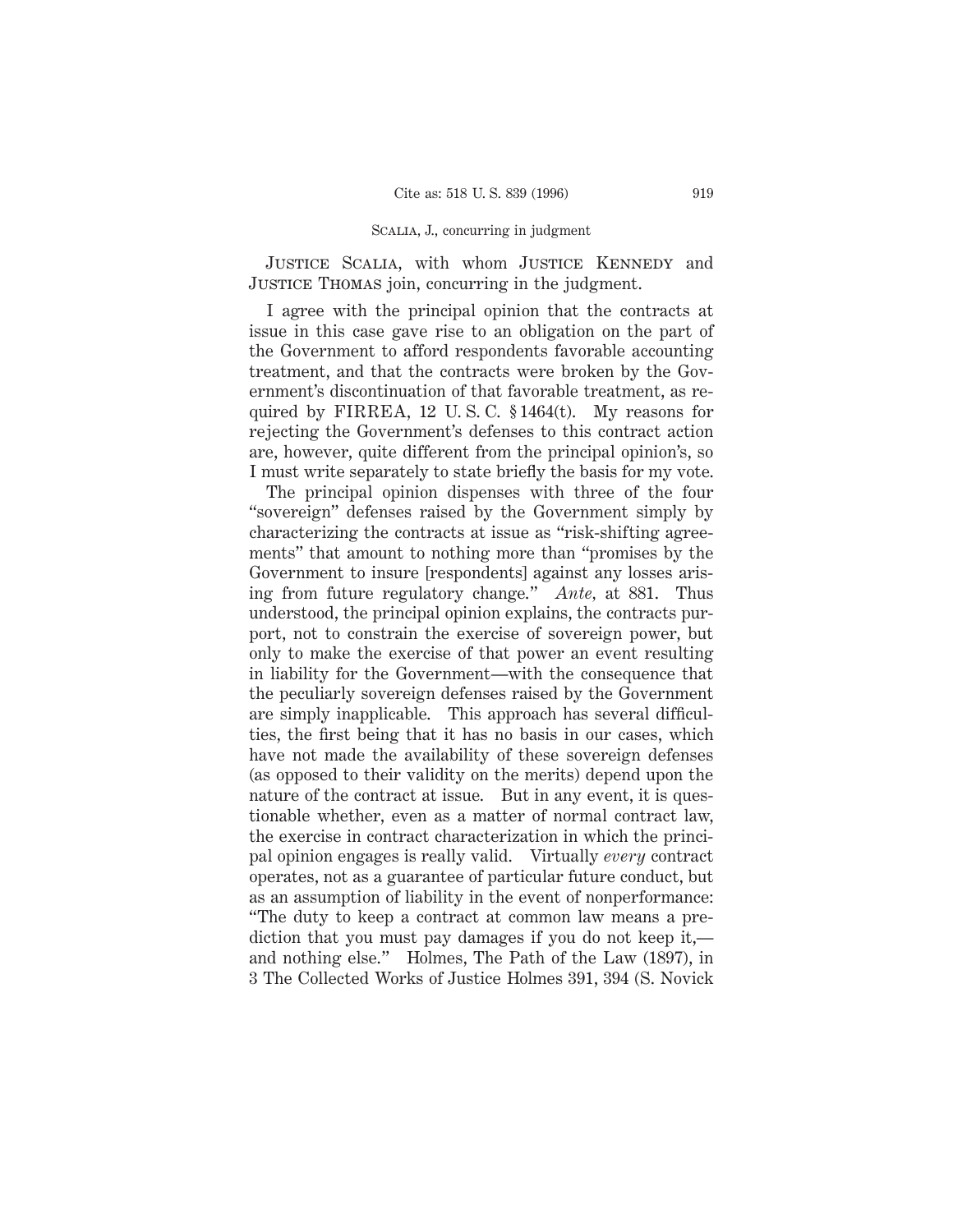ed. 1995). See *Horwitz-Matthews, Inc.* v. *Chicago,* 78 F. 3d 1248, 1250–1251 (CA7 1996).

In this case, it was an unquestionably sovereign act of government—enactment and implementation of provisions of FIRREA regarding treatment of regulatory capital—that gave rise to respondents' claims of breach of contract. Those claims were premised on the assertion that, in the course of entering into various agreements with respondents, the Government had undertaken to continue certain regulatory policies with respect to respondents' recently acquired thrifts; and the Government countered that assertion, in classic fashion, with the primary defense that contractual restrictions on sovereign authority will be recognized only where unmistakably expressed. The "unmistakability" doctrine has been applied to precisely this sort of situation where a sovereign act is claimed to deprive a party of the benefits of a prior bargain with the government. See, *e. g., Merrion* v. *Jicarilla Apache Tribe,* 455 U. S. 130, 135–136, 145–148 (1982).

Like The Chief Justice, see *post,* at 924–931, I believe that the unmistakability doctrine applies here, but unlike him I do not think it forecloses respondents' claims. In my view, the doctrine has little if any independent legal force beyond what would be dictated by normal principles of contract interpretation. It is simply a rule of presumed (or implied-in-fact) intent. Generally, contract law imposes upon a party to a contract liability for any impossibility of performance that is attributable to that party's own actions. That is a reasonable estimation of what the parties intend. When I promise to do *x* in exchange for your doing *y,* I impliedly promise not to do anything that will disable me from doing *x,* or disable you from doing *y*—so that if either of our performances is rendered impossible by such an act on my part, I am not excused from my obligation. When the contracting party is the government, however, it is simply *not* reasonable to presume an intent of that sort. To the con-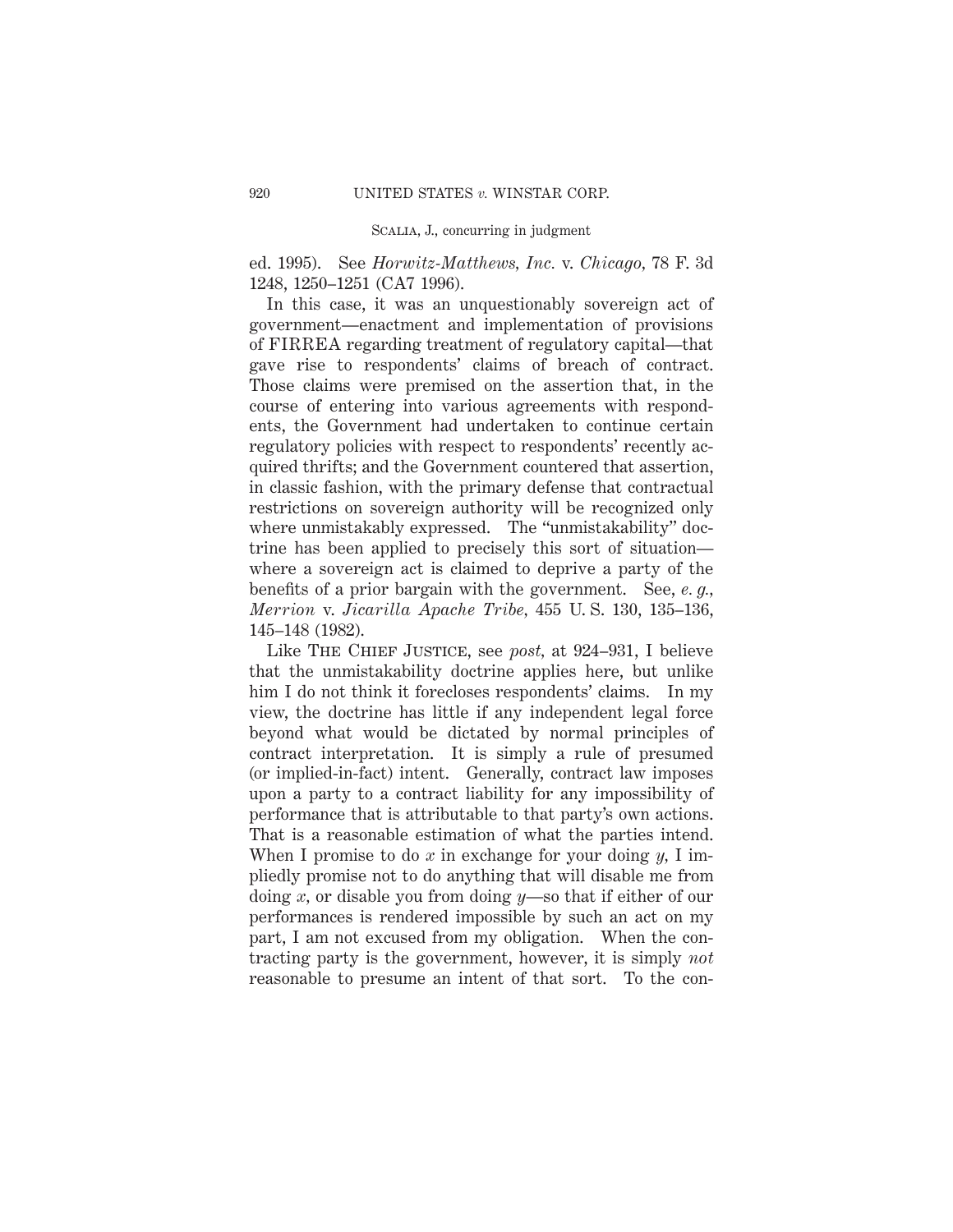trary, it is reasonable to presume *(unless the opposite clearly appears)* that the sovereign does *not* promise that none of its multifarious sovereign acts, needful for the public good, will incidentally disable it or the other party from performing one of the promised acts. The requirement of unmistakability embodies this reversal of the normal reasonable presumption. Governments do not ordinarily agree to curtail their sovereign or legislative powers, and contracts must be interpreted in a commonsense way against that background understanding.

Here, however, respondents contend that they have overcome this reverse presumption that the Government remains free to make its own performance impossible through its manner of regulation. Their claim is that the Government quite plainly *promised* to regulate them in a particular fashion, into the future. They say that the very *subject matter* of these agreements, an essential part of the *quid pro quo,* was Government regulation; unless the Government is bound *as to that regulation,* an aspect of the transactions that reasonably must be viewed as a *sine qua non* of their assent becomes illusory. I think they are correct. If, as the dissent believes, the Government committed only "to provide [certain] treatment unless and until there is subsequent action," *post,* at 935, then the Government in effect said "we promise to regulate in this fashion for as long as we choose to regulate in this fashion"—which is an absolutely classic description of an illusory promise. See 1 R. Lord, Williston on Contracts § 1:2, p. 11 (4th ed. 1990). In these circumstances, it is unmistakably clear that the promise to accord favorable regulatory treatment must be understood as (unsurprisingly) a *promise* to accord favorable regulatory treatment. I do not accept that unmistakability demands that there be a *further* promise not to go back on the promise to accord favorable regulatory treatment.

The dissent says that if the Government agreed to accord the favorable regulatory treatment "in the short term, but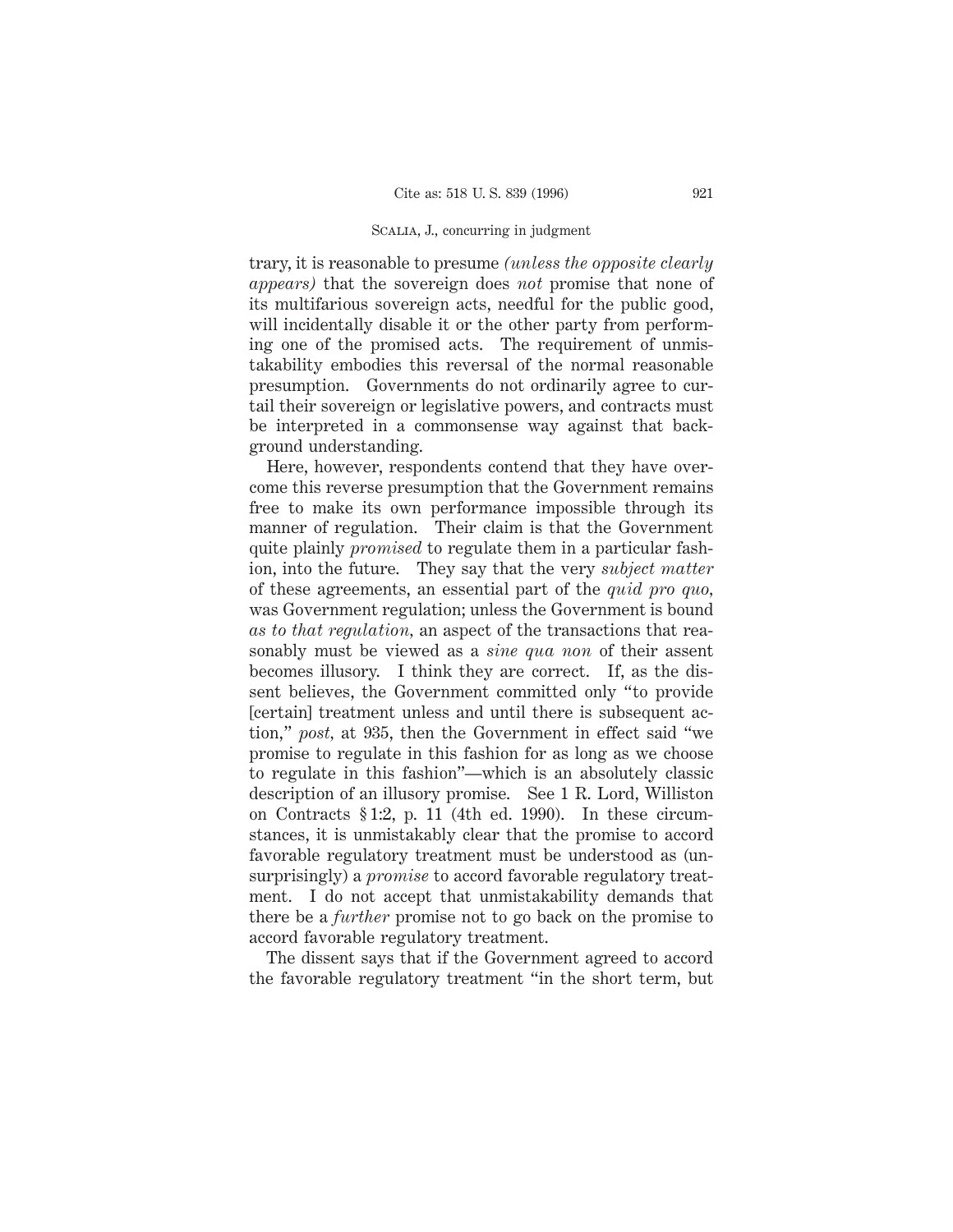made no commitment about . . . the long term, respondents still received consideration." *Post,* at 935. That is true enough, but it is quite impossible to construe these contracts as providing for only "short term" favorable treatment, with the long term up for grabs: Either there was an undertaking to regulate respondents as agreed for the specified amortization periods, or there was no promise regarding the future at all—not even so much as a peppercorn's worth.

In sum, the special role of the agencies, and the terms and circumstances of the transactions, provide an adequate basis for saying that the promises that the trial court and the Court of Appeals for the Federal Circuit found to have been made in these cases were unmistakable ones. To be sure, those courts were not looking for "unmistakable" promises, see *post,* at 936, but unmistakability is an issue of law that we can determine here. It was found below that the Government had plainly made promises *to regulate* in a certain fashion, into the future; I agree with those findings, and I would conclude, for the reasons set forth above, that the promises were unmistakable. Indeed, it is hard to imagine what additional assurance that the course of regulation would not change could have been demanded—other than, perhaps, the Government's promise to keep its promise. That is not what the doctrine of unmistakability requires. While it is true enough, as the dissent points out, that one who deals with the Government may need to "'turn square" corners,' " *post,* at 937 (quoting *Rock Island, A. & L. R. Co.* v. *United States,* 254 U. S. 141, 143 (1920)), he need not turn them twice.

The Government's remaining arguments are, I think, readily rejected. The scope and force of the "reserved powers" and "express delegation" defenses—which the principal opinion thinks inapplicable based on its view of the nature of the contracts at issue here, see *ante,* at 888–890—have not been well defined by our prior cases. The notion of "reserved powers" seems to stand principally for the proposi-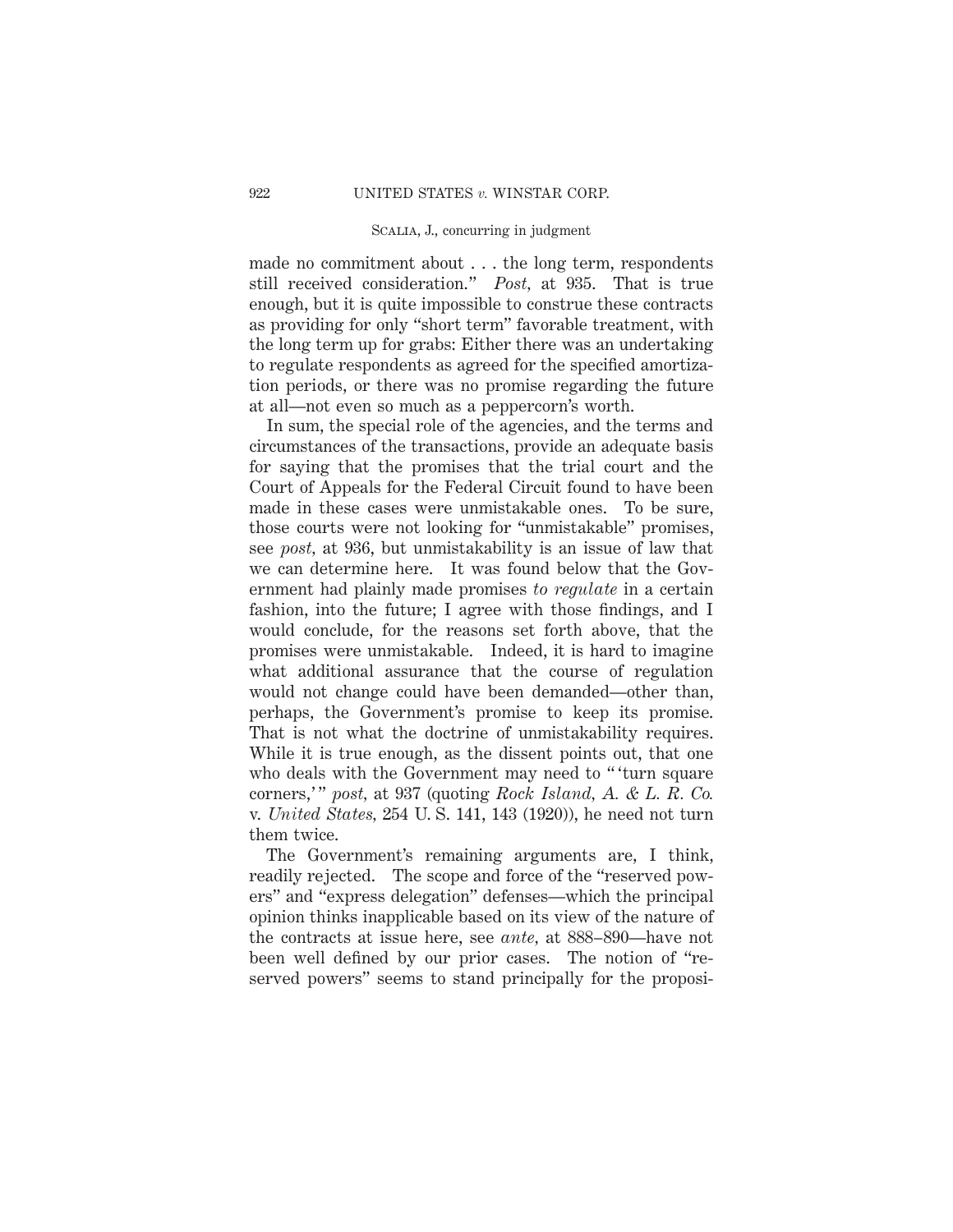tion that certain core governmental powers cannot be surrendered, see, *e. g., Stone* v. *Mississippi,* 101 U. S. 814 (1880); thus understood, that doctrine would have no force where, as here, the private party to the contract does not seek to stay the exercise of sovereign authority, but merely requests damages for breach of contract. To the extent this Court has suggested that the notion of "reserved powers" contemplates, under some circumstances, nullification of even monetary governmental obligations pursuant to exercise of "the federal police power or some other paramount power," *Lynch* v. *United States,* 292 U. S. 571, 579 (1934), I do not believe that regulatory measures designed to minimize what are essentially assumed commercial risks are the sort of "police power" or "paramount power" referred to. And whatever is required by the "express delegation" doctrine is to my mind satisfied by the statutes which the principal opinion identifies as conferring upon the various federal bank regulatory agencies involved in this case authority to enter into agreements of the sort at issue here, see *ante,* at 890–891.

Finally, in my view the Government cannot escape its obligations by appeal to the so-called "sovereign acts" doctrine. That doctrine was first articulated in Court of Claims cases, and has apparently been applied by this Court in only a single case, our 3-page opinion in *Horowitz* v. *United States,* 267 U. S. 458, decided in 1925 and cited only once since, in a passing reference, see *Nortz* v. *United States,* 294 U. S. 317, 327 (1935). *Horowitz* holds that "the United States when sued as a contractor cannot be held liable for an obstruction to the performance of [a] particular contract resulting from its public and general acts as a sovereign." 267 U. S., at 461. In my view the "sovereign acts" doctrine adds little, if anything at all, to the "unmistakability" doctrine, and is avoided whenever that one would be—*i. e.,* whenever it is clear from the contract in question that the Government was committing itself not to rely upon its sovereign acts in asserting (or defending against) the doctrine of impossibility,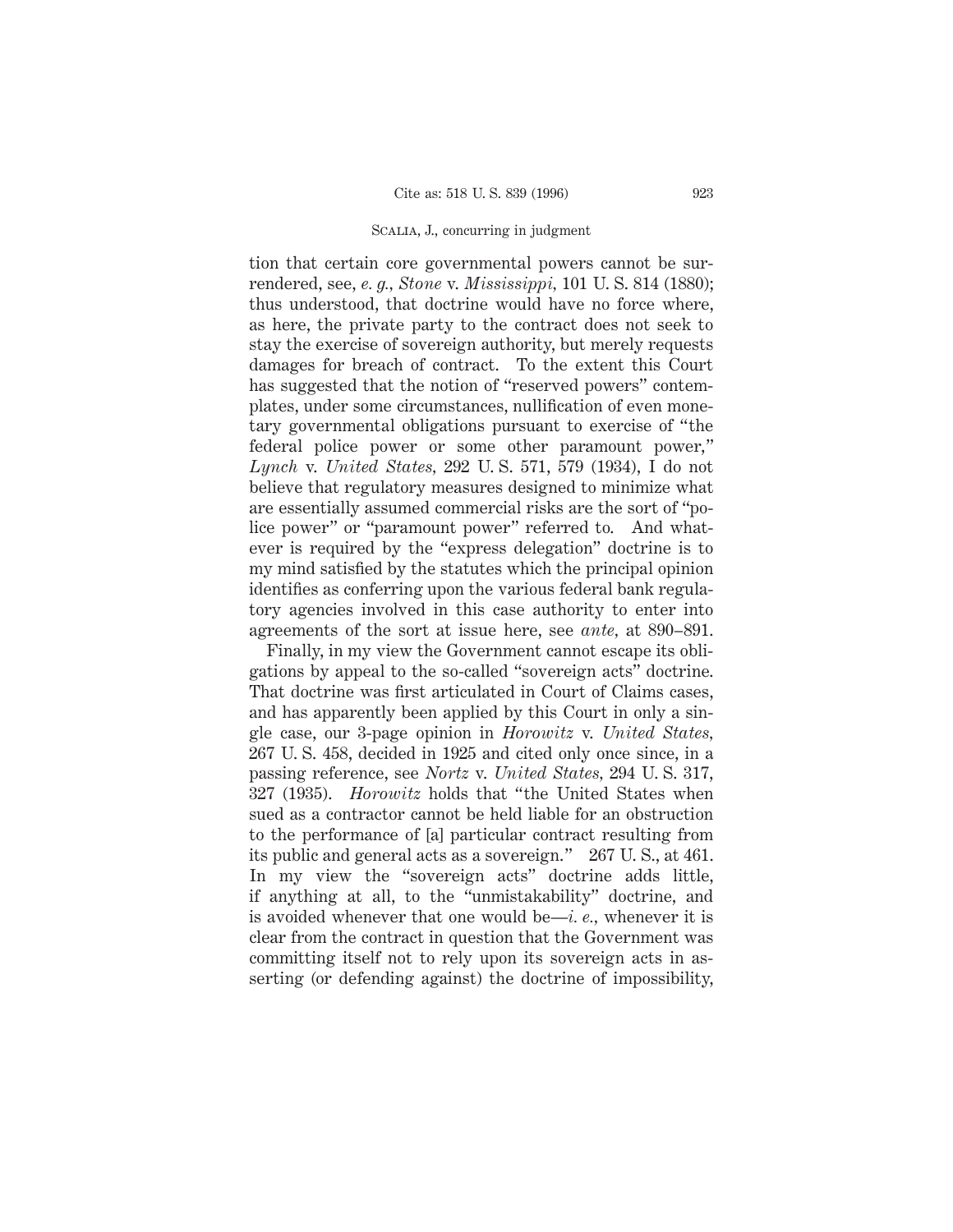which is another way of saying that the Government had assumed the risk of a change in its laws. That this is the correct interpretation of *Horowitz* is made clear, I think, by our two principal cases of this century holding that the Government may not simply repudiate its contractual obligations, *Lynch* v. *United States, supra,* and *Perry* v. *United States,* 294 U. S. 330 (1935). Those cases, which are barely discussed in the principal opinion, failed even to mention *Horowitz.* In both of them, as here, Congress specifically set out to abrogate the *essential bargain* of the contracts at issue—and in both we declared such abrogation to amount to impermissible repudiation. See *Lynch, supra,* at 578– 580; *Perry, supra,* at 350–354.

For the foregoing reasons, I concur in the judgment.

Chief Justice Rehnquist, with whom Justice Ginsburg joins as to Parts I, III, and IV, dissenting.

The principal opinion works sweeping changes in two related areas of the law dealing with government contracts. It drastically reduces the scope of the unmistakability doctrine, shrouding the residue with clouds of uncertainty, and it limits the sovereign acts doctrine so that it will have virtually no future application. I respectfully dissent.

I

The principal opinion properly recognizes that the unmistakability doctrine is a "special rule" of government contracting which provides, in essence, a "canon of contract construction that surrenders of sovereign authority must appear in unmistakable terms." *Ante,* at 860. Exercises of the sovereign authority include of course the power to tax and, relevant to this case, the authority to regulate.

The most recent opinion of this Court dealing with the unmistakability doctrine is *United States* v. *Cherokee Nation of Okla.,* 480 U. S. 700 (1987). That case quoted language from *Bowen* v. *Public Agencies Opposed to Social Security*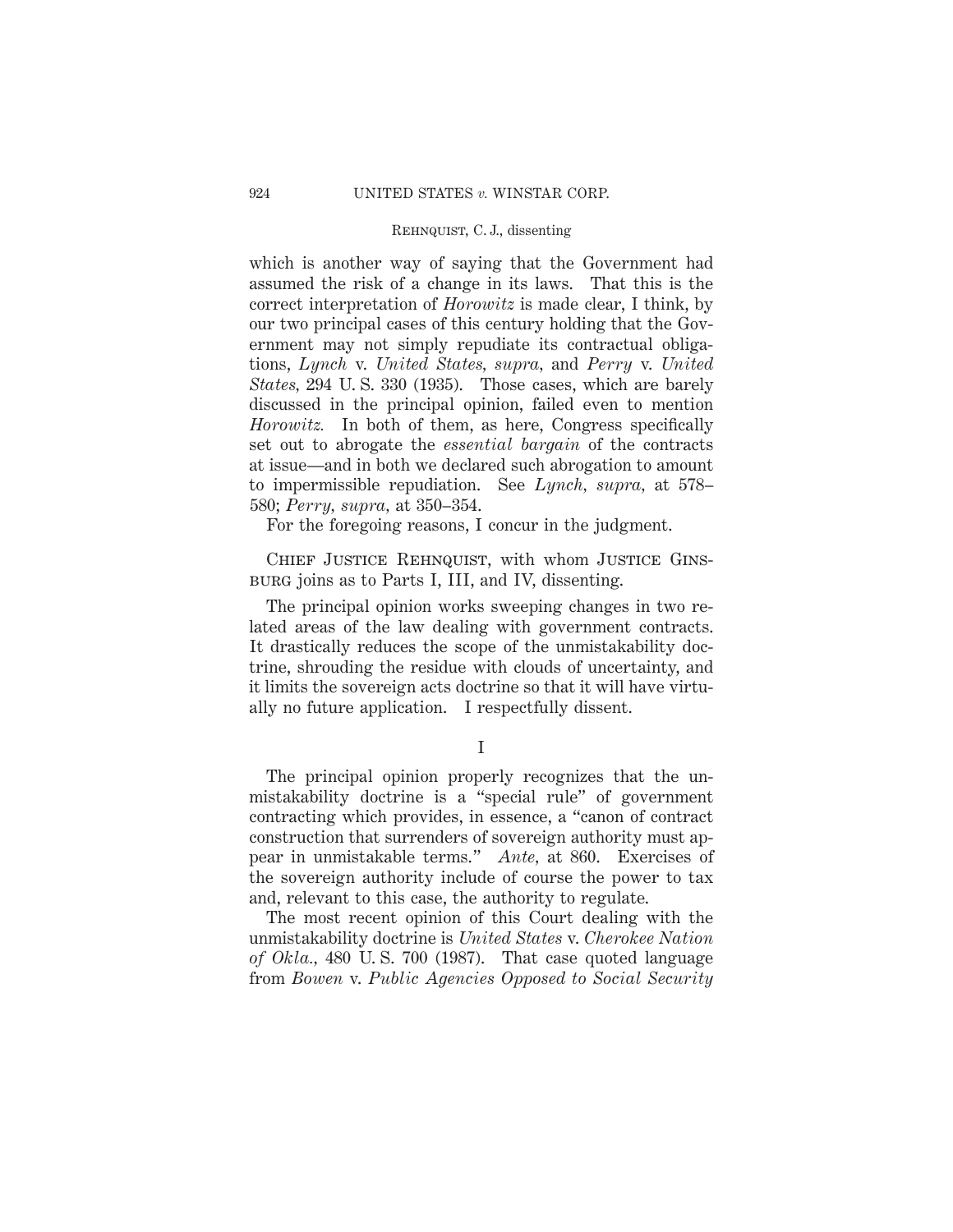*Entrapment,* 477 U. S. 41 (1986), which relied on *Merrion* v. *Jicarilla Apache Tribe,* 455 U. S. 130, 148 (1982), and *Merrion,* in turn, quoted the much earlier case of *St. Louis* v. *United Railways Co.*, 210 U. S. 266 (1908). *St. Louis* involved an agreement by the city to grant street railway companies use and occupancy of the streets, in exchange for specified consideration which included an annual license fee of \$25 for each car used. *Id.*, at 272. When the city later passed an ordinance amending the license tax and imposing an additional tax based on the number of passengers riding each car, the railway companies challenged that amendment as a violation of the Contracts Clause. The Court there said that such a governmental power to tax resides in the city "unless this right has been specifically surrendered in terms which admit of no other reasonable interpretation." *Id.*, at 280.

*Merrion, supra,* was similar, but involved the sovereignty of an Indian Tribe. The Tribe had allowed oil companies to extract oil and natural gas deposits on the reservation land in exchange for the usual cash bonus, royalties, and rents to the Tribe. The Court found that, in so contracting, the Tribe had not surrendered its power to impose subsequently a severance tax on that production. *Merrion* explains that "[w]ithout regard to its source[—be it federal, state, local government, or Indian—]sovereign power, even when unexercised, is an enduring presence that governs all contracts subject to the sovereign's jurisdiction, and will remain intact unless surrendered in unmistakable terms." 455 U. S., at 148.

Next, *Bowen, supra,* addressed Congress' repeal of a law that had once allowed States which contracted to bring their employees into the Federal Social Security System, to terminate that agreement and their participation upon due notice. *Bowen,* therefore, considered not the imposition of a tax as *St. Louis* and *Merrion,* but an amendment to a statutory provision that existed as a background rule when and under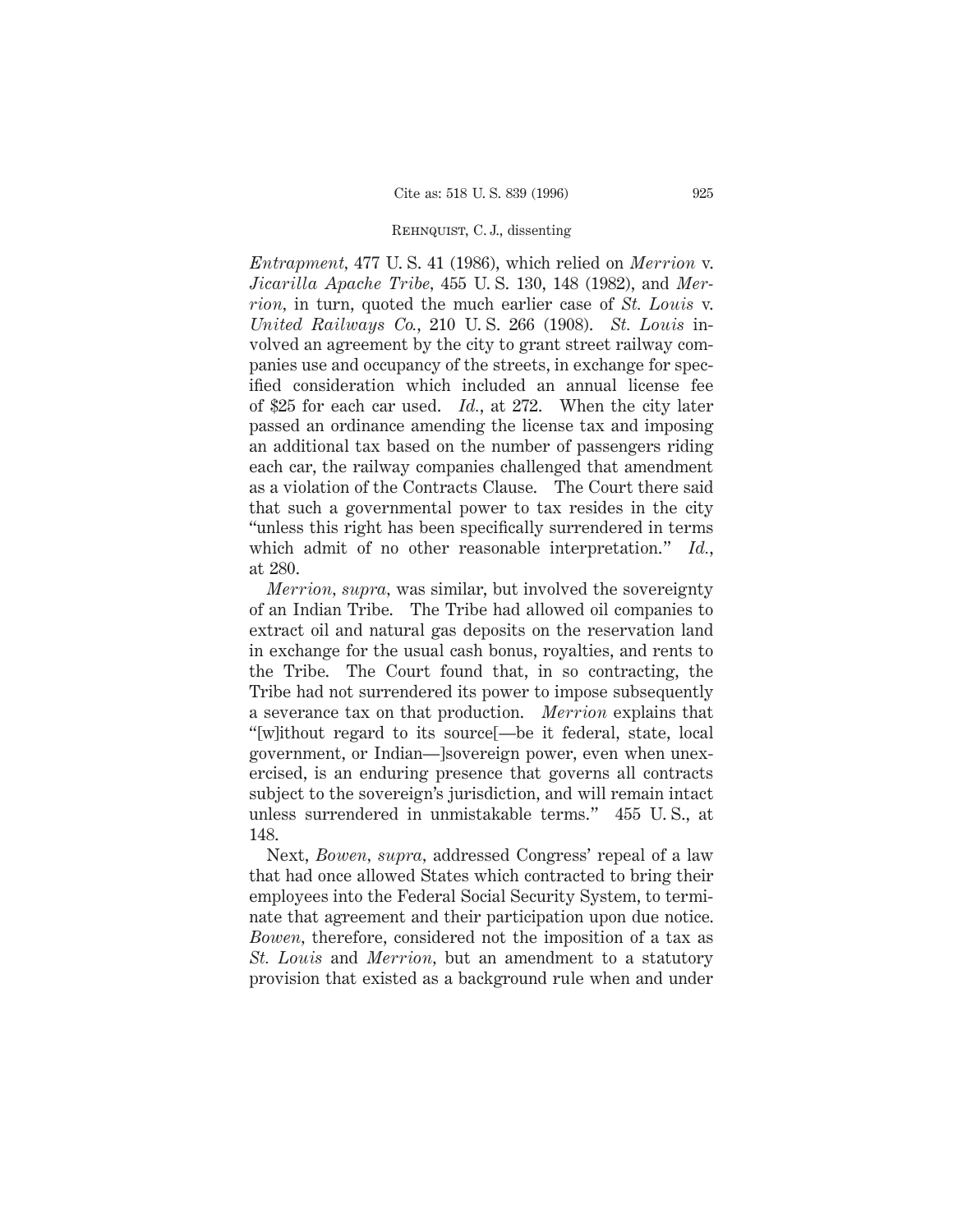which the contracts were formed—much like this case. The *Bowen* Court repeated the quoted language from *Merrion,* and reminded that "contractual arrangements, including those to which a sovereign itself is a party, 'remain subject to subsequent legislation' by the sovereign." *Bowen, supra,* at 52 (quoting *Merrion, supra,* at 147).

Finally, we have *Cherokee Nation, supra,* in which the Court applied the unmistakability doctrine to a treaty, rather than a typical contract. Under the treaty the United States had granted to an Indian Tribe fee simple title to a riverbed. The Tribe claimed that the United States had not reserved its navigational servitude and hence that the Government's construction of a navigational channel that destroyed the riverbed's mineral interests was a taking under the Fifth Amendment without just compensation. The Court ruled that the treaty had not provided the Tribe an exemption from the navigational servitude, quoting from *Bowen* and *Merrion* the statement that "[s]uch a waiver of sovereign authority will not be implied, but instead must be "surrendered in unmistakable terms."" *Id.*, at 707.

These cases have stood until now for the well-understood proposition just quoted above—a waiver of sovereign authority will not be implied, but instead must be surrendered in unmistakable terms. Today, however, the principal opinion drastically limits the circumstances under which the doctrine will apply by drawing a distinction never before seen in our case law. The principal opinion tells us the unmistakability doctrine will apply where a plaintiff either seeks injunctive relief to hold the Government to its alleged surrender of sovereign authority (which generally means granting the plaintiff an exemption to the changed law), or seeks a damages award which would be "the equivalent of" such an injunction or exemption. *Ante,* at 879–880. But the doctrine will not apply where a plaintiff seeks an award for damages caused by the exercise of that sovereign authority. We are told that if the alleged agreement is not one to bind the Government to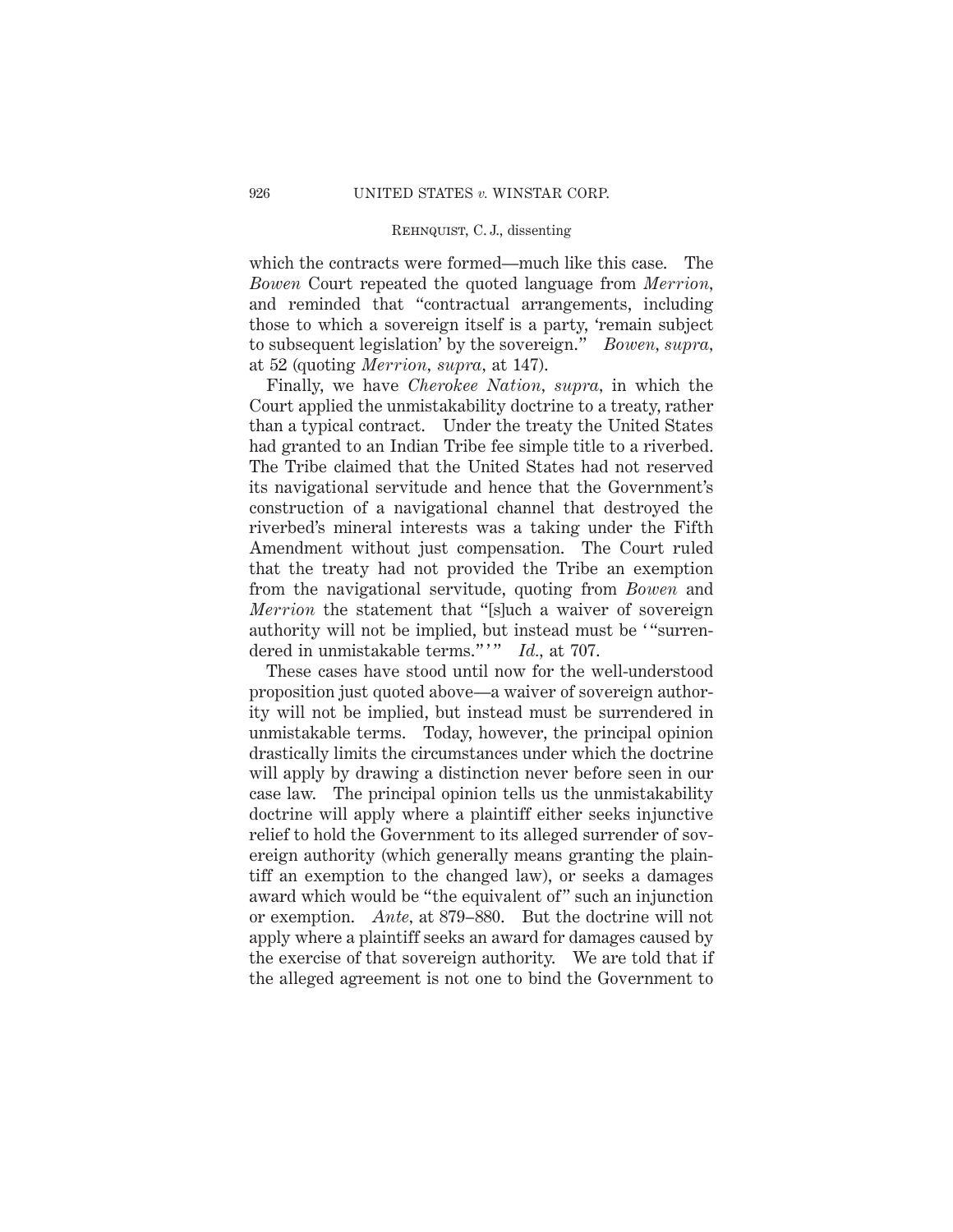refrain from exercising regulatory authority, but is one to shift the risk of a change in regulatory rules, the unmistakability doctrine does not apply. And, perhaps more remarkable, the principal opinion tells us that the Government will virtually always have assumed this risk in the regulatory context, by operation of law. *Ante,* at 869–870, 905–906.

The first problem with the principal opinion's formulation is a practical one. How do we know whether "the award of damages" will be "the equivalent of [an] exemption," *ante,* at 879– 880, before we assess the damages? In this case, for example, "there has been no demonstration that awarding damages for breach would be tantamount" to an exemption to the regulatory change, *ante,* at 881; and there has been no demonstration to the contrary either. Thus we do not know in this very case whether the award of damages would "amount to" an injunction, *ante,* at 882. If it did, under the principal opinion's theory, the unmistakability doctrine *would apply,* and that application may preclude respondents' claim.

But even if we could solve that problem by determining the damages before liability, and by finding the award to be some amount other than the cost of an exemption, we would still be left with a wholly unsatisfactory distinction. Few, if any, of the plaintiffs in the unmistakability-doctrine cases would have insisted on an injunction, exemption, or their damages equivalent if they had known they could have avoided the doctrine by claiming the Government had agreed to assume the risk, and asking for an award of damages for breaching that implied agreement. It is impossible to know the monetary difference between such awards and, as the principal opinion suggests, the award for a breach of the risk-shifting agreement may even be more generous.

The principal opinion's newly minted distinction is not only untenable, but is contrary to our decisions in *Cherokee Nation* and *Bowen.* The Cherokee Nation sought damages and compensation for harm resulting from the Government's navigational servitude. *Cherokee Nation,* 480 U. S., at 701.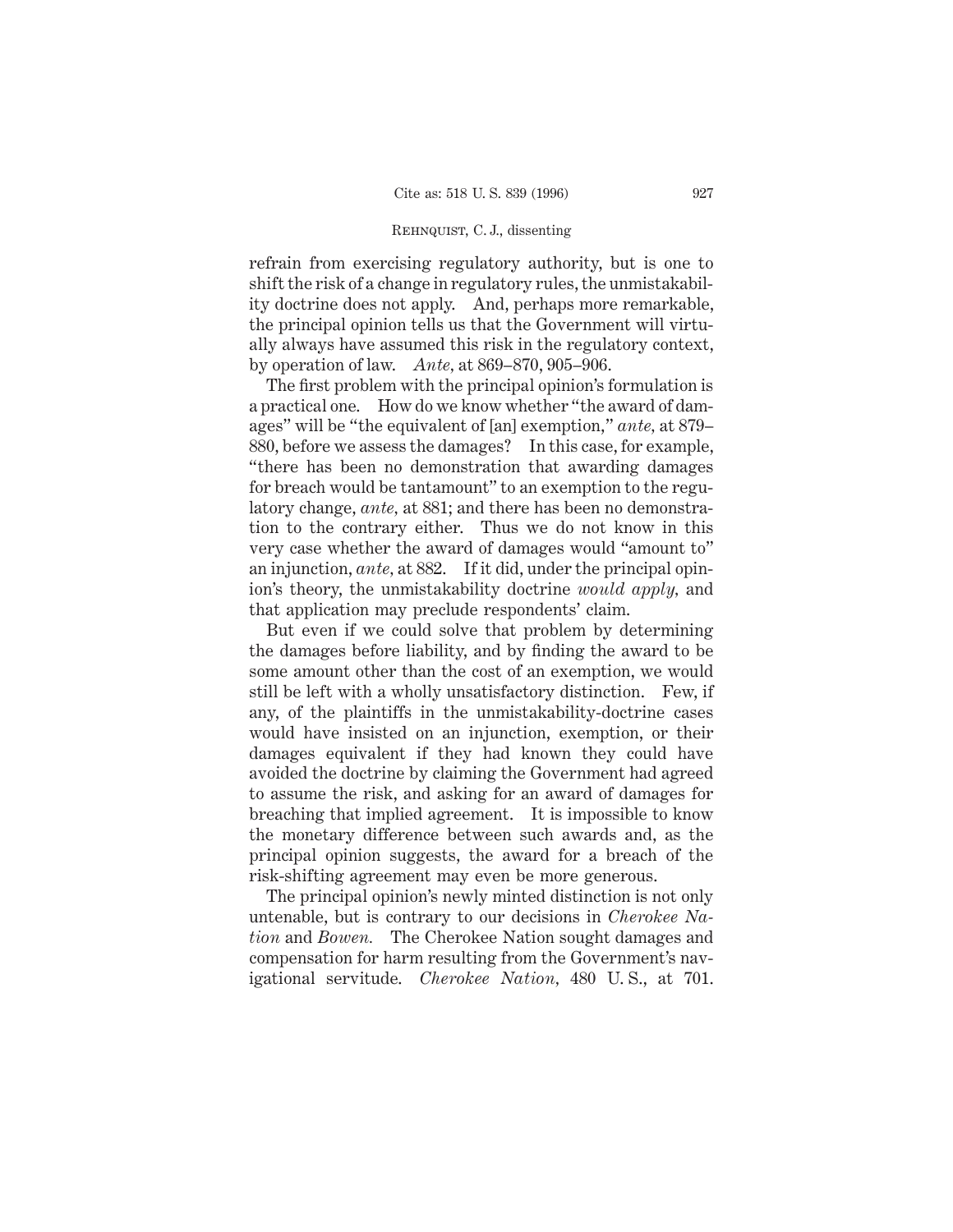Indeed, one of the Tribe's arguments, upheld by the Court of Appeals, was that the United States could exercise its navigational servitude under the treaty, but that the Tribe had a right to compensation for any diminution in the value of its riverbed property.

Likewise, some of the plaintiffs in *Bowen* sought damages. They sought just compensation for the revocation of their alleged contractual right to terminate the employees' participation in the Social Security Program. The District Court in the decision which we reviewed in fact commented, as this Court reported, that it found that the " 'only rational compensation would be reimbursement by the United States to the State or public agencies, of the amount of money they currently pay to the United States for their participation.' " *Bowen,* 477 U. S., at 51 (quoting *Public Agencies Opposed to Social Security Entrapment* v. *Heckler,* 613 F. Supp. 558, 575 (ED Cal. 1985)). It was only because the District Court concluded that awarding this "measure of damages" was contradictory to the will of Congress that the court refrained from making such an award and instead simply declared the statutory amendment unconstitutional. 477 U. S., at 51. Neither *Cherokee Nation* nor *Bowen* hinted that the unmistakability doctrines applied in their case because the damages remedy sought "amount[ed] to" an injunction. *Ante,* at 882.

In *St. Louis* v. *United Railways Co.,* 210 U. S. 266 (1908), the plaintiff railway companies did seek to enjoin the enforcement of the tax by the city, and perhaps that case fits neatly within the principal opinion's scaled-down version of the unmistakability doctrine. But sophisticated lawyers in the future, litigating a claim exactly like the one in *St. Louis,* need only claim that the sovereign implicitly agreed not to change their tax treatment, and request damages for breach of that agreement. There will presumably be no unmistakability doctrine to contend with, and they will be in the same position as if they had successfully enjoined the tax. Such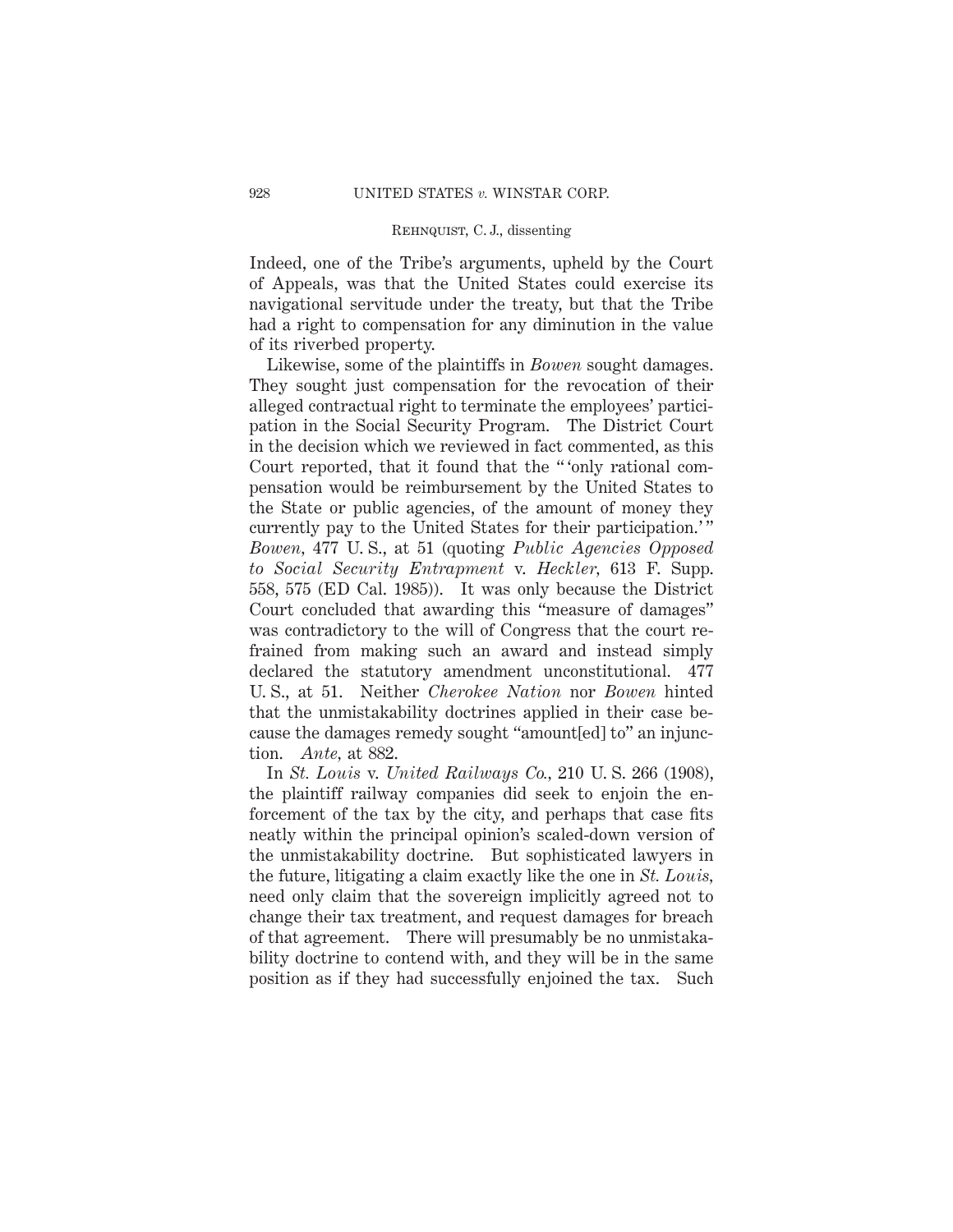a result has an Alice in Wonderland aspect to it, which suggests the distinction upon which it is based is a fallacious one.

The principal opinion justifies its novel departure from existing law by noting that the contracts involved in the present case—unlike those in *Merrion, Bowen,* and *Cherokee Nation*—"do not purport to bind the Congress from enacting regulatory measures." *Ante,* at 881. But that is precisely what the unmistakability doctrine, as a canon of construction, is designed to determine: *Did* the contract surrender the authority to enact or amend regulatory measures as to the contracting party? If the sovereign did surrender its power unequivocally, and the sovereign breached that agreement to surrender, then and only then would the issue of remedy for that breach arise.

The second reason the principal opinion advances for its limitation on the unmistakability doctrine is that if it were applied to all actions for damages, it would impair the Government's ability to enter into contracts. But the law is well established that Congress may not simply abrogate a statutory provision obligating performance without breaching the contract and rendering itself liable for damages. See *Lynch* v. *United States,* 292 U. S. 571, 580 (1934); *Bowen, supra,* at 52. Equally well established, however, is that the sovereign does not shed its sovereign powers just because it contracts. See *Providence Bank* v. *Billings,* 4 Pet. 514, 565 (1830). The Government's contracting authority has survived from the beginning of the Nation with no diminution in bidders, so far as I am aware, without the curtailment of the unmistakability doctrine announced today.

The difficulty caused by the principal opinion's departure from existing law is best shown by its own analysis of the contracts presently before us. The principal opinion tells us first that "[n]othing in the documentation or the circumstances of these transactions purported to bar the Government from changing the way in which it regulated the thrift industry." *Ante,* at 868. But, it agrees with the finding of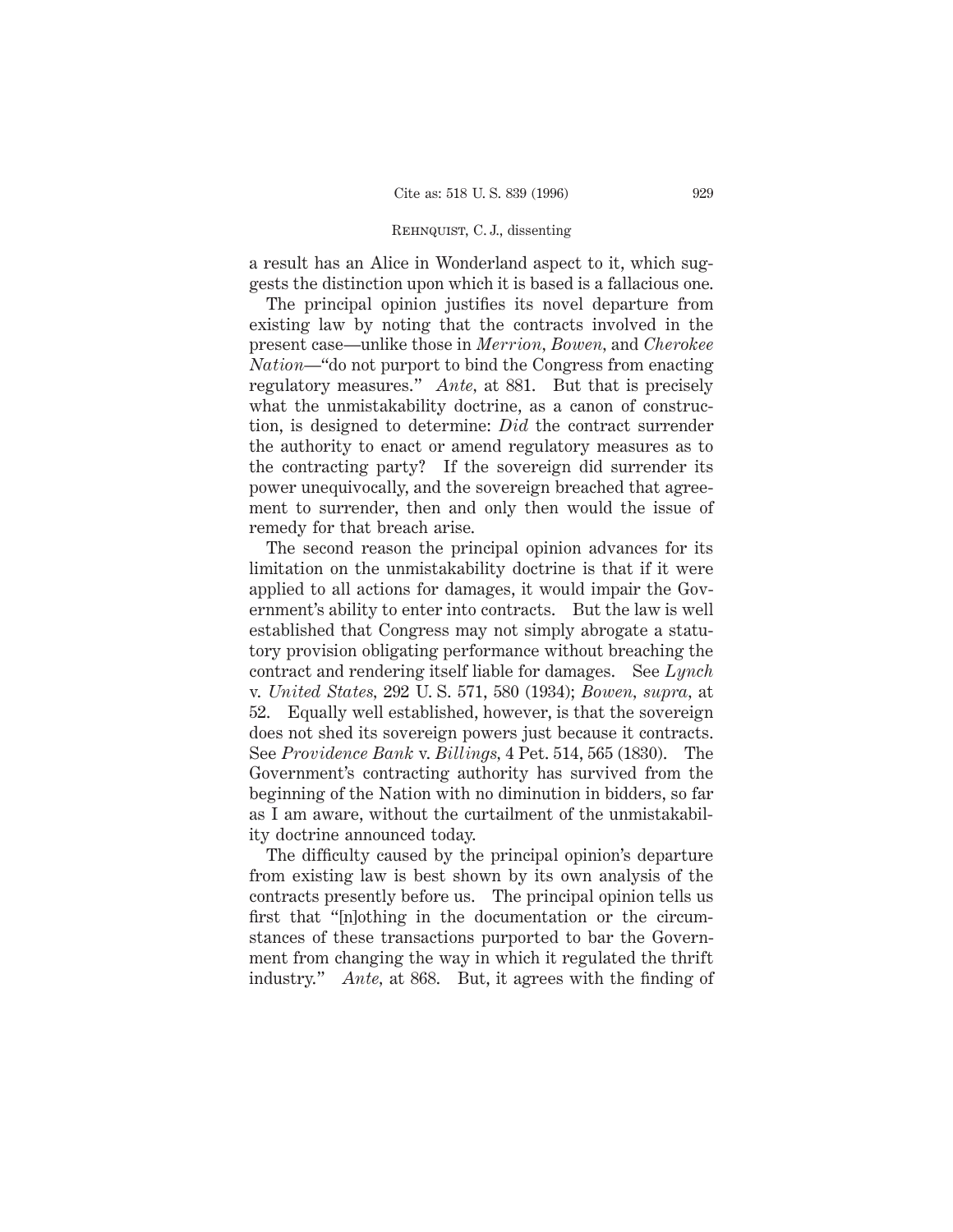the Federal Circuit, that " 'the Bank Board and the FSLIC were contractually bound to recognize the supervisory goodwill and the amortization periods reflected' in the agreements between the parties." *Ibid.*\* From this finding, the principal opinion goes on to say that "[w]e read this promise as the law of contracts has always treated promises to provide something beyond the promisor's absolute control, that is, as a promise to insure the promisee against loss arising from the promised condition's nonoccurrence." *Ante,* at 868–869. Then, in a footnote, the opinion concedes that "[t]o be sure, each side could have eliminated any serious contest about the correctness of their interpretive positions by using clearer language." *Ante,* at 869, n. 15.

But if there is a "serious contest" about the correctness of their interpretive positions, surely the unmistakability doctrine—a canon of construction—has a role to play in resolving that contest. And the principal opinion's reading of additional terms into the contract so that the contract contains an unstated, additional promise to insure the promisee against loss arising from the promised condition's nonoccurrence seems the very essence of a promise implied in law, which is not even actionable under the Tucker Act, rather than a promise implied in fact, which is. See *Hercules, Inc.* v. *United States,* 516 U. S. 417, 423 (1996).

At any rate, the unmistakability doctrine never comes into play, according to the principal opinion, because we cannot know whether the damages which could be recovered in later proceedings would be akin to a rebate of a tax, and therefore the "equivalent of" an injunction. This approach tosses to the winds any idea of the unmistakability doctrine as a canon of construction; if a canon of construction cannot come into play until the contract has first been interpreted as to liabil-

<sup>\*</sup>Of course it must be remembered that the Federal Circuit had also said that the unmistakability doctrine does not apply where damages are being sought, an approach that even the principal opinion cannot expressly endorse.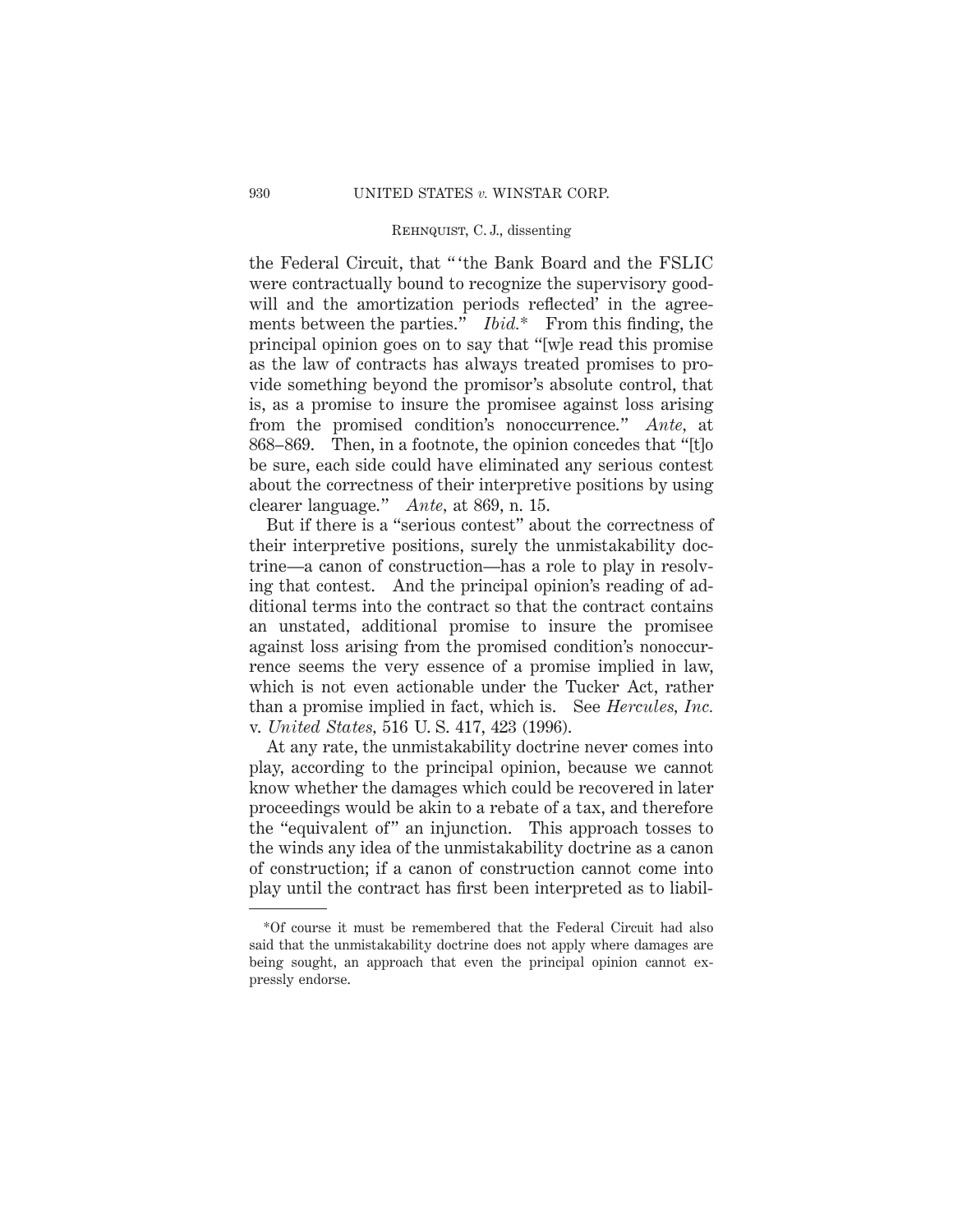ity by an appellate court, and remanded for computation of damages, it is no canon of construction at all.

The principal opinion's search for some unifying theme for somewhat similar cases from *Fletcher* v. *Peck,* 6 Cranch 87, in 1810, to the present day is an interesting intellectual exercise, but its practical fruit is inedible.

## II

The principal opinion also makes major changes in the existing sovereign acts doctrine which render the doctrine a shell. The opinion formally acknowledges the classic statement of the doctrine in *Horowitz* v. *United States,* 267 U. S. 458 (1925), quoting: " '[i]t has long been held by the Court of Claims that the United States when sued as a contractor cannot be held liable for an obstruction of the performance of the particular contract resulting from its public and general acts as a sovereign.'" Ante, at 892 (quoting 267 U.S., at 461). The principal opinion says that this statement cannot be taken at face value, however, because it reads "the essential point" of *Horowitz* to be "to put the Government in the same position that it would have enjoyed as a private contractor." *Ante,* at 892; see also *ante,* at 893 (*Horowitz* emphasized "the need to treat the Government-as-contractor the same as a private party"). But neither *Horowitz,* nor the Court of Claims cases upon which it relies, confine themselves to so narrow a rule. As the quotations from them in the principal opinion show, the early cases emphasized the *dual* roles of Government, as contractor and as sovereign. See, *e. g., Deming* v. *United States,* 1 Ct. Cl. 190, 191 (1865) ("The United States as a contractor are not responsible for the United States as a lawgiver"). By minimizing the role of lawgiver and expanding the role as private contractor, the principal opinion has thus casually, but improperly, reworked the sovereign acts doctrine.

The principal opinion further cuts into the sovereign acts doctrine by defining the "public and general" nature of an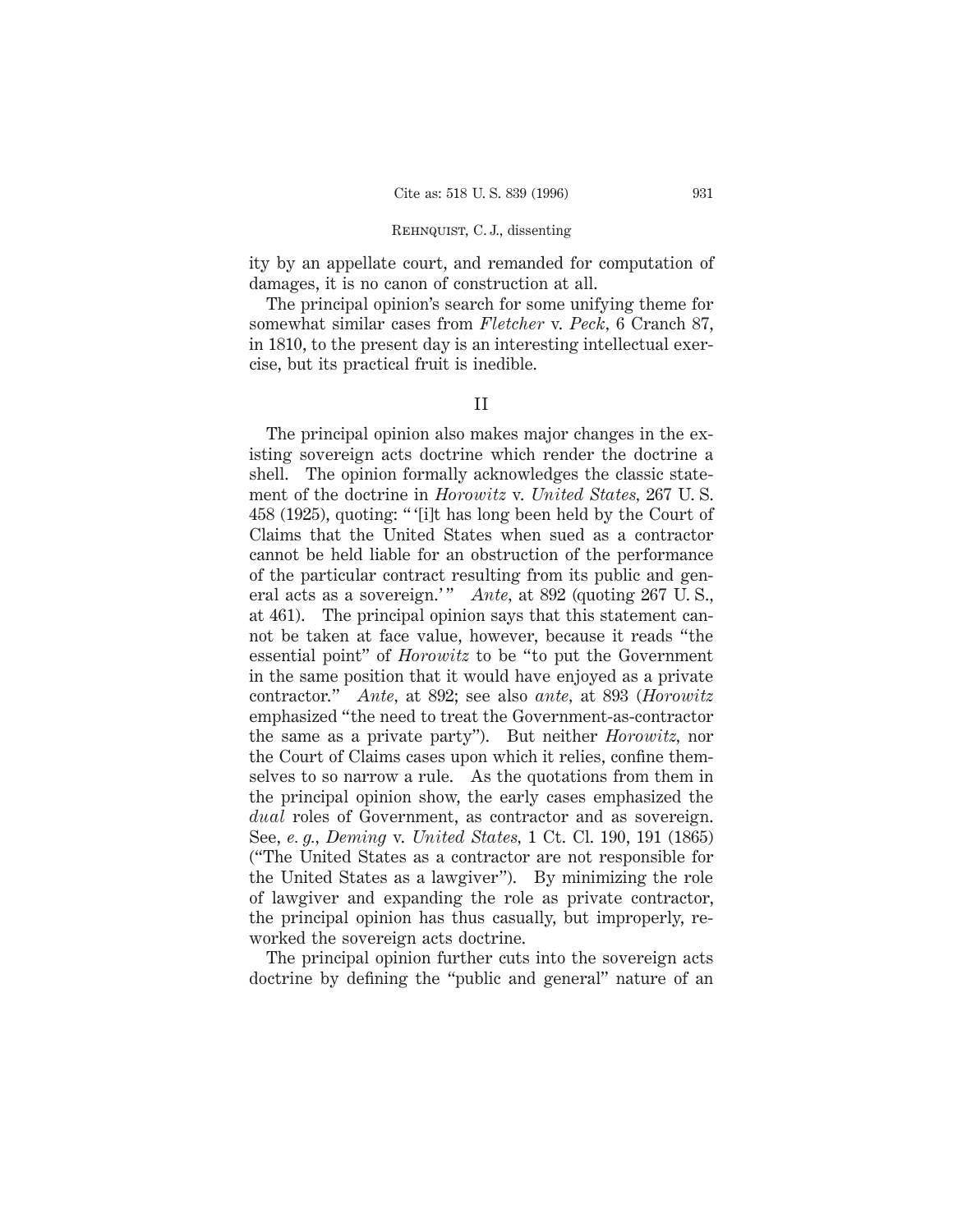act as depending on the government's motive for enacting it. The new test is to differentiate between "regulatory legislation that is relatively free of Government self-interest" and "statutes tainted by a governmental object of self-relief." *Ante,* at 896. We are then elevated to a higher jurisprudential level by reference to the general philosophical principles enunciated in *Hurtado* v. *California,* 110 U. S. 516, 535–536 (1884), that "[l]aw... must be not a special rule for a particular person or a particular case, but . . . 'the general law . . .' so 'that every citizen shall hold his life, liberty, property and immunities under the protection of the general rules which govern society.'" Surely this marks a bold, if not brash, innovation in the heretofore somewhat mundane law of government contracts; that law is now to be seasoned by an opinion holding that the Due Process Clause of the Fourteenth Amendment did not make applicable to the States the requirement that a criminal proceeding be initiated by indictment of a grand jury.

The principal opinion does not tell us, nor do these lofty jurisprudential principles inform us, how we are to decide whether a particular statute is "free of governmental selfinterest," on the one hand, or "tainted by" a government objective of "self-relief," on the other. In the normal sense of the word, any tax reform bill which tightens or closes tax loopholes is directed to "government self-relief," since it is designed to put more money into the public coffers. Be the act ever so general in its reform of the tax laws, it apparently would not be a "sovereign act" allowing the Government to defend against a claim by a taxpayer that he had received an interpretation from the Internal Revenue Service that a particular type of income could continue to be treated in accordance with existing statutes or regulations.

But we are told "self-relief" is not, as one might expect, necessarily determined by whether the Government benefited financially from the legislation. For example, in this case the principal opinion acknowledges that we do not know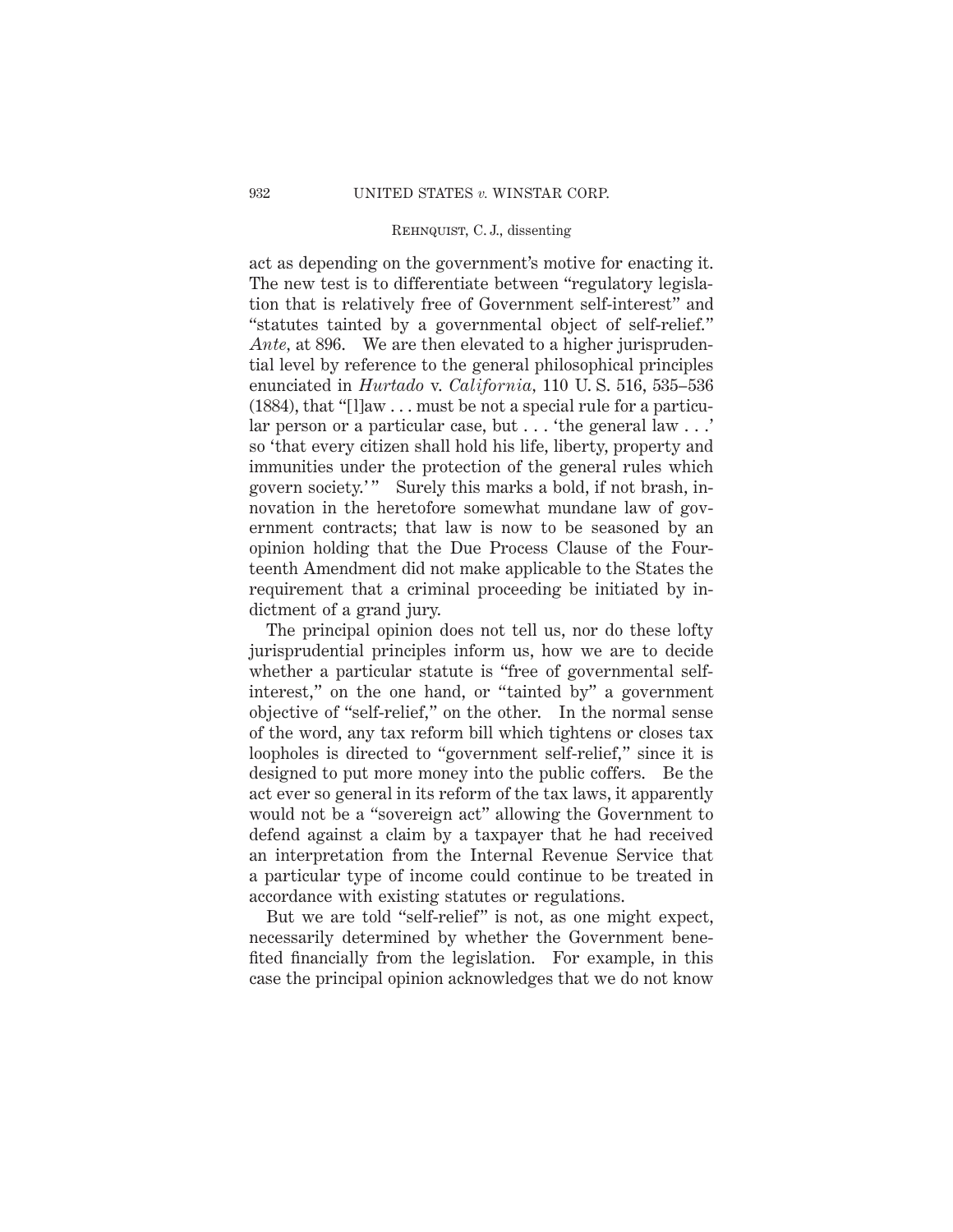"the dollar value of the relief the Government would obtain" if respondents had to comply with the modified capitalinfusion requirements. *Ante,* at 900. Rather the opinion concludes that FIRREA, the law involved in this case, was "tainted by" self-relief based on "the attention" that Congressmen "[gave] to the regulatory contracts prior to passage" of the Act. *Ibid.*

Indeed, judging from the principal opinion's use of comments of individual legislators in connection with the enactment of FIRREA, it would appear that the sky is the limit so far as judicial inquiries into the question whether the statute was "free of governmental self-interest" or rather "tainted" by a Government objective of "self-relief." It is difficult to imagine a more unsettling doctrine to insert into the law of Government contracts. By fusing the roles of the Government as lawgiver and as contractor—exactly what *Horowitz* warned against doing—the principal opinion makes some sort of legislative intent critical in deciding these questions. When it enacted FIRREA was the Government interested in saving its own money, or was it interested in preserving the savings of those who had money invested in the failing thrifts?

I think it preferable, rather than either importing great natural-law principles or probing legislators' intent to modify the sovereign acts doctrine, to leave that law where it is. *Lynch* stands for the proposition that the congressional repeal of a statute authorizing the payment of money pursuant to a contractual agreement is a breach of that contract. But, as the term "public and general" implies, a more general regulatory enactment—whether it be the Legal Tender Acts involved in *Deming, supra,* or the embargo on shipments of silk by freight involved in *Horowitz*—cannot by its enforcement give rise to contractual liability on the part of the Government.

Judged by these standards, FIRREA was a general regulatory enactment. It is entitled "[a]n [a]ct to reform, recapi-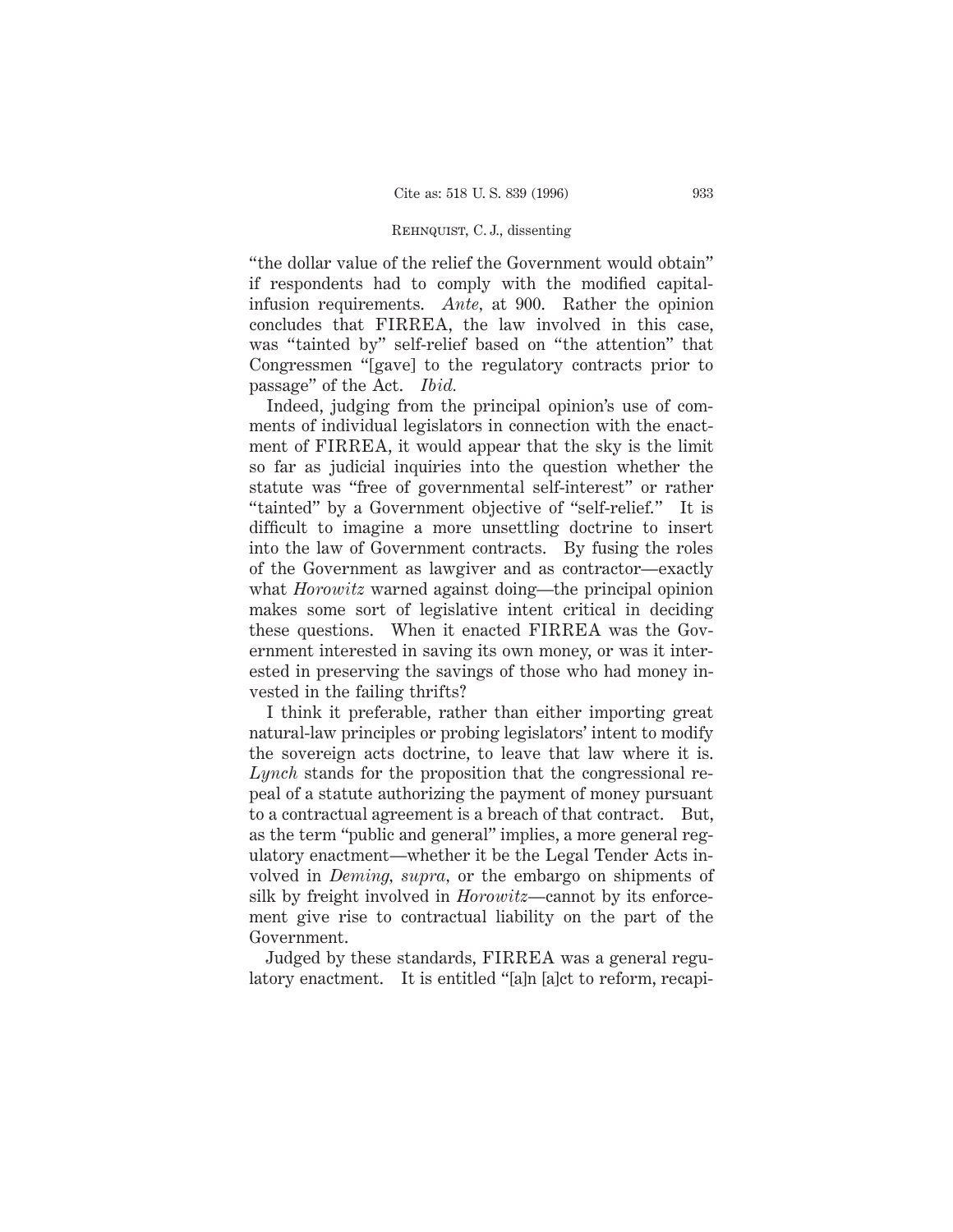talize, and consolidate the Federal deposit insurance system, to enhance the regulatory and enforcement powers of federal financial institutions regulatory agencies, and for other purposes." 103 Stat. 183. As the principal opinion itself explains, "FIRREA made *enormous changes* in the structure of federal thrift regulation by (1) abolishing FSLIC and transferring its functions to other agencies; (2) creating a new thrift deposit insurance fund under the Federal Deposit Insurance Corporation; (3) replacing the Bank Board with the Office of Thrift Supervision . . . ; and (4) establishing the Resolution Trust Corporation to liquidate or otherwise dispose of certain closed thrifts and their assets." *Ante,* at 856 (emphasis added). The Act occupies 372 pages in the Statutes at Large, and under 12 substantive titles contains more than 150 numbered sections. Among those sections are the ones involved in the present case. Insofar as this comprehensive enactment regulated the use of goodwill, it did so without respect to how closely the savings association was regulated; its provisions dealt with the right of *any* thrift association, after the date of its enactment, to count intangible assets as capital. See 12 U. S. C. §§ 1464(t)(1)(A), (2), (3), (9). And by these provisions, the capital standards of thrifts were brought into line with those applicable to national banks. See  $§ 1464(t)(1)(C)$ . The principal opinion does not dispute that Congress, through this mammoth legislation, "acted to protect the public." *Ante,* at 903.

# III

JUSTICE SCALIA finds that the unmistakability doctrine does apply to the contracts before us. He explains that when the government is a contracting party, "it is reasonable to presume . . . that the sovereign does *not* promise that none of its multifarious sovereign acts . . . will incidentally disable it or the other party from performing," under the contract, "*unless the opposite clearly appears.*" *Ante,* at 921. In other words, the sovereign's right to take subsequent action continues "unless th[e] right has been specifi-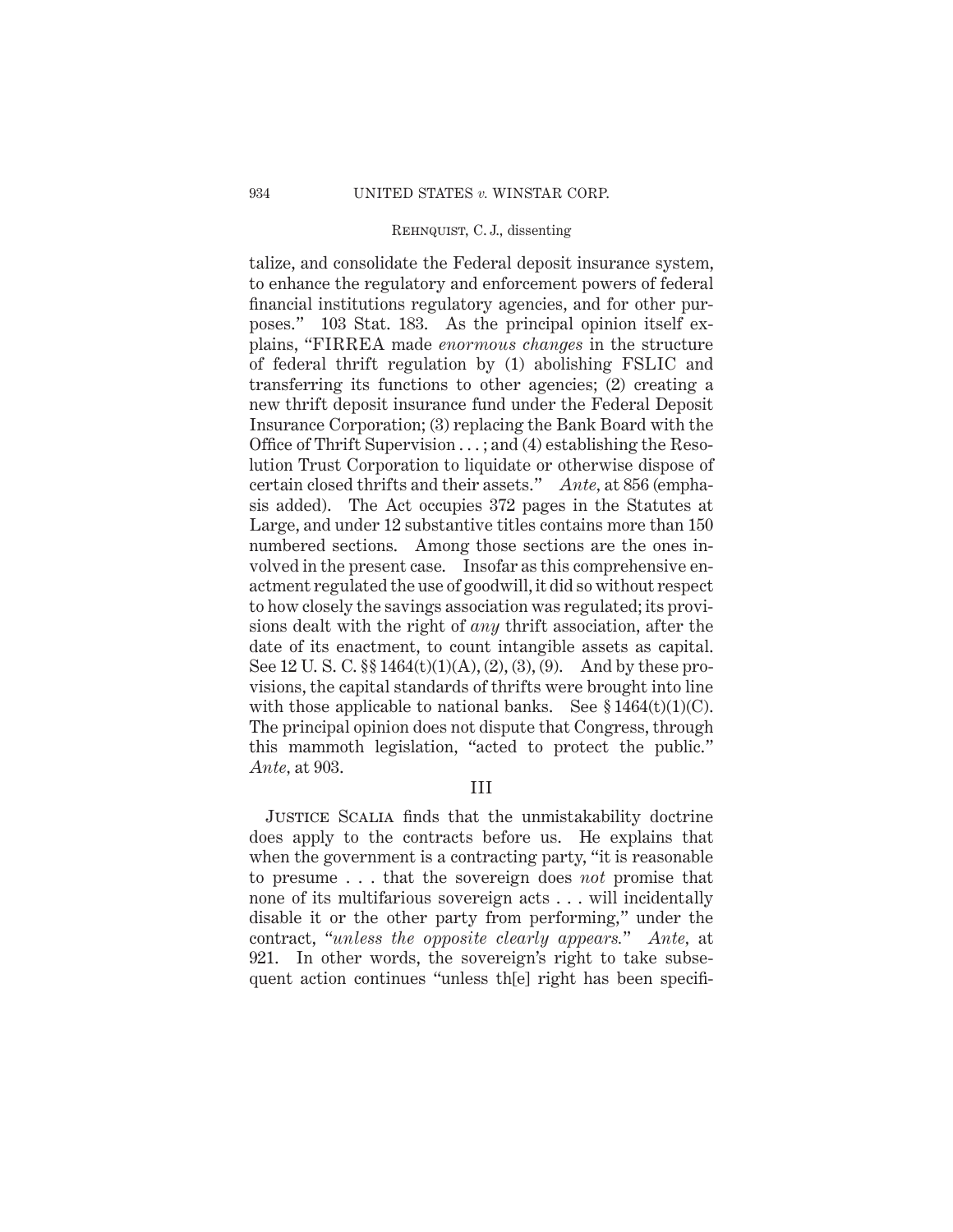cally surrendered in terms which admit of no other reasonable interpretation." *St. Louis,* 210 U. S., at 280. Justice SCALIA finds that the presumption has been rebutted here; he, like Justice Breyer, finds that the Government had made a promise that its subsequent action would not frustrate the contract. JUSTICE SCALIA, however, finds that obligation is contained implicitly within the "promis[e] to regulate . . . in a particular fashion," and the Government's consideration. *Ante,* at 921.

But that is hardly what one normally thinks to be "unmistakable terms." Indeed, that promise plus consideration is no different from what JUSTICE SCALIA says applies to private parties. *Ante,* at 920. The Government has "promise[d] to do *x* in exchange for [respondents] doing *y,*" and in so doing "*impliedly* promise[d] not to do anything that [would] disable [the Government] from doing *x,* or disable [respondents] from doing *y*—so that if either of [the parties'] performances is rendered impossible by such an act on [the Government's] part, [the Government is] not excused from [its] obligation." *Ibid.* (emphasis added). But more than this is required for Government contracts, as Justice SCALIA had seemed to acknowledge.

His point about *quid pro quo* adds little, for it necessarily assumes that there has been a promise to provide a particular regulatory treatment which cannot be affected by subsequent action, as opposed to a promise to provide that treatment unless and until there is subsequent action. *Ante,* at 921. But determining which promise the Government has made is precisely what the unmistakability doctrine is designed to determine. If the Government agreed to treat the losses acquired by respondents as supervisory goodwill in the short term, but made no commitment about their regulatory treatment over the long term, respondents still received consideration. Such consideration would be especially valuable to an unhealthy thrift because it would provide "a number of immediate benefits to the acquiring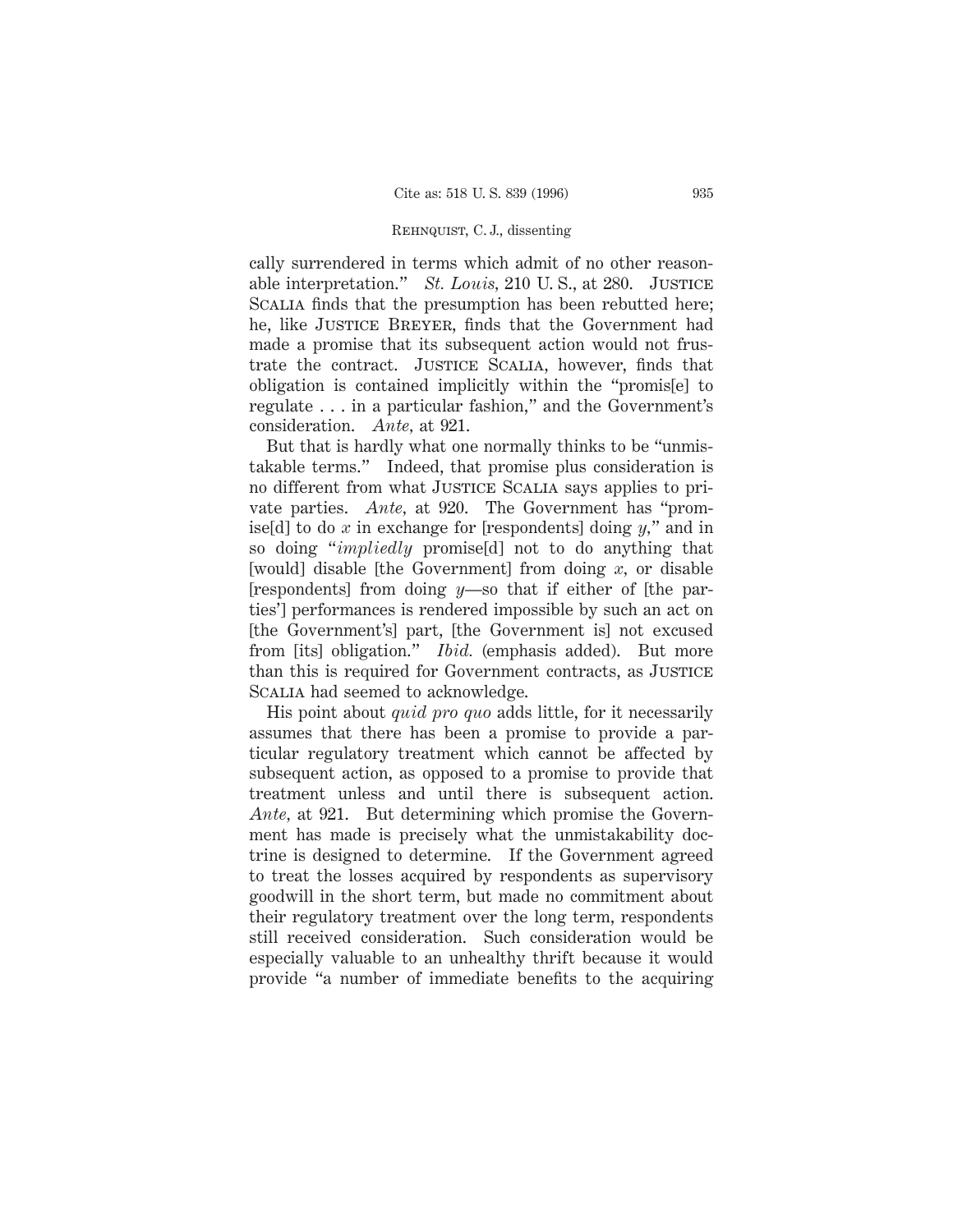thrift" that would stave off foreclosure. Brief for United States 27.

In addition, JUSTICE SCALIA does not himself make the findings necessary for respondents to prevail, but relies on the findings of the trial court and the Court of Appeals for the Federal Circuit with respect to what the Government actually promised. *Ante,* at 922. But both the trial court and the Court of Appeals held the unmistakability doctrine did *not* apply here. Therefore, even under JUSTICE SCALIA's own premises, these findings are insufficient because they were made under a mistaken view of the applicable law.

IV

Justice Breyer in his separate concurrence follows a different route to the result reached by the principal opinion. But even under his own view of the law, he omits a necessary step in the reasoning required to hold the Government liable. He says that "the lower courts held that each [respondent] proved the existence of an express promise by the Government to grant them particular regulatory treatment for a period of years." *Ante,* at 913. But the Government could have made that promise and *not* made the further promise to pay respondents in the event that the regulatory regime changed. JUSTICE BREYER concludes that second promise did exist as a matter of fact, but he never makes that finding himself. Instead, he says that the "principal opinion's careful examination of the circumstances reveals" that the Government did "inten[d] to make a binding promise . . . to hold the thrifts harmless from the effects of future regulation (or legislation)." *Ante,* at 918. But the principal opinion does not treat this as a question of fact at all, as JUSTICE BREYER does, but instead as something which occurs by operation of law.

JUSTICE BREYER relies on this illusory factual finding while at the same time commenting how implausible it would be for the Government to have intended to insure against a